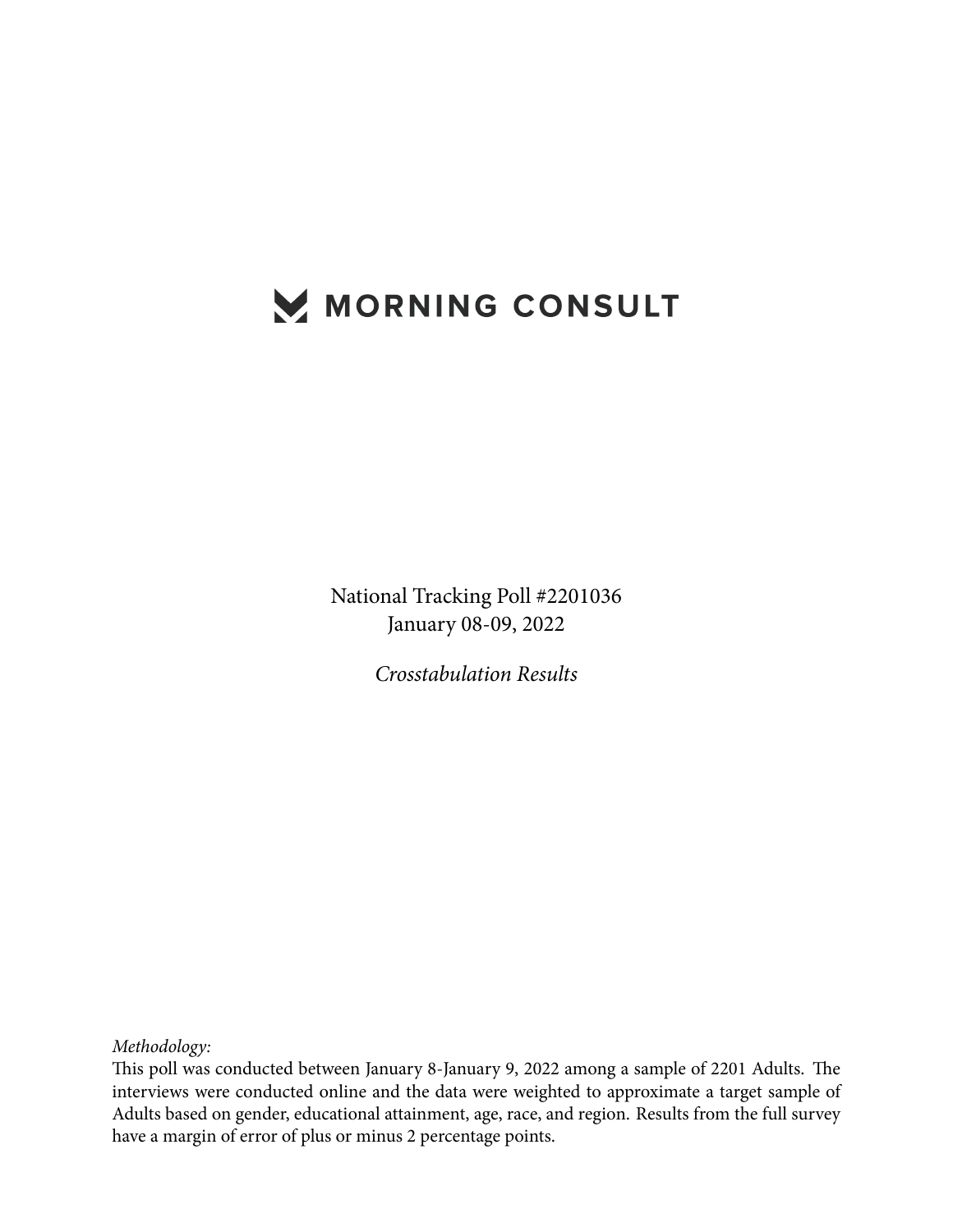# **Table Index**

| $\mathbf{1}$   | Table MCEN1: How much have you seen, read, or heard about the following?Netflix buying<br>its first game studio that will feature ad-free gaming and no in-game purchases. $\dots \dots$                              | $\mathfrak{Z}$ |
|----------------|-----------------------------------------------------------------------------------------------------------------------------------------------------------------------------------------------------------------------|----------------|
| $\overline{2}$ | Table MCENdem1: How many hours do you spend playing video games in an average week?<br>This includes app-based games on mobile devices, as well as online or offline games played on<br>a computer or gaming console. | 7              |
| 3              | Table MCENdem2_1: Do you, or anyone in your household, subscribe to or use the following                                                                                                                              | 11             |
| $\overline{4}$ | Table MCENdem2_2: Do you, or anyone in your household, subscribe to or use the following<br>TV and movie streaming subscription services? Amazon Prime Video                                                          | 15             |
| 5              | Table MCENdem2_3: Do you, or anyone in your household, subscribe to or use the following<br>$TV$ and movie streaming subscription services? Hulu $\ldots \ldots \ldots \ldots \ldots \ldots \ldots$                   | 19             |
| 6              | Table MCENdem2_4: Do you, or anyone in your household, subscribe to or use the following                                                                                                                              | 23             |
| 7              | Table MCENdem2_5: Do you, or anyone in your household, subscribe to or use the following<br>TV and movie streaming subscription services? Disney+ $\ldots \ldots \ldots \ldots \ldots \ldots \ldots$                  | 27             |
| 8              | Table MCENdem2_6: Do you, or anyone in your household, subscribe to or use the following                                                                                                                              | 31             |
| 9              | Table MCENdem2_7: Do you, or anyone in your household, subscribe to or use the following                                                                                                                              | 35             |
| 10             | Table MCENdem2_8: Do you, or anyone in your household, subscribe to or use the following<br>TV and movie streaming subscription services? HBO Max<br>.                                                                | 39             |
| 11             | Table MCENdem2_9: Do you, or anyone in your household, subscribe to or use the following                                                                                                                              | 43             |
| 12             | Table MCENdem2_10: Do you, or anyone in your household, subscribe to or use the follow-                                                                                                                               | 47             |
| 13             | Table MCENdem2_11: Do you, or anyone in your household, subscribe to or use the follow-<br>ing TV and movie streaming subscription services? YouTube $TV$                                                             | 51             |
| 14             |                                                                                                                                                                                                                       | 55             |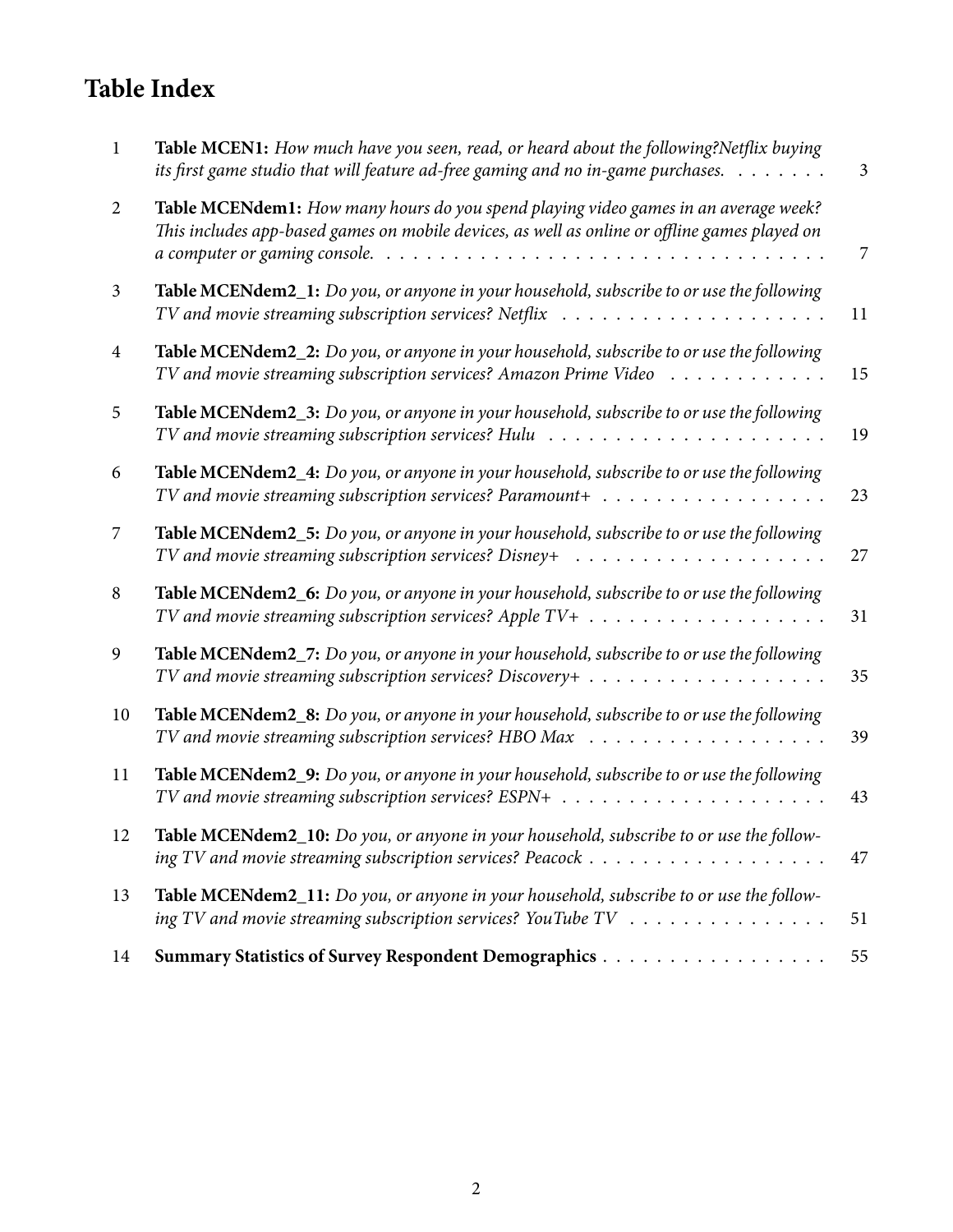### **Crosstabulation Results by Respondent Demographics**

Table MCEN1: How much have you seen, read, or heard about the following?Netflix buying its first game studio that will feature ad-free gaming and *no in-game purchases.*

<span id="page-2-0"></span>

| Demographic              | A lot |       |        | Some  |        | Not much |        | Nothing at all | <b>Total N</b> |
|--------------------------|-------|-------|--------|-------|--------|----------|--------|----------------|----------------|
| Adults                   | $6\%$ | (122) | $11\%$ | (241) | 15%    | (322)    | 69%    | (1516)         | 2201           |
| Gender: Male             | $8\%$ | (83)  | 13%    | (142) | 18%    | (190)    | 61%    | (647)          | 1062           |
| Gender: Female           | $3\%$ | (39)  | $9\%$  | (100) | 12%    | (132)    | 76%    | (869)          | 1139           |
| Age: 18-34               | 12%   | (78)  | 18%    | (117) | 19%    | (126)    | $51\%$ | (334)          | 655            |
| Age: 35-44               | 7%    | (26)  | 17%    | (60)  | 15%    | (54)     | $61\%$ | (217)          | 358            |
| Age: 45-64               | $2\%$ | (18)  | $7\%$  | (53)  | 11%    | (82)     | 80%    | (598)          | 751            |
| Age: 65+                 |       | (1)   | $2\%$  | (10)  | 13%    | (58)     | 84%    | (367)          | 436            |
| GenZers: 1997-2012       | 14\%  | (38)  | 16%    | (43)  | 19%    | (51)     | 51\%   | (139)          | 271            |
| Millennials: 1981-1996   | 10%   | (66)  | 18%    | (115) | 18%    | (118)    | 53%    | (341)          | 640            |
| GenXers: 1965-1980       | $2\%$ | (13)  | 10%    | (57)  | $11\%$ | (60)     | 76%    | (423)          | 554            |
| Baby Boomers: 1946-1964  | $1\%$ | (6)   | $4\%$  | (26)  | 12%    | (85)     | 83%    | (565)          | 681            |
| PID: Dem (no lean)       | $7\%$ | (55)  | 15%    | (122) | 16%    | (132)    | 63%    | (521)          | 830            |
| PID: Ind (no lean)       | $5\%$ | (37)  | $8\%$  | (61)  | 16%    | (113)    | 71%    | (518)          | 729            |
| PID: Rep (no lean)       | $5\%$ | (31)  | $9\%$  | (58)  | 12%    | (76)     | 74%    | (478)          | 643            |
| PID/Gender: Dem Men      | $9\%$ | (38)  | 17\%   | (70)  | 19%    | (78)     | 54%    | (218)          | 404            |
| PID/Gender: Dem Women    | $4\%$ | (17)  | 12%    | (51)  | 13%    | (54)     | 71\%   | (303)          | 425            |
| PID/Gender: Ind Men      | 7%    | (23)  | $9\%$  | (31)  | 20%    | (72)     | 64%    | (228)          | 354            |
| PID/Gender: Ind Women    | $4\%$ | (14)  | $8\%$  | (30)  | $11\%$ | (41)     | 77%    | (290)          | 374            |
| PID/Gender: Rep Men      | $7\%$ | (22)  | 13%    | (40)  | 13%    | (40)     | 66\%   | (201)          | 304            |
| PID/Gender: Rep Women    | $2\%$ | (8)   | $5\%$  | (18)  | $11\%$ | (36)     | 81%    | (276)          | 339            |
| Ideo: Liberal (1-3)      | $4\%$ | (29)  | 14\%   | (92)  | 16%    | (104)    | 66%    | (429)          | 654            |
| Ideo: Moderate (4)       | $7\%$ | (41)  | 12%    | (70)  | 15%    | (87)     | 65%    | (367)          | 565            |
| Ideo: Conservative (5-7) | $4\%$ | (28)  | $8\%$  | (56)  | 13\%   | (90)     | 75%    | (513)          | 687            |
| Educ: < College          | $6\%$ | (84)  | $9\%$  | (143) | 14%    | (215)    | 71%    | (1071)         | 1513           |
| Educ: Bachelors degree   | $6\%$ | (25)  | $16\%$ | (72)  | 15%    | (65)     | 63%    | (281)          | 444            |
| Educ: Post-grad          | $5\%$ | (13)  | $11\%$ | (26)  | 17\%   | (41)     | 67\%   | (164)          | 244            |
| Income: Under 50k        | $6\%$ | (73)  | 10%    | (114) | 14%    | (161)    | 70%    | (827)          | 1174           |
| Income: 50k-100k         | $4\%$ | (25)  | 12%    | (82)  | 16%    | (103)    | 68%    | (451)          | 661            |
| Income: 100k+            | 7%    | (25)  | 12%    | (45)  | 16%    | (58)     | 65%    | (238)          | 366            |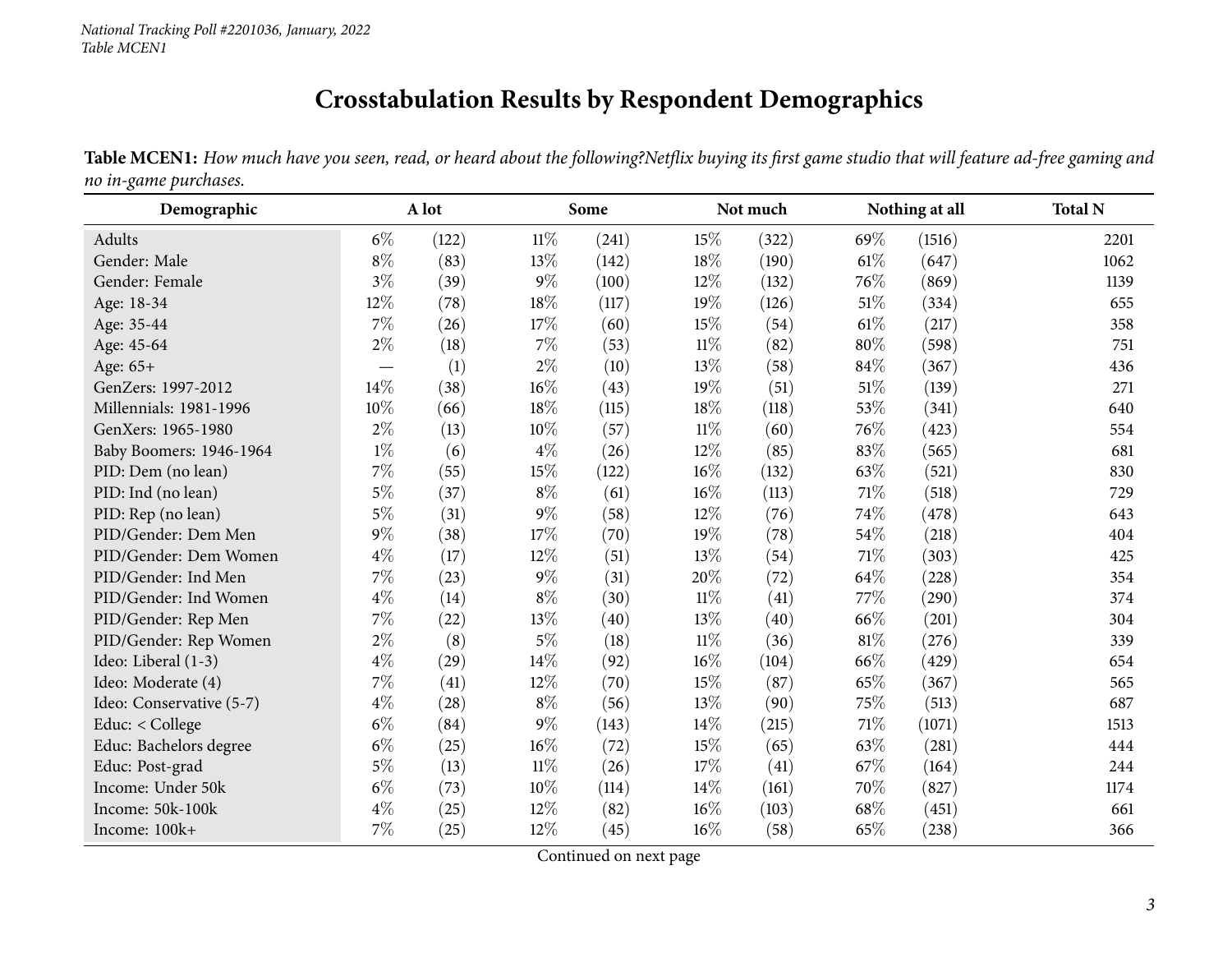|                       | <b>Table MCEN1:</b> How much have you seen, read, or heard about the following?Netflix buying its first game studio that will feature ad-free gaming and |  |
|-----------------------|----------------------------------------------------------------------------------------------------------------------------------------------------------|--|
| no in-game purchases. |                                                                                                                                                          |  |

| Demographic                       |        | A lot |        | Some  |        | Not much |     | Nothing at all | <b>Total N</b> |
|-----------------------------------|--------|-------|--------|-------|--------|----------|-----|----------------|----------------|
| Adults                            | $6\%$  | (122) | $11\%$ | (241) | 15%    | (322)    | 69% | (1516)         | 2201           |
| Ethnicity: White                  | $5\%$  | (86)  | 10%    | (175) | 14%    | (243)    | 71% | (1219)         | 1722           |
| Ethnicity: Hispanic               | $9\%$  | (31)  | 19%    | (67)  | 15%    | (51)     | 57% | (200)          | 350            |
| Ethnicity: Black                  | $8\%$  | (23)  | 15%    | (41)  | 13%    | (36)     | 63% | (174)          | 274            |
| Ethnicity: Other                  | $6\%$  | (13)  | 12%    | (25)  | $21\%$ | (42)     | 60% | (123)          | 204            |
| All Christian                     | $3\%$  | (32)  | 10%    | (94)  | 14%    | (132)    | 72% | (681)          | 939            |
| All Non-Christian                 | 12%    | (18)  | 17\%   | (25)  | 20%    | (29)     | 50% | (73)           | 145            |
| Atheist                           | $6\%$  | (7)   | 10%    | (11)  | $8\%$  | (8)      | 76% | (86)           | 112            |
| Agnostic/Nothing in particular    | $5\%$  | (32)  | 12%    | (74)  | $16\%$ | (98)     | 67% | (417)          | 621            |
| Something Else                    | $9\%$  | (34)  | 10%    | (37)  | 14\%   | (53)     | 68% | (260)          | 384            |
| Religious Non-Protestant/Catholic | $11\%$ | (18)  | 17%    | (27)  | 19%    | (29)     | 53% | (84)           | 158            |
| Evangelical                       | $9\%$  | (47)  | $11\%$ | (55)  | $11\%$ | (58)     | 70% | (366)          | 526            |
| Non-Evangelical                   | $2\%$  | (19)  | $9\%$  | (70)  | $16\%$ | (124)    | 72% | (559)          | 772            |
| Community: Urban                  | $11\%$ | (60)  | 17%    | (91)  | 13%    | (71)     | 59% | (323)          | 545            |
| Community: Suburban               | $4\%$  | (39)  | $9\%$  | (94)  | $16\%$ | (164)    | 72% | (750)          | 1047           |
| Community: Rural                  | $4\%$  | (22)  | $9\%$  | (56)  | 14%    | (87)     | 73% | (443)          | 608            |
| Employ: Private Sector            | 7%     | (46)  | 13%    | (93)  | $15\%$ | (101)    | 65% | (451)          | 691            |
| <b>Employ: Government</b>         | $7\%$  | (9)   | 9%     | (12)  | 17%    | (22)     | 67% | (89)           | 132            |
| Employ: Self-Employed             | $8\%$  | (18)  | 17%    | (37)  | $16\%$ | (34)     | 58% | (125)          | 214            |
| Employ: Homemaker                 | $5\%$  | (7)   | $8\%$  | (12)  | 10%    | (15)     | 78% | (119)          | 153            |
| Employ: Student                   | $7\%$  | (8)   | 20%    | (22)  | 18%    | (20)     | 55% | (62)           | 113            |
| Employ: Retired                   | $1\%$  | (5)   | $3\%$  | (12)  | 13%    | (61)     | 84% | (403)          | 482            |
| Employ: Unemployed                | $5\%$  | (13)  | 13%    | (34)  | 14%    | (37)     | 68% | (177)          | 260            |
| Employ: Other                     | 10%    | (16)  | 12%    | (18)  | 20%    | (31)     | 58% | (91)           | 157            |
| Military HH: Yes                  | $5\%$  | (16)  | $6\%$  | (21)  | $16\%$ | (54)     | 73% | (248)          | 339            |
| Military HH: No                   | $6\%$  | (106) | 12%    | (220) | 14%    | (268)    | 68% | (1268)         | 1862           |
| RD/WT: Right Direction            | 7%     | (58)  | 15%    | (119) | 14%    | (115)    | 64% | (517)          | 809            |
| RD/WT: Wrong Track                | $5\%$  | (64)  | 9%     | (122) | 15%    | (207)    | 72% | (999)          | 1392           |
| Biden Job Approve                 | 7%     | (65)  | 14%    | (134) | 15%    | (143)    | 65% | (639)          | 981            |
| Biden Job Disapprove              | $4\%$  | (48)  | $8\%$  | (91)  | 15%    | (157)    | 73% | (782)          | 1077           |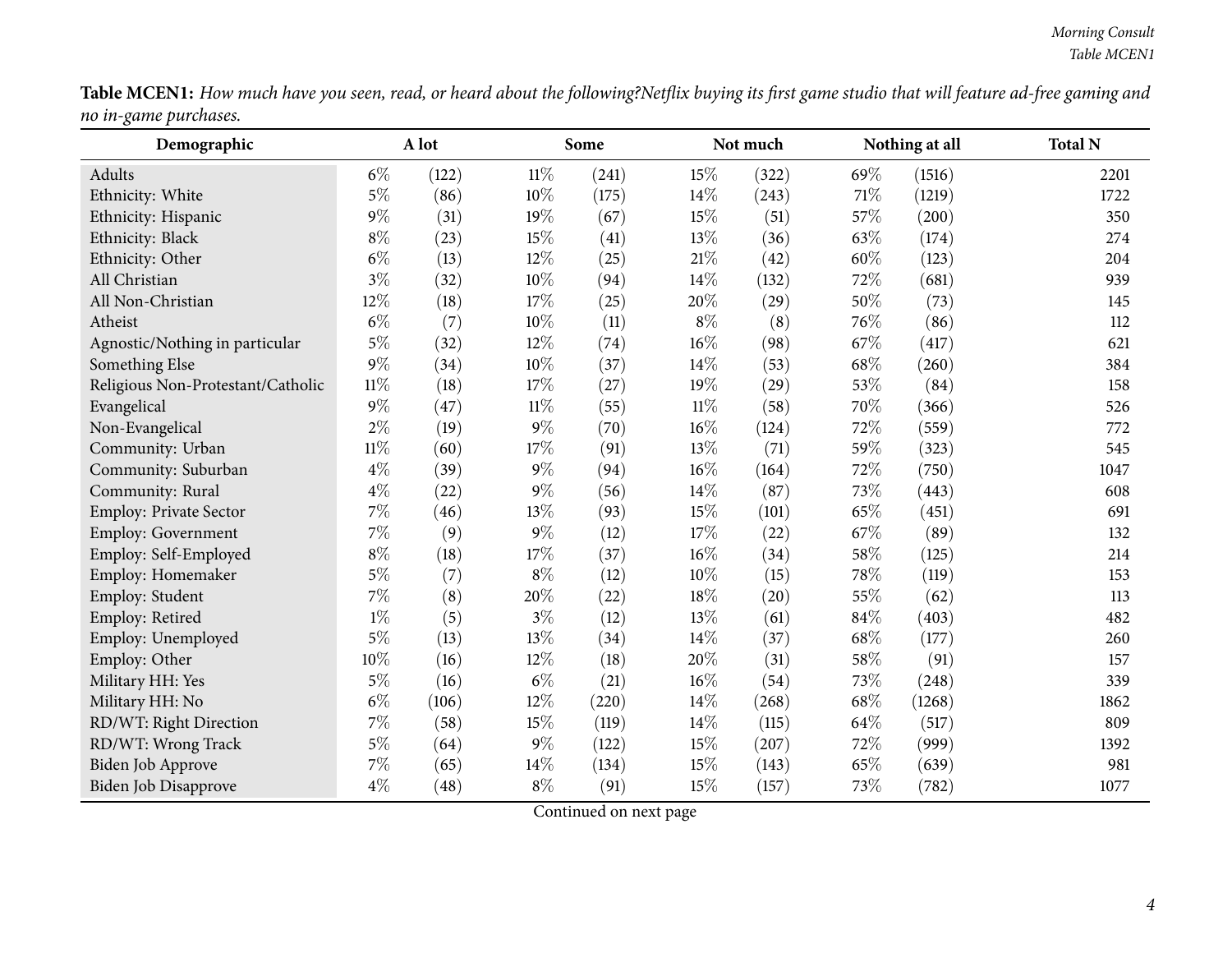| Demographic                          |        | A lot |        | Some  |        | Not much |        | Nothing at all | <b>Total N</b> |
|--------------------------------------|--------|-------|--------|-------|--------|----------|--------|----------------|----------------|
| Adults                               | $6\%$  | (122) | $11\%$ | (241) | 15%    | (322)    | 69%    | (1516)         | 2201           |
| Biden Job Strongly Approve           | $8\%$  | (36)  | 14\%   | (60)  | 11%    | (45)     | 67%    | (290)          | 431            |
| Biden Job Somewhat Approve           | $5\%$  | (29)  | 13%    | (74)  | 18%    | (98)     | 63%    | (349)          | 550            |
| Biden Job Somewhat Disapprove        | $6\%$  | (16)  | $11\%$ | (31)  | 20%    | (58)     | 64%    | (189)          | 295            |
| <b>Biden Job Strongly Disapprove</b> | $4\%$  | (32)  | $8\%$  | (60)  | 13%    | (99)     | 76%    | (592)          | 783            |
| Favorable of Biden                   | $6\%$  | (58)  | 12%    | (121) | 15%    | (153)    | 67%    | (666)          | 999            |
| Unfavorable of Biden                 | $5\%$  | (56)  | $9\%$  | (96)  | 14%    | (151)    | 72%    | (764)          | 1068           |
| Very Favorable of Biden              | $8\%$  | (38)  | 12%    | (58)  | $11\%$ | (54)     | 69%    | (335)          | 486            |
| Somewhat Favorable of Biden          | $4\%$  | (20)  | 12%    | (63)  | 19%    | (99)     | 65%    | (332)          | 513            |
| Somewhat Unfavorable of Biden        | $8\%$  | (20)  | 10%    | (24)  | 17%    | (43)     | 65%    | (164)          | 251            |
| Very Unfavorable of Biden            | $4\%$  | (37)  | $9\%$  | (72)  | 13%    | (108)    | 73%    | (600)          | 817            |
| #1 Issue: Economy                    | $4\%$  | (38)  | $11\%$ | (97)  | 15%    | (125)    | 69%    | (588)          | 849            |
| #1 Issue: Security                   | $3\%$  | (9)   | $5\%$  | (17)  | 13%    | (40)     | 79%    | (244)          | 310            |
| #1 Issue: Health Care                | $7\%$  | (21)  | 17%    | (48)  | 16%    | (43)     | 60%    | (164)          | 275            |
| #1 Issue: Medicare / Social Security | $4\%$  | (9)   | $6\%$  | (14)  | 10%    | (23)     | 80%    | (181)          | 227            |
| #1 Issue: Women's Issues             | 12%    | (16)  | $16\%$ | (21)  | 13%    | (17)     | 59%    | (76)           | 130            |
| #1 Issue: Education                  | $11\%$ | (10)  | 23%    | (22)  | 27%    | (26)     | 40%    | (39)           | 98             |
| #1 Issue: Energy                     | 10%    | (13)  | $10\%$ | (13)  | 21%    | (28)     | 60%    | (81)           | 136            |
| #1 Issue: Other                      | $3\%$  | (5)   | $5\%$  | (9)   | $11\%$ | (20)     | $81\%$ | (142)          | 176            |
| 2020 Vote: Joe Biden                 | $6\%$  | (61)  | 13%    | (119) | 15%    | (142)    | 66%    | (624)          | 946            |
| 2020 Vote: Donald Trump              | $4\%$  | (30)  | 9%     | (62)  | 14%    | (98)     | 74%    | (533)          | 723            |
| 2020 Vote: Other                     | $2\%$  | (1)   | 15%    | (10)  | 16%    | (11)     | 67%    | (47)           | 69             |
| 2020 Vote: Didn't Vote               | 7%     | (30)  | $11\%$ | (50)  | 15%    | (70)     | 67%    | (311)          | 462            |
| 2018 House Vote: Democrat            | 7%     | (49)  | $12\%$ | (88)  | 15%    | (110)    | 67\%   | (503)          | 750            |
| 2018 House Vote: Republican          | $4\%$  | (22)  | $9\%$  | (55)  | 14%    | (80)     | 73%    | (432)          | 588            |
| 2018 House Vote: Someone else        | $6\%$  | (4)   | $11\%$ | (6)   | 17%    | (10)     | 65%    | (36)           | 55             |
| 2016 Vote: Hillary Clinton           | $5\%$  | (35)  | 12%    | (80)  | 14%    | (93)     | 70%    | (476)          | 685            |
| 2016 Vote: Donald Trump              | $4\%$  | (22)  | $8\%$  | (52)  | 14%    | (85)     | 75%    | (472)          | 631            |
| 2016 Vote: Other                     | $1\%$  | (1)   | 13%    | (15)  | 17%    | (20)     | 69%    | (81)           | 117            |
| 2016 Vote: Didn't Vote               | $8\%$  | (62)  | 12%    | (94)  | 16%    | (123)    | 63%    | (484)          | 764            |
| Voted in 2014: Yes                   | $4\%$  | (53)  | 10%    | (123) | 14%    | (171)    | 72%    | (869)          | 1214           |
| Voted in 2014: No                    | 7%     | (70)  | 12%    | (118) | 15%    | (151)    | 66%    | (648)          | 987            |

Table MCEN1: How much have you seen, read, or heard about the following?Netflix buying its first game studio that will feature ad-free gaming and *no in-game purchases.*  $\overline{\phantom{0}}$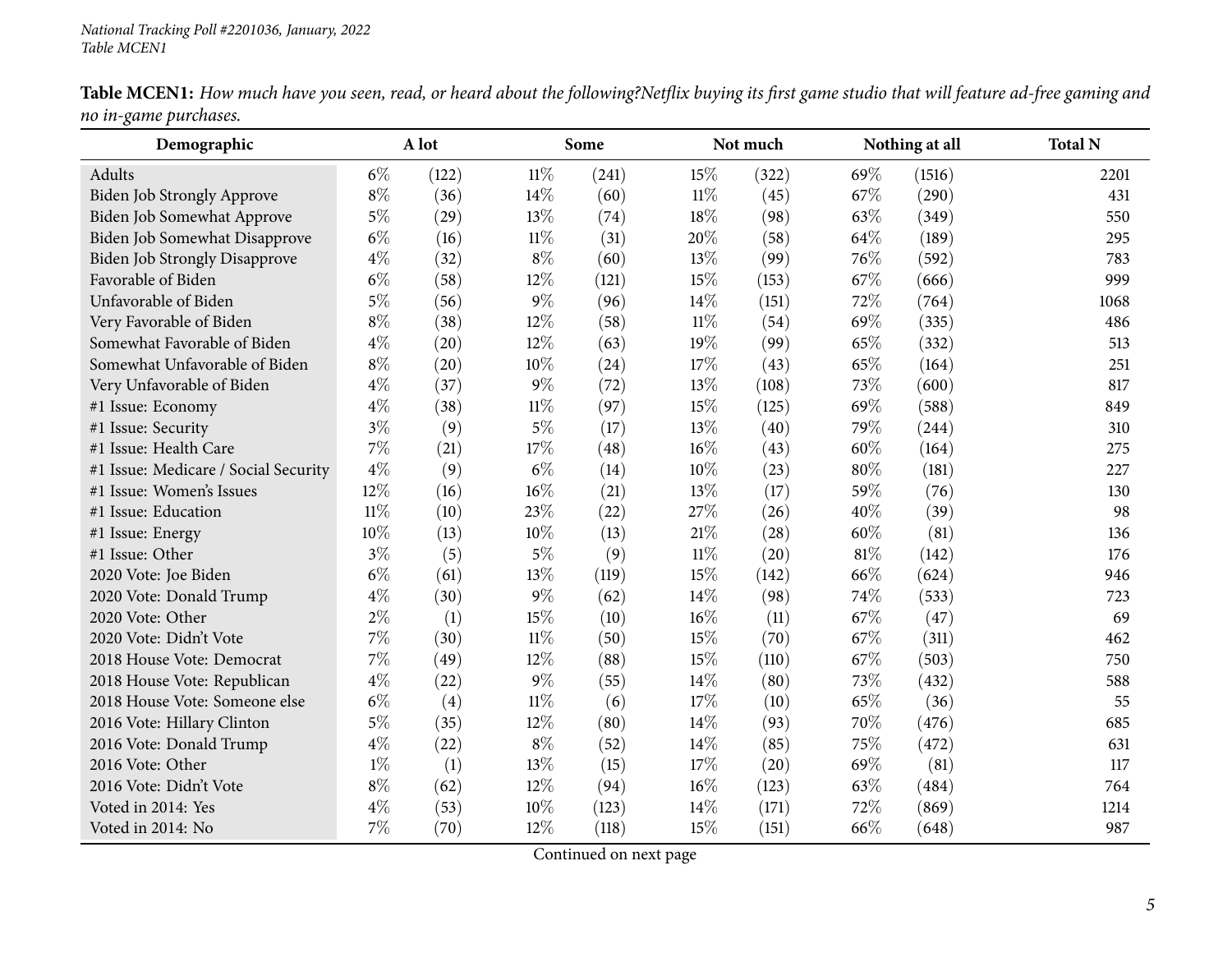| Demographic          | A lot  |       |        | Some       |        | Not much   |        | Nothing at all | <b>Total N</b> |
|----------------------|--------|-------|--------|------------|--------|------------|--------|----------------|----------------|
| Adults               | $6\%$  | (122) | $11\%$ | (241)      | 15%    | (322)      | 69%    | (1516)         | 2201           |
| 4-Region: Northeast  | $6\%$  | (25)  | $9\%$  | (34)       | $19\%$ | (73)       | 66\%   | (261)          | 394            |
| 4-Region: Midwest    | $4\%$  | (18)  | $11\%$ | (51)       | $14\%$ | (63)       | 72%    | (331)          | 462            |
| 4-Region: South      | $4\%$  | (37)  | $10\%$ | (86)       | $14\%$ | (115)      | 71\%   | (586)          | 825            |
| 4-Region: West       | $8\%$  | (43)  | 13\%   | (69)       | $14\%$ | (71)       | 65%    | (337)          | 520            |
| Gamers               | $7\%$  | (115) | $14\%$ | $^{(216)}$ | $17\%$ | $^{'}272)$ | 62%    | (989)          | 1591           |
| Avid Gamers          | $10\%$ | (60)  | $16\%$ | (96)       | $16\%$ | (94)       | 58\%   | (339)          | 588            |
| <b>Casual Gamers</b> | $6\%$  | (55)  | 12\%   | (120)      | $18\%$ | (178)      | 65%    | (650)          | 1003           |
| Netflix Users        | $6\%$  | (89)  | 13\%   | (186)      | $16\%$ | (219)      | $65\%$ | (899)          | 1394           |

Table MCEN1: How much have you seen, read, or heard about the following?Netflix buying its first game studio that will feature ad-free gaming and *no in-game purchases.*  $\overline{\phantom{0}}$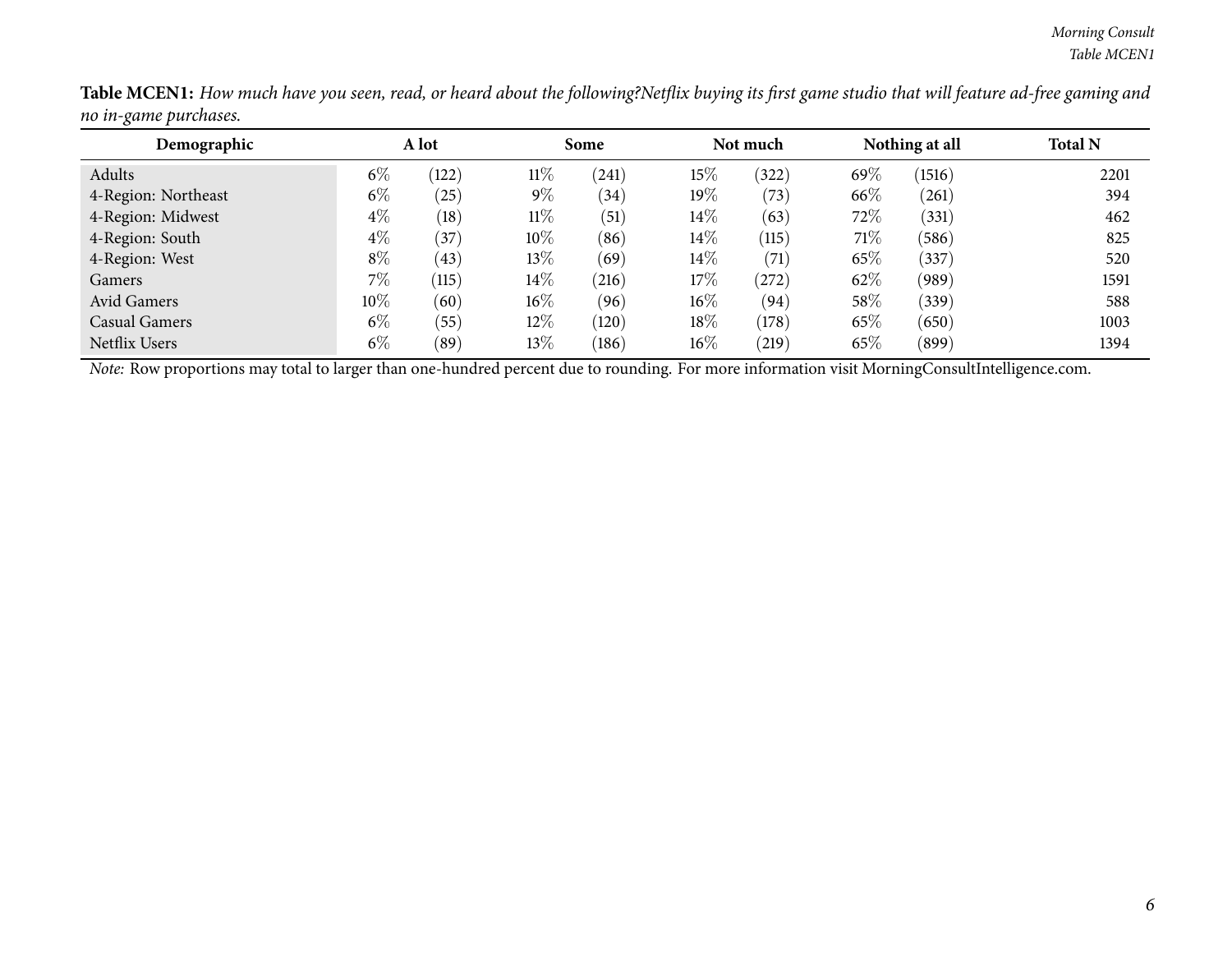<span id="page-6-0"></span>

|                          | Less than 1     |                 |                 |                 |                | More than                   | I do not play   |                |
|--------------------------|-----------------|-----------------|-----------------|-----------------|----------------|-----------------------------|-----------------|----------------|
| Demographic              | hour            | 1-2 hours       | 3-6 hours       | 7-12 hours      | 13-24 hours    | 24 hours                    | video games     | <b>Total N</b> |
| Adults                   | $13\%$ (276)    | $15\%$<br>(321) | $18\%$ (406)    | $13\%$<br>(293) | $8\%$<br>(171) | $6\%$<br>(124)              | $28\%$ (610)    | 2201           |
| Gender: Male             | $14\%$<br>(146) | $13\%$<br>(135) | 19\% (197)      | $15\%$<br>(159) | $9\%$<br>(100) | $6\%$<br>(61)               | $25\%$ (264)    | 1062           |
| Gender: Female           | $11\%$<br>(130) | $16\%$<br>(186) | $18\%$ (209)    | $12\%$<br>(134) | $6\%$<br>(71)  | $6\%$<br>(63)               | 30\% (345)      | 1139           |
| Age: 18-34               | 13\%<br>(84)    | 15%<br>(95)     | $25\%$<br>(167) | $16\%$<br>(104) | 10%<br>(69)    | $9\%$<br>(57)               | $12\%$<br>(80)  | 655            |
| Age: 35-44               | 12%<br>(44)     | 20%<br>(73)     | 18%<br>(65)     | 14\%<br>(51)    | $8\%$<br>(28)  | $6\%$<br>$\left( 20\right)$ | 21%<br>(76)     | 358            |
| Age: 45-64               | 12%<br>(89)     | 14%<br>(107)    | 17%<br>(127)    | 12%<br>(92)     | 7%<br>(54)     | $4\%$<br>(34)               | 33\% (249)      | 751            |
| Age: 65+                 | 13%<br>(58)     | 11%<br>(46)     | 11%<br>(47)     | $11\%$<br>(47)  | $4\%$<br>(19)  | $3\%$<br>(14)               | 47\% (204)      | 436            |
| GenZers: 1997-2012       | 13%<br>(36)     | 17%<br>(45)     | 27\%<br>(74)    | 13%<br>(36)     | $9\%$<br>(25)  | 10%<br>(26)                 | 11%<br>(30)     | 271            |
| Millennials: 1981-1996   | 12%<br>(74)     | $16\%$<br>(104) | 22%<br>(141)    | 17%<br>(110)    | 10%<br>(64)    | 7%<br>(46)                  | 16%<br>(101)    | 640            |
| GenXers: 1965-1980       | 13%<br>(73)     | 16%<br>(89)     | 17\%<br>(97)    | 12%<br>(68)     | $8\%$<br>(42)  | $5\%$<br>(29)               | 28%<br>(155)    | 554            |
| Baby Boomers: 1946-1964  | 13%<br>(89)     | 10%<br>(72)     | 13\%<br>(91)    | $11\%$<br>(77)  | $6\%$<br>(38)  | $3\%$<br>(23)               | 43\%<br>(292)   | 681            |
| PID: Dem (no lean)       | $11\%$<br>(93)  | 13%<br>(104)    | 23%<br>(188)    | 15%<br>(128)    | $8\%$<br>(64)  | $5\%$<br>(45)               | 25\%<br>(207)   | 830            |
| PID: Ind (no lean)       | 16%<br>(113)    | 19%<br>(135)    | 15%<br>(109)    | $11\%$<br>(84)  | 7%<br>(50)     | $6\%$<br>(47)               | 26\%<br>(191)   | 729            |
| PID: Rep (no lean)       | 11%<br>(70)     | 13%<br>(81)     | 17%<br>(109)    | 13%<br>(81)     | $9\%$<br>(56)  | $5\%$<br>(33)               | 33\%<br>(212)   | 643            |
| PID/Gender: Dem Men      | 14\%<br>(58)    | 12%<br>(49)     | 20%<br>(82)     | 18%<br>(71)     | $9\%$<br>(35)  | $6\%$<br>(23)               | 21%<br>(85)     | 404            |
| PID/Gender: Dem Women    | $8\%$<br>(34)   | 13%<br>(55)     | 25%<br>(106)    | 13%<br>(57)     | 7%<br>(29)     | $5\%$<br>(22)               | 29%<br>(122)    | 425            |
| PID/Gender: Ind Men      | 16%<br>(55)     | 15%<br>(55)     | 17%<br>(62)     | $11\%$<br>(41)  | $9\%$<br>(32)  | 7%<br>(26)                  | 24\%<br>(84)    | 354            |
| PID/Gender: Ind Women    | 15%<br>(58)     | 22%<br>(81)     | 13%<br>(47)     | $11\%$<br>(43)  | 5%<br>(18)     | $6\%$<br>(21)               | 28\%<br>(106)   | 374            |
| PID/Gender: Rep Men      | $11\%$<br>(33)  | 10%<br>(31)     | 18%<br>(53)     | 16%<br>(47)     | $11\%$<br>(32) | $4\%$<br>(12)               | $31\%$<br>(95)  | 304            |
| PID/Gender: Rep Women    | $11\%$<br>(37)  | 15%<br>(51)     | 16%<br>(56)     | 10%<br>(34)     | 7%<br>(24)     | $6\%$<br>(21)               | 34%<br>(117)    | 339            |
| Ideo: Liberal (1-3)      | 12%<br>(77)     | 14%<br>(90)     | 22%<br>(143)    | 15%<br>(96)     | $9\%$<br>(61)  | $5\%$<br>(31)               | 24\%<br>(154)   | 654            |
| Ideo: Moderate (4)       | 14%<br>(80)     | 16%<br>(88)     | $19\%$<br>(108) | 15%<br>(83)     | $6\%$<br>(33)  | $5\%$<br>(30)               | 25\%<br>(142)   | 565            |
| Ideo: Conservative (5-7) | 12%<br>(79)     | 13%<br>(86)     | $16\%$<br>(110) | 12%<br>(82)     | 7%<br>(49)     | $5\%$<br>(34)               | $36\%$ (247)    | 687            |
| Educ: $<$ College        | $12\%$<br>(178) | $16\%$<br>(247) | $18\%$<br>(278) | 13%<br>(195)    | 7%<br>(113)    | $7\%$<br>(100)              | 27\% (402)      | 1513           |
| Educ: Bachelors degree   | 13%<br>(59)     | 10%<br>(45)     | 19%<br>(85)     | 15%<br>(66)     | $9\%$<br>(41)  | $3\%$<br>(15)               | $30\%$<br>(133) | 444            |
| Educ: Post-grad          | 16%<br>(39)     | 12%<br>(29)     | 18%<br>(43)     | 13%<br>(32)     | 7%<br>(16)     | $4\%$<br>(9)                | 31%<br>(75)     | 244            |
| Income: Under 50k        | $11\%$<br>(126) | $16\%$<br>(184) | $18\%$<br>(216) | 14%<br>(160)    | $8\%$<br>(92)  | 7%<br>(86)                  | 26\%<br>(310)   | 1174           |
| Income: 50k-100k         | 15%<br>(100)    | 14%<br>(95)     | $19\%$<br>(125) | 14\%<br>(92)    | $6\%$<br>(43)  | $4\%$<br>(26)               | 27\%<br>(181)   | 661            |
| Income: 100k+            | 14\%<br>(50)    | 12%<br>(43)     | 18%<br>(65)     | 11%<br>(41)     | 10%<br>(36)    | $4\%$<br>(13)               | 32%<br>(119)    | 366            |
| Ethnicity: White         | 12%<br>(211)    | 13\%<br>(229)   | 18\%<br>(306)   | 13%<br>(228)    | $8\%$<br>(140) | $6\%$<br>(101)              | 29%<br>(507)    | 1722           |
| Ethnicity: Hispanic      | $13\%$<br>(47)  | $16\%$<br>(54)  | 22%<br>(78)     | $12\%$<br>(40)  | $8\%$<br>(28)  | $6\%$<br>(21)               | 23%<br>(82)     | 350            |

Table MCENdem1: How many hours do you spend playing video games in an average week? This includes app-based games on mobile devices, as well as online or offline games played on a computer or gaming console.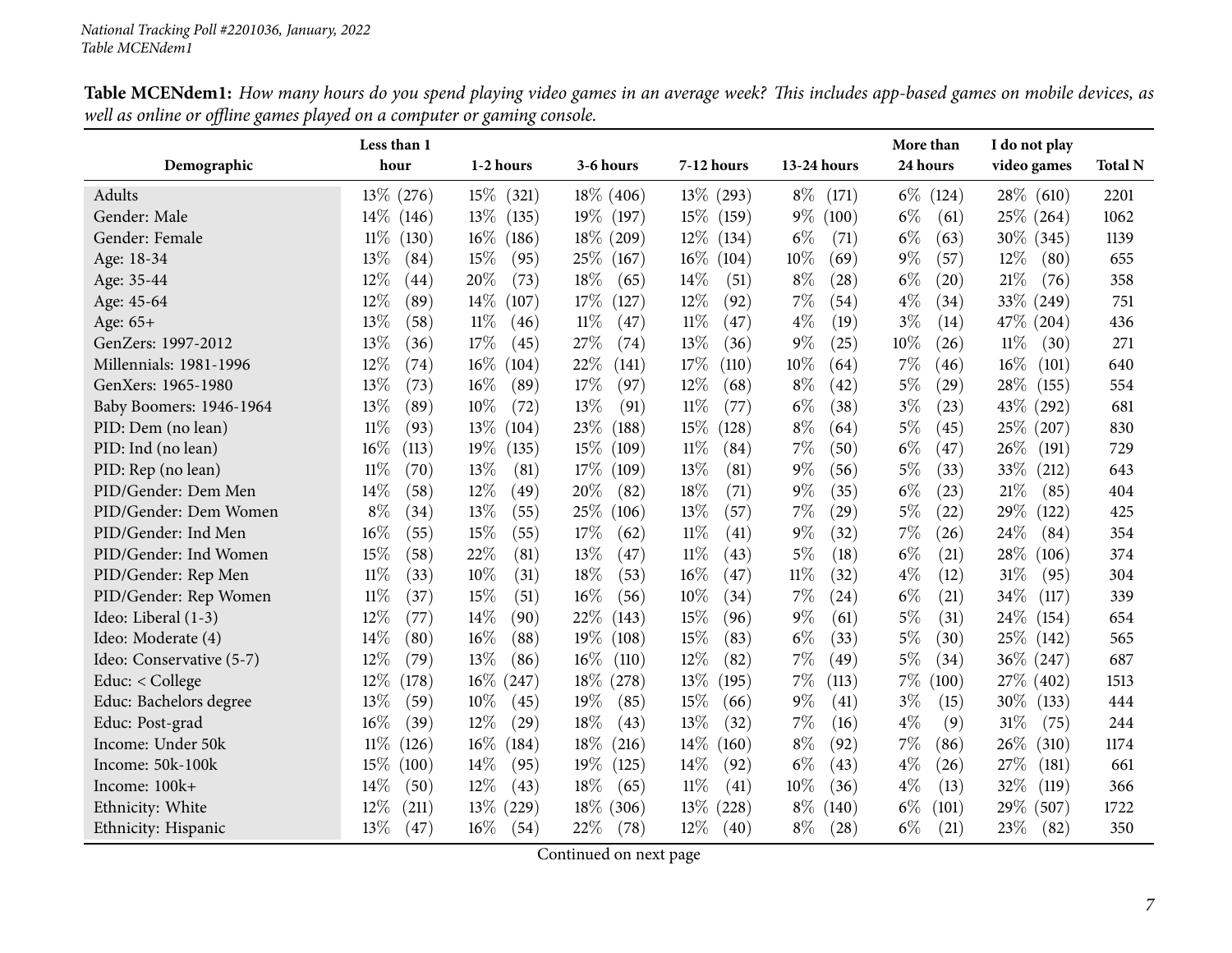Table MCENdem1: How many hours do you spend playing video games in an average week? This includes app-based games on mobile devices, as well as online or offline games played on a computer or gaming console.

|                                   | Less than 1     |                           |                 |                 |                | More than                   | I do not play             |                |
|-----------------------------------|-----------------|---------------------------|-----------------|-----------------|----------------|-----------------------------|---------------------------|----------------|
| Demographic                       | hour            | 1-2 hours                 | 3-6 hours       | 7-12 hours      | 13-24 hours    | 24 hours                    | video games               | <b>Total N</b> |
| Adults                            | 13\% (276)      | $15\%$<br>(321)           | $18\%$ (406)    | $13\%$<br>(293) | $8\%$<br>(171) | $6\%$<br>(124)              | $28\%$ (610)              | 2201           |
| Ethnicity: Black                  | 13%<br>(36)     | 19%<br>(53)               | 22%<br>(61)     | 12%<br>(33)     | $9\%$<br>(24)  | $6\%$<br>(15)               | 19%<br>(53)               | 274            |
| Ethnicity: Other                  | 14\%<br>(29)    | 20%<br>(40)               | $19\%$<br>(39)  | $16\%$<br>(32)  | $3\%$<br>(7)   | $4\%$<br>(8)                | 24%<br>(50)               | 204            |
| All Christian                     | 13%<br>(121)    | $12\%$<br>(112)           | 15%<br>(139)    | 12%<br>(115)    | $9\%$<br>(81)  | $4\%$<br>(42)               | 35\%<br>(329)             | 939            |
| All Non-Christian                 | 10%<br>(14)     | 17%<br>(24)               | $18\%$<br>(27)  | 18%<br>(27)     | $8\%$<br>(11)  | $4\%$<br>(5)                | 25%<br>(36)               | 145            |
| Atheist                           | $6\%$<br>(7)    | $11\%$<br>(13)            | 32%<br>(35)     | $8\%$<br>(9)    | 12%<br>(14)    | $8\%$<br>(9)                | 23%<br>(26)               | 112            |
| Agnostic/Nothing in particular    | 15%<br>(91)     | $16\%$<br>(100)           | 20%<br>(127)    | 14%<br>(86)     | $6\%$<br>(34)  | $6\%$<br>(36)               | $24\%$<br>(146)           | 621            |
| Something Else                    | $11\%$<br>(42)  | 19%<br>(72)               | 20%<br>(78)     | 15%<br>(56)     | $8\%$<br>(30)  | $8\%$<br>(32)               | 19%<br>(73)               | 384            |
| Religious Non-Protestant/Catholic | 10%<br>(15)     | 17%<br>(27)               | 18%<br>(29)     | 17%<br>(28)     | $8\%$<br>(13)  | $4\%$<br>(6)                | 25%<br>$\left( 40\right)$ | 158            |
| Evangelical                       | 10%<br>(54)     | 14%<br>(74)               | 18\%<br>(94)    | 12%<br>(65)     | $9\%$<br>(45)  | $8\%$<br>(41)               | 29\%<br>(154)             | 526            |
| Non-Evangelical                   | 14%<br>(109)    | 14%<br>(108)              | $16\%$<br>(120) | 13\%<br>(102)   | $8\%$<br>(61)  | $4\%$<br>(31)               | $31\%$ (242)              | 772            |
| Community: Urban                  | 11%<br>(58)     | 14%<br>(74)               | $19\%$<br>(104) | 14%<br>(76)     | $11\%$<br>(59) | 7%<br>(38)                  | 25%<br>(136)              | 545            |
| Community: Suburban               | 13%<br>(137)    | 14%<br>(146)              | 19%<br>(196)    | 14%<br>(144)    | $8\%$<br>(86)  | $4\%$<br>(45)               | 28\%<br>(293)             | 1047           |
| Community: Rural                  | 13%<br>(80)     | 17%<br>(101)              | $17\%$<br>(106) | 12%<br>(73)     | $4\%$<br>(26)  | $7\%$<br>$\left( 41\right)$ | 30%<br>(181)              | 608            |
| Employ: Private Sector            | 16%<br>(112)    | 15%<br>(101)              | 18\%<br>(124)   | 12%<br>(83)     | 10%<br>(71)    | $4\%$<br>(26)               | 25\%<br>(173)             | 691            |
| Employ: Government                | 14%<br>(18)     | 15%<br>(20)               | 27\%<br>(35)    | 9%<br>(12)      | $6\%$<br>(8)   | $6\%$<br>(7)                | 23%<br>(31)               | 132            |
| Employ: Self-Employed             | $9\%$<br>(19)   | 15%<br>(31)               | 18%<br>(39)     | 23%<br>(49)     | $8\%$<br>(18)  | 5%<br>(11)                  | 22%<br>(47)               | 214            |
| Employ: Homemaker                 | 11%<br>(17)     | $16\%$<br>(25)            | 15%<br>(23)     | 10%<br>(16)     | 10%<br>(16)    | $9\%$<br>(14)               | 28%<br>(43)               | 153            |
| Employ: Student                   | 16%<br>(18)     | 19%<br>$\left( 21\right)$ | 27\%<br>(30)    | 17%<br>(19)     | $3\%$<br>(4)   | $4\%$<br>(4)                | 14%<br>(16)               | 113            |
| Employ: Retired                   | $11\%$<br>(53)  | $11\%$<br>(52)            | 13%<br>(65)     | $11\%$<br>(55)  | 5%<br>(23)     | $4\%$<br>(21)               | 44\%<br>(214)             | 482            |
| Employ: Unemployed                | $9\%$<br>(23)   | 19%<br>(49)               | 22%<br>(57)     | 12%<br>(31)     | $8\%$<br>(22)  | $7\%$<br>(19)               | 23%<br>(59)               | 260            |
| Employ: Other                     | 10%<br>(16)     | 14%<br>(23)               | 21%<br>(32)     | 17%<br>(27)     | $6\%$<br>(10)  | 14%<br>(21)                 | 17%<br>(27)               | 157            |
| Military HH: Yes                  | 13%<br>(44)     | 15%<br>(51)               | $13\%$<br>(44)  | 12%<br>(40)     | $6\%$<br>(20)  | $7\%$<br>(23)               | 35%<br>(117)              | 339            |
| Military HH: No                   | $12\%$<br>(232) | 15%<br>(270)              | $19\%$<br>(362) | 14%<br>(253)    | $8\%$<br>(151) | 5%<br>(101)                 | 26\% (492)                | 1862           |
| RD/WT: Right Direction            | 13\%<br>(102)   | $13\%$<br>(102)           | 20%<br>(161)    | 15%<br>(121)    | 10%<br>(80)    | $5\%$<br>(40)               | $25\%$ (203)              | 809            |
| RD/WT: Wrong Track                | $12\%$<br>(174) | $16\%$<br>(219)           | $18\%$ (246)    | $12\%$<br>(172) | $6\%$<br>(90)  | $6\%$<br>(85)               | 29\% (406)                | 1392           |
| Biden Job Approve                 | 14%<br>(138)    | 13\%<br>(126)             | $19\%$<br>(183) | 14%<br>(137)    | $8\%$<br>(83)  | 5%<br>(52)                  | $27\%$ (262)              | 981            |
| Biden Job Disapprove              | $11\%$<br>(115) | $16\%$<br>(168)           | 19\% (205)      | $12\%$<br>(133) | 7%<br>(73)     | 5%<br>(58)                  | $30\%$ (325)              | 1077           |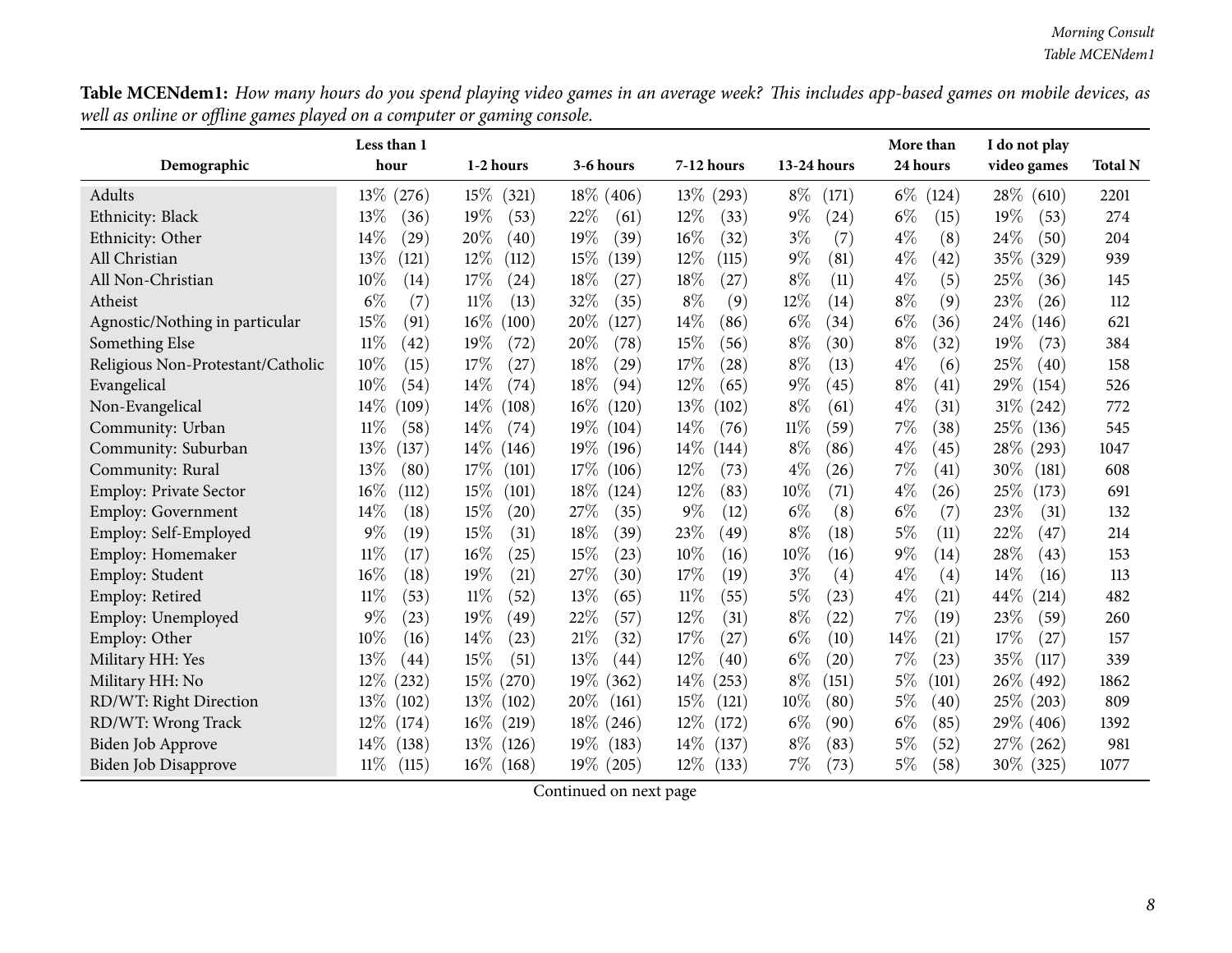|                                      | Less than 1     |                |                 |                 |                              | More than     | I do not play   |                |
|--------------------------------------|-----------------|----------------|-----------------|-----------------|------------------------------|---------------|-----------------|----------------|
| Demographic                          | hour            | 1-2 hours      | 3-6 hours       | 7-12 hours      | 13-24 hours                  | 24 hours      | video games     | <b>Total N</b> |
| Adults                               | $13\%$ (276)    | 15%<br>(321)   | $18\%$ (406)    | $13\%$ (293)    | $8\%$<br>(171)               | $6\%$ (124)   | $28\%$ (610)    | 2201           |
| Biden Job Strongly Approve           | $12\%$<br>(51)  | $12\%$<br>(51) | $16\%$<br>(69)  | 14%<br>(62)     | $11\%$<br>(47)               | $4\%$<br>(16) | $31\%$ (135)    | 431            |
| Biden Job Somewhat Approve           | 16%<br>(87)     | 14%<br>(74)    | 21%<br>(115)    | 14\%<br>(75)    | $6\%$<br>(36)                | 7%<br>(36)    | 23\%<br>(127)   | 550            |
| Biden Job Somewhat Disapprove        | 11%<br>(32)     | 19%<br>(55)    | 22%<br>(64)     | 15%<br>(44)     | $8\%$<br>(24)                | $5\%$<br>(15) | 20%<br>(60)     | 295            |
| <b>Biden Job Strongly Disapprove</b> | 11%<br>(84)     | 14\%<br>(113)  | $18\%$<br>(141) | 11%<br>(89)     | $6\%$<br>$\left( 48\right)$  | 5%<br>(43)    | $34\%$ (265)    | 783            |
| Favorable of Biden                   | $14\%$<br>(136) | 13%<br>(126)   | 19%<br>(191)    | 15%<br>(149)    | $8\%$<br>(81)                | 5%<br>(50)    | 27\% (266)      | 999            |
| Unfavorable of Biden                 | 11%<br>(122)    | 15%<br>(163)   | 19%<br>(199)    | $12\%$<br>(126) | 7%<br>(79)                   | $6\%$<br>(63) | 30\% (317)      | 1068           |
| Very Favorable of Biden              | $12\%$<br>(60)  | 12%<br>(60)    | 17%<br>(81)     | 14\%<br>(68)    | $10\%$<br>$\left( 48\right)$ | $4\%$<br>(21) | 30\% (147)      | 486            |
| Somewhat Favorable of Biden          | 15%<br>(76)     | 13%<br>(66)    | 21\%<br>(110)   | 16%<br>(81)     | $6\%$<br>(32)                | $6\%$<br>(29) | 23%<br>(119)    | 513            |
| Somewhat Unfavorable of Biden        | $9\%$<br>(24)   | 23%<br>(58)    | 16%<br>(40)     | 14%<br>(35)     | $8\%$<br>(19)                | $5\%$<br>(14) | 25%<br>(62)     | 251            |
| Very Unfavorable of Biden            | $12\%$<br>(98)  | 13%<br>(105)   | $19\%$<br>(159) | $11\%$<br>(91)  | $7\%$<br>(60)                | $6\%$<br>(49) | $31\%$<br>(255) | 817            |
| #1 Issue: Economy                    | 13%<br>(113)    | 15%<br>(125)   | 18%<br>(155)    | $12\%$<br>(105) | $7\%$<br>(63)                | 7%<br>(59)    | 27% (229)       | 849            |
| #1 Issue: Security                   | $11\%$<br>(33)  | 15%<br>(46)    | 16%<br>(51)     | $11\%$<br>(36)  | $9\%$<br>(26)                | $4\%$<br>(13) | 33%<br>(104)    | 310            |
| #1 Issue: Health Care                | 10%<br>(29)     | 14\%<br>(39)   | 24\%<br>(67)    | 20%<br>(54)     | 7%<br>(21)                   | $3\%$<br>(8)  | 21%<br>(58)     | 275            |
| #1 Issue: Medicare / Social Security | 10%<br>(22)     | 12%<br>(28)    | 15%<br>(35)     | 13%<br>(30)     | $5\%$<br>(11)                | 7%<br>(16)    | 38%<br>(86)     | 227            |
| #1 Issue: Women's Issues             | 19%<br>(24)     | 16%<br>(21)    | 22%<br>(29)     | $9\%$<br>(11)   | 16%<br>(20)                  | 5%<br>(7)     | 14%<br>(18)     | 130            |
| #1 Issue: Education                  | 18%<br>(18)     | 16%<br>(16)    | 27\%<br>(26)    | 14%<br>(14)     | $5\%$<br>(5)                 | $6\%$<br>(6)  | 14%<br>(14)     | 98             |
| #1 Issue: Energy                     | 15%<br>(21)     | 14%<br>(19)    | 19%<br>(25)     | 12%<br>(17)     | $6\%$<br>(8)                 | $8\%$<br>(10) | 26%<br>(36)     | 136            |
| #1 Issue: Other                      | $9\%$<br>(16)   | 15%<br>(27)    | $11\%$<br>(19)  | 16%<br>(28)     | $9\%$<br>(16)                | $3\%$<br>(5)  | 37%<br>(65)     | 176            |
| 2020 Vote: Joe Biden                 | 12%<br>(114)    | 13%<br>(123)   | 20%<br>(193)    | $16\%$<br>(147) | $8\%$<br>(72)                | $5\%$<br>(48) | 26\% (249)      | 946            |
| 2020 Vote: Donald Trump              | 13%<br>(93)     | 12%<br>(87)    | $16\%$<br>(113) | 13%<br>(90)     | $9\%$<br>(64)                | $5\%$<br>(37) | 33\% (238)      | 723            |
| 2020 Vote: Other                     | $8\%$<br>(5)    | 22%<br>(16)    | 23\%<br>(16)    | $9\%$<br>(6)    | $5\%$<br>(4)                 | $6\%$<br>(4)  | 27\%<br>(18)    | 69             |
| 2020 Vote: Didn't Vote               | 14%<br>(63)     | 21%<br>(95)    | 18%<br>(85)     | $11\%$<br>(50)  | 7%<br>(30)                   | $8\%$<br>(35) | 22%<br>(103)    | 462            |
| 2018 House Vote: Democrat            | 13%<br>(96)     | $12\%$<br>(92) | $19\%$<br>(142) | 15%<br>(112)    | $7\%$<br>(54)                | $5\%$<br>(35) | 29\% (220)      | 750            |
| 2018 House Vote: Republican          | 13%<br>(78)     | 12%<br>(73)    | 15%<br>(89)     | 12%<br>(70)     | $8\%$<br>$\left( 47\right)$  | 5%<br>(31)    | 34\% (199)      | 588            |
| 2018 House Vote: Someone else        | 12%<br>(7)      | 13%<br>(7)     | 22%<br>(12)     | 14%<br>(8)      | 10%<br>(6)                   | $3\%$<br>(2)  | 26%<br>(14)     | 55             |
| 2016 Vote: Hillary Clinton           | 14%<br>(94)     | 14\%<br>(94)   | 20%<br>(134)    | 14%<br>(98)     | 7%<br>$\left( 48\right)$     | $4\%$<br>(26) | 28\%<br>(191)   | 685            |
| 2016 Vote: Donald Trump              | 12%<br>(73)     | 13%<br>(80)    | 15%<br>(96)     | 13%<br>(79)     | $8\%$<br>(52)                | 5%<br>(30)    | 35\% (220)      | 631            |
| 2016 Vote: Other                     | 11%<br>(13)     | 15%<br>(17)    | 15%<br>(17)     | 14%<br>(16)     | $7\%$<br>(8)                 | $4\%$<br>(4)  | 35%<br>(41)     | 117            |
| 2016 Vote: Didn't Vote               | 13\%<br>(96)    | 17%<br>(129)   | 21%<br>(159)    | 13\%<br>(100)   | $8\%$<br>(62)                | $8\%$<br>(63) | 20\% (156)      | 764            |

Table MCENdem1: How many hours do you spend playing video games in an average week? This includes app-based games on mobile devices, as well as online or offline games played on a computer or gaming console.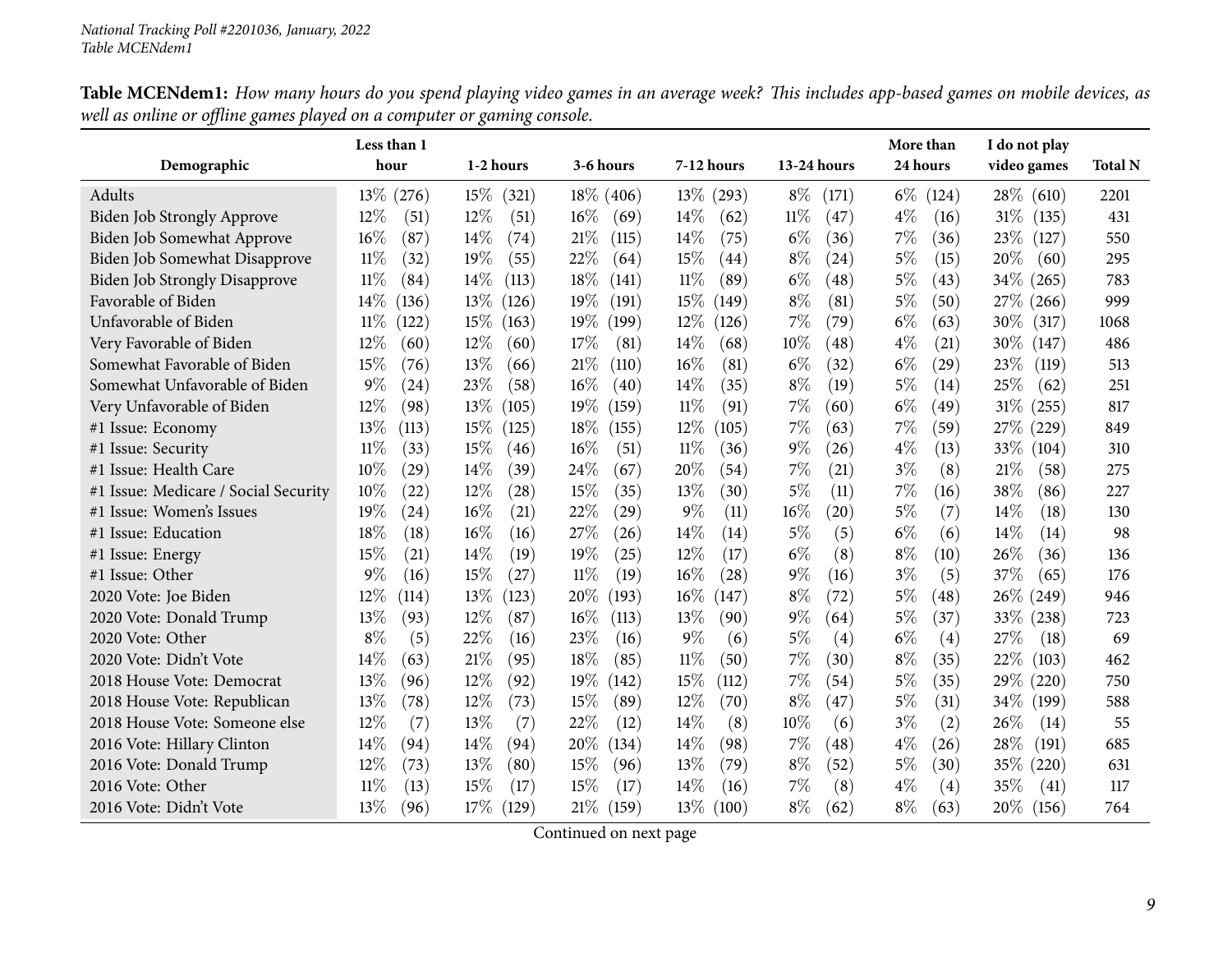Table MCENdem1: How many hours do you spend playing video games in an average week? This includes app-based games on mobile devices, as well as online or offline games played on a computer or gaming console.

| Demographic         | Less than 1<br>hour                   | 1-2 hours                              | 3-6 hours                              | $7-12$ hours    | $13-24$ hours                          | More than<br>24 hours                  | I do not play<br>video games           | <b>Total N</b> |
|---------------------|---------------------------------------|----------------------------------------|----------------------------------------|-----------------|----------------------------------------|----------------------------------------|----------------------------------------|----------------|
| Adults              | 13\% (276)                            | $15\%$ (321)                           | $18\%$ (406)                           | $13\%$<br>(293) | $8\%$<br>$^{\prime}171^{\prime}$       | $6\%$<br>(124)                         | $28\%$ (610)                           | 2201           |
| Voted in 2014: Yes  | $13\%$<br>(162)                       | $12\%$ (144)                           | $17\%$ (212)                           | $14\%$<br>(166) | $8\%$<br>(94)                          | $4\%$<br>(52)                          | $32\%$<br>(385)                        | 1214           |
| Voted in 2014: No   | $12\%$<br>(114)                       | 18\% (177)                             | $20\%$ (194)                           | $13\%$<br>(127) | $8\%$<br>(76)                          | $7\%$<br>(73)                          | 23\%<br>(225)                          | 987            |
| 4-Region: Northeast | $12\%$<br>(49)                        | $13\%$<br>(51)                         | $17\%$<br>(69)                         | $12\%$<br>(46)  | $13\%$<br>(50)                         | $5\%$<br>(21)                          | $28\%$ (108)                           | 394            |
| 4-Region: Midwest   | $15\%$<br>(68)                        | $15\%$<br>(68)                         | $18\%$<br>(85)                         | $13\%$<br>(62)  | $7\%$<br>(34)                          | $6\%$<br>(28)                          | $25\%$<br>(117)                        | 462            |
| 4-Region: South     | 11%<br>(91)                           | 13%<br>(111)                           | $19\%$<br>(161)                        | $14\%$<br>(115) | $6\%$<br>(51)                          | $6\%$<br>(47)                          | $30\%$<br>(251)                        | 825            |
| 4-Region: West      | $13\%$<br>(69)                        | 17%<br>(90)                            | $18\%$<br>(91)                         | $14\%$<br>(71)  | $7\%$<br>(36)                          | $6\%$<br>(29)                          | $26\%$ (134)                           | 520            |
| Gamers              | $17\%$ (276)                          | $20\%$<br>(321)                        | $26\%$ (406)                           | $18\%$<br>(293) | $11\%$<br>(171)                        | $8\%$<br>(124)                         | (0)<br>$\hspace{0.1mm}-\hspace{0.1mm}$ | 1591           |
| <b>Avid Gamers</b>  | (0)<br>$\qquad \qquad \longleftarrow$ | (0)<br>$\hspace{0.1mm}-\hspace{0.1mm}$ | (0)<br>$\hspace{0.1mm}-\hspace{0.1mm}$ | $50\%$<br>(293) | 29\%<br>(171)                          | $21\%$<br>(124)                        | (0)<br>$\hspace{0.1mm}-\hspace{0.1mm}$ | 588            |
| Casual Gamers       | $27\%$ (276)                          | $32\%$ (321)                           | $40\%$ (406)                           | (0)             | (0)<br>$\hspace{0.1mm}-\hspace{0.1mm}$ | (0)<br>$\hspace{0.1mm}-\hspace{0.1mm}$ | (0)<br>$\hspace{0.1mm}-\hspace{0.1mm}$ | 1003           |
| Netflix Users       | $13\%$ (179)                          | $14\%$ (200)                           | $21\%$ (287)                           | $14\%$<br>(197) | $9\%$<br>(122)                         | $6\%$<br>(85)                          | 23\% (324)                             | 1394           |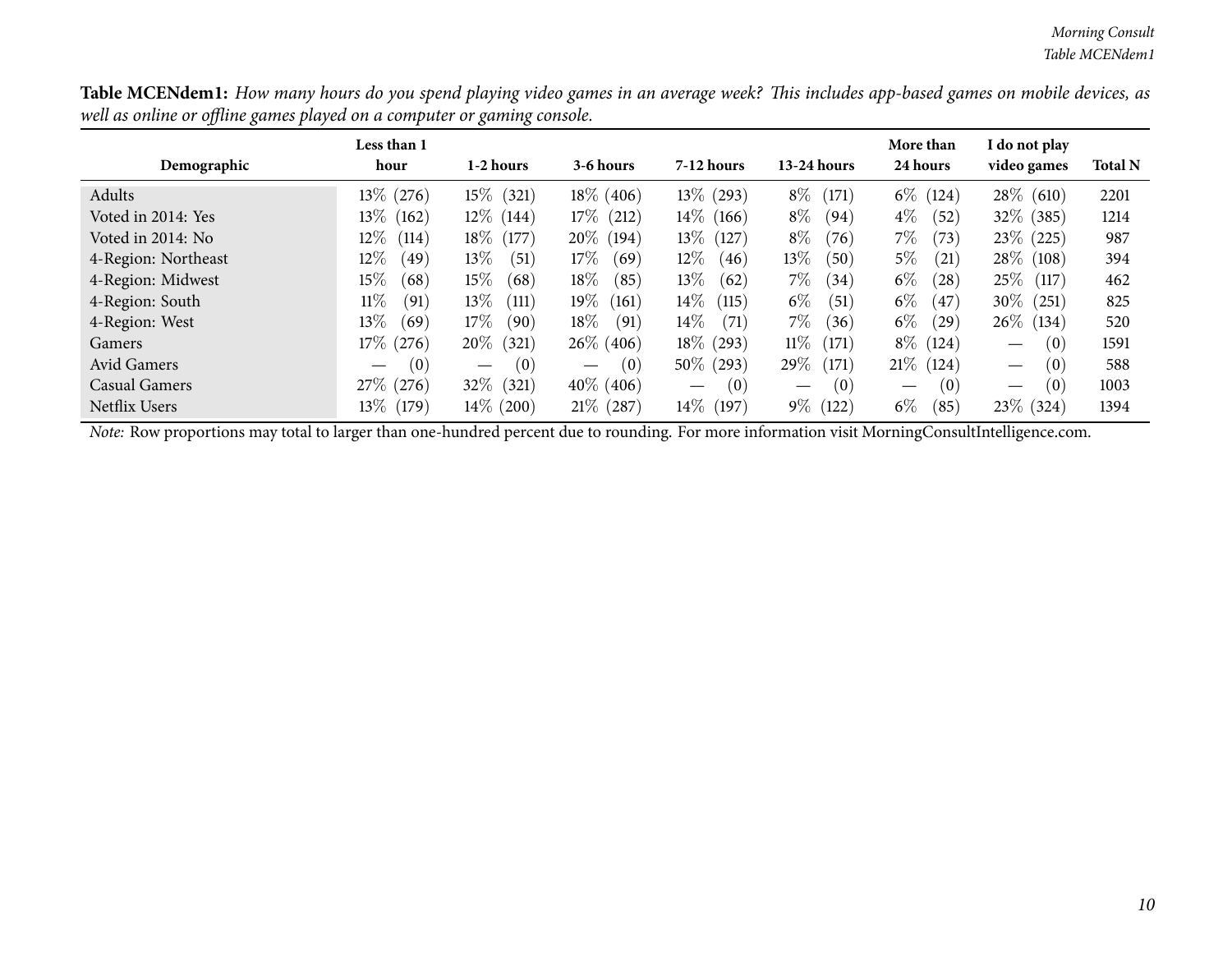<span id="page-10-0"></span>

| Demographic              |        | I (or someone in my<br>household) currently<br>subscribe or use this |        | I (or someone in my<br>household) subscribed<br>or used this in the past,<br>but not now |        | I (or someone in my<br>household) have never<br>subscribed or used this | <b>Total N</b> |
|--------------------------|--------|----------------------------------------------------------------------|--------|------------------------------------------------------------------------------------------|--------|-------------------------------------------------------------------------|----------------|
| Adults                   | 63\%   | (1394)                                                               | 14\%   | (314)                                                                                    | 22%    | (493)                                                                   | 2201           |
| Gender: Male             | 63%    | (673)                                                                | 14\%   | (147)                                                                                    | 23%    | (242)                                                                   | 1062           |
| Gender: Female           | 63%    | (720)                                                                | 15%    | (167)                                                                                    | 22%    | (251)                                                                   | 1139           |
| Age: 18-34               | 75%    | (494)                                                                | 15%    | (98)                                                                                     | 10%    | (63)                                                                    | 655            |
| Age: 35-44               | $71\%$ | (254)                                                                | 15%    | (52)                                                                                     | 14\%   | (52)                                                                    | 358            |
| Age: 45-64               | 59%    | (446)                                                                | 14\%   | (104)                                                                                    | 27%    | (202)                                                                   | 751            |
| Age: 65+                 | 46%    | (200)                                                                | 14\%   | (60)                                                                                     | 40%    | (177)                                                                   | 436            |
| GenZers: 1997-2012       | 78%    | (211)                                                                | 12%    | (32)                                                                                     | 10%    | (28)                                                                    | 271            |
| Millennials: 1981-1996   | 73%    | (467)                                                                | 16%    | (103)                                                                                    | $11\%$ | (70)                                                                    | 640            |
| GenXers: 1965-1980       | 66%    | (365)                                                                | 14\%   | (75)                                                                                     | $21\%$ | (114)                                                                   | 554            |
| Baby Boomers: 1946-1964  | 49%    | (332)                                                                | 14\%   | (93)                                                                                     | 38%    | (256)                                                                   | 681            |
| PID: Dem (no lean)       | 67%    | (560)                                                                | 15%    | (123)                                                                                    | 18%    | (147)                                                                   | 830            |
| PID: Ind (no lean)       | 62%    | (453)                                                                | 15%    | (106)                                                                                    | 23%    | (170)                                                                   | 729            |
| PID: Rep (no lean)       | 59%    | (381)                                                                | 13%    | (86)                                                                                     | 27%    | (176)                                                                   | 643            |
| PID/Gender: Dem Men      | 65%    | (264)                                                                | 17%    | (70)                                                                                     | 17%    | (70)                                                                    | 404            |
| PID/Gender: Dem Women    | 70%    | (296)                                                                | 12%    | (52)                                                                                     | 18%    | (77)                                                                    | 425            |
| PID/Gender: Ind Men      | 64%    | (225)                                                                | 12%    | (41)                                                                                     | 25%    | (88)                                                                    | 354            |
| PID/Gender: Ind Women    | $61\%$ | (227)                                                                | 17%    | (65)                                                                                     | 22%    | (82)                                                                    | 374            |
| PID/Gender: Rep Men      | $61\%$ | (184)                                                                | 12%    | (36)                                                                                     | 28%    | (84)                                                                    | 304            |
| PID/Gender: Rep Women    | 58%    | (197)                                                                | 15%    | (50)                                                                                     | 27%    | (92)                                                                    | 339            |
| Ideo: Liberal (1-3)      | 65%    | (424)                                                                | $16\%$ | (107)                                                                                    | $19\%$ | (122)                                                                   | 654            |
| Ideo: Moderate (4)       | 68%    | (384)                                                                | $11\%$ | (60)                                                                                     | $21\%$ | (121)                                                                   | 565            |
| Ideo: Conservative (5-7) | 57%    | (391)                                                                | 15%    | (101)                                                                                    | 28\%   | (195)                                                                   | 687            |
| Educ: < College          | 62%    | (933)                                                                | 14\%   | (216)                                                                                    | 24\%   | (364)                                                                   | 1513           |
| Educ: Bachelors degree   | 68%    | (302)                                                                | 14\%   | (63)                                                                                     | 18%    | (79)                                                                    | 444            |
| Educ: Post-grad          | 65%    | (159)                                                                | 14\%   | (35)                                                                                     | 20%    | (50)                                                                    | 244            |
| Income: Under 50k        | 57%    | (671)                                                                | 17%    | (195)                                                                                    | 26%    | (309)                                                                   | 1174           |
| Income: 50k-100k         | 66%    | (438)                                                                | 14\%   | (90)                                                                                     | 20%    | (133)                                                                   | 661            |
| Income: 100k+            | 78%    | (286)                                                                | $8\%$  | (29)                                                                                     | 14%    | (51)                                                                    | 366            |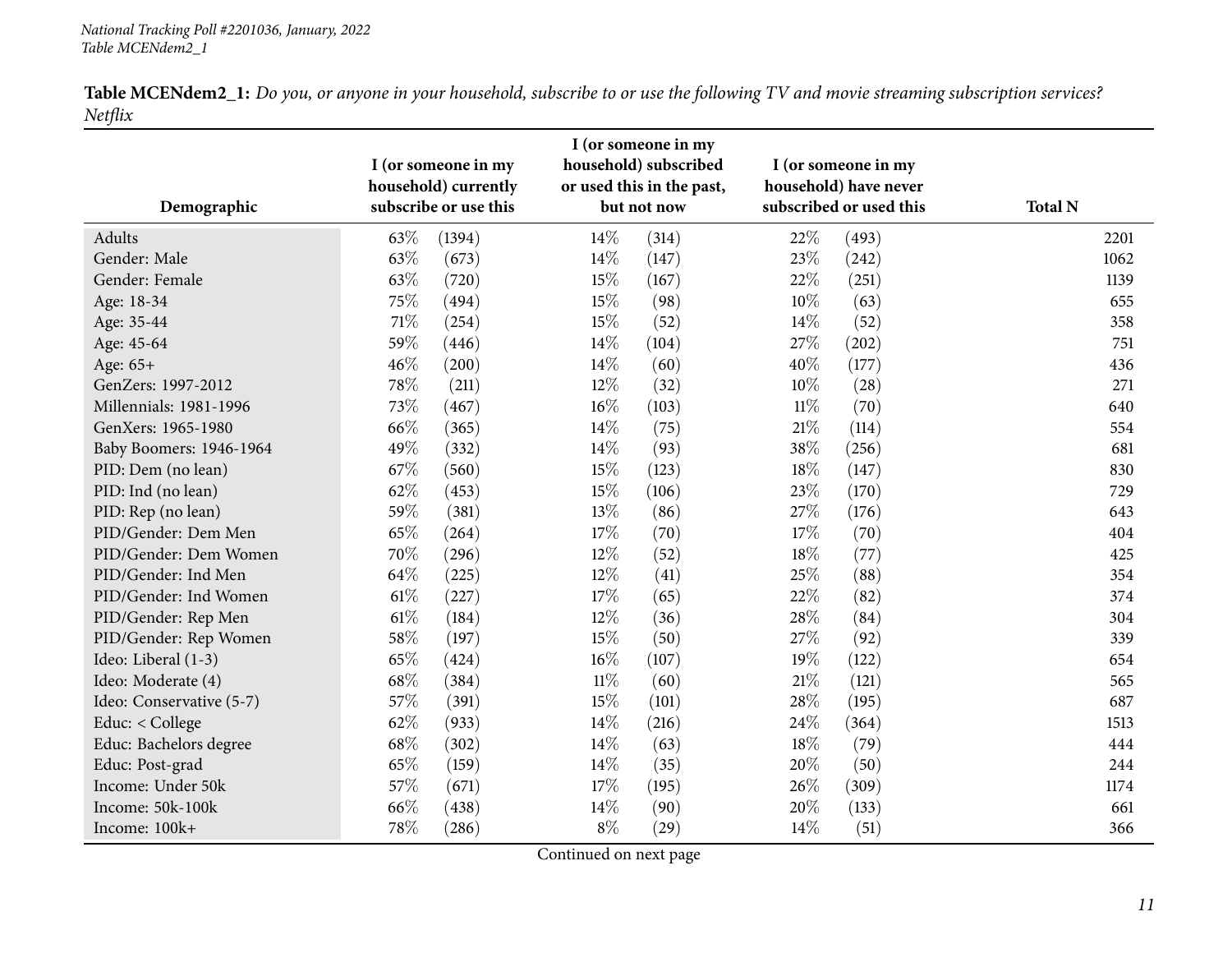| Demographic                       |        | I (or someone in my<br>household) currently<br>subscribe or use this |        | I (or someone in my<br>household) subscribed<br>or used this in the past,<br>but not now |        | I (or someone in my<br>household) have never<br>subscribed or used this | <b>Total N</b> |
|-----------------------------------|--------|----------------------------------------------------------------------|--------|------------------------------------------------------------------------------------------|--------|-------------------------------------------------------------------------|----------------|
| Adults                            | 63%    | (1394)                                                               | 14%    | (314)                                                                                    | 22%    | (493)                                                                   | 2201           |
| Ethnicity: White                  | 61%    | (1054)                                                               | 14%    | (241)                                                                                    | 25%    | (428)                                                                   | 1722           |
| Ethnicity: Hispanic               | 67%    | (235)                                                                | 15%    | (54)                                                                                     | 17%    | (61)                                                                    | 350            |
| Ethnicity: Black                  | 74%    | (203)                                                                | 16%    | (43)                                                                                     | 10%    | (28)                                                                    | 274            |
| Ethnicity: Other                  | 67%    | (137)                                                                | 15%    | (31)                                                                                     | 18%    | (36)                                                                    | 204            |
| All Christian                     | 59%    | (552)                                                                | 13%    | (123)                                                                                    | 28\%   | (265)                                                                   | 939            |
| All Non-Christian                 | 57%    | (82)                                                                 | 20%    | (29)                                                                                     | 23\%   | (34)                                                                    | 145            |
| Atheist                           | 76%    | (86)                                                                 | $9\%$  | (10)                                                                                     | 15%    | (16)                                                                    | 112            |
| Agnostic/Nothing in particular    | 68%    | (422)                                                                | 16%    | (97)                                                                                     | 16%    | (102)                                                                   | 621            |
| Something Else                    | 66%    | (252)                                                                | 14%    | (55)                                                                                     | 20%    | (77)                                                                    | 384            |
| Religious Non-Protestant/Catholic | 53%    | (84)                                                                 | 23%    | (37)                                                                                     | 23\%   | (37)                                                                    | 158            |
| Evangelical                       | 60%    | (314)                                                                | 13%    | (70)                                                                                     | 27%    | (142)                                                                   | 526            |
| Non-Evangelical                   | 63%    | (483)                                                                | 13%    | (99)                                                                                     | 25%    | (191)                                                                   | 772            |
| Community: Urban                  | 62%    | (338)                                                                | 17%    | (91)                                                                                     | $21\%$ | (116)                                                                   | 545            |
| Community: Suburban               | 66%    | (692)                                                                | 13%    | (135)                                                                                    | $21\%$ | (220)                                                                   | 1047           |
| Community: Rural                  | 60%    | (364)                                                                | 14%    | (88)                                                                                     | 26%    | (157)                                                                   | 608            |
| Employ: Private Sector            | 71%    | (490)                                                                | $11\%$ | (73)                                                                                     | $18\%$ | (127)                                                                   | 691            |
| Employ: Government                | 75%    | (99)                                                                 | $11\%$ | (15)                                                                                     | 14%    | (18)                                                                    | 132            |
| Employ: Self-Employed             | $60\%$ | (129)                                                                | 17%    | (36)                                                                                     | 23%    | (49)                                                                    | 214            |
| Employ: Homemaker                 | 64%    | (97)                                                                 | 19%    | (29)                                                                                     | 17%    | (27)                                                                    | 153            |
| Employ: Student                   | 72%    | (82)                                                                 | 20%    | (22)                                                                                     | $8\%$  | (9)                                                                     | 113            |
| Employ: Retired                   | 47%    | (226)                                                                | 15%    | (73)                                                                                     | 38%    | (182)                                                                   | 482            |
| Employ: Unemployed                | 62%    | (163)                                                                | 14%    | (37)                                                                                     | 23%    | (61)                                                                    | 260            |
| Employ: Other                     | 69%    | (109)                                                                | 18%    | (28)                                                                                     | 13%    | (20)                                                                    | 157            |
| Military HH: Yes                  | 58%    | (196)                                                                | 20%    | (69)                                                                                     | 22%    | (74)                                                                    | 339            |
| Military HH: No                   | 64%    | (1198)                                                               | 13%    | (245)                                                                                    | 23%    | (419)                                                                   | 1862           |
| RD/WT: Right Direction            | 61%    | (496)                                                                | 15%    | (123)                                                                                    | 24\%   | (190)                                                                   | 809            |
| RD/WT: Wrong Track                | 65%    | (898)                                                                | 14%    | (191)                                                                                    | 22%    | (303)                                                                   | 1392           |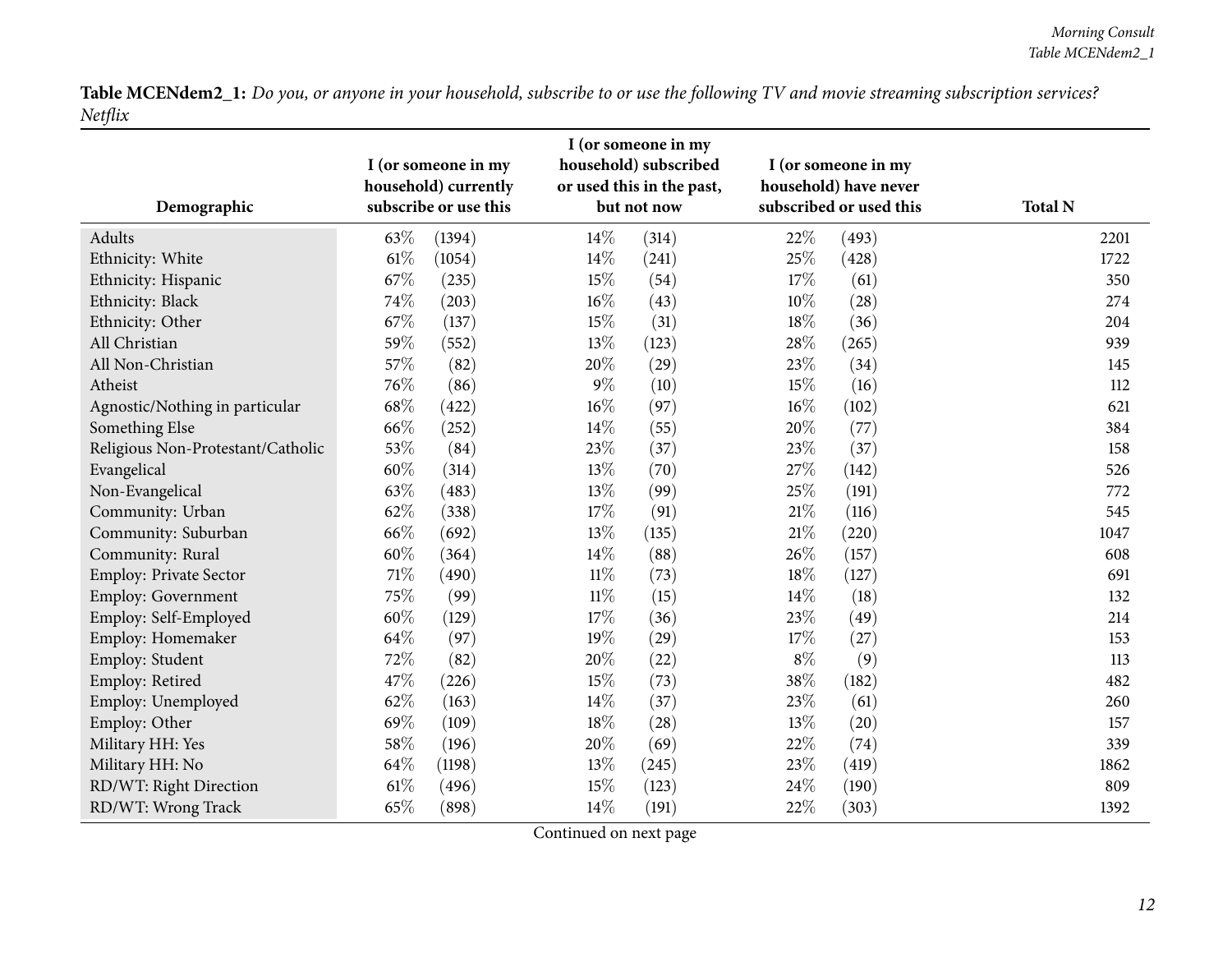| Table MCENdem2_1: Do you, or anyone in your household, subscribe to or use the following TV and movie streaming subscription services? |  |  |  |  |  |
|----------------------------------------------------------------------------------------------------------------------------------------|--|--|--|--|--|
| Netflix                                                                                                                                |  |  |  |  |  |

| Demographic                          |        | I (or someone in my<br>household) currently<br>subscribe or use this |        | I (or someone in my<br>household) subscribed<br>or used this in the past,<br>but not now |       | I (or someone in my<br>household) have never<br>subscribed or used this | <b>Total N</b> |
|--------------------------------------|--------|----------------------------------------------------------------------|--------|------------------------------------------------------------------------------------------|-------|-------------------------------------------------------------------------|----------------|
| Adults                               | 63\%   | (1394)                                                               | $14\%$ | (314)                                                                                    | 22%   | (493)                                                                   | 2201           |
| Biden Job Approve                    | 64%    | (631)                                                                | 14%    | (133)                                                                                    | 22%   | (216)                                                                   | 981            |
| <b>Biden Job Disapprove</b>          | 62%    | (663)                                                                | 15%    | (161)                                                                                    | 23%   | (253)                                                                   | 1077           |
| Biden Job Strongly Approve           | 59%    | (254)                                                                | 15%    | (67)                                                                                     | 26%   | (110)                                                                   | 431            |
| Biden Job Somewhat Approve           | 69%    | (377)                                                                | $12\%$ | (67)                                                                                     | 19%   | (106)                                                                   | 550            |
| Biden Job Somewhat Disapprove        | $71\%$ | (210)                                                                | 12%    | (36)                                                                                     | 17%   | (49)                                                                    | 295            |
| <b>Biden Job Strongly Disapprove</b> | 58%    | (454)                                                                | 16%    | (126)                                                                                    | 26%   | (203)                                                                   | 783            |
| Favorable of Biden                   | 66%    | (658)                                                                | 13%    | (131)                                                                                    | 21%   | (210)                                                                   | 999            |
| Unfavorable of Biden                 | 61%    | (652)                                                                | 15%    | (160)                                                                                    | 24%   | (255)                                                                   | 1068           |
| Very Favorable of Biden              | 60%    | (292)                                                                | $16\%$ | (76)                                                                                     | 24%   | (117)                                                                   | 486            |
| Somewhat Favorable of Biden          | $71\%$ | (366)                                                                | $11\%$ | (54)                                                                                     | 18%   | (93)                                                                    | 513            |
| Somewhat Unfavorable of Biden        | 67\%   | (167)                                                                | 15%    | (38)                                                                                     | 18%   | (46)                                                                    | 251            |
| Very Unfavorable of Biden            | 59%    | (485)                                                                | 15%    | (122)                                                                                    | 26%   | (210)                                                                   | 817            |
| #1 Issue: Economy                    | 71%    | (604)                                                                | $12\%$ | (103)                                                                                    | 17%   | (142)                                                                   | 849            |
| #1 Issue: Security                   | 50%    | (154)                                                                | $16\%$ | (51)                                                                                     | 34%   | (105)                                                                   | 310            |
| #1 Issue: Health Care                | 66%    | (180)                                                                | 10%    | (27)                                                                                     | 24\%  | (67)                                                                    | 275            |
| #1 Issue: Medicare / Social Security | 48%    | (110)                                                                | $16\%$ | (36)                                                                                     | 36%   | (81)                                                                    | 227            |
| #1 Issue: Women's Issues             | 73%    | (94)                                                                 | 15%    | (20)                                                                                     | 12%   | (16)                                                                    | 130            |
| #1 Issue: Education                  | 73%    | (71)                                                                 | 22%    | (22)                                                                                     | $5\%$ | (5)                                                                     | 98             |
| #1 Issue: Energy                     | 69%    | (94)                                                                 | 10%    | (14)                                                                                     | 21%   | (28)                                                                    | 136            |
| #1 Issue: Other                      | 49%    | (86)                                                                 | 24\%   | (43)                                                                                     | 27%   | (47)                                                                    | 176            |
| 2020 Vote: Joe Biden                 | 66%    | (621)                                                                | 13%    | (120)                                                                                    | 22%   | (205)                                                                   | 946            |
| 2020 Vote: Donald Trump              | 59%    | (428)                                                                | 14%    | (102)                                                                                    | 27%   | (193)                                                                   | 723            |
| 2020 Vote: Other                     | 69%    | (48)                                                                 | $8\%$  | (6)                                                                                      | 22%   | (16)                                                                    | 69             |
| 2020 Vote: Didn't Vote               | 64%    | (296)                                                                | 19%    | (87)                                                                                     | 17%   | (80)                                                                    | 462            |
| 2018 House Vote: Democrat            | 64\%   | (482)                                                                | 14%    | (103)                                                                                    | 22%   | (165)                                                                   | 750            |
| 2018 House Vote: Republican          | 58%    | (339)                                                                | $14\%$ | (85)                                                                                     | 28\%  | (164)                                                                   | 588            |
| 2018 House Vote: Someone else        | 58%    | (32)                                                                 | $14\%$ | (8)                                                                                      | 28%   | (15)                                                                    | 55             |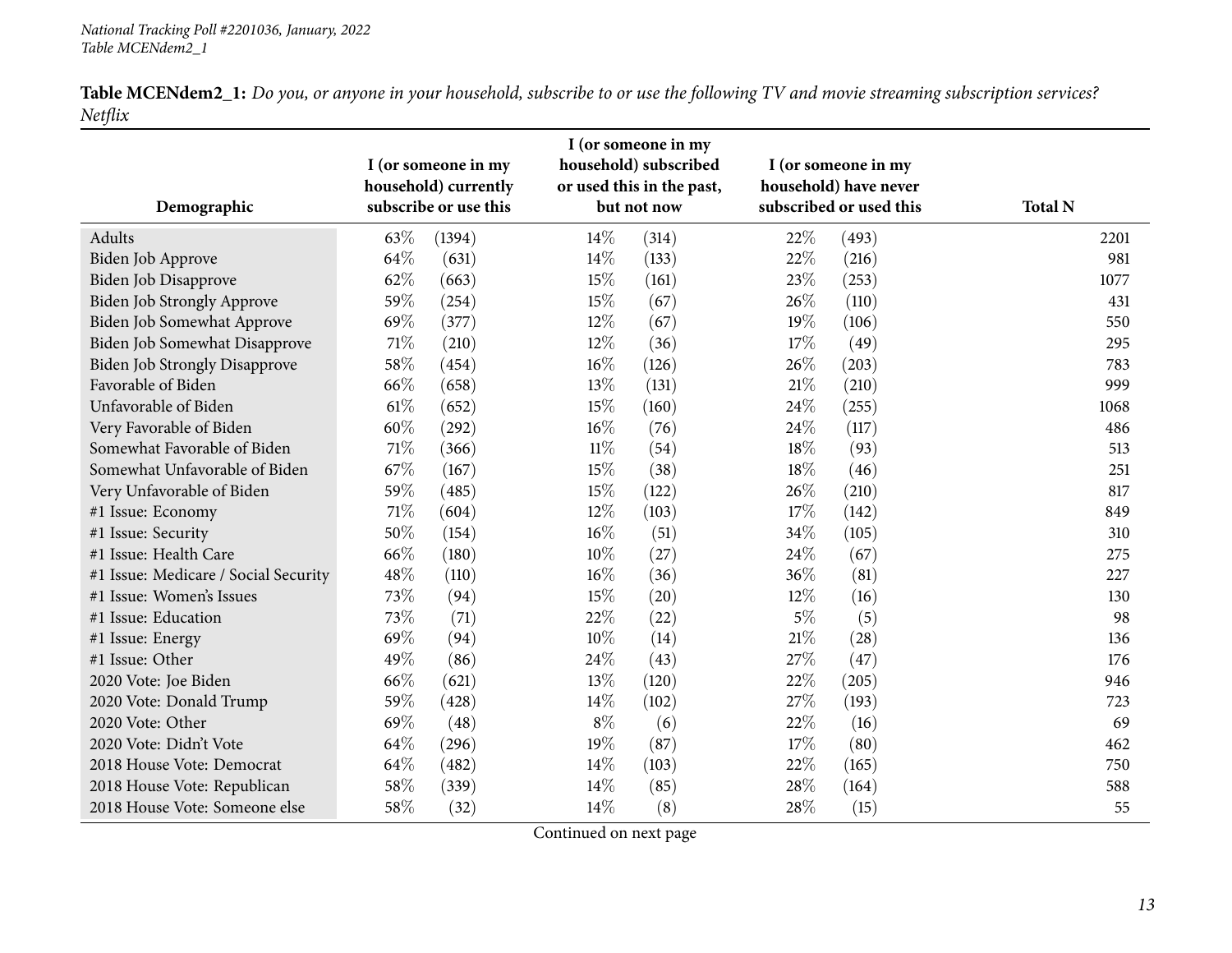| Demographic                                                                                                                                    | I (or someone in my<br>household) currently<br>subscribe or use this |        | I (or someone in my<br>household) subscribed<br>or used this in the past,<br>but not now |       | I (or someone in my<br>household) have never<br>subscribed or used this |       | <b>Total N</b> |
|------------------------------------------------------------------------------------------------------------------------------------------------|----------------------------------------------------------------------|--------|------------------------------------------------------------------------------------------|-------|-------------------------------------------------------------------------|-------|----------------|
| Adults                                                                                                                                         | 63\%                                                                 | (1394) | $14\%$                                                                                   | (314) | 22\%                                                                    | (493) | 2201           |
| 2016 Vote: Hillary Clinton                                                                                                                     | 65\%                                                                 | (448)  | $12\%$                                                                                   | (81)  | 23\%                                                                    | (156) | 685            |
| 2016 Vote: Donald Trump                                                                                                                        | $58\%$                                                               | (364)  | $14\%$                                                                                   | (89)  | 28\%                                                                    | (178) | 631            |
| 2016 Vote: Other                                                                                                                               | $61\%$                                                               | (71)   | $14\%$                                                                                   | (16)  | 25%                                                                     | (30)  | 117            |
| 2016 Vote: Didn't Vote                                                                                                                         | 67\%                                                                 | (510)  | $16\%$                                                                                   | (125) | 17%                                                                     | (129) | 764            |
| Voted in 2014: Yes                                                                                                                             | $61\%$                                                               | (743)  | $13\%$                                                                                   | (159) | $26\%$                                                                  | (313) | 1214           |
| Voted in 2014: No                                                                                                                              | 66\%                                                                 | (651)  | $16\%$                                                                                   | (156) | 18%                                                                     | (180) | 987            |
| 4-Region: Northeast                                                                                                                            | 65\%                                                                 | (257)  | 13\%                                                                                     | (51)  | 22\%                                                                    | (86)  | 394            |
| 4-Region: Midwest                                                                                                                              | 59\%                                                                 | (273)  | $14\%$                                                                                   | (64)  | 27%                                                                     | (126) | 462            |
| 4-Region: South                                                                                                                                | 64\%                                                                 | (527)  | 15%                                                                                      | (124) | 21%                                                                     | (174) | 825            |
| 4-Region: West                                                                                                                                 | 65\%                                                                 | (338)  | 15%                                                                                      | (76)  | $20\%$                                                                  | (107) | 520            |
| Gamers                                                                                                                                         | 67%                                                                  | (1070) | $14\%$                                                                                   | (228) | 18%                                                                     | (293) | 1591           |
| <b>Avid Gamers</b>                                                                                                                             | 69%                                                                  | (404)  | $15\%$                                                                                   | (88)  | $16\%$                                                                  | (97)  | 588            |
| Casual Gamers                                                                                                                                  | 66\%                                                                 | (666)  | $14\%$                                                                                   | (141) | $20\%$                                                                  | (196) | 1003           |
| Netflix Users                                                                                                                                  | $100\%$                                                              | (1394) |                                                                                          | (0)   |                                                                         | (0)   | 1394           |
| Note: Row proportions may total to larger than one-hundred percent due to rounding. For more information visit MorningConsultIntelligence.com. |                                                                      |        |                                                                                          |       |                                                                         |       |                |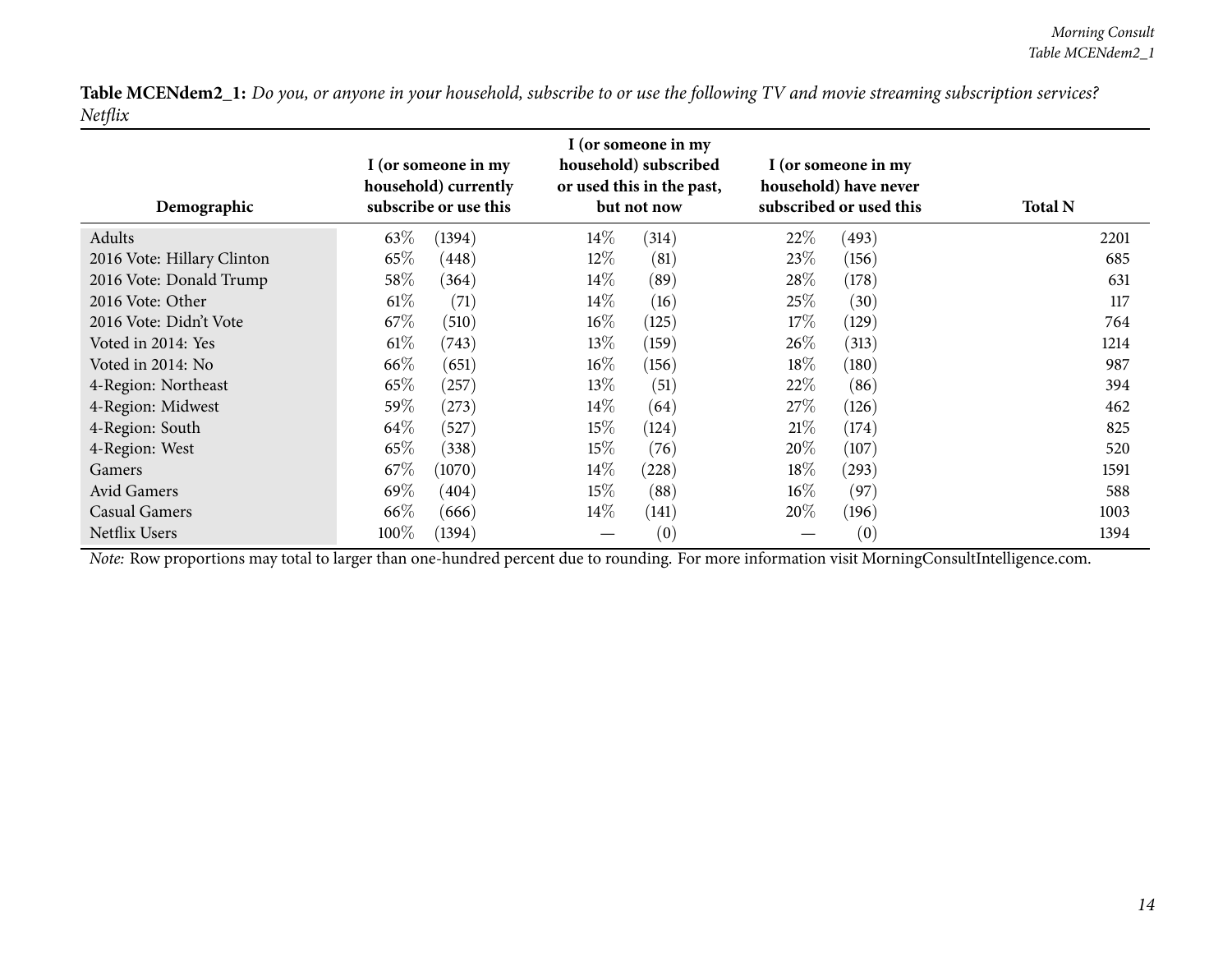<span id="page-14-0"></span>

| Demographic              |        | I (or someone in my<br>household) currently<br>subscribe or use this |        | I (or someone in my<br>household) subscribed<br>or used this in the past,<br>but not now |        | I (or someone in my<br>household) have never<br>subscribed or used this | <b>Total N</b> |
|--------------------------|--------|----------------------------------------------------------------------|--------|------------------------------------------------------------------------------------------|--------|-------------------------------------------------------------------------|----------------|
| Adults                   | 56\%   | (1240)                                                               | 12%    | (255)                                                                                    | 32%    | (706)                                                                   | 2201           |
| Gender: Male             | 57%    | (600)                                                                | 12%    | (131)                                                                                    | $31\%$ | (331)                                                                   | 1062           |
| Gender: Female           | 56%    | (640)                                                                | $11\%$ | (124)                                                                                    | 33%    | (375)                                                                   | 1139           |
| Age: 18-34               | 60%    | (394)                                                                | 17%    | (112)                                                                                    | 23%    | (149)                                                                   | 655            |
| Age: 35-44               | 64\%   | (228)                                                                | 14%    | (50)                                                                                     | 22%    | (80)                                                                    | 358            |
| Age: 45-64               | 55%    | (413)                                                                | 10%    | (77)                                                                                     | 35%    | (261)                                                                   | 751            |
| Age: 65+                 | 47%    | (205)                                                                | $4\%$  | (16)                                                                                     | 49%    | (216)                                                                   | 436            |
| GenZers: 1997-2012       | 53%    | (144)                                                                | 20%    | (53)                                                                                     | 27%    | (73)                                                                    | 271            |
| Millennials: 1981-1996   | 66%    | (420)                                                                | 15%    | (96)                                                                                     | 19%    | (123)                                                                   | 640            |
| GenXers: 1965-1980       | 59%    | (324)                                                                | $12\%$ | (64)                                                                                     | 30%    | (165)                                                                   | 554            |
| Baby Boomers: 1946-1964  | 50%    | (338)                                                                | $6\%$  | (40)                                                                                     | 45%    | (304)                                                                   | 681            |
| PID: Dem (no lean)       | $61\%$ | (508)                                                                | 12%    | (103)                                                                                    | 26%    | (219)                                                                   | 830            |
| PID: Ind (no lean)       | 54\%   | (394)                                                                | $11\%$ | (79)                                                                                     | 35%    | (256)                                                                   | 729            |
| PID: Rep (no lean)       | 53%    | (339)                                                                | $11\%$ | (73)                                                                                     | 36%    | (230)                                                                   | 643            |
| PID/Gender: Dem Men      | 59%    | (240)                                                                | 14%    | (57)                                                                                     | 26%    | (107)                                                                   | 404            |
| PID/Gender: Dem Women    | 63%    | (267)                                                                | $11\%$ | (45)                                                                                     | 27\%   | (113)                                                                   | 425            |
| PID/Gender: Ind Men      | 59%    | (207)                                                                | 10%    | (37)                                                                                     | $31\%$ | (110)                                                                   | 354            |
| PID/Gender: Ind Women    | $50\%$ | (186)                                                                | $11\%$ | (42)                                                                                     | 39%    | (146)                                                                   | 374            |
| PID/Gender: Rep Men      | 50%    | (153)                                                                | 12%    | (37)                                                                                     | 38%    | (114)                                                                   | 304            |
| PID/Gender: Rep Women    | 55%    | (186)                                                                | $11\%$ | (36)                                                                                     | 34\%   | (116)                                                                   | 339            |
| Ideo: Liberal (1-3)      | 62%    | (405)                                                                | 12%    | (78)                                                                                     | 26%    | (171)                                                                   | 654            |
| Ideo: Moderate (4)       | 60%    | (341)                                                                | 10%    | (57)                                                                                     | 30%    | (167)                                                                   | 565            |
| Ideo: Conservative (5-7) | $51\%$ | (352)                                                                | $11\%$ | (78)                                                                                     | 37%    | (257)                                                                   | 687            |
| Educ: < College          | 53%    | (795)                                                                | 13%    | (189)                                                                                    | 35%    | (529)                                                                   | 1513           |
| Educ: Bachelors degree   | 63%    | (278)                                                                | $11\%$ | (48)                                                                                     | 27%    | (118)                                                                   | 444            |
| Educ: Post-grad          | 69%    | (167)                                                                | 7%     | (17)                                                                                     | 24\%   | (59)                                                                    | 244            |
| Income: Under 50k        | 49%    | (574)                                                                | 14%    | (161)                                                                                    | 37\%   | (440)                                                                   | 1174           |
| Income: 50k-100k         | 62%    | (413)                                                                | $9\%$  | (62)                                                                                     | 28%    | (186)                                                                   | 661            |
| Income: 100k+            | 69%    | (254)                                                                | $9\%$  | (32)                                                                                     | 22%    | (80)                                                                    | 366            |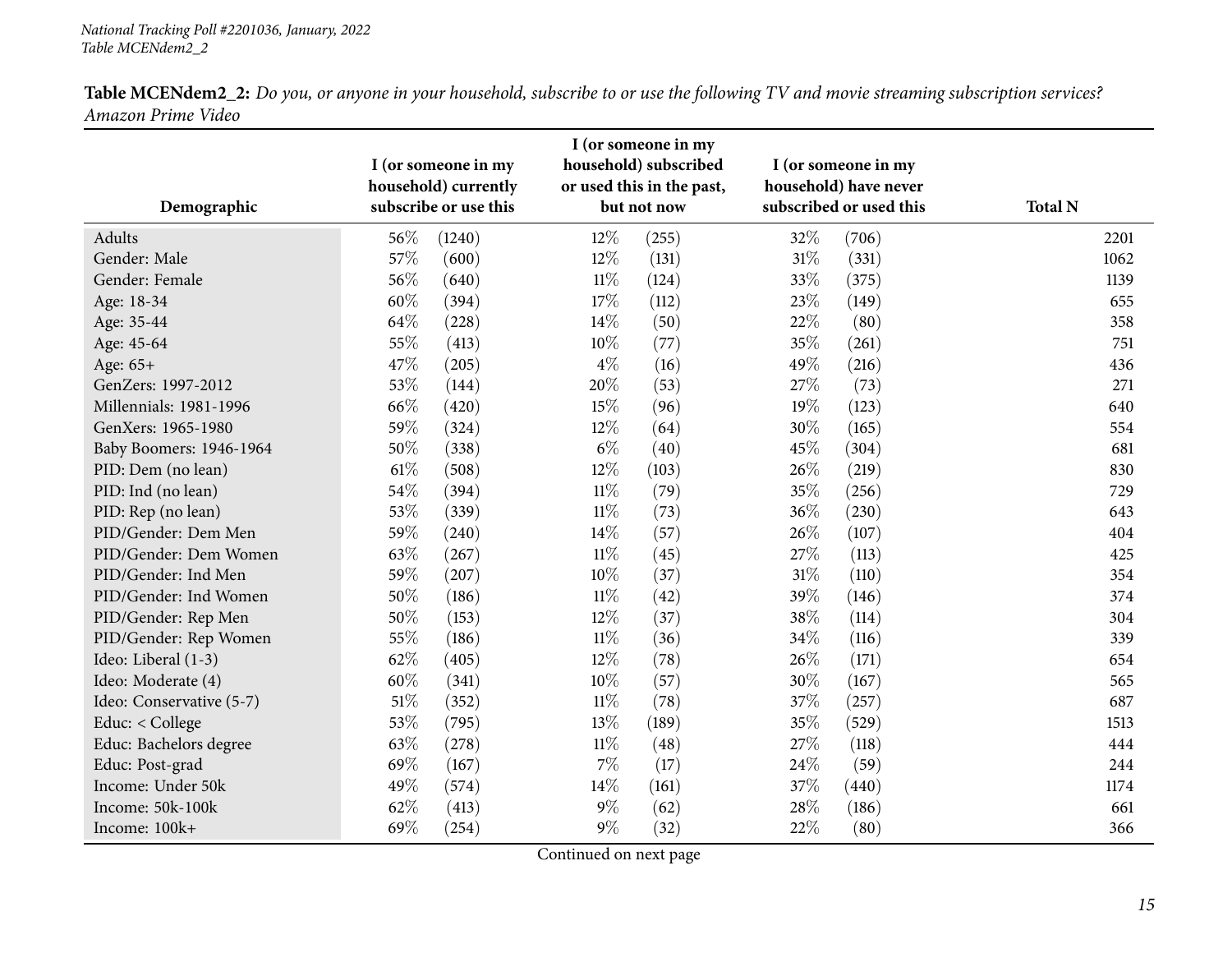| Demographic                       |        | I (or someone in my<br>household) currently<br>subscribe or use this |        | I (or someone in my<br>household) subscribed<br>or used this in the past,<br>but not now |        | I (or someone in my<br>household) have never<br>subscribed or used this | <b>Total N</b> |
|-----------------------------------|--------|----------------------------------------------------------------------|--------|------------------------------------------------------------------------------------------|--------|-------------------------------------------------------------------------|----------------|
| Adults                            | 56\%   | (1240)                                                               | 12%    | (255)                                                                                    | 32%    | (706)                                                                   | 2201           |
| Ethnicity: White                  | 55%    | (949)                                                                | 12%    | (200)                                                                                    | 33%    | (573)                                                                   | 1722           |
| Ethnicity: Hispanic               | 60%    | (210)                                                                | 14%    | (47)                                                                                     | 26\%   | (92)                                                                    | 350            |
| Ethnicity: Black                  | 65%    | (178)                                                                | $9\%$  | (23)                                                                                     | 27\%   | (73)                                                                    | 274            |
| Ethnicity: Other                  | 55%    | (113)                                                                | 15%    | (31)                                                                                     | 29%    | (60)                                                                    | 204            |
| All Christian                     | 55%    | (521)                                                                | $8\%$  | (75)                                                                                     | 37%    | (343)                                                                   | 939            |
| All Non-Christian                 | 59%    | (85)                                                                 | 15%    | (22)                                                                                     | 26%    | (37)                                                                    | 145            |
| Atheist                           | 63%    | (71)                                                                 | 16%    | (18)                                                                                     | 20%    | (23)                                                                    | 112            |
| Agnostic/Nothing in particular    | 57%    | (356)                                                                | 13%    | (79)                                                                                     | 30%    | (186)                                                                   | 621            |
| Something Else                    | 54%    | (207)                                                                | 16%    | (60)                                                                                     | 30%    | (117)                                                                   | 384            |
| Religious Non-Protestant/Catholic | 59%    | (93)                                                                 | 16%    | (25)                                                                                     | 26%    | (41)                                                                    | 158            |
| Evangelical                       | 53%    | (280)                                                                | 12%    | (64)                                                                                     | 35%    | (182)                                                                   | 526            |
| Non-Evangelical                   | 56%    | (436)                                                                | $9\%$  | (67)                                                                                     | 35%    | (269)                                                                   | 772            |
| Community: Urban                  | 60%    | (326)                                                                | $11\%$ | (59)                                                                                     | 29%    | (159)                                                                   | 545            |
| Community: Suburban               | 59%    | (615)                                                                | $10\%$ | (105)                                                                                    | $31\%$ | (327)                                                                   | 1047           |
| Community: Rural                  | 49%    | (299)                                                                | 15%    | (90)                                                                                     | 36%    | (220)                                                                   | 608            |
| Employ: Private Sector            | 63%    | (433)                                                                | $11\%$ | (78)                                                                                     | 26\%   | (180)                                                                   | 691            |
| Employ: Government                | 66%    | (87)                                                                 | $7\%$  | (9)                                                                                      | 27\%   | (36)                                                                    | 132            |
| Employ: Self-Employed             | 56%    | (120)                                                                | 17%    | (37)                                                                                     | 27%    | (57)                                                                    | 214            |
| Employ: Homemaker                 | 57%    | (87)                                                                 | 12%    | (19)                                                                                     | 31%    | (48)                                                                    | 153            |
| Employ: Student                   | 51%    | (58)                                                                 | 25%    | (28)                                                                                     | 24\%   | (27)                                                                    | 113            |
| Employ: Retired                   | 47%    | (227)                                                                | $5\%$  | (24)                                                                                     | 48%    | (231)                                                                   | 482            |
| Employ: Unemployed                | 53%    | (139)                                                                | 15%    | (40)                                                                                     | 31%    | (82)                                                                    | 260            |
| Employ: Other                     | 58%    | (91)                                                                 | 13%    | (20)                                                                                     | 29%    | (46)                                                                    | 157            |
| Military HH: Yes                  | 55%    | (185)                                                                | 10%    | (35)                                                                                     | 35%    | (118)                                                                   | 339            |
| Military HH: No                   | 57%    | (1056)                                                               | 12%    | (219)                                                                                    | 32%    | (588)                                                                   | 1862           |
| RD/WT: Right Direction            | 57%    | (461)                                                                | 12%    | (97)                                                                                     | $31\%$ | (250)                                                                   | 809            |
| RD/WT: Wrong Track                | $56\%$ | (779)                                                                | $11\%$ | (157)                                                                                    | 33%    | (456)                                                                   | 1392           |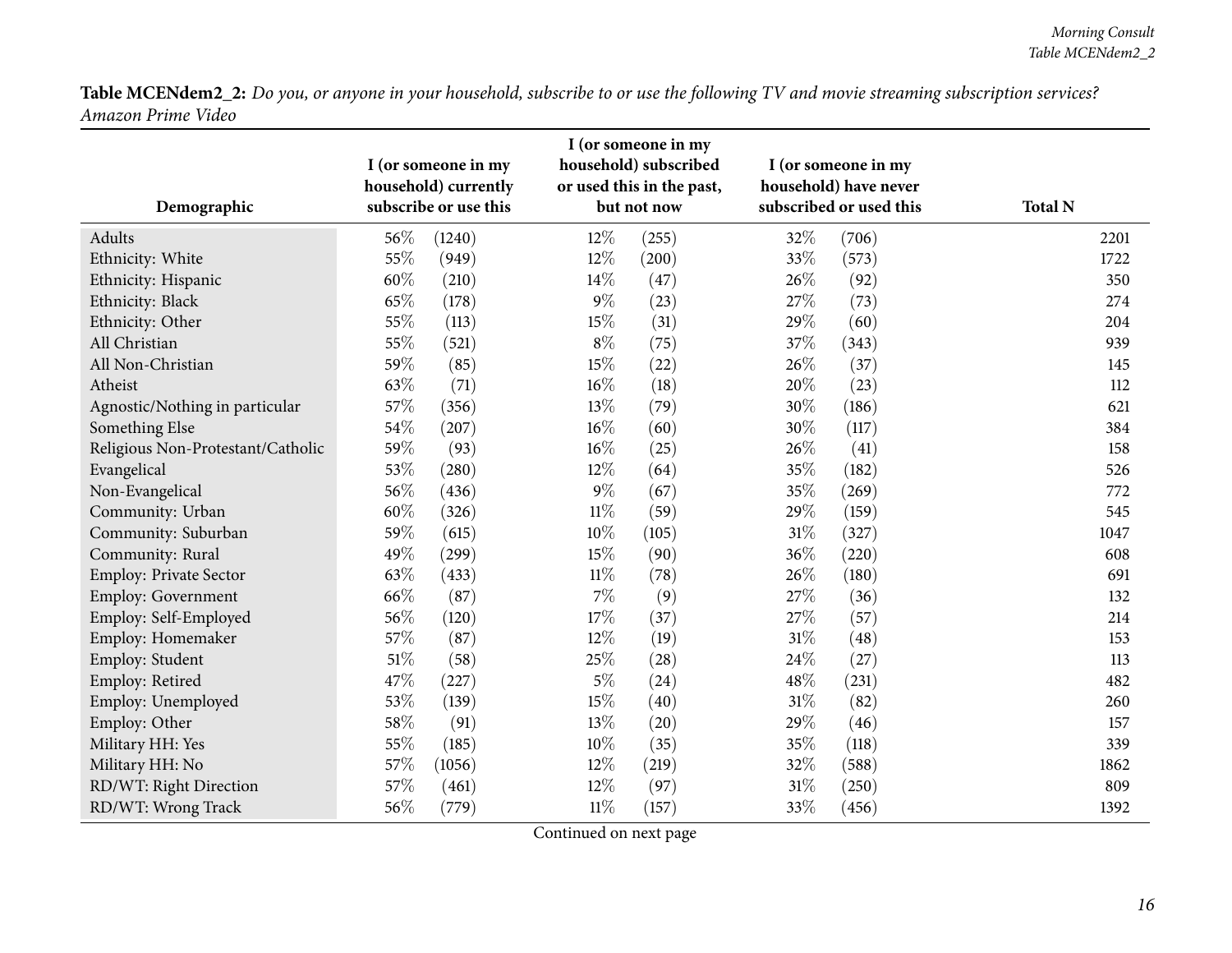| Demographic                          |        | I (or someone in my<br>household) currently<br>subscribe or use this |        | I (or someone in my<br>household) subscribed<br>or used this in the past,<br>but not now |        | I (or someone in my<br>household) have never<br>subscribed or used this | <b>Total N</b> |
|--------------------------------------|--------|----------------------------------------------------------------------|--------|------------------------------------------------------------------------------------------|--------|-------------------------------------------------------------------------|----------------|
| Adults                               | 56%    | (1240)                                                               | 12%    | (255)                                                                                    | 32%    | (706)                                                                   | 2201           |
| Biden Job Approve                    | 59%    | (581)                                                                | $11\%$ | (107)                                                                                    | 30%    | (293)                                                                   | 981            |
| Biden Job Disapprove                 | 54%    | (586)                                                                | 12%    | (125)                                                                                    | 34\%   | (366)                                                                   | 1077           |
| Biden Job Strongly Approve           | 56%    | (242)                                                                | $8\%$  | (35)                                                                                     | $36\%$ | (154)                                                                   | 431            |
| Biden Job Somewhat Approve           | 62%    | (339)                                                                | 13%    | (73)                                                                                     | 25%    | (138)                                                                   | 550            |
| Biden Job Somewhat Disapprove        | 59%    | (172)                                                                | 12%    | (35)                                                                                     | 30%    | (88)                                                                    | 295            |
| <b>Biden Job Strongly Disapprove</b> | 53%    | (414)                                                                | $12\%$ | (91)                                                                                     | 36\%   | (278)                                                                   | 783            |
| Favorable of Biden                   | 59%    | (592)                                                                | $11\%$ | (107)                                                                                    | 30%    | (300)                                                                   | 999            |
| Unfavorable of Biden                 | 55%    | (583)                                                                | 12%    | (128)                                                                                    | 33%    | (357)                                                                   | 1068           |
| Very Favorable of Biden              | 55%    | (269)                                                                | $11\%$ | (55)                                                                                     | 33%    | (161)                                                                   | 486            |
| Somewhat Favorable of Biden          | 63%    | (323)                                                                | $10\%$ | (51)                                                                                     | 27%    | (139)                                                                   | 513            |
| Somewhat Unfavorable of Biden        | 59%    | (148)                                                                | $11\%$ | (26)                                                                                     | 30%    | (76)                                                                    | 251            |
| Very Unfavorable of Biden            | 53%    | (435)                                                                | 12%    | (101)                                                                                    | 34\%   | (281)                                                                   | 817            |
| #1 Issue: Economy                    | $61\%$ | (516)                                                                | 12%    | (104)                                                                                    | 27%    | (228)                                                                   | 849            |
| #1 Issue: Security                   | 45%    | (141)                                                                | 14\%   | (43)                                                                                     | 41\%   | (127)                                                                   | 310            |
| #1 Issue: Health Care                | 62%    | (170)                                                                | $10\%$ | (27)                                                                                     | 28%    | (78)                                                                    | 275            |
| #1 Issue: Medicare / Social Security | 43%    | (98)                                                                 | $9\%$  | (21)                                                                                     | 47%    | (108)                                                                   | 227            |
| #1 Issue: Women's Issues             | $61\%$ | (79)                                                                 | $8\%$  | (10)                                                                                     | 32%    | (41)                                                                    | 130            |
| #1 Issue: Education                  | $61\%$ | (59)                                                                 | 13%    | (13)                                                                                     | 26\%   | (26)                                                                    | 98             |
| #1 Issue: Energy                     | $61\%$ | (83)                                                                 | $11\%$ | (16)                                                                                     | 28%    | (38)                                                                    | 136            |
| #1 Issue: Other                      | 54%    | (95)                                                                 | 12%    | (21)                                                                                     | 34%    | (60)                                                                    | 176            |
| 2020 Vote: Joe Biden                 | 62%    | (585)                                                                | $11\%$ | (102)                                                                                    | 27%    | (258)                                                                   | 946            |
| 2020 Vote: Donald Trump              | 52%    | (376)                                                                | 12%    | (86)                                                                                     | 36%    | (261)                                                                   | 723            |
| 2020 Vote: Other                     | 60%    | (42)                                                                 | $8\%$  | (5)                                                                                      | 32%    | (22)                                                                    | 69             |
| 2020 Vote: Didn't Vote               | $51\%$ | (237)                                                                | 13%    | (61)                                                                                     | 35%    | (164)                                                                   | 462            |
| 2018 House Vote: Democrat            | 63%    | (475)                                                                | 10%    | (73)                                                                                     | 27%    | (203)                                                                   | 750            |
| 2018 House Vote: Republican          | 52%    | (305)                                                                | $12\%$ | (68)                                                                                     | 37%    | (215)                                                                   | 588            |
| 2018 House Vote: Someone else        | 52%    | (29)                                                                 | $11\%$ | (6)                                                                                      | 37%    | (21)                                                                    | 55             |

Table MCENdem2\_2: Do you, or anyone in your household, subscribe to or use the following TV and movie streaming subscription services? *Amazon Prime Video*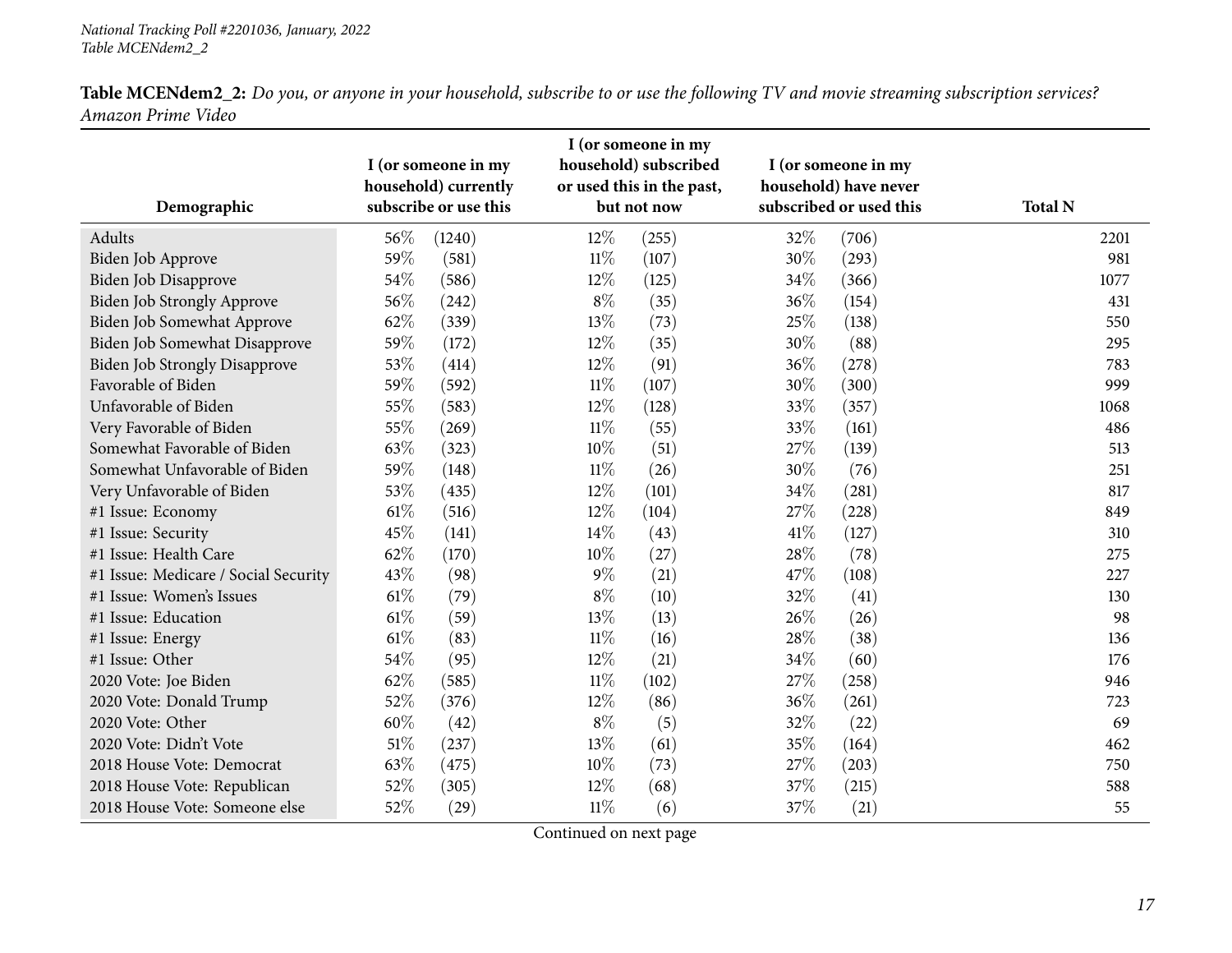| Demographic                | I (or someone in my<br>household) currently<br>subscribe or use this |        | I (or someone in my<br>household) subscribed<br>or used this in the past,<br>but not now |       | I (or someone in my<br>household) have never<br>subscribed or used this |       | <b>Total N</b> |
|----------------------------|----------------------------------------------------------------------|--------|------------------------------------------------------------------------------------------|-------|-------------------------------------------------------------------------|-------|----------------|
| Adults                     | 56\%                                                                 | (1240) | $12\%$                                                                                   | (255) | 32%                                                                     | (706) | 2201           |
| 2016 Vote: Hillary Clinton | 64\%                                                                 | (440)  | $8\%$                                                                                    | (56)  | 28\%                                                                    | (189) | 685            |
| 2016 Vote: Donald Trump    | 52\%                                                                 | (328)  | $12\%$                                                                                   | (76)  | 36\%                                                                    | (227) | 631            |
| 2016 Vote: Other           | $60\%$                                                               | (71)   | $6\%$                                                                                    | (7)   | 33\%                                                                    | (39)  | 117            |
| 2016 Vote: Didn't Vote     | 52\%                                                                 | (399)  | 15%                                                                                      | (115) | 33\%                                                                    | (249) | 764            |
| Voted in 2014: Yes         | 59%                                                                  | (716)  | $9\%$                                                                                    | (112) | 32%                                                                     | (386) | 1214           |
| Voted in 2014: No          | 53\%                                                                 | (524)  | 14\%                                                                                     | (142) | $32\%$                                                                  | (320) | 987            |
| 4-Region: Northeast        | 60\%                                                                 | (236)  | $9\%$                                                                                    | (34)  | $31\%$                                                                  | (124) | 394            |
| 4-Region: Midwest          | 55\%                                                                 | (254)  | $12\%$                                                                                   | (54)  | 33\%                                                                    | (154) | 462            |
| 4-Region: South            | 53\%                                                                 | (437)  | 13\%                                                                                     | (106) | 34\%                                                                    | (282) | 825            |
| 4-Region: West             | $60\%$                                                               | (313)  | $12\%$                                                                                   | (61)  | 28\%                                                                    | (146) | 520            |
| <b>Gamers</b>              | $60\%$                                                               | (958)  | $12\%$                                                                                   | (198) | 27%                                                                     | (436) | 1591           |
| Avid Gamers                | 61%                                                                  | (356)  | $14\%$                                                                                   | (82)  | 25\%                                                                    | (150) | 588            |
| Casual Gamers              | $60\%$                                                               | (602)  | $12\%$                                                                                   | (116) | 28\%                                                                    | (286) | 1003           |
| Netflix Users              | 71\%                                                                 | (983)  | $10\%$                                                                                   | (139) | 19%                                                                     | (272) | 1394           |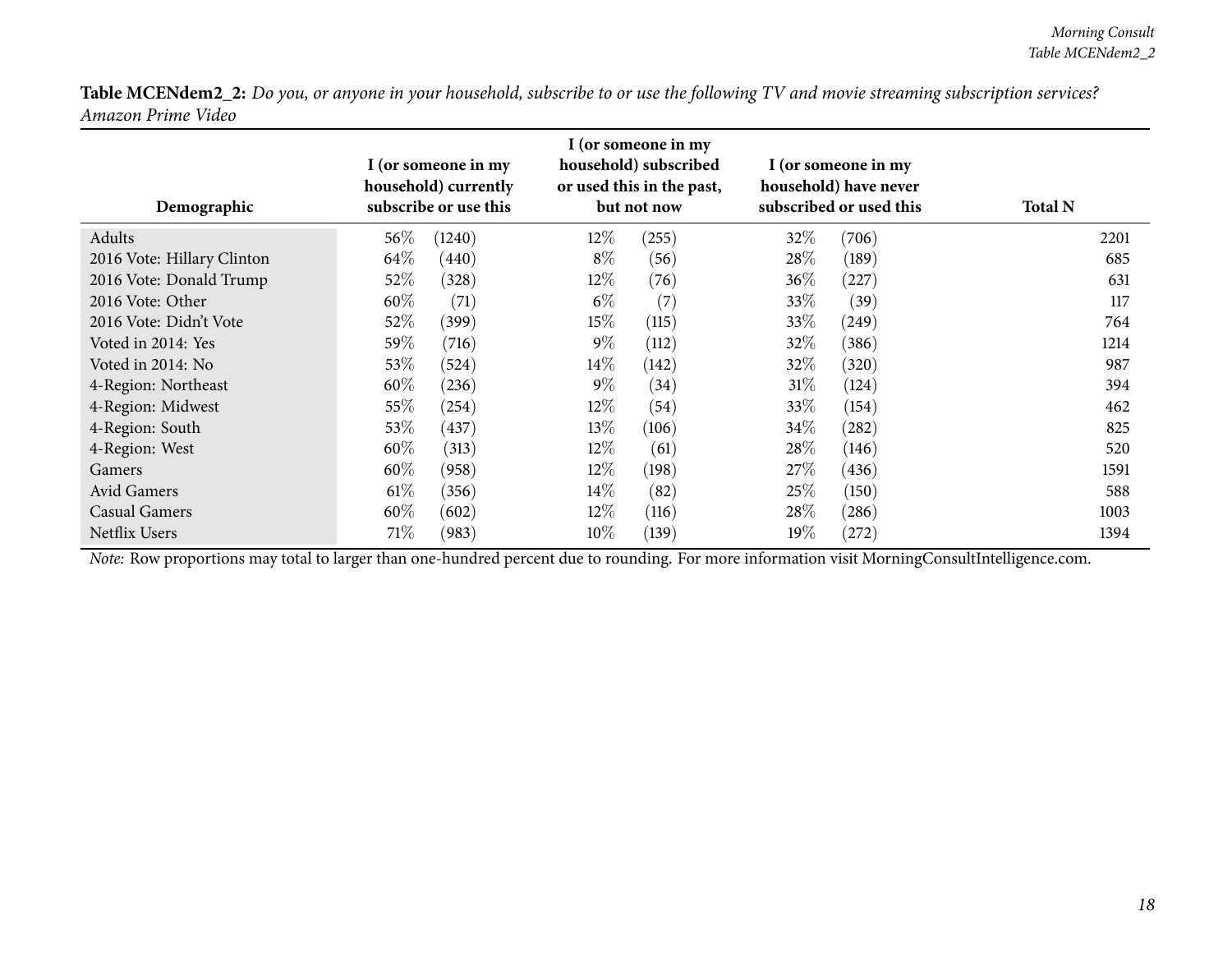| <b>Table MCENdem2_3:</b> Do you, or anyone in your household, subscribe to or use the following TV and movie streaming subscription services? |  |  |  |
|-----------------------------------------------------------------------------------------------------------------------------------------------|--|--|--|
| Hulu                                                                                                                                          |  |  |  |

<span id="page-18-0"></span>

|                          |        | I (or someone in my<br>household) currently |        | household) subscribed<br>or used this in the past, |        | I (or someone in my<br>household) have never |                |
|--------------------------|--------|---------------------------------------------|--------|----------------------------------------------------|--------|----------------------------------------------|----------------|
| Demographic              |        | subscribe or use this                       |        | but not now                                        |        | subscribed or used this                      | <b>Total N</b> |
| Adults                   | 44%    | (964)                                       | 17%    | (374)                                              | 39%    | (863)                                        | 2201           |
| Gender: Male             | $41\%$ | (434)                                       | 18%    | (194)                                              | $41\%$ | (435)                                        | 1062           |
| Gender: Female           | 47%    | (531)                                       | 16%    | (180)                                              | 38%    | (428)                                        | 1139           |
| Age: 18-34               | 57%    | (371)                                       | 22%    | (147)                                              | $21\%$ | (138)                                        | 655            |
| Age: 35-44               | 56%    | (201)                                       | 17%    | (60)                                               | 27%    | (97)                                         | 358            |
| Age: 45-64               | 39%    | (293)                                       | 15%    | (114)                                              | 46%    | (345)                                        | 751            |
| Age: 65+                 | 23%    | (100)                                       | $12\%$ | (53)                                               | 65%    | (284)                                        | 436            |
| GenZers: 1997-2012       | 58%    | (157)                                       | 22%    | (61)                                               | 20%    | (53)                                         | 271            |
| Millennials: 1981-1996   | 56%    | (359)                                       | $21\%$ | (133)                                              | 23%    | (149)                                        | 640            |
| GenXers: 1965-1980       | 48%    | (264)                                       | 15%    | (81)                                               | 38%    | (209)                                        | 554            |
| Baby Boomers: 1946-1964  | 26%    | (177)                                       | 14%    | (94)                                               | 60%    | (410)                                        | 681            |
| PID: Dem (no lean)       | 48%    | (398)                                       | 18%    | (149)                                              | 34\%   | (282)                                        | 830            |
| PID: Ind (no lean)       | 44%    | (320)                                       | 18%    | (130)                                              | 38%    | (278)                                        | 729            |
| PID: Rep (no lean)       | 38%    | (246)                                       | 15%    | (94)                                               | 47\%   | (302)                                        | 643            |
| PID/Gender: Dem Men      | 44%    | (179)                                       | 20%    | (80)                                               | 36%    | (146)                                        | 404            |
| PID/Gender: Dem Women    | 52%    | (219)                                       | 16%    | (70)                                               | 32%    | (136)                                        | 425            |
| PID/Gender: Ind Men      | 40%    | (140)                                       | 20%    | (72)                                               | 40%    | (142)                                        | 354            |
| PID/Gender: Ind Women    | 48%    | (180)                                       | 15%    | (58)                                               | 36%    | (137)                                        | 374            |
| PID/Gender: Rep Men      | 38%    | (114)                                       | 14\%   | (42)                                               | 48\%   | (147)                                        | 304            |
| PID/Gender: Rep Women    | 39%    | (132)                                       | 15%    | (52)                                               | 46%    | (155)                                        | 339            |
| Ideo: Liberal (1-3)      | 49%    | (322)                                       | 18%    | (118)                                              | 33%    | (214)                                        | 654            |
| Ideo: Moderate (4)       | 46%    | (258)                                       | 17%    | (95)                                               | 38%    | (213)                                        | 565            |
| Ideo: Conservative (5-7) | 36%    | (246)                                       | 14\%   | (95)                                               | 50%    | (347)                                        | 687            |
| Educ: < College          | 44%    | (670)                                       | 16%    | (248)                                              | 39%    | (595)                                        | 1513           |
| Educ: Bachelors degree   | 44%    | (194)                                       | 19%    | (84)                                               | 37%    | (165)                                        | 444            |
| Educ: Post-grad          | $41\%$ | (100)                                       | 17%    | (41)                                               | 42\%   | (102)                                        | 244            |
| Income: Under 50k        | 43%    | (501)                                       | 18%    | (213)                                              | 39%    | (459)                                        | 1174           |
| Income: 50k-100k         | 46%    | (303)                                       | 15%    | (99)                                               | 39%    | (258)                                        | 661            |
| Income: 100k+            | 44%    | (160)                                       | $17\%$ | (61)                                               | 40%    | (145)                                        | 366            |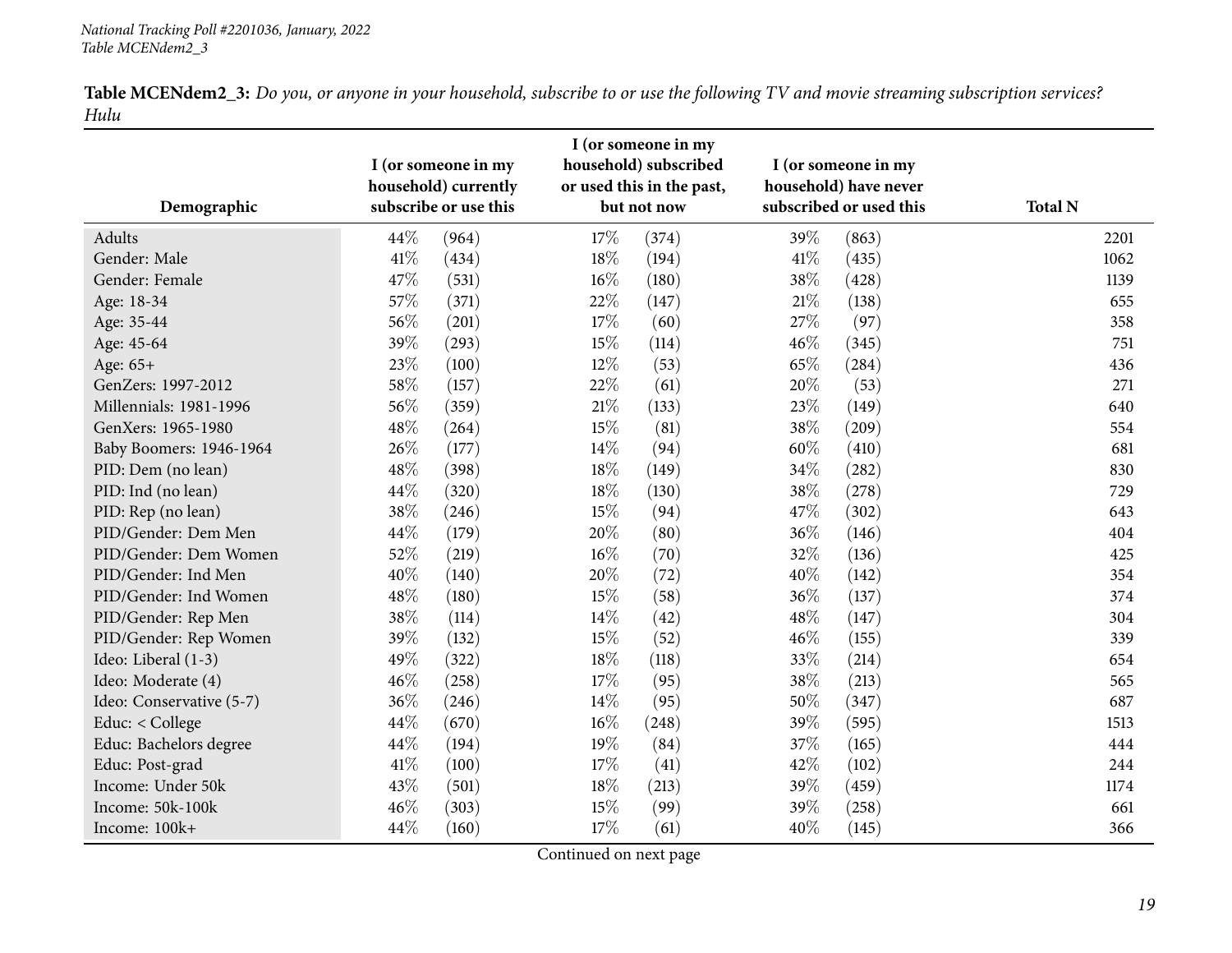| Demographic                       |      | I (or someone in my<br>household) currently<br>subscribe or use this |        | I (or someone in my<br>household) subscribed<br>or used this in the past,<br>but not now |        | I (or someone in my<br>household) have never<br>subscribed or used this | <b>Total N</b> |
|-----------------------------------|------|----------------------------------------------------------------------|--------|------------------------------------------------------------------------------------------|--------|-------------------------------------------------------------------------|----------------|
| Adults                            | 44%  | (964)                                                                | 17%    | (374)                                                                                    | 39%    | (863)                                                                   | 2201           |
| Ethnicity: White                  | 41\% | (702)                                                                | 17%    | (288)                                                                                    | 43%    | (732)                                                                   | 1722           |
| Ethnicity: Hispanic               | 47%  | (166)                                                                | 23%    | (80)                                                                                     | 30%    | (104)                                                                   | 350            |
| Ethnicity: Black                  | 60%  | (164)                                                                | 16%    | (45)                                                                                     | 24\%   | (66)                                                                    | 274            |
| Ethnicity: Other                  | 48%  | (99)                                                                 | 20%    | (41)                                                                                     | 32%    | (64)                                                                    | 204            |
| All Christian                     | 38%  | (356)                                                                | 14%    | (132)                                                                                    | 48%    | (451)                                                                   | 939            |
| All Non-Christian                 | 46%  | (66)                                                                 | 24\%   | (35)                                                                                     | 30%    | (44)                                                                    | 145            |
| Atheist                           | 49%  | (55)                                                                 | 18%    | (20)                                                                                     | 33%    | (37)                                                                    | 112            |
| Agnostic/Nothing in particular    | 49%  | (307)                                                                | 19%    | (116)                                                                                    | 32%    | (198)                                                                   | 621            |
| Something Else                    | 47%  | (181)                                                                | 18%    | (70)                                                                                     | 35%    | (133)                                                                   | 384            |
| Religious Non-Protestant/Catholic | 44%  | (70)                                                                 | 25%    | (40)                                                                                     | 30%    | (48)                                                                    | 158            |
| Evangelical                       | 43%  | (224)                                                                | 17%    | (90)                                                                                     | 40%    | (212)                                                                   | 526            |
| Non-Evangelical                   | 39%  | (304)                                                                | 14%    | (107)                                                                                    | 47%    | (361)                                                                   | 772            |
| Community: Urban                  | 47%  | (258)                                                                | 19%    | (105)                                                                                    | 33%    | (182)                                                                   | 545            |
| Community: Suburban               | 44%  | (462)                                                                | 16%    | (165)                                                                                    | 40%    | (420)                                                                   | 1047           |
| Community: Rural                  | 40%  | (245)                                                                | 17%    | (103)                                                                                    | 43%    | (260)                                                                   | 608            |
| Employ: Private Sector            | 49%  | (338)                                                                | $16\%$ | (108)                                                                                    | 36%    | (245)                                                                   | 691            |
| Employ: Government                | 58%  | (76)                                                                 | 14\%   | (18)                                                                                     | 29%    | (38)                                                                    | 132            |
| Employ: Self-Employed             | 43%  | (93)                                                                 | 24\%   | (51)                                                                                     | 33%    | (71)                                                                    | 214            |
| Employ: Homemaker                 | 48%  | (73)                                                                 | 18%    | (27)                                                                                     | 35%    | (53)                                                                    | 153            |
| Employ: Student                   | 50%  | (57)                                                                 | $21\%$ | (24)                                                                                     | 29%    | (32)                                                                    | 113            |
| Employ: Retired                   | 25%  | (120)                                                                | 13%    | (63)                                                                                     | 62%    | (298)                                                                   | 482            |
| Employ: Unemployed                | 50%  | (131)                                                                | 19%    | (48)                                                                                     | $31\%$ | (81)                                                                    | 260            |
| Employ: Other                     | 49%  | (76)                                                                 | 23%    | (35)                                                                                     | 29%    | (45)                                                                    | 157            |
| Military HH: Yes                  | 36%  | (123)                                                                | 19%    | (63)                                                                                     | 45%    | (153)                                                                   | 339            |
| Military HH: No                   | 45%  | (842)                                                                | 17%    | (311)                                                                                    | 38%    | (710)                                                                   | 1862           |
| RD/WT: Right Direction            | 45%  | (363)                                                                | 18%    | (143)                                                                                    | 37%    | (303)                                                                   | 809            |
| RD/WT: Wrong Track                | 43%  | (602)                                                                | 17%    | (231)                                                                                    | 40%    | (559)                                                                   | 1392           |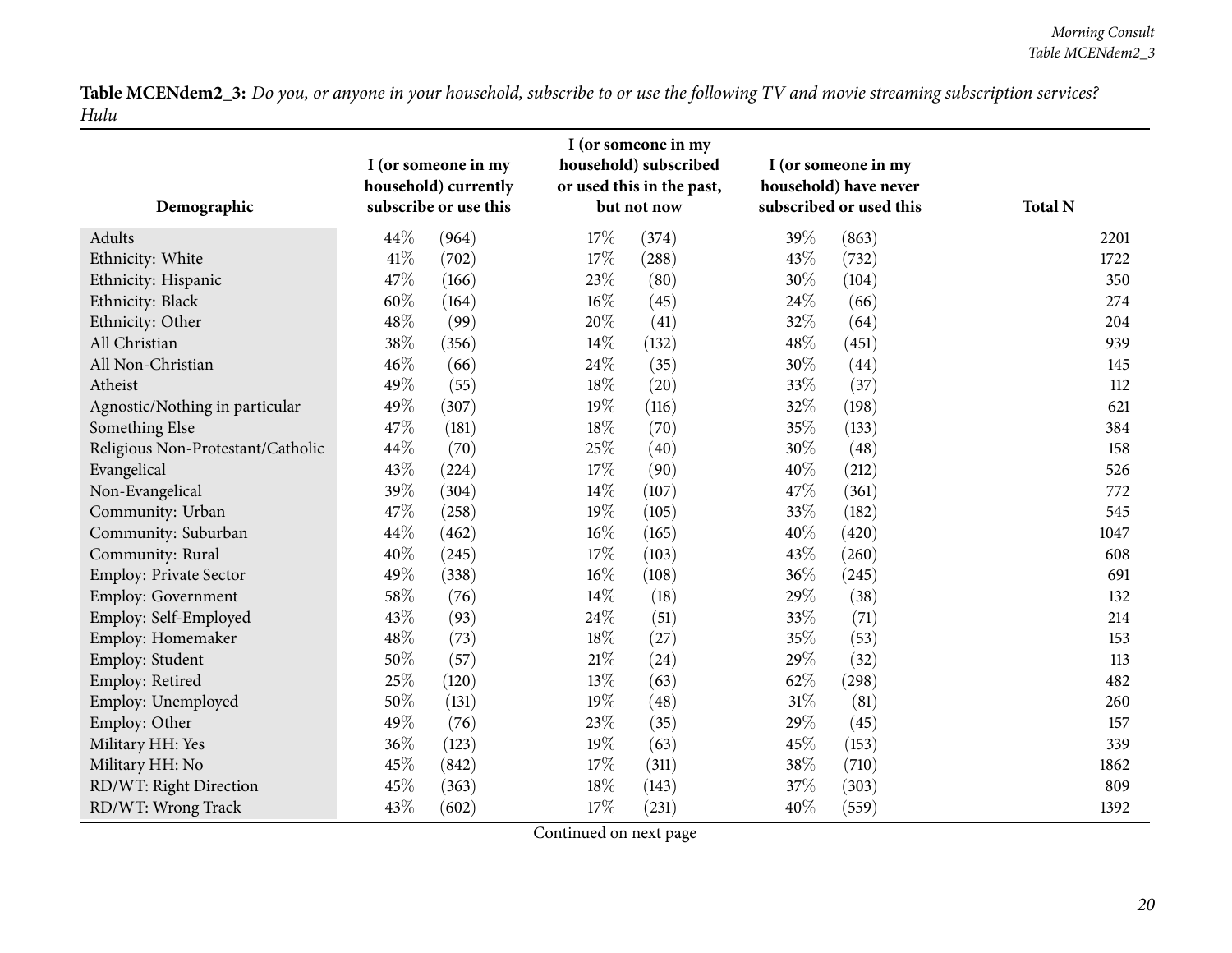| <b>Table MCENdem2_3:</b> Do you, or anyone in your household, subscribe to or use the following TV and movie streaming subscription services? |  |  |
|-----------------------------------------------------------------------------------------------------------------------------------------------|--|--|
| Hulu                                                                                                                                          |  |  |

| Demographic                          | I (or someone in my<br>household) currently<br>subscribe or use this |       |        | I (or someone in my<br>household) subscribed<br>or used this in the past,<br>but not now |        | I (or someone in my<br>household) have never<br>subscribed or used this | <b>Total N</b> |
|--------------------------------------|----------------------------------------------------------------------|-------|--------|------------------------------------------------------------------------------------------|--------|-------------------------------------------------------------------------|----------------|
| Adults                               | 44\%                                                                 | (964) | 17\%   | (374)                                                                                    | 39%    | (863)                                                                   | 2201           |
| Biden Job Approve                    | 47%                                                                  | (457) | 17%    | (169)                                                                                    | 36%    | (355)                                                                   | 981            |
| Biden Job Disapprove                 | 40%                                                                  | (432) | 17%    | (183)                                                                                    | 43%    | (462)                                                                   | 1077           |
| Biden Job Strongly Approve           | 43%                                                                  | (184) | 17%    | (75)                                                                                     | 40%    | (172)                                                                   | 431            |
| Biden Job Somewhat Approve           | 50%                                                                  | (273) | 17%    | (94)                                                                                     | 33%    | (183)                                                                   | 550            |
| Biden Job Somewhat Disapprove        | 49%                                                                  | (146) | 17%    | (49)                                                                                     | 34%    | (100)                                                                   | 295            |
| <b>Biden Job Strongly Disapprove</b> | 37%                                                                  | (286) | 17%    | (135)                                                                                    | 46%    | (362)                                                                   | 783            |
| Favorable of Biden                   | 48%                                                                  | (478) | $16\%$ | (156)                                                                                    | 37%    | (365)                                                                   | 999            |
| Unfavorable of Biden                 | 39%                                                                  | (420) | 18%    | (196)                                                                                    | 42%    | (451)                                                                   | 1068           |
| Very Favorable of Biden              | 43%                                                                  | (210) | 18%    | (89)                                                                                     | 38%    | (187)                                                                   | 486            |
| Somewhat Favorable of Biden          | 52%                                                                  | (268) | 13%    | (66)                                                                                     | 35%    | (179)                                                                   | 513            |
| Somewhat Unfavorable of Biden        | 46%                                                                  | (115) | 22%    | (54)                                                                                     | 32%    | (81)                                                                    | 251            |
| Very Unfavorable of Biden            | 37%                                                                  | (305) | 17%    | (142)                                                                                    | 45%    | (369)                                                                   | 817            |
| #1 Issue: Economy                    | 48%                                                                  | (407) | 17%    | (141)                                                                                    | 35%    | (300)                                                                   | 849            |
| #1 Issue: Security                   | 34%                                                                  | (107) | 19%    | (58)                                                                                     | 47%    | (145)                                                                   | 310            |
| #1 Issue: Health Care                | 45%                                                                  | (123) | 20%    | (54)                                                                                     | 36%    | (98)                                                                    | 275            |
| #1 Issue: Medicare / Social Security | 27%                                                                  | (62)  | 14%    | (32)                                                                                     | 59%    | (133)                                                                   | 227            |
| #1 Issue: Women's Issues             | 56%                                                                  | (72)  | $16\%$ | (21)                                                                                     | 28%    | (37)                                                                    | 130            |
| #1 Issue: Education                  | 61\%                                                                 | (60)  | 18%    | (18)                                                                                     | 21\%   | (20)                                                                    | 98             |
| #1 Issue: Energy                     | 52%                                                                  | (71)  | 17%    | (23)                                                                                     | $31\%$ | (42)                                                                    | 136            |
| #1 Issue: Other                      | 35%                                                                  | (62)  | 15%    | (27)                                                                                     | 49%    | (87)                                                                    | 176            |
| 2020 Vote: Joe Biden                 | 47%                                                                  | (444) | $16\%$ | (150)                                                                                    | 37%    | (352)                                                                   | 946            |
| 2020 Vote: Donald Trump              | 38%                                                                  | (278) | $14\%$ | (104)                                                                                    | 47%    | (341)                                                                   | 723            |
| 2020 Vote: Other                     | 46%                                                                  | (32)  | 17%    | (12)                                                                                     | 37%    | (25)                                                                    | 69             |
| 2020 Vote: Didn't Vote               | 46%                                                                  | (210) | 23%    | (108)                                                                                    | 31%    | (144)                                                                   | 462            |
| 2018 House Vote: Democrat            | 45%                                                                  | (334) | $16\%$ | (118)                                                                                    | 40%    | (298)                                                                   | 750            |
| 2018 House Vote: Republican          | 36%                                                                  | (213) | 15%    | (86)                                                                                     | 49%    | (289)                                                                   | 588            |
| 2018 House Vote: Someone else        | 43%                                                                  | (24)  | 12%    | (6)                                                                                      | 46%    | (25)                                                                    | 55             |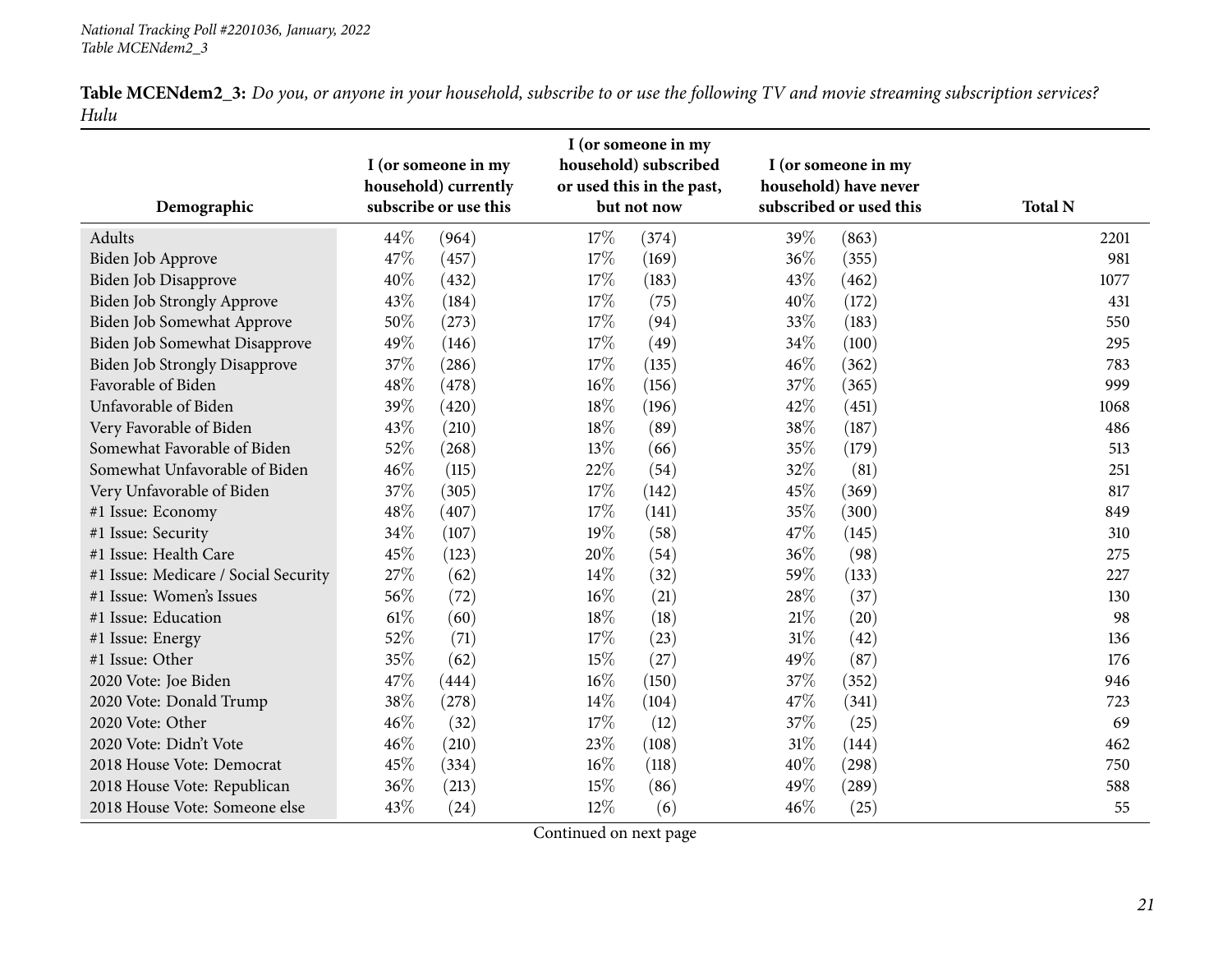| Demographic                | I (or someone in my<br>household) currently<br>subscribe or use this |       | I (or someone in my<br>household) subscribed<br>or used this in the past,<br>but not now |       | I (or someone in my<br>household) have never<br>subscribed or used this |       | <b>Total N</b> |
|----------------------------|----------------------------------------------------------------------|-------|------------------------------------------------------------------------------------------|-------|-------------------------------------------------------------------------|-------|----------------|
| Adults                     | 44\%                                                                 | (964) | 17%                                                                                      | (374) | 39\%                                                                    | (863) | 2201           |
| 2016 Vote: Hillary Clinton | 45%                                                                  | (305) | $15\%$                                                                                   | (103) | $40\%$                                                                  | (277) | 685            |
| 2016 Vote: Donald Trump    | $37\%$                                                               | (235) | 14\%                                                                                     | (89)  | 49\%                                                                    | (307) | 631            |
| 2016 Vote: Other           | 41%                                                                  | (49)  | 15%                                                                                      | (18)  | $44\%$                                                                  | (51)  | 117            |
| 2016 Vote: Didn't Vote     | 49\%                                                                 | (373) | 22\%                                                                                     | (165) | 30\%                                                                    | (226) | 764            |
| Voted in 2014: Yes         | 41%                                                                  | (499) | $14\%$                                                                                   | (165) | $45\%$                                                                  | (550) | 1214           |
| Voted in 2014: No          | 47\%                                                                 | (466) | 21%                                                                                      | (209) | 32\%                                                                    | (312) | 987            |
| 4-Region: Northeast        | 41%                                                                  | (161) | $16\%$                                                                                   | (63)  | 43\%                                                                    | (170) | 394            |
| 4-Region: Midwest          | 42\%                                                                 | (193) | 15%                                                                                      | (67)  | 44\%                                                                    | (202) | 462            |
| 4-Region: South            | 44\%                                                                 | (359) | 17%                                                                                      | (140) | 39\%                                                                    | (325) | 825            |
| 4-Region: West             | $48\%$                                                               | (252) | $20\%$                                                                                   | (103) | 32\%                                                                    | (165) | 520            |
| Gamers                     | $48\%$                                                               | (770) | $19\%$                                                                                   | (298) | $33\%$                                                                  | (523) | 1591           |
| Avid Gamers                | 51%                                                                  | (300) | 18%                                                                                      | (107) | 31%                                                                     | (181) | 588            |
| Casual Gamers              | 47\%                                                                 | (470) | $19\%$                                                                                   | (191) | 34\%                                                                    | (342) | 1003           |
| Netflix Users              | 58\%                                                                 | (810) | 17%                                                                                      | (232) | 25%                                                                     | (352) | 1394           |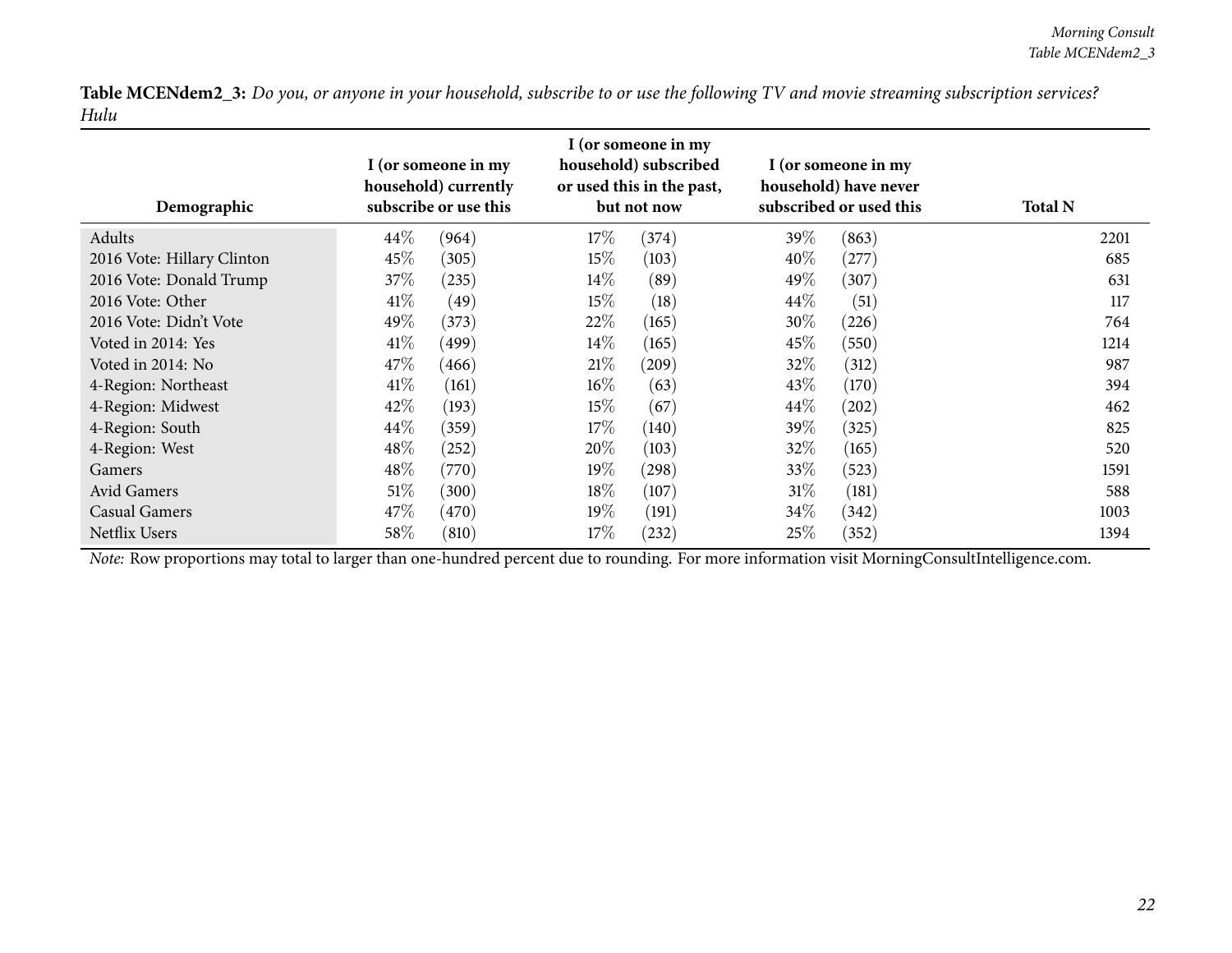|            |  | <b>Table MCENdem2_4:</b> Do you, or anyone in your household, subscribe to or use the following TV and movie streaming subscription services? |
|------------|--|-----------------------------------------------------------------------------------------------------------------------------------------------|
| Paramount+ |  |                                                                                                                                               |

<span id="page-22-0"></span>

|                          |        | I (or someone in my<br>household) currently |        | household) subscribed<br>or used this in the past, |        | I (or someone in my<br>household) have never |                |
|--------------------------|--------|---------------------------------------------|--------|----------------------------------------------------|--------|----------------------------------------------|----------------|
| Demographic              |        | subscribe or use this                       |        | but not now                                        |        | subscribed or used this                      | <b>Total N</b> |
| Adults                   | 20%    | (447)                                       | 10%    | (227)                                              | 69%    | (1527)                                       | 2201           |
| Gender: Male             | 19%    | (205)                                       | 13%    | (135)                                              | 68%    | (723)                                        | 1062           |
| Gender: Female           | $21\%$ | (243)                                       | $8\%$  | (92)                                               | $71\%$ | (804)                                        | 1139           |
| Age: 18-34               | 24%    | (157)                                       | 17%    | (110)                                              | 59%    | (389)                                        | 655            |
| Age: 35-44               | 25%    | (88)                                        | $11\%$ | (40)                                               | 64%    | (230)                                        | 358            |
| Age: 45-64               | $21\%$ | (154)                                       | $8\%$  | (57)                                               | 72%    | (540)                                        | 751            |
| Age: 65+                 | $11\%$ | (48)                                        | $5\%$  | (20)                                               | 84%    | (368)                                        | 436            |
| GenZers: 1997-2012       | 24\%   | (64)                                        | $13\%$ | (35)                                               | 63%    | (172)                                        | 271            |
| Millennials: 1981-1996   | 26%    | (165)                                       | 16%    | (105)                                              | 58%    | (371)                                        | 640            |
| GenXers: 1965-1980       | 20%    | (113)                                       | $9\%$  | (50)                                               | 70%    | (390)                                        | 554            |
| Baby Boomers: 1946-1964  | 15%    | (102)                                       | $5\%$  | (36)                                               | 80%    | (544)                                        | 681            |
| PID: Dem (no lean)       | 22%    | (182)                                       | $12\%$ | (101)                                              | 66%    | (547)                                        | 830            |
| PID: Ind (no lean)       | 19%    | (137)                                       | $9\%$  | (66)                                               | 72%    | (525)                                        | 729            |
| PID: Rep (no lean)       | 20%    | (128)                                       | $9\%$  | (60)                                               | $71\%$ | (455)                                        | 643            |
| PID/Gender: Dem Men      | 23%    | (92)                                        | 16%    | (65)                                               | $61\%$ | (248)                                        | 404            |
| PID/Gender: Dem Women    | $21\%$ | (90)                                        | $8\%$  | (36)                                               | 70%    | (299)                                        | 425            |
| PID/Gender: Ind Men      | $16\%$ | (56)                                        | 10%    | (35)                                               | 74%    | (263)                                        | 354            |
| PID/Gender: Ind Women    | 22%    | (81)                                        | $8\%$  | (31)                                               | 70%    | (262)                                        | 374            |
| PID/Gender: Rep Men      | 19%    | (57)                                        | $11\%$ | (35)                                               | 70%    | (212)                                        | 304            |
| PID/Gender: Rep Women    | $21\%$ | (71)                                        | $7\%$  | (25)                                               | 72%    | (243)                                        | 339            |
| Ideo: Liberal (1-3)      | 23%    | (148)                                       | 15%    | (98)                                               | 62%    | (407)                                        | 654            |
| Ideo: Moderate (4)       | 22%    | (127)                                       | $8\%$  | (44)                                               | 70%    | (394)                                        | 565            |
| Ideo: Conservative (5-7) | $16\%$ | (109)                                       | $7\%$  | (48)                                               | 77%    | (530)                                        | 687            |
| Educ: < College          | 20%    | (301)                                       | $10\%$ | (144)                                              | $71\%$ | (1068)                                       | 1513           |
| Educ: Bachelors degree   | $21\%$ | (92)                                        | 13%    | (59)                                               | 66%    | (292)                                        | 444            |
| Educ: Post-grad          | 22\%   | (54)                                        | $10\%$ | (24)                                               | 68\%   | (166)                                        | 244            |
| Income: Under 50k        | 19%    | (227)                                       | $11\%$ | (128)                                              | 70%    | (819)                                        | 1174           |
| Income: 50k-100k         | 21\%   | (140)                                       | 10%    | (64)                                               | 69%    | (457)                                        | 661            |
| Income: 100k+            | 22%    | (80)                                        | 10%    | (35)                                               | 68\%   | (251)                                        | 366            |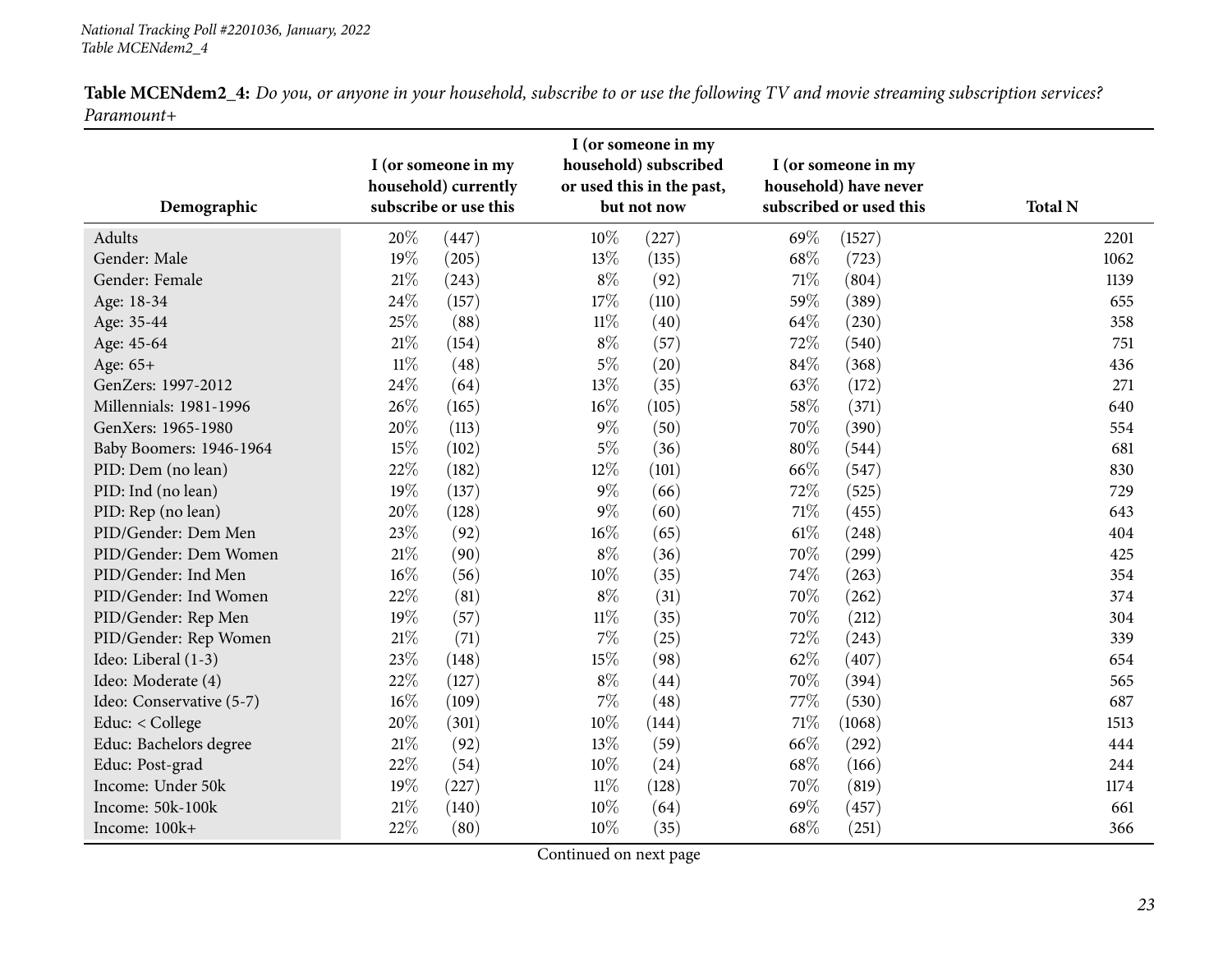| Demographic                       | I (or someone in my<br>household) subscribed<br>I (or someone in my<br>household) currently<br>or used this in the past,<br>subscribe or use this<br>but not now |       |        | I (or someone in my<br>household) have never<br>subscribed or used this | <b>Total N</b> |        |      |
|-----------------------------------|------------------------------------------------------------------------------------------------------------------------------------------------------------------|-------|--------|-------------------------------------------------------------------------|----------------|--------|------|
| Adults                            | $20\%$                                                                                                                                                           | (447) | $10\%$ | (227)                                                                   | 69%            | (1527) | 2201 |
| Ethnicity: White                  | $20\%$                                                                                                                                                           | (345) | 10%    | (175)                                                                   | 70%            | (1202) | 1722 |
| Ethnicity: Hispanic               | 17%                                                                                                                                                              | (59)  | 14%    | (48)                                                                    | 70%            | (243)  | 350  |
| Ethnicity: Black                  | 25%                                                                                                                                                              | (69)  | 12%    | (33)                                                                    | 63%            | (173)  | 274  |
| Ethnicity: Other                  | 17%                                                                                                                                                              | (34)  | $9\%$  | (19)                                                                    | 74%            | (152)  | 204  |
| All Christian                     | 18%                                                                                                                                                              | (173) | $11\%$ | (103)                                                                   | 71\%           | (663)  | 939  |
| All Non-Christian                 | $21\%$                                                                                                                                                           | (30)  | 15%    | (22)                                                                    | 64%            | (92)   | 145  |
| Atheist                           | 17%                                                                                                                                                              | (19)  | $7\%$  | (8)                                                                     | 76%            | (86)   | 112  |
| Agnostic/Nothing in particular    | 22%                                                                                                                                                              | (135) | $9\%$  | (56)                                                                    | 69%            | (429)  | 621  |
| Something Else                    | 23%                                                                                                                                                              | (90)  | $10\%$ | (37)                                                                    | 67%            | (257)  | 384  |
| Religious Non-Protestant/Catholic | 22%                                                                                                                                                              | (35)  | 17%    | (28)                                                                    | 60%            | (96)   | 158  |
| Evangelical                       | $21\%$                                                                                                                                                           | (112) | 12%    | (63)                                                                    | 67%            | (352)  | 526  |
| Non-Evangelical                   | 19%                                                                                                                                                              | (145) | $9\%$  | (69)                                                                    | 72\%           | (558)  | 772  |
| Community: Urban                  | 22%                                                                                                                                                              | (117) | 13%    | (70)                                                                    | 66\%           | (358)  | 545  |
| Community: Suburban               | 19%                                                                                                                                                              | (203) | $10\%$ | (101)                                                                   | $71\%$         | (744)  | 1047 |
| Community: Rural                  | $21\%$                                                                                                                                                           | (127) | $9\%$  | (56)                                                                    | 70%            | (425)  | 608  |
| Employ: Private Sector            | 22%                                                                                                                                                              | (150) | $10\%$ | (70)                                                                    | 68\%           | (470)  | 691  |
| Employ: Government                | 25%                                                                                                                                                              | (34)  | $8\%$  | (11)                                                                    | 67\%           | (88)   | 132  |
| Employ: Self-Employed             | $16\%$                                                                                                                                                           | (35)  | 17%    | (36)                                                                    | 67\%           | (143)  | 214  |
| Employ: Homemaker                 | 24%                                                                                                                                                              | (37)  | 12%    | (18)                                                                    | 64\%           | (99)   | 153  |
| Employ: Student                   | 25%                                                                                                                                                              | (28)  | 13%    | (15)                                                                    | 62%            | (70)   | 113  |
| Employ: Retired                   | 14\%                                                                                                                                                             | (68)  | $5\%$  | (24)                                                                    | 81%            | (390)  | 482  |
| Employ: Unemployed                | 22%                                                                                                                                                              | (56)  | 14%    | (35)                                                                    | 65%            | (169)  | 260  |
| Employ: Other                     | 25%                                                                                                                                                              | (40)  | 12%    | (18)                                                                    | 63%            | (99)   | 157  |
| Military HH: Yes                  | 20%                                                                                                                                                              | (67)  | 10%    | (33)                                                                    | 71%            | (239)  | 339  |
| Military HH: No                   | 20%                                                                                                                                                              | (380) | 10%    | (194)                                                                   | 69%            | (1288) | 1862 |
| RD/WT: Right Direction            | 22%                                                                                                                                                              | (175) | 13%    | (103)                                                                   | 66%            | (531)  | 809  |
| RD/WT: Wrong Track                | 20%                                                                                                                                                              | (272) | $9\%$  | (124)                                                                   | 72%            | (995)  | 1392 |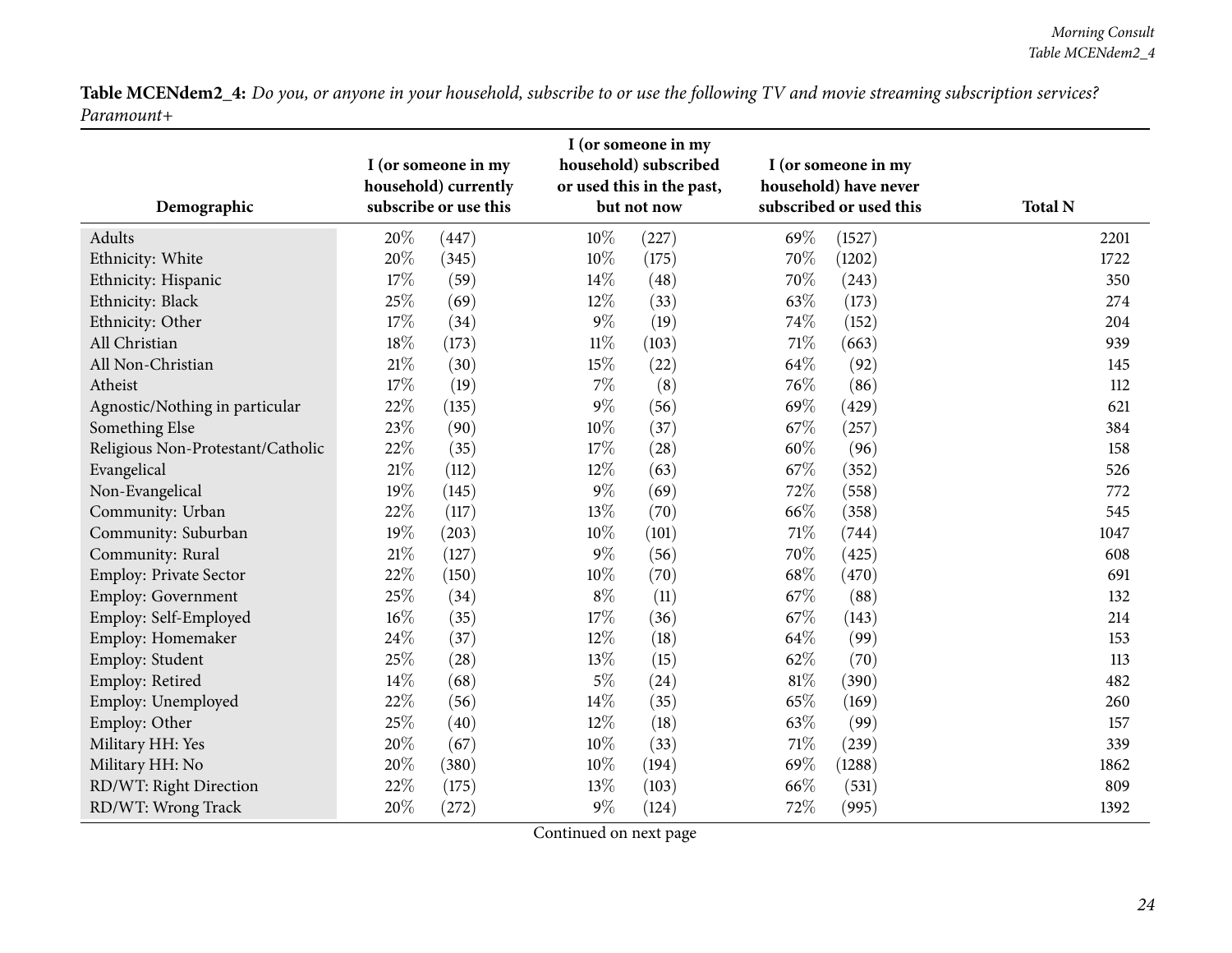| <b>Table MCENdem2_4:</b> Do you, or anyone in your household, subscribe to or use the following TV and movie streaming subscription services? |  |  |
|-----------------------------------------------------------------------------------------------------------------------------------------------|--|--|
| Paramount+                                                                                                                                    |  |  |

| Demographic                          |        | I (or someone in my<br>household) currently<br>subscribe or use this |        | I (or someone in my<br>household) subscribed<br>or used this in the past,<br>but not now |        | I (or someone in my<br>household) have never<br>subscribed or used this | <b>Total N</b> |
|--------------------------------------|--------|----------------------------------------------------------------------|--------|------------------------------------------------------------------------------------------|--------|-------------------------------------------------------------------------|----------------|
| Adults                               | 20%    | (447)                                                                | $10\%$ | (227)                                                                                    | 69%    | (1527)                                                                  | 2201           |
| Biden Job Approve                    | 22%    | (212)                                                                | 12%    | (114)                                                                                    | 67%    | (655)                                                                   | 981            |
| Biden Job Disapprove                 | 19%    | (210)                                                                | $8\%$  | (90)                                                                                     | 72%    | (777)                                                                   | 1077           |
| Biden Job Strongly Approve           | 23%    | (99)                                                                 | $11\%$ | (48)                                                                                     | 66%    | (284)                                                                   | 431            |
| Biden Job Somewhat Approve           | 20%    | (113)                                                                | 12%    | (67)                                                                                     | 67%    | (371)                                                                   | 550            |
| Biden Job Somewhat Disapprove        | $21\%$ | (61)                                                                 | $10\%$ | (29)                                                                                     | 69%    | (204)                                                                   | 295            |
| <b>Biden Job Strongly Disapprove</b> | 19%    | (149)                                                                | $8\%$  | (61)                                                                                     | 73%    | (573)                                                                   | 783            |
| Favorable of Biden                   | 22%    | (220)                                                                | $11\%$ | (111)                                                                                    | 67%    | (668)                                                                   | 999            |
| Unfavorable of Biden                 | 19%    | (200)                                                                | 10%    | (102)                                                                                    | 72%    | (766)                                                                   | 1068           |
| Very Favorable of Biden              | 22%    | (106)                                                                | 13%    | (64)                                                                                     | 65%    | (316)                                                                   | 486            |
| Somewhat Favorable of Biden          | 22%    | (114)                                                                | $9\%$  | (47)                                                                                     | 69%    | (352)                                                                   | 513            |
| Somewhat Unfavorable of Biden        | $21\%$ | (53)                                                                 | 12%    | (30)                                                                                     | 67%    | (168)                                                                   | 251            |
| Very Unfavorable of Biden            | 18%    | (147)                                                                | $9\%$  | (72)                                                                                     | 73%    | (598)                                                                   | 817            |
| #1 Issue: Economy                    | 22%    | (188)                                                                | $10\%$ | (84)                                                                                     | 68%    | (577)                                                                   | 849            |
| #1 Issue: Security                   | 17%    | (54)                                                                 | $8\%$  | (26)                                                                                     | 74%    | (230)                                                                   | 310            |
| #1 Issue: Health Care                | 25%    | (68)                                                                 | 14%    | (40)                                                                                     | $61\%$ | (167)                                                                   | 275            |
| #1 Issue: Medicare / Social Security | 16%    | (37)                                                                 | $7\%$  | (15)                                                                                     | 77%    | (175)                                                                   | 227            |
| #1 Issue: Women's Issues             | 18%    | (23)                                                                 | $9\%$  | (11)                                                                                     | 73%    | (95)                                                                    | 130            |
| #1 Issue: Education                  | 24\%   | (24)                                                                 | 15%    | (15)                                                                                     | 61\%   | (59)                                                                    | 98             |
| #1 Issue: Energy                     | 15%    | (20)                                                                 | 12%    | (17)                                                                                     | 73%    | (99)                                                                    | 136            |
| #1 Issue: Other                      | 18%    | (33)                                                                 | $11\%$ | (19)                                                                                     | $71\%$ | (124)                                                                   | 176            |
| 2020 Vote: Joe Biden                 | 23%    | (217)                                                                | $11\%$ | (100)                                                                                    | 66%    | (628)                                                                   | 946            |
| 2020 Vote: Donald Trump              | 17%    | (126)                                                                | $9\%$  | (65)                                                                                     | 74\%   | (533)                                                                   | 723            |
| 2020 Vote: Other                     | 21\%   | (15)                                                                 | $2\%$  | (1)                                                                                      | 77%    | (53)                                                                    | 69             |
| 2020 Vote: Didn't Vote               | 19%    | (89)                                                                 | 13%    | (61)                                                                                     | 68%    | (312)                                                                   | 462            |
| 2018 House Vote: Democrat            | 22%    | (165)                                                                | $10\%$ | (75)                                                                                     | 68\%   | (509)                                                                   | 750            |
| 2018 House Vote: Republican          | 18%    | (104)                                                                | $9\%$  | (56)                                                                                     | 73\%   | (428)                                                                   | 588            |
| 2018 House Vote: Someone else        | $11\%$ | (6)                                                                  | $8\%$  | (4)                                                                                      | $81\%$ | (45)                                                                    | 55             |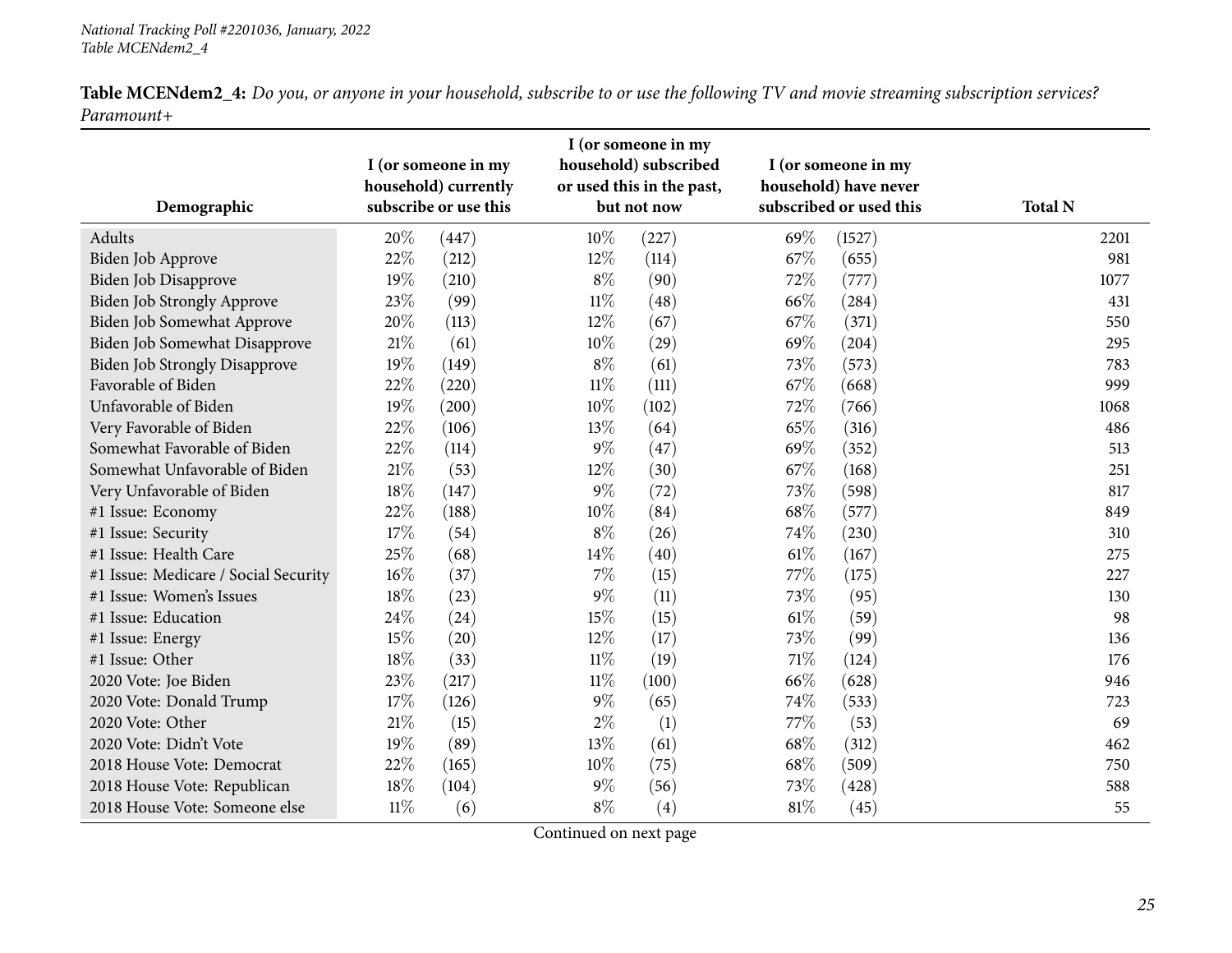| Demographic                | I (or someone in my<br>household) currently<br>subscribe or use this |            | I (or someone in my<br>household) subscribed<br>or used this in the past,<br>but not now |       | I (or someone in my<br>household) have never<br>subscribed or used this |                     | <b>Total N</b> |
|----------------------------|----------------------------------------------------------------------|------------|------------------------------------------------------------------------------------------|-------|-------------------------------------------------------------------------|---------------------|----------------|
| Adults                     | 20%                                                                  | (447)      | $10\%$                                                                                   | (227) | 69%                                                                     | (1527)              | 2201           |
| 2016 Vote: Hillary Clinton | 22%                                                                  | (152)      | $9\%$                                                                                    | (61)  | $69\%$                                                                  | (471)               | 685            |
| 2016 Vote: Donald Trump    | $18\%$                                                               | (116)      | $9\%$                                                                                    | (59)  | 72%                                                                     | (456)               | 631            |
| 2016 Vote: Other           | 15%                                                                  | (18)       | $9\%$                                                                                    | (11)  | 76\%                                                                    | (89)                | 117            |
| 2016 Vote: Didn't Vote     | 21%                                                                  | (159)      | $12\%$                                                                                   | (95)  | 67\%                                                                    | (510)               | 764            |
| Voted in 2014: Yes         | 21%                                                                  | (249)      | $9\%$                                                                                    | (109) | 71%                                                                     | (856)               | 1214           |
| Voted in 2014: No          | 20%                                                                  | (198)      | $12\%$                                                                                   | (118) | 68\%                                                                    | (670)               | 987            |
| 4-Region: Northeast        | 20%                                                                  | (79)       | $8\%$                                                                                    | (32)  | 72\%                                                                    | (283)               | 394            |
| 4-Region: Midwest          | 19%                                                                  | (89)       | $10\%$                                                                                   | (46)  | 71\%                                                                    | (327)               | 462            |
| 4-Region: South            | 21%                                                                  | (172)      | $11\%$                                                                                   | (92)  | 68\%                                                                    | (560)               | 825            |
| 4-Region: West             | 21%                                                                  | (108)      | $11\%$                                                                                   | (56)  | 68\%                                                                    | (356)               | 520            |
| Gamers                     | 22%                                                                  | (345)      | $12\%$                                                                                   | (198) | 66\%                                                                    | (1048)              | 1591           |
| Avid Gamers                | 23\%                                                                 | (138)      | $16\%$                                                                                   | (95)  | $60\%$                                                                  | (356)               | 588            |
| <b>Casual Gamers</b>       | 21%                                                                  | $^{'}208)$ | $10\%$                                                                                   | (103) | $69\%$                                                                  | (692)               | 1003           |
| Netflix Users              | 26\%                                                                 | (359)      | $11\%$                                                                                   | (147) | 64\%                                                                    | $\left( 889\right)$ | 1394           |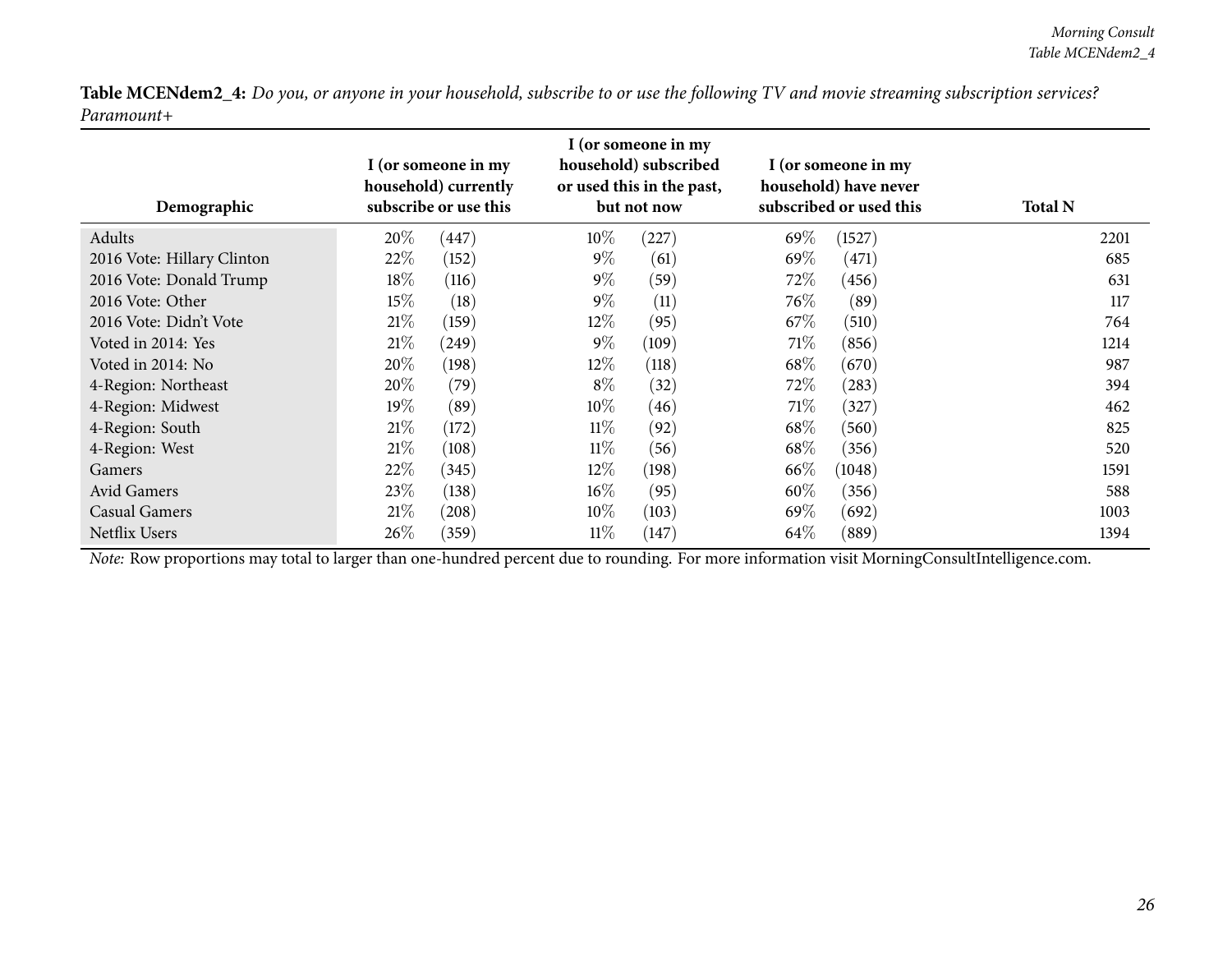<span id="page-26-0"></span>

| Demographic              | I (or someone in my<br>household) currently<br>subscribe or use this |       | I (or someone in my<br>household) subscribed<br>or used this in the past,<br>but not now |       | I (or someone in my<br>household) have never<br>subscribed or used this |        | <b>Total N</b> |
|--------------------------|----------------------------------------------------------------------|-------|------------------------------------------------------------------------------------------|-------|-------------------------------------------------------------------------|--------|----------------|
| Adults                   | 38%                                                                  | (836) | 13%                                                                                      | (284) | 49%                                                                     | (1081) | 2201           |
| Gender: Male             | 38%                                                                  | (400) | 13%                                                                                      | (143) | 49%                                                                     | (520)  | 1062           |
| Gender: Female           | 38%                                                                  | (436) | 12%                                                                                      | (141) | 49%                                                                     | (562)  | 1139           |
| Age: 18-34               | 56%                                                                  | (367) | 20%                                                                                      | (128) | 24\%                                                                    | (160)  | 655            |
| Age: 35-44               | 48\%                                                                 | (172) | 12%                                                                                      | (44)  | 40%                                                                     | (142)  | 358            |
| Age: 45-64               | $30\%$                                                               | (226) | 10%                                                                                      | (75)  | 60%                                                                     | (450)  | 751            |
| Age: 65+                 | $16\%$                                                               | (71)  | $8\%$                                                                                    | (37)  | 75%                                                                     | (329)  | 436            |
| GenZers: 1997-2012       | 53%                                                                  | (142) | 20%                                                                                      | (54)  | 27%                                                                     | (74)   | 271            |
| Millennials: 1981-1996   | 56%                                                                  | (356) | 16%                                                                                      | (105) | 28%                                                                     | (179)  | 640            |
| GenXers: 1965-1980       | 37%                                                                  | (206) | 12%                                                                                      | (65)  | $51\%$                                                                  | (283)  | 554            |
| Baby Boomers: 1946-1964  | 19%                                                                  | (126) | $8\%$                                                                                    | (54)  | 73%                                                                     | (501)  | 681            |
| PID: Dem (no lean)       | $41\%$                                                               | (337) | 14%                                                                                      | (116) | 45%                                                                     | (377)  | 830            |
| PID: Ind (no lean)       | 40%                                                                  | (291) | 13%                                                                                      | (97)  | 47%                                                                     | (340)  | 729            |
| PID: Rep (no lean)       | 32%                                                                  | (208) | $11\%$                                                                                   | (70)  | 57%                                                                     | (365)  | 643            |
| PID/Gender: Dem Men      | 39%                                                                  | (158) | 15%                                                                                      | (62)  | 46%                                                                     | (184)  | 404            |
| PID/Gender: Dem Women    | 42%                                                                  | (178) | 13%                                                                                      | (55)  | 45%                                                                     | (192)  | 425            |
| PID/Gender: Ind Men      | 37%                                                                  | (130) | 15%                                                                                      | (52)  | 49%                                                                     | (172)  | 354            |
| PID/Gender: Ind Women    | 43%                                                                  | (161) | 12%                                                                                      | (46)  | 45%                                                                     | (168)  | 374            |
| PID/Gender: Rep Men      | 37%                                                                  | (111) | 10%                                                                                      | (29)  | 54%                                                                     | (163)  | 304            |
| PID/Gender: Rep Women    | 28%                                                                  | (96)  | 12%                                                                                      | (41)  | 60%                                                                     | (202)  | 339            |
| Ideo: Liberal (1-3)      | 40%                                                                  | (262) | 17%                                                                                      | (111) | 43%                                                                     | (280)  | 654            |
| Ideo: Moderate (4)       | 40%                                                                  | (226) | 12%                                                                                      | (67)  | 48%                                                                     | (272)  | 565            |
| Ideo: Conservative (5-7) | $31\%$                                                               | (214) | 10%                                                                                      | (67)  | 59%                                                                     | (406)  | 687            |
| Educ: < College          | 36%                                                                  | (544) | 13%                                                                                      | (194) | 51\%                                                                    | (775)  | 1513           |
| Educ: Bachelors degree   | 43%                                                                  | (189) | 13%                                                                                      | (57)  | 44%                                                                     | (197)  | 444            |
| Educ: Post-grad          | 42%                                                                  | (103) | 13%                                                                                      | (33)  | 45%                                                                     | (109)  | 244            |
| Income: Under 50k        | 33%                                                                  | (392) | 14\%                                                                                     | (163) | 53%                                                                     | (619)  | 1174           |
| Income: 50k-100k         | 41\%                                                                 | (272) | $11\%$                                                                                   | (75)  | 47%                                                                     | (314)  | 661            |
| Income: 100k+            | 47%                                                                  | (172) | 13%                                                                                      | (46)  | 41\%                                                                    | (148)  | 366            |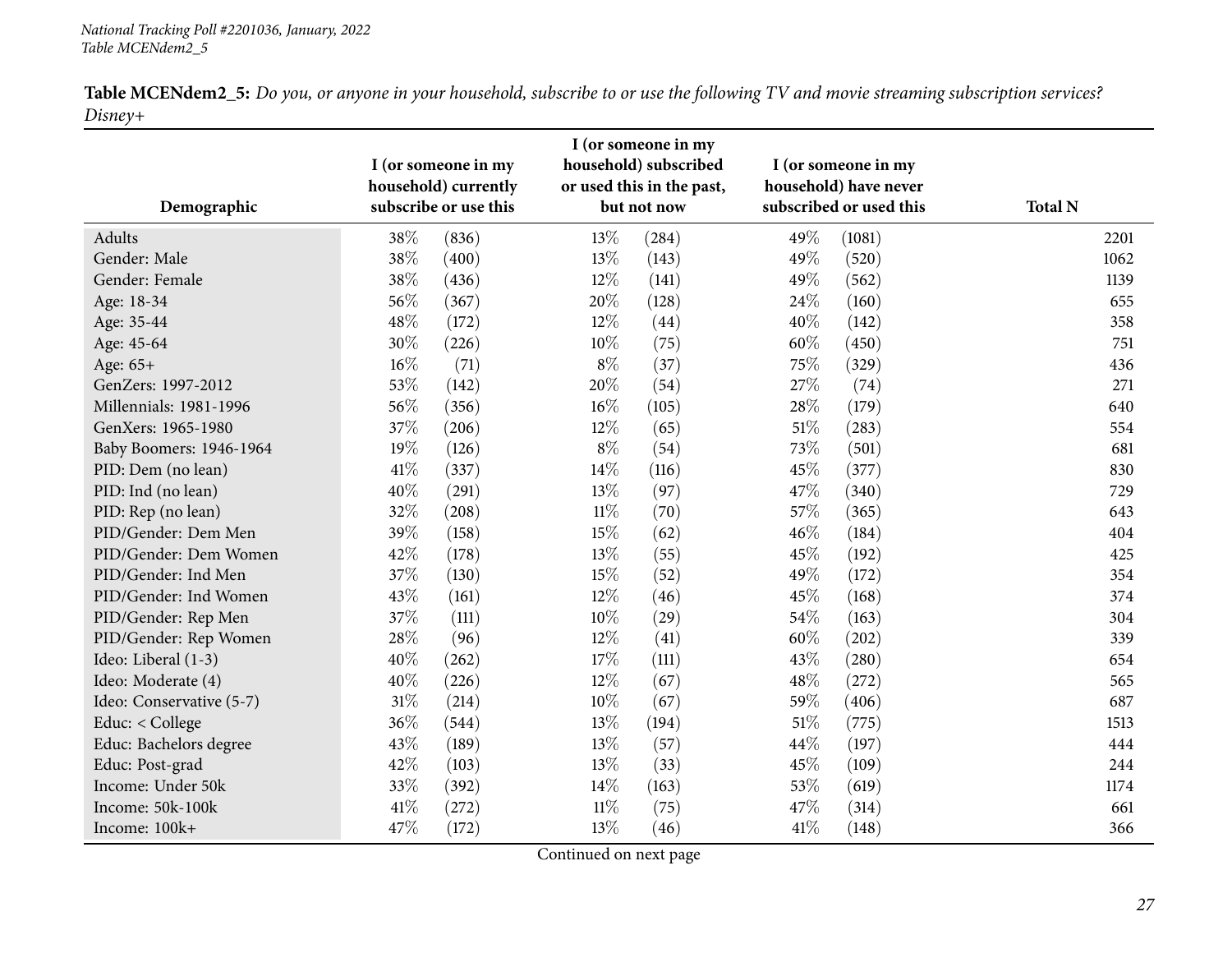| Demographic                       |        | I (or someone in my<br>household) currently<br>subscribe or use this |        | I (or someone in my<br>household) subscribed<br>or used this in the past,<br>but not now |      | I (or someone in my<br>household) have never<br>subscribed or used this | <b>Total N</b> |
|-----------------------------------|--------|----------------------------------------------------------------------|--------|------------------------------------------------------------------------------------------|------|-------------------------------------------------------------------------|----------------|
| Adults                            | 38%    | (836)                                                                | 13%    | (284)                                                                                    | 49%  | (1081)                                                                  | 2201           |
| Ethnicity: White                  | 37%    | (631)                                                                | 12%    | (203)                                                                                    | 52%  | (889)                                                                   | 1722           |
| Ethnicity: Hispanic               | 45%    | (159)                                                                | 18%    | (62)                                                                                     | 37%  | (129)                                                                   | 350            |
| Ethnicity: Black                  | 42%    | (115)                                                                | 18%    | (50)                                                                                     | 40%  | (109)                                                                   | 274            |
| Ethnicity: Other                  | 44%    | (90)                                                                 | 15%    | (31)                                                                                     | 41\% | (83)                                                                    | 204            |
| All Christian                     | 33%    | (314)                                                                | 12%    | (112)                                                                                    | 55%  | (514)                                                                   | 939            |
| All Non-Christian                 | 37%    | (53)                                                                 | 21\%   | (30)                                                                                     | 42%  | (61)                                                                    | 145            |
| Atheist                           | 53%    | (60)                                                                 | $11\%$ | (12)                                                                                     | 36\% | (41)                                                                    | 112            |
| Agnostic/Nothing in particular    | 40%    | (248)                                                                | 12%    | (77)                                                                                     | 48%  | (296)                                                                   | 621            |
| Something Else                    | 42%    | (161)                                                                | 14%    | (53)                                                                                     | 44\% | (170)                                                                   | 384            |
| Religious Non-Protestant/Catholic | 39%    | (62)                                                                 | 22%    | (35)                                                                                     | 39%  | (62)                                                                    | 158            |
| Evangelical                       | 36%    | (189)                                                                | 14\%   | (75)                                                                                     | 50%  | (262)                                                                   | 526            |
| Non-Evangelical                   | 36%    | (274)                                                                | $11\%$ | (83)                                                                                     | 54%  | (415)                                                                   | 772            |
| Community: Urban                  | 36%    | (199)                                                                | 15%    | (84)                                                                                     | 48%  | (262)                                                                   | 545            |
| Community: Suburban               | 41\%   | (425)                                                                | $11\%$ | (118)                                                                                    | 48%  | (504)                                                                   | 1047           |
| Community: Rural                  | 35%    | (213)                                                                | 13%    | (81)                                                                                     | 52%  | (315)                                                                   | 608            |
| Employ: Private Sector            | 43%    | (299)                                                                | 12%    | (86)                                                                                     | 44%  | (306)                                                                   | 691            |
| <b>Employ: Government</b>         | 50%    | (66)                                                                 | 13%    | (17)                                                                                     | 37%  | (49)                                                                    | 132            |
| Employ: Self-Employed             | 43%    | (93)                                                                 | 14%    | (30)                                                                                     | 43\% | (92)                                                                    | 214            |
| Employ: Homemaker                 | 37%    | (57)                                                                 | 18%    | (28)                                                                                     | 45%  | (68)                                                                    | 153            |
| Employ: Student                   | 52%    | (59)                                                                 | 22%    | (24)                                                                                     | 26%  | (29)                                                                    | 113            |
| Employ: Retired                   | $16\%$ | (76)                                                                 | $8\%$  | (40)                                                                                     | 76%  | (365)                                                                   | 482            |
| Employ: Unemployed                | 40%    | (105)                                                                | 13%    | (35)                                                                                     | 46%  | (121)                                                                   | 260            |
| Employ: Other                     | 52%    | (81)                                                                 | 16%    | (24)                                                                                     | 32%  | (51)                                                                    | 157            |
| Military HH: Yes                  | 31%    | (104)                                                                | 12%    | (40)                                                                                     | 57%  | (195)                                                                   | 339            |
| Military HH: No                   | 39%    | (732)                                                                | 13%    | (243)                                                                                    | 48%  | (887)                                                                   | 1862           |
| RD/WT: Right Direction            | 36%    | (291)                                                                | 14%    | (116)                                                                                    | 50%  | (402)                                                                   | 809            |
| RD/WT: Wrong Track                | 39%    | (545)                                                                | 12%    | (168)                                                                                    | 49%  | (679)                                                                   | 1392           |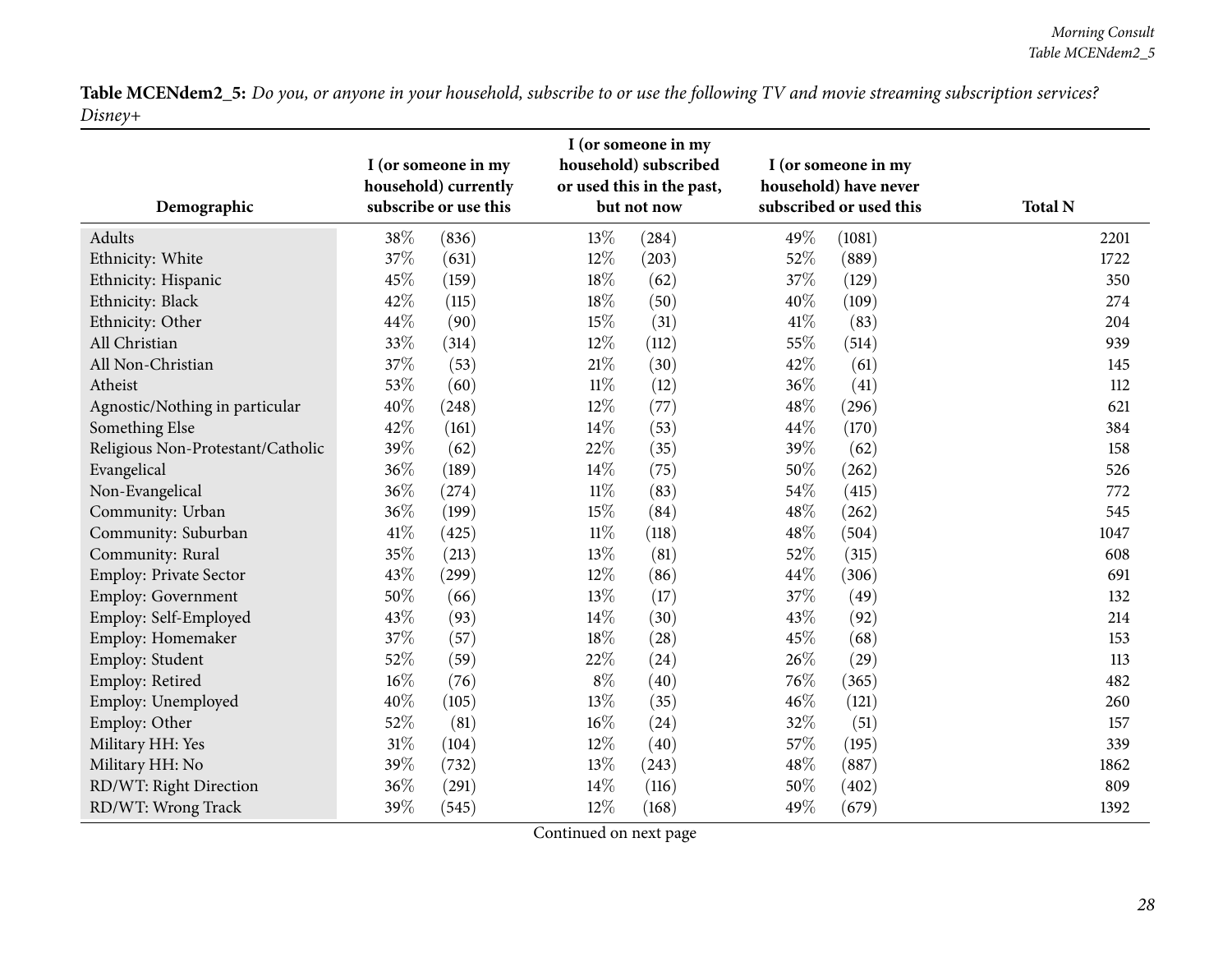| <b>Table MCENdem2_5:</b> Do you, or anyone in your household, subscribe to or use the following TV and movie streaming subscription services? |  |  |  |
|-----------------------------------------------------------------------------------------------------------------------------------------------|--|--|--|
| Disnev+                                                                                                                                       |  |  |  |

| Demographic                          |        | I (or someone in my<br>household) currently<br>subscribe or use this | I (or someone in my<br>household) subscribed<br>or used this in the past,<br>but not now |       | I (or someone in my<br>household) have never<br>subscribed or used this |        | <b>Total N</b> |
|--------------------------------------|--------|----------------------------------------------------------------------|------------------------------------------------------------------------------------------|-------|-------------------------------------------------------------------------|--------|----------------|
| Adults                               | 38%    | (836)                                                                | 13%                                                                                      | (284) | 49%                                                                     | (1081) | 2201           |
| Biden Job Approve                    | 39%    | (378)                                                                | 14%                                                                                      | (137) | 48%                                                                     | (466)  | 981            |
| Biden Job Disapprove                 | 36%    | (391)                                                                | $12\%$                                                                                   | (130) | 52%                                                                     | (556)  | 1077           |
| Biden Job Strongly Approve           | 36%    | (157)                                                                | 14%                                                                                      | (60)  | 50%                                                                     | (214)  | 431            |
| Biden Job Somewhat Approve           | 40%    | (220)                                                                | 14%                                                                                      | (77)  | 46%                                                                     | (252)  | 550            |
| <b>Biden Job Somewhat Disapprove</b> | 44\%   | (130)                                                                | 12%                                                                                      | (35)  | 44%                                                                     | (130)  | 295            |
| <b>Biden Job Strongly Disapprove</b> | 33%    | (261)                                                                | $12\%$                                                                                   | (95)  | 55%                                                                     | (427)  | 783            |
| Favorable of Biden                   | 40%    | (399)                                                                | 13%                                                                                      | (126) | 47%                                                                     | (474)  | 999            |
| Unfavorable of Biden                 | 36%    | (379)                                                                | 13%                                                                                      | (144) | $51\%$                                                                  | (545)  | 1068           |
| Very Favorable of Biden              | 40%    | (195)                                                                | $12\%$                                                                                   | (60)  | 48%                                                                     | (231)  | 486            |
| Somewhat Favorable of Biden          | 40%    | (204)                                                                | 13%                                                                                      | (66)  | 47%                                                                     | (243)  | 513            |
| Somewhat Unfavorable of Biden        | 41\%   | (103)                                                                | 13%                                                                                      | (32)  | 46%                                                                     | (115)  | 251            |
| Very Unfavorable of Biden            | 34%    | (276)                                                                | 14%                                                                                      | (111) | 53%                                                                     | (430)  | 817            |
| #1 Issue: Economy                    | 41\%   | (347)                                                                | 15%                                                                                      | (125) | 44%                                                                     | (377)  | 849            |
| #1 Issue: Security                   | 25%    | (76)                                                                 | $12\%$                                                                                   | (38)  | 63%                                                                     | (196)  | 310            |
| #1 Issue: Health Care                | 42%    | (116)                                                                | 10%                                                                                      | (29)  | 47%                                                                     | (130)  | 275            |
| #1 Issue: Medicare / Social Security | 19%    | (42)                                                                 | $9\%$                                                                                    | (21)  | 72%                                                                     | (163)  | 227            |
| #1 Issue: Women's Issues             | 58%    | (75)                                                                 | $11\%$                                                                                   | (14)  | $31\%$                                                                  | (41)   | 130            |
| #1 Issue: Education                  | 58%    | (57)                                                                 | 13%                                                                                      | (13)  | 28\%                                                                    | (28)   | 98             |
| #1 Issue: Energy                     | 43%    | (58)                                                                 | 17%                                                                                      | (23)  | 41\%                                                                    | (55)   | 136            |
| #1 Issue: Other                      | 36%    | (64)                                                                 | 12%                                                                                      | (21)  | 52%                                                                     | (91)   | 176            |
| 2020 Vote: Joe Biden                 | 40%    | (377)                                                                | 14%                                                                                      | (129) | 46%                                                                     | (439)  | 946            |
| 2020 Vote: Donald Trump              | 32%    | (234)                                                                | $12\%$                                                                                   | (83)  | 56%                                                                     | (405)  | 723            |
| 2020 Vote: Other                     | 46%    | (32)                                                                 | $7\%$                                                                                    | (5)   | 47\%                                                                    | (32)   | 69             |
| 2020 Vote: Didn't Vote               | $41\%$ | (192)                                                                | $14\%$                                                                                   | (66)  | 44%                                                                     | (205)  | 462            |
| 2018 House Vote: Democrat            | $41\%$ | (308)                                                                | $11\%$                                                                                   | (83)  | 48\%                                                                    | (359)  | 750            |
| 2018 House Vote: Republican          | $31\%$ | (185)                                                                | $11\%$                                                                                   | (65)  | 57%                                                                     | (337)  | 588            |
| 2018 House Vote: Someone else        | 35%    | (19)                                                                 | 13%                                                                                      | (7)   | 52%                                                                     | (29)   | 55             |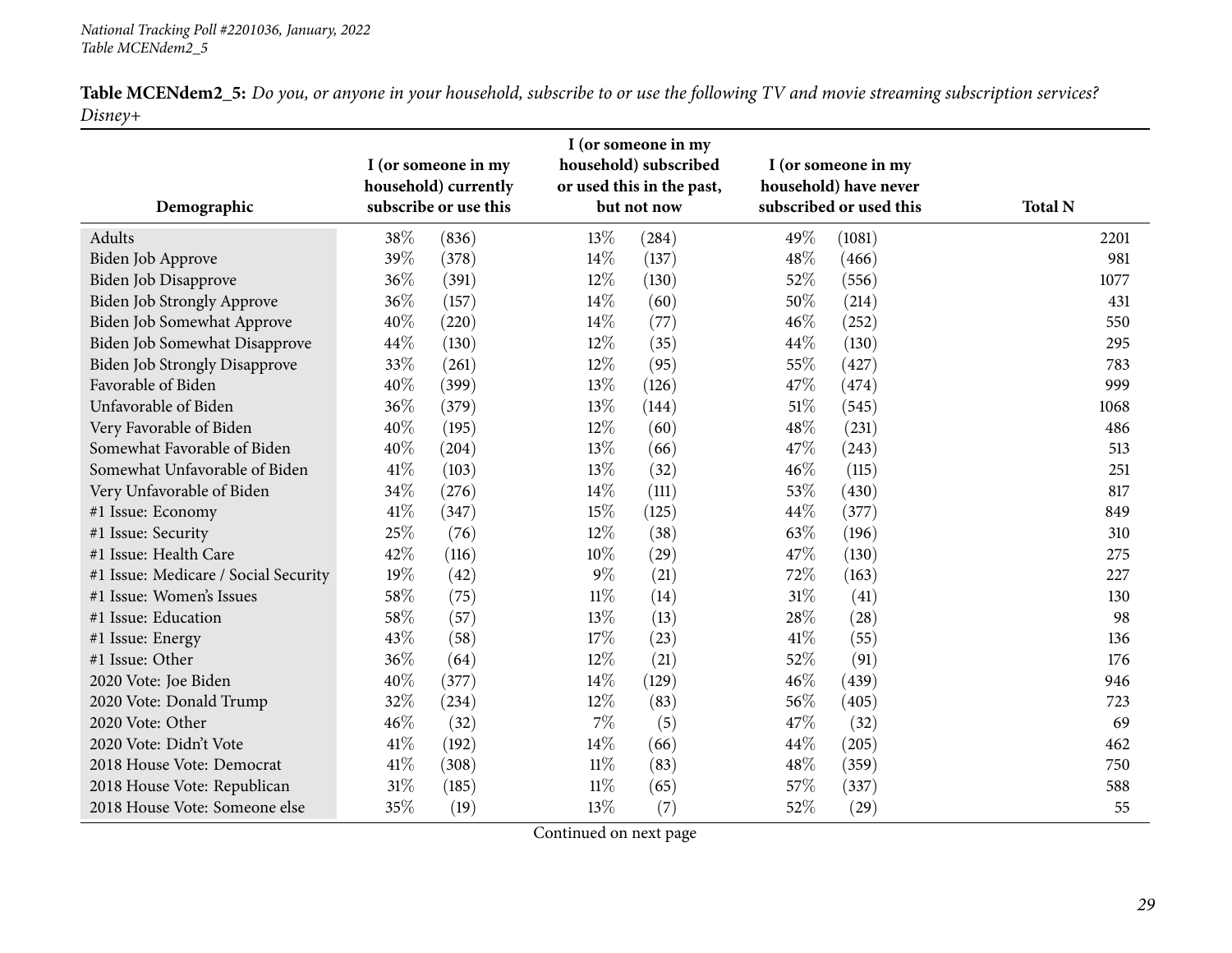| Demographic                | I (or someone in my<br>household) currently<br>subscribe or use this |            | I (or someone in my<br>household) subscribed<br>or used this in the past,<br>but not now |       | I (or someone in my<br>household) have never<br>subscribed or used this |        | <b>Total N</b> |
|----------------------------|----------------------------------------------------------------------|------------|------------------------------------------------------------------------------------------|-------|-------------------------------------------------------------------------|--------|----------------|
| Adults                     | 38\%                                                                 | (836)      | 13\%                                                                                     | (284) | 49\%                                                                    | (1081) | 2201           |
| 2016 Vote: Hillary Clinton | 40\%                                                                 | (274)      | $11\%$                                                                                   | (74)  | 49\%                                                                    | (337)  | 685            |
| 2016 Vote: Donald Trump    | 30\%                                                                 | (188)      | $11\%$                                                                                   | (71)  | 59\%                                                                    | (372)  | 631            |
| 2016 Vote: Other           | 42\%                                                                 | (50)       | $9\%$                                                                                    | (10)  | 49\%                                                                    | (57)   | 117            |
| 2016 Vote: Didn't Vote     | 42%                                                                  | (323)      | $16\%$                                                                                   | (125) | 41%                                                                     | (315)  | 764            |
| Voted in 2014: Yes         | 36\%                                                                 | (433)      | $11\%$                                                                                   | (136) | 53\%                                                                    | (645)  | 1214           |
| Voted in 2014: No          | 41\%                                                                 | (402)      | $15\%$                                                                                   | (148) | $44\%$                                                                  | (436)  | 987            |
| 4-Region: Northeast        | 32%                                                                  | (127)      | $14\%$                                                                                   | (57)  | 53\%                                                                    | (210)  | 394            |
| 4-Region: Midwest          | 37\%                                                                 | (170)      | $12\%$                                                                                   | (57)  | 51%                                                                     | (236)  | 462            |
| 4-Region: South            | 36\%                                                                 | $^{'}297)$ | 13\%                                                                                     | (110) | 51%                                                                     | (418)  | 825            |
| 4-Region: West             | 47\%                                                                 | (243)      | $12\%$                                                                                   | (60)  | 42\%                                                                    | (218)  | 520            |
| Gamers                     | 43\%                                                                 | (686)      | $15\%$                                                                                   | (242) | 42\%                                                                    | (663)  | 1591           |
| Avid Gamers                | 43\%                                                                 | (252)      | 17%                                                                                      | (100) | $40\%$                                                                  | (236)  | 588            |
| <b>Casual Gamers</b>       | 43\%                                                                 | (434)      | $14\%$                                                                                   | (142) | 43\%                                                                    | (427)  | 1003           |
| <b>Netflix Users</b>       | 51%                                                                  | (708)      | $14\%$                                                                                   | (189) | 36%                                                                     | (497)  | 1394           |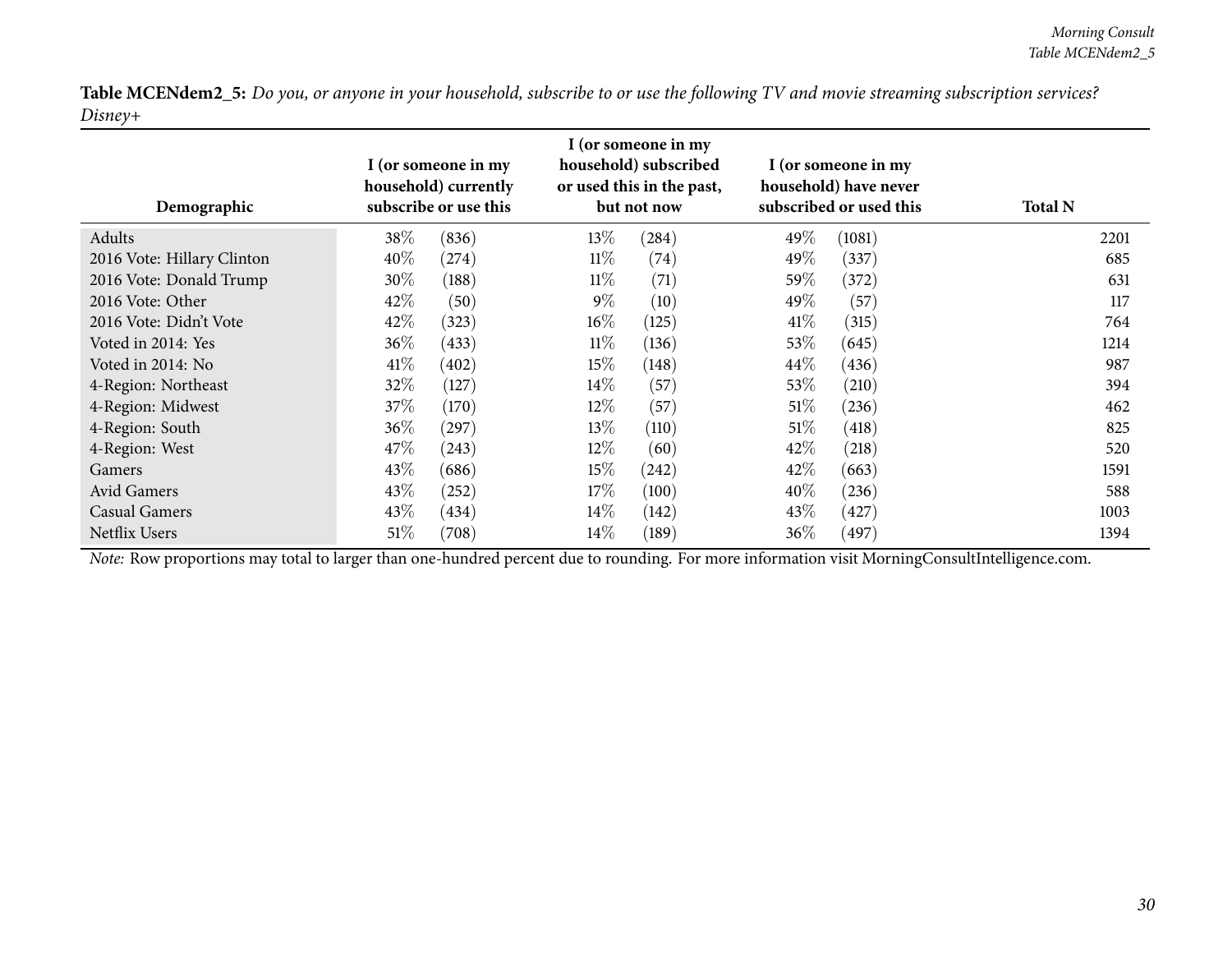|           |  | Table MCENdem2_6: Do you, or anyone in your household, subscribe to or use the following TV and movie streaming subscription services? |
|-----------|--|----------------------------------------------------------------------------------------------------------------------------------------|
| Apple TV+ |  |                                                                                                                                        |

<span id="page-30-0"></span>

|                          |        | I (or someone in my<br>household) currently |        | I (or someone in my<br>household) subscribed<br>or used this in the past, |        | I (or someone in my<br>household) have never |                |
|--------------------------|--------|---------------------------------------------|--------|---------------------------------------------------------------------------|--------|----------------------------------------------|----------------|
| Demographic              |        | subscribe or use this                       |        | but not now                                                               |        | subscribed or used this                      | <b>Total N</b> |
| Adults                   | 15%    | (333)                                       | 10%    | (216)                                                                     | 75%    | (1652)                                       | 2201           |
| Gender: Male             | $17\%$ | (176)                                       | $11\%$ | (121)                                                                     | 72%    | (766)                                        | 1062           |
| Gender: Female           | 14%    | (157)                                       | $8\%$  | (96)                                                                      | 78%    | (886)                                        | 1139           |
| Age: 18-34               | 20%    | (129)                                       | 14%    | (92)                                                                      | 66%    | (435)                                        | 655            |
| Age: 35-44               | 20%    | (73)                                        | $11\%$ | (40)                                                                      | 69%    | (245)                                        | 358            |
| Age: 45-64               | 13%    | (94)                                        | $8\%$  | (63)                                                                      | 79%    | (594)                                        | 751            |
| Age: 65+                 | $9\%$  | (37)                                        | $5\%$  | (22)                                                                      | $87\%$ | (378)                                        | 436            |
| GenZers: 1997-2012       | $21\%$ | (57)                                        | 12%    | (31)                                                                      | 67\%   | (183)                                        | 271            |
| Millennials: 1981-1996   | 20%    | (130)                                       | 14%    | (92)                                                                      | 65%    | (418)                                        | 640            |
| GenXers: 1965-1980       | 16%    | (88)                                        | 7%     | (40)                                                                      | 77%    | (426)                                        | 554            |
| Baby Boomers: 1946-1964  | $8\%$  | (57)                                        | $7\%$  | (47)                                                                      | 85%    | (577)                                        | 681            |
| PID: Dem (no lean)       | 19%    | (155)                                       | 13%    | (104)                                                                     | 69%    | (571)                                        | 830            |
| PID: Ind (no lean)       | 12%    | (91)                                        | $9\%$  | (63)                                                                      | 79%    | (575)                                        | 729            |
| PID: Rep (no lean)       | 14%    | (87)                                        | $8\%$  | (49)                                                                      | 79%    | (507)                                        | 643            |
| PID/Gender: Dem Men      | $20\%$ | (79)                                        | 15%    | (59)                                                                      | 66%    | (266)                                        | 404            |
| PID/Gender: Dem Women    | $18\%$ | (76)                                        | $11\%$ | (45)                                                                      | 72%    | (304)                                        | 425            |
| PID/Gender: Ind Men      | 15%    | (54)                                        | $11\%$ | (38)                                                                      | 74%    | (263)                                        | 354            |
| PID/Gender: Ind Women    | $10\%$ | (37)                                        | 7%     | (26)                                                                      | 83%    | (311)                                        | 374            |
| PID/Gender: Rep Men      | 14%    | (43)                                        | $8\%$  | (24)                                                                      | 78%    | (237)                                        | 304            |
| PID/Gender: Rep Women    | 13%    | (44)                                        | $7\%$  | (25)                                                                      | $80\%$ | (270)                                        | 339            |
| Ideo: Liberal (1-3)      | 19%    | (125)                                       | 16%    | (104)                                                                     | 65%    | (425)                                        | 654            |
| Ideo: Moderate (4)       | 15%    | (86)                                        | $8\%$  | (44)                                                                      | 77\%   | (434)                                        | 565            |
| Ideo: Conservative (5-7) | $11\%$ | (74)                                        | $7\%$  | (46)                                                                      | 83%    | (568)                                        | 687            |
| Educ: < College          | 12%    | (182)                                       | $8\%$  | (128)                                                                     | $80\%$ | (1203)                                       | 1513           |
| Educ: Bachelors degree   | 19%    | (86)                                        | 13%    | (56)                                                                      | 68%    | (302)                                        | 444            |
| Educ: Post-grad          | 27%    | (65)                                        | 13%    | (32)                                                                      | 60%    | (147)                                        | 244            |
| Income: Under 50k        | $11\%$ | (126)                                       | $9\%$  | (107)                                                                     | 80%    | (941)                                        | 1174           |
| Income: 50k-100k         | 16%    | (107)                                       | 10%    | (63)                                                                      | 74%    | (491)                                        | 661            |
| Income: 100k+            | 27%    | (100)                                       | 13%    | (47)                                                                      | 60%    | (220)                                        | 366            |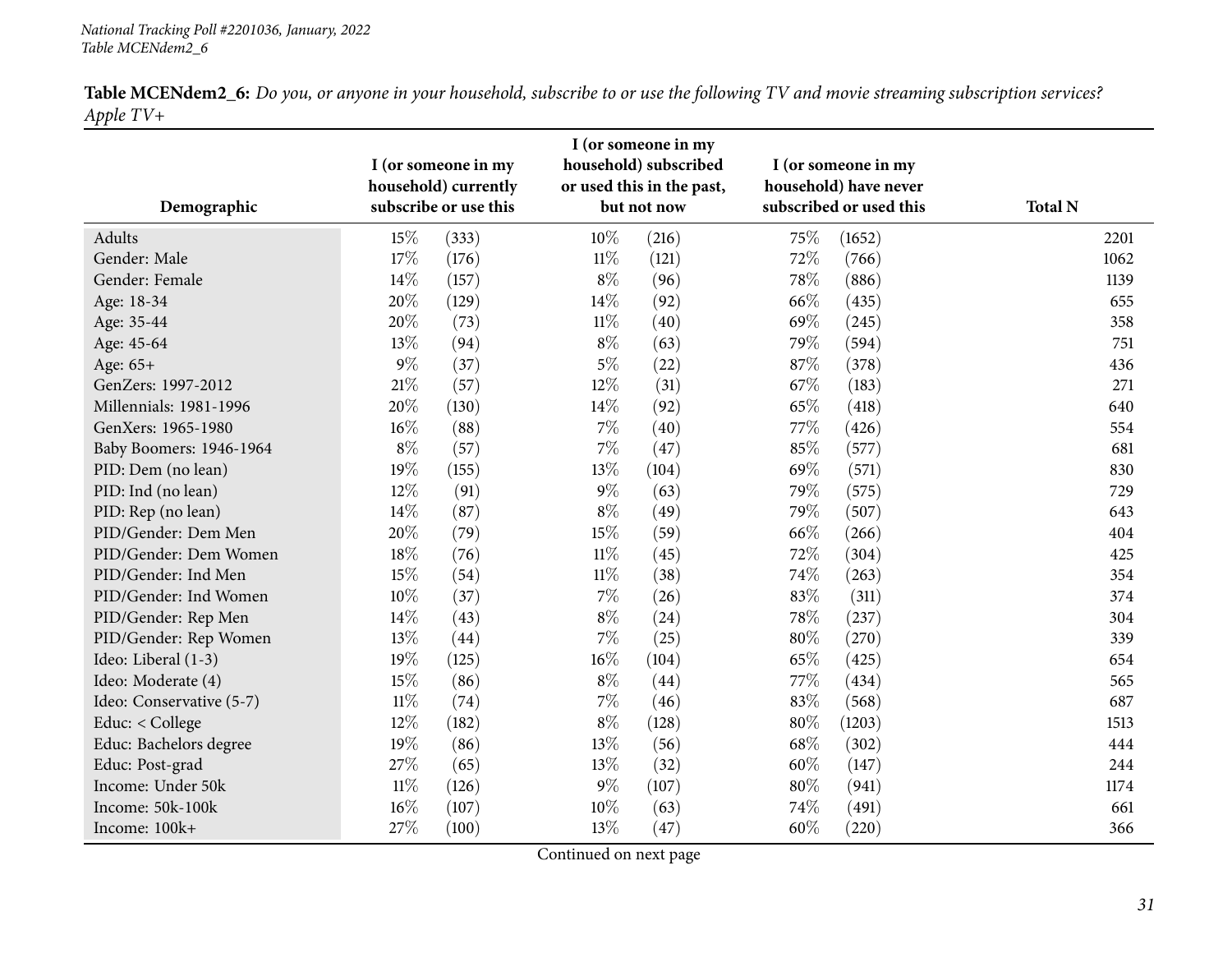| Demographic                       |        | I (or someone in my<br>household) currently<br>subscribe or use this |        | I (or someone in my<br>household) subscribed<br>or used this in the past,<br>but not now |      | I (or someone in my<br>household) have never<br>subscribed or used this | <b>Total N</b> |
|-----------------------------------|--------|----------------------------------------------------------------------|--------|------------------------------------------------------------------------------------------|------|-------------------------------------------------------------------------|----------------|
| Adults                            | 15%    | (333)                                                                | 10%    | (216)                                                                                    | 75%  | (1652)                                                                  | 2201           |
| Ethnicity: White                  | 15%    | (253)                                                                | $9\%$  | (162)                                                                                    | 76%  | (1307)                                                                  | 1722           |
| Ethnicity: Hispanic               | 14%    | (50)                                                                 | 14\%   | (51)                                                                                     | 71%  | (248)                                                                   | 350            |
| Ethnicity: Black                  | 19%    | (53)                                                                 | $11\%$ | (30)                                                                                     | 70%  | (192)                                                                   | 274            |
| Ethnicity: Other                  | 13%    | (27)                                                                 | 12%    | (25)                                                                                     | 75%  | (153)                                                                   | 204            |
| All Christian                     | $14\%$ | (128)                                                                | $9\%$  | (85)                                                                                     | 77\% | (727)                                                                   | 939            |
| All Non-Christian                 | 20%    | (29)                                                                 | 17%    | (24)                                                                                     | 63%  | (91)                                                                    | 145            |
| Atheist                           | 18%    | (20)                                                                 | $9\%$  | (11)                                                                                     | 72%  | (81)                                                                    | 112            |
| Agnostic/Nothing in particular    | 15%    | (90)                                                                 | 10%    | (62)                                                                                     | 76%  | (469)                                                                   | 621            |
| Something Else                    | 17%    | (65)                                                                 | $9\%$  | (35)                                                                                     | 74%  | (283)                                                                   | 384            |
| Religious Non-Protestant/Catholic | 19%    | (30)                                                                 | 17%    | (27)                                                                                     | 64\% | (101)                                                                   | 158            |
| Evangelical                       | 15%    | (80)                                                                 | $9\%$  | (47)                                                                                     | 76%  | (399)                                                                   | 526            |
| Non-Evangelical                   | 14%    | (110)                                                                | $9\%$  | (70)                                                                                     | 77%  | (592)                                                                   | 772            |
| Community: Urban                  | 17%    | (90)                                                                 | 14%    | (76)                                                                                     | 69%  | (379)                                                                   | 545            |
| Community: Suburban               | 17%    | (179)                                                                | $9\%$  | (94)                                                                                     | 74%  | (775)                                                                   | 1047           |
| Community: Rural                  | $11\%$ | (64)                                                                 | $8\%$  | (46)                                                                                     | 82%  | (498)                                                                   | 608            |
| Employ: Private Sector            | 17%    | (116)                                                                | $11\%$ | (74)                                                                                     | 73%  | (501)                                                                   | 691            |
| <b>Employ: Government</b>         | 20%    | (26)                                                                 | 12%    | (15)                                                                                     | 69%  | (91)                                                                    | 132            |
| Employ: Self-Employed             | 20%    | (43)                                                                 | 17%    | (36)                                                                                     | 63%  | (136)                                                                   | 214            |
| Employ: Homemaker                 | 10%    | (15)                                                                 | 10%    | (16)                                                                                     | 80%  | (122)                                                                   | 153            |
| Employ: Student                   | 22%    | (25)                                                                 | 20%    | (22)                                                                                     | 58\% | (65)                                                                    | 113            |
| Employ: Retired                   | $9\%$  | (43)                                                                 | $5\%$  | (25)                                                                                     | 86%  | (413)                                                                   | 482            |
| Employ: Unemployed                | 14%    | (35)                                                                 | $6\%$  | (16)                                                                                     | 80%  | (209)                                                                   | 260            |
| Employ: Other                     | 19%    | (29)                                                                 | $7\%$  | (12)                                                                                     | 74%  | (116)                                                                   | 157            |
| Military HH: Yes                  | $11\%$ | (38)                                                                 | $7\%$  | (23)                                                                                     | 82%  | (279)                                                                   | 339            |
| Military HH: No                   | $16\%$ | (295)                                                                | 10%    | (194)                                                                                    | 74%  | (1373)                                                                  | 1862           |
| RD/WT: Right Direction            | 19%    | (158)                                                                | 12%    | (94)                                                                                     | 69%  | (557)                                                                   | 809            |
| RD/WT: Wrong Track                | 13%    | (175)                                                                | $9\%$  | (122)                                                                                    | 79%  | (1095)                                                                  | 1392           |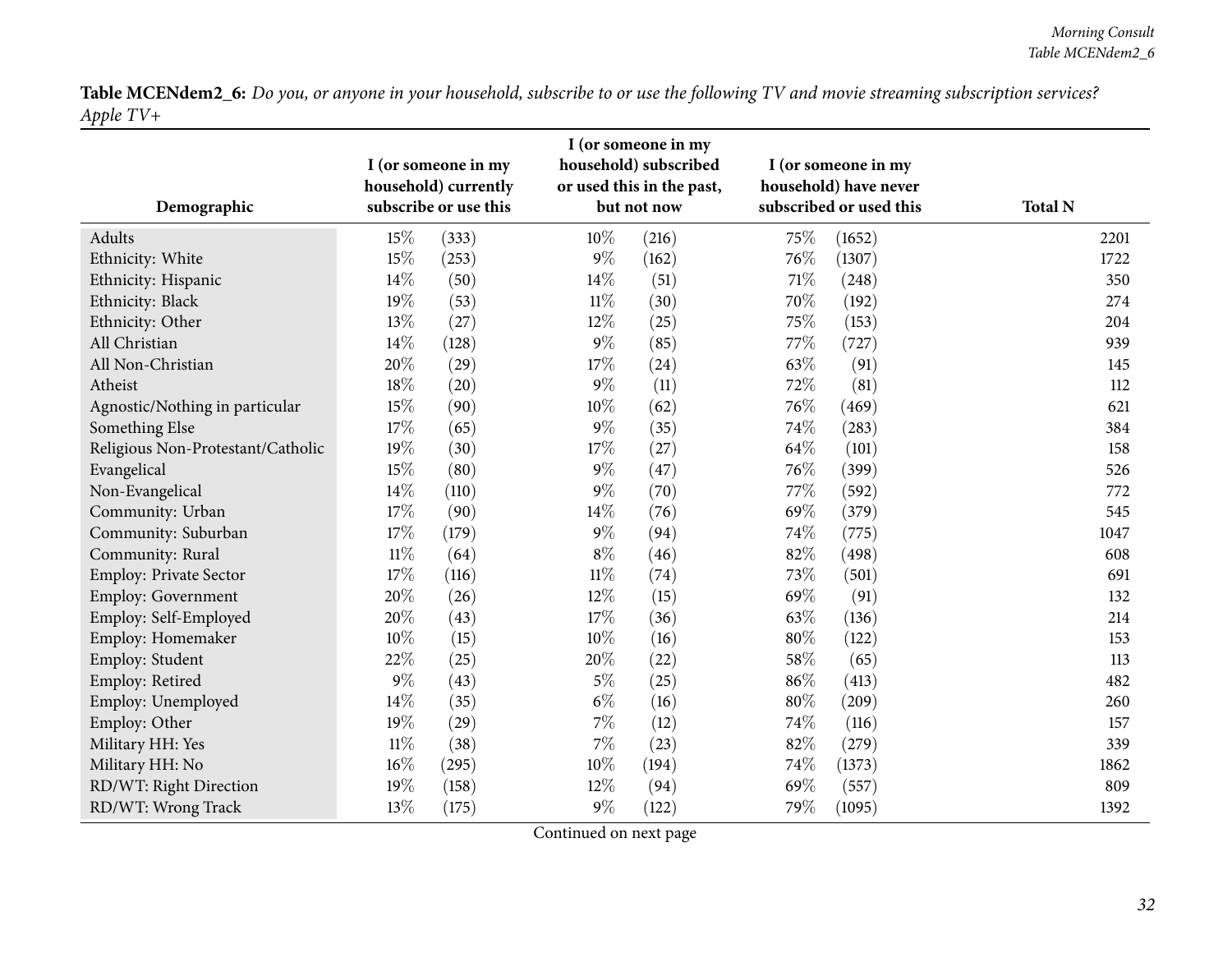| Demographic                          |        | I (or someone in my<br>household) currently<br>subscribe or use this |        | I (or someone in my<br>household) subscribed<br>or used this in the past,<br>but not now |        | I (or someone in my<br>household) have never<br>subscribed or used this | <b>Total N</b> |
|--------------------------------------|--------|----------------------------------------------------------------------|--------|------------------------------------------------------------------------------------------|--------|-------------------------------------------------------------------------|----------------|
| Adults                               | 15%    | (333)                                                                | $10\%$ | (216)                                                                                    | 75%    | (1652)                                                                  | 2201           |
| Biden Job Approve                    | 19%    | (190)                                                                | $11\%$ | (109)                                                                                    | 70%    | (682)                                                                   | 981            |
| Biden Job Disapprove                 | $11\%$ | (121)                                                                | $8\%$  | (91)                                                                                     | $80\%$ | (866)                                                                   | 1077           |
| Biden Job Strongly Approve           | 20%    | (86)                                                                 | $12\%$ | (50)                                                                                     | 69%    | (295)                                                                   | 431            |
| Biden Job Somewhat Approve           | 19%    | (105)                                                                | $11\%$ | (59)                                                                                     | 70%    | (386)                                                                   | 550            |
| <b>Biden Job Somewhat Disapprove</b> | 14%    | (40)                                                                 | 13%    | (39)                                                                                     | 73%    | (215)                                                                   | 295            |
| <b>Biden Job Strongly Disapprove</b> | 10%    | (80)                                                                 | $7\%$  | (52)                                                                                     | 83%    | (650)                                                                   | 783            |
| Favorable of Biden                   | 19%    | (193)                                                                | 10%    | (103)                                                                                    | 70%    | (702)                                                                   | 999            |
| Unfavorable of Biden                 | $11\%$ | (114)                                                                | $9\%$  | (94)                                                                                     | $80\%$ | (859)                                                                   | 1068           |
| Very Favorable of Biden              | $21\%$ | (104)                                                                | $9\%$  | (44)                                                                                     | 69%    | (337)                                                                   | 486            |
| Somewhat Favorable of Biden          | $17\%$ | (89)                                                                 | $11\%$ | (59)                                                                                     | 71%    | (365)                                                                   | 513            |
| Somewhat Unfavorable of Biden        | $11\%$ | (28)                                                                 | 15%    | (38)                                                                                     | 74%    | (185)                                                                   | 251            |
| Very Unfavorable of Biden            | $11\%$ | (87)                                                                 | $7\%$  | (56)                                                                                     | 83%    | (674)                                                                   | 817            |
| #1 Issue: Economy                    | 14%    | (119)                                                                | 10%    | (82)                                                                                     | 76%    | (648)                                                                   | 849            |
| #1 Issue: Security                   | $9\%$  | (29)                                                                 | 10%    | (31)                                                                                     | 80%    | (250)                                                                   | 310            |
| #1 Issue: Health Care                | $21\%$ | (57)                                                                 | 14%    | (39)                                                                                     | 65%    | (179)                                                                   | 275            |
| #1 Issue: Medicare / Social Security | $11\%$ | (24)                                                                 | $8\%$  | (18)                                                                                     | $81\%$ | (184)                                                                   | 227            |
| #1 Issue: Women's Issues             | 23%    | (29)                                                                 | $7\%$  | (9)                                                                                      | $71\%$ | (92)                                                                    | 130            |
| #1 Issue: Education                  | 28\%   | (27)                                                                 | $10\%$ | (9)                                                                                      | 62%    | (61)                                                                    | 98             |
| #1 Issue: Energy                     | 17%    | (23)                                                                 | $11\%$ | (14)                                                                                     | 73%    | (99)                                                                    | 136            |
| #1 Issue: Other                      | 13%    | (23)                                                                 | $8\%$  | (14)                                                                                     | 79%    | (138)                                                                   | 176            |
| 2020 Vote: Joe Biden                 | 20%    | (185)                                                                | 12%    | (115)                                                                                    | 68%    | (646)                                                                   | 946            |
| 2020 Vote: Donald Trump              | $11\%$ | (78)                                                                 | $7\%$  | (48)                                                                                     | 83%    | (597)                                                                   | 723            |
| 2020 Vote: Other                     | $11\%$ | (8)                                                                  | $9\%$  | (6)                                                                                      | 79%    | (55)                                                                    | 69             |
| 2020 Vote: Didn't Vote               | 13%    | (62)                                                                 | $10\%$ | (46)                                                                                     | 77%    | (354)                                                                   | 462            |
| 2018 House Vote: Democrat            | 19%    | (146)                                                                | $11\%$ | (81)                                                                                     | 70%    | (523)                                                                   | 750            |
| 2018 House Vote: Republican          | $11\%$ | (68)                                                                 | $8\%$  | (47)                                                                                     | $81\%$ | (473)                                                                   | 588            |
| 2018 House Vote: Someone else        | $11\%$ | (6)                                                                  | 12%    | (7)                                                                                      | 76%    | (42)                                                                    | 55             |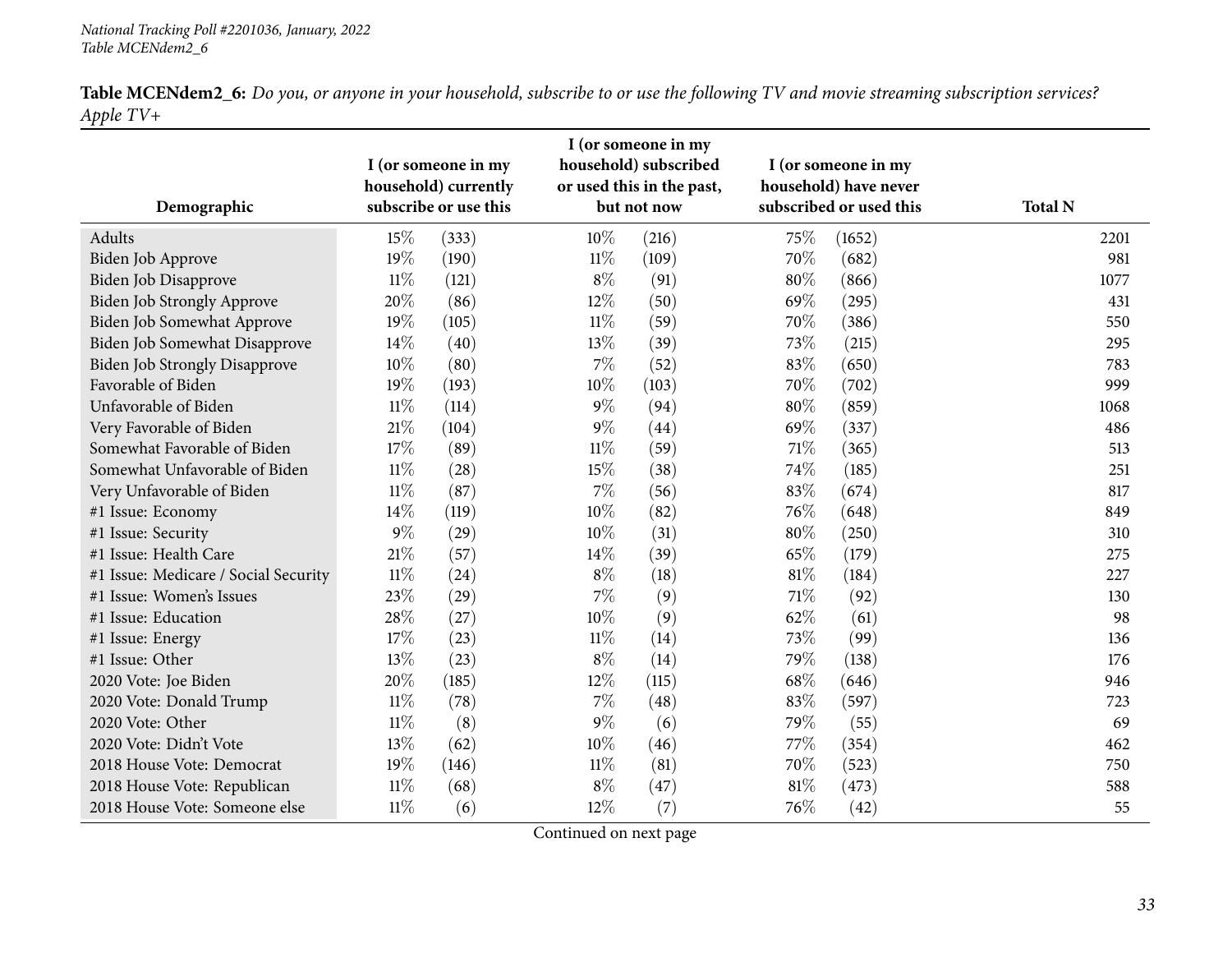| Demographic                |        | I (or someone in my<br>household) currently<br>subscribe or use this |        | I (or someone in my<br>household) subscribed<br>or used this in the past,<br>but not now |        | I (or someone in my<br>household) have never<br>subscribed or used this | <b>Total N</b> |
|----------------------------|--------|----------------------------------------------------------------------|--------|------------------------------------------------------------------------------------------|--------|-------------------------------------------------------------------------|----------------|
| Adults                     | $15\%$ | (333)                                                                | $10\%$ | (216)                                                                                    | 75\%   | (1652)                                                                  | 2201           |
| 2016 Vote: Hillary Clinton | $19\%$ | (129)                                                                | $10\%$ | (69)                                                                                     | 71%    | (487)                                                                   | 685            |
| 2016 Vote: Donald Trump    | $13\%$ | (81)                                                                 | 7%     | (45)                                                                                     | $80\%$ | (505)                                                                   | 631            |
| 2016 Vote: Other           | $12\%$ | (14)                                                                 | $9\%$  | (11)                                                                                     | 79\%   | (92)                                                                    | 117            |
| 2016 Vote: Didn't Vote     | $14\%$ | (109)                                                                | $12\%$ | (89)                                                                                     | $74\%$ | (565)                                                                   | 764            |
| Voted in 2014: Yes         | $16\%$ | (190)                                                                | $9\%$  | (104)                                                                                    | 76\%   | (920)                                                                   | 1214           |
| Voted in 2014: No          | $14\%$ | (143)                                                                | $11\%$ | (112)                                                                                    | 74\%   | (732)                                                                   | 987            |
| 4-Region: Northeast        | $14\%$ | (55)                                                                 | $10\%$ | (41)                                                                                     | $76\%$ | $^{'}297)$                                                              | 394            |
| 4-Region: Midwest          | $12\%$ | (57)                                                                 | $7\%$  | (30)                                                                                     | $81\%$ | (376)                                                                   | 462            |
| 4-Region: South            | $15\%$ | (125)                                                                | $10\%$ | (81)                                                                                     | 75\%   | (619)                                                                   | 825            |
| 4-Region: West             | $19\%$ | (96)                                                                 | $12\%$ | (64)                                                                                     | 69\%   | (360)                                                                   | 520            |
| Gamers                     | $17\%$ | (274)                                                                | $11\%$ | (173)                                                                                    | 72\%   | (1144)                                                                  | 1591           |
| Avid Gamers                | $20\%$ | (120)                                                                | $10\%$ | (57)                                                                                     | 70\%   | (411)                                                                   | 588            |
| Casual Gamers              | $15\%$ | (154)                                                                | $12\%$ | (117)                                                                                    | 73\%   | (733)                                                                   | 1003           |
| Netflix Users              | $20\%$ | (272)                                                                | $11\%$ | (152)                                                                                    | 70%    | (970)                                                                   | 1394           |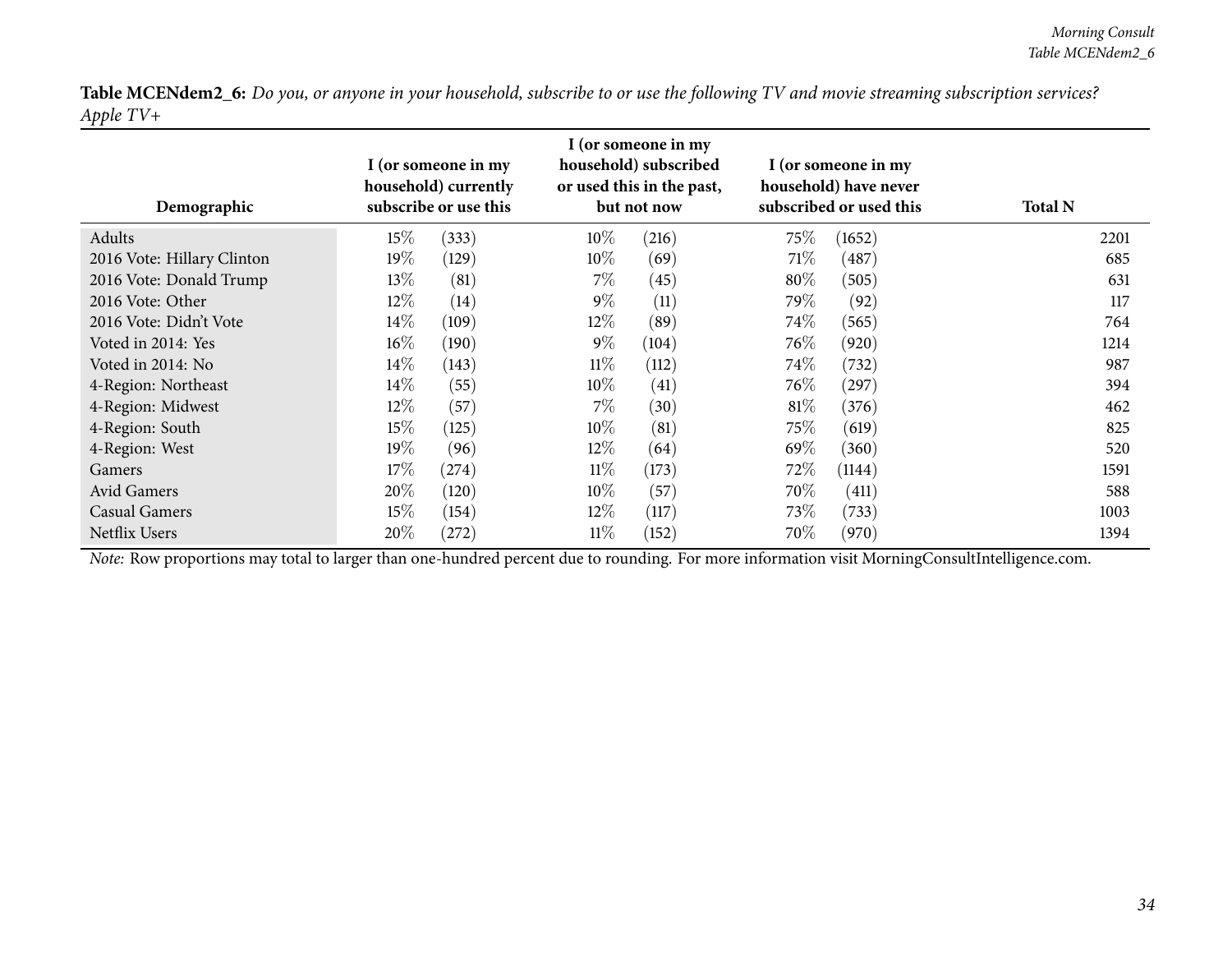| <b>Table MCENdem2_7:</b> Do you, or anyone in your household, subscribe to or use the following TV and movie streaming subscription services? |  |  |  |
|-----------------------------------------------------------------------------------------------------------------------------------------------|--|--|--|
| Discovery+                                                                                                                                    |  |  |  |

<span id="page-34-0"></span>

|                          |        | I (or someone in my                           |        | I (or someone in my<br>household) subscribed |        | I (or someone in my                              |                |
|--------------------------|--------|-----------------------------------------------|--------|----------------------------------------------|--------|--------------------------------------------------|----------------|
| Demographic              |        | household) currently<br>subscribe or use this |        | or used this in the past,<br>but not now     |        | household) have never<br>subscribed or used this | <b>Total N</b> |
| Adults                   | 15%    | (325)                                         | 10%    | (223)                                        | 75%    | (1653)                                           | 2201           |
| Gender: Male             | $15\%$ | (157)                                         | $11\%$ | (118)                                        | 74%    | (788)                                            | 1062           |
| Gender: Female           | 15%    | (168)                                         | $9\%$  | (106)                                        | 76%    | (865)                                            | 1139           |
| Age: 18-34               | 17%    | (111)                                         | 15%    | (96)                                         | 69%    | (449)                                            | 655            |
| Age: 35-44               | 21%    | (77)                                          | 10%    | (35)                                         | 69%    | (246)                                            | 358            |
| Age: 45-64               | $14\%$ | (101)                                         | $9\%$  | (69)                                         | 77%    | (581)                                            | 751            |
| Age: 65+                 | $8\%$  | (36)                                          | $5\%$  | (24)                                         | $86\%$ | (377)                                            | 436            |
| GenZers: 1997-2012       | $13\%$ | (36)                                          | $11\%$ | (30)                                         | 76%    | (205)                                            | 271            |
| Millennials: 1981-1996   | 21%    | (135)                                         | 14%    | (92)                                         | 65%    | (413)                                            | 640            |
| GenXers: 1965-1980       | 15%    | (86)                                          | 10%    | (55)                                         | 75%    | (413)                                            | 554            |
| Baby Boomers: 1946-1964  | $9\%$  | (63)                                          | $6\%$  | (44)                                         | 84\%   | (574)                                            | 681            |
| PID: Dem (no lean)       | $17\%$ | (138)                                         | $11\%$ | (88)                                         | 73%    | (604)                                            | 830            |
| PID: Ind (no lean)       | 13%    | (93)                                          | 10%    | (70)                                         | 78%    | (565)                                            | 729            |
| PID: Rep (no lean)       | 15%    | (94)                                          | 10%    | (65)                                         | 75%    | (483)                                            | 643            |
| PID/Gender: Dem Men      | $18\%$ | (73)                                          | $11\%$ | (45)                                         | $71\%$ | (286)                                            | 404            |
| PID/Gender: Dem Women    | 15%    | (65)                                          | 10%    | (43)                                         | 75%    | (317)                                            | 425            |
| PID/Gender: Ind Men      | $11\%$ | (41)                                          | $11\%$ | (37)                                         | 78%    | (277)                                            | 354            |
| PID/Gender: Ind Women    | 14%    | (52)                                          | $9\%$  | (33)                                         | 77%    | (289)                                            | 374            |
| PID/Gender: Rep Men      | 14%    | (43)                                          | 12%    | (36)                                         | 74%    | (225)                                            | 304            |
| PID/Gender: Rep Women    | 15%    | (51)                                          | $9\%$  | (29)                                         | 76%    | (259)                                            | 339            |
| Ideo: Liberal (1-3)      | 15%    | (98)                                          | 13%    | (85)                                         | 72%    | (471)                                            | 654            |
| Ideo: Moderate (4)       | 17%    | (94)                                          | $9\%$  | (52)                                         | 74%    | (419)                                            | 565            |
| Ideo: Conservative (5-7) | 14%    | (96)                                          | $8\%$  | (53)                                         | 78%    | (538)                                            | 687            |
| Educ: < College          | 14%    | (209)                                         | 10%    | (154)                                        | 76%    | (1149)                                           | 1513           |
| Educ: Bachelors degree   | $16\%$ | (71)                                          | $11\%$ | (49)                                         | 73%    | (324)                                            | 444            |
| Educ: Post-grad          | $18\%$ | (44)                                          | $8\%$  | (20)                                         | 74\%   | (180)                                            | 244            |
| Income: Under 50k        | 12%    | (138)                                         | $11\%$ | (130)                                        | 77%    | (906)                                            | 1174           |
| Income: 50k-100k         | 17%    | (113)                                         | $11\%$ | (70)                                         | 72%    | (478)                                            | 661            |
| Income: 100k+            | 20%    | (74)                                          | $6\%$  | (23)                                         | 74%    | (269)                                            | 366            |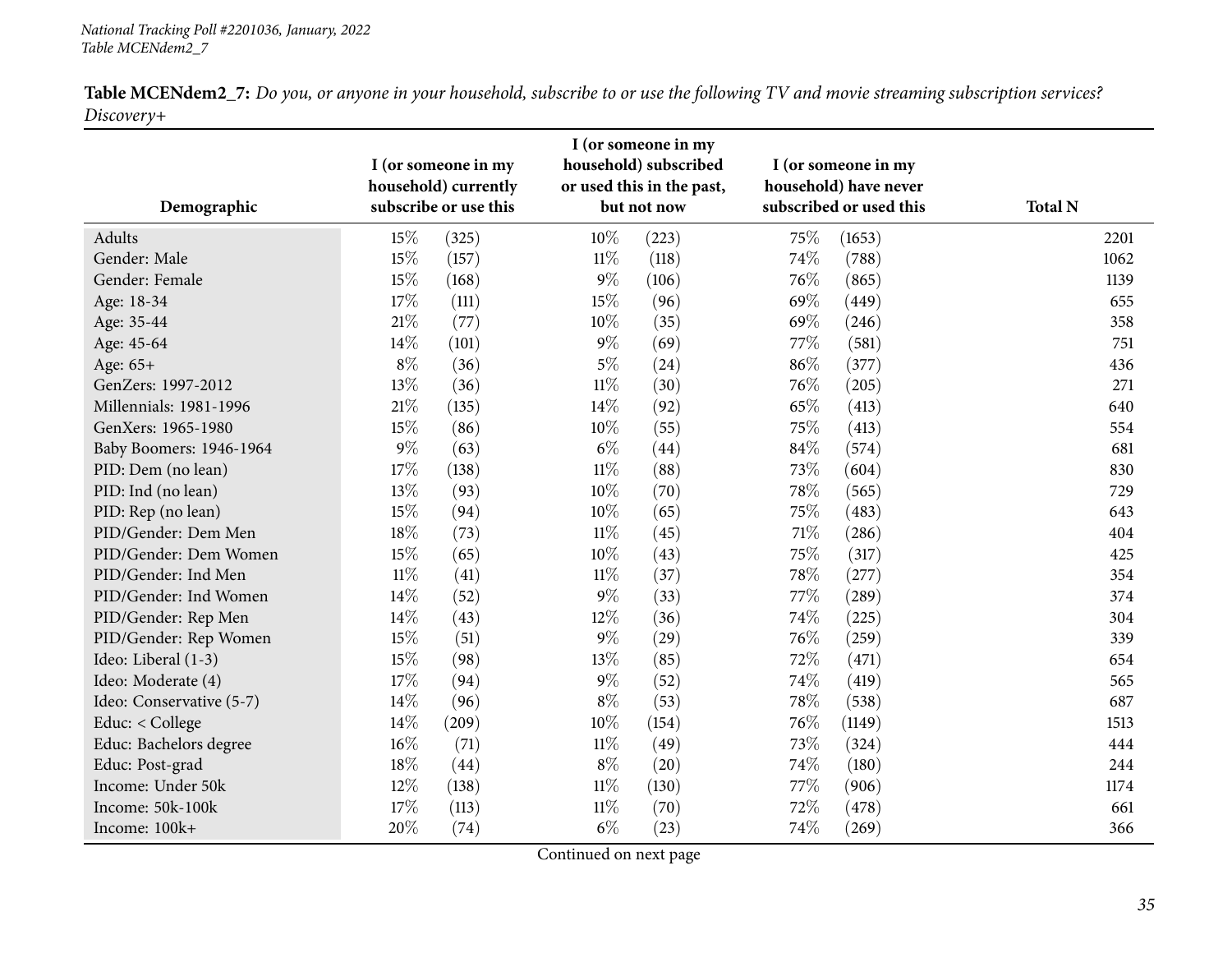| Demographic                       |        | I (or someone in my<br>household) currently<br>subscribe or use this |        | I (or someone in my<br>household) subscribed<br>or used this in the past,<br>but not now |        | I (or someone in my<br>household) have never<br>subscribed or used this | <b>Total N</b> |
|-----------------------------------|--------|----------------------------------------------------------------------|--------|------------------------------------------------------------------------------------------|--------|-------------------------------------------------------------------------|----------------|
| Adults                            | 15%    | (325)                                                                | 10%    | (223)                                                                                    | 75%    | (1653)                                                                  | 2201           |
| Ethnicity: White                  | 15%    | (258)                                                                | $9\%$  | (163)                                                                                    | 76%    | (1302)                                                                  | 1722           |
| Ethnicity: Hispanic               | $11\%$ | (39)                                                                 | 13%    | (44)                                                                                     | 76%    | (266)                                                                   | 350            |
| Ethnicity: Black                  | 17%    | (47)                                                                 | 12%    | (34)                                                                                     | 71\%   | (194)                                                                   | 274            |
| Ethnicity: Other                  | $10\%$ | (20)                                                                 | 13%    | (27)                                                                                     | 77%    | (157)                                                                   | 204            |
| All Christian                     | 14%    | (135)                                                                | $10\%$ | (96)                                                                                     | 75%    | (708)                                                                   | 939            |
| All Non-Christian                 | 17%    | (24)                                                                 | $12\%$ | (18)                                                                                     | 71\%   | (103)                                                                   | 145            |
| Atheist                           | 15%    | (17)                                                                 | $6\%$  | (6)                                                                                      | 79%    | (89)                                                                    | 112            |
| Agnostic/Nothing in particular    | 14%    | (85)                                                                 | 10%    | (59)                                                                                     | 77%    | (477)                                                                   | 621            |
| Something Else                    | 17%    | (64)                                                                 | $11\%$ | (43)                                                                                     | 72%    | (276)                                                                   | 384            |
| Religious Non-Protestant/Catholic | 17%    | (27)                                                                 | 15%    | (23)                                                                                     | 69%    | (109)                                                                   | 158            |
| Evangelical                       | 17%    | (91)                                                                 | 12%    | (62)                                                                                     | 71\%   | (373)                                                                   | 526            |
| Non-Evangelical                   | 13%    | (104)                                                                | $9\%$  | (70)                                                                                     | 77%    | (598)                                                                   | 772            |
| Community: Urban                  | 17%    | (95)                                                                 | 12%    | (64)                                                                                     | $71\%$ | (386)                                                                   | 545            |
| Community: Suburban               | 13%    | (139)                                                                | $9\%$  | (96)                                                                                     | 78\%   | (813)                                                                   | 1047           |
| Community: Rural                  | 15%    | (91)                                                                 | 10%    | (63)                                                                                     | 75%    | (454)                                                                   | 608            |
| Employ: Private Sector            | 17%    | (118)                                                                | 10%    | (71)                                                                                     | 73%    | (501)                                                                   | 691            |
| <b>Employ: Government</b>         | 22%    | (29)                                                                 | $6\%$  | (8)                                                                                      | 72\%   | (95)                                                                    | 132            |
| Employ: Self-Employed             | 17%    | (36)                                                                 | 17%    | (37)                                                                                     | 66%    | (141)                                                                   | 214            |
| Employ: Homemaker                 | $16\%$ | (24)                                                                 | $11\%$ | (17)                                                                                     | 73%    | (112)                                                                   | 153            |
| Employ: Student                   | $7\%$  | (8)                                                                  | 14\%   | (16)                                                                                     | 79%    | (89)                                                                    | 113            |
| Employ: Retired                   | $9\%$  | (42)                                                                 | $7\%$  | (34)                                                                                     | $84\%$ | (405)                                                                   | 482            |
| Employ: Unemployed                | 14%    | (38)                                                                 | $8\%$  | (22)                                                                                     | 77%    | (201)                                                                   | 260            |
| Employ: Other                     | 18%    | (29)                                                                 | $11\%$ | (18)                                                                                     | 70%    | (110)                                                                   | 157            |
| Military HH: Yes                  | 13%    | (44)                                                                 | $11\%$ | (37)                                                                                     | 76%    | (257)                                                                   | 339            |
| Military HH: No                   | 15%    | (281)                                                                | 10%    | (186)                                                                                    | 75%    | (1395)                                                                  | 1862           |
| RD/WT: Right Direction            | 17%    | (136)                                                                | 10%    | (81)                                                                                     | 73%    | (592)                                                                   | 809            |
| RD/WT: Wrong Track                | 14%    | (189)                                                                | $10\%$ | (142)                                                                                    | 76%    | (1061)                                                                  | 1392           |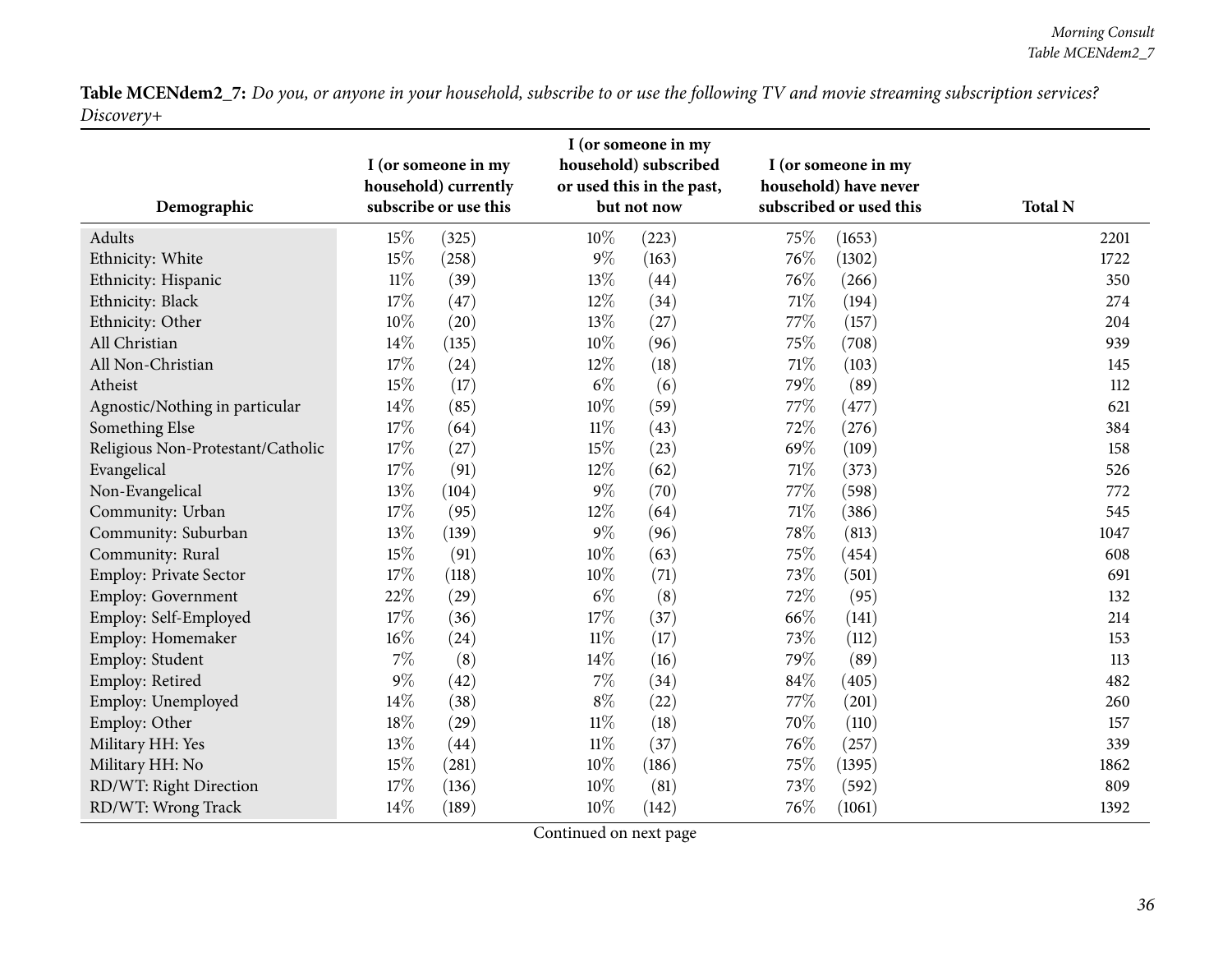|            | <b>Table MCENdem2_7:</b> Do you, or anyone in your household, subscribe to or use the following TV and movie streaming subscription services? |  |  |
|------------|-----------------------------------------------------------------------------------------------------------------------------------------------|--|--|
| Discoverv+ |                                                                                                                                               |  |  |

| Demographic                          |        | I (or someone in my<br>household) currently<br>subscribe or use this |        | I (or someone in my<br>household) subscribed<br>or used this in the past,<br>but not now |      | I (or someone in my<br>household) have never<br>subscribed or used this | <b>Total N</b> |
|--------------------------------------|--------|----------------------------------------------------------------------|--------|------------------------------------------------------------------------------------------|------|-------------------------------------------------------------------------|----------------|
| Adults                               | 15%    | (325)                                                                | 10%    | (223)                                                                                    | 75%  | (1653)                                                                  | 2201           |
| Biden Job Approve                    | $16\%$ | (152)                                                                | 10%    | (93)                                                                                     | 75%  | (735)                                                                   | 981            |
| Biden Job Disapprove                 | 15%    | (158)                                                                | $11\%$ | (118)                                                                                    | 74%  | (802)                                                                   | 1077           |
| Biden Job Strongly Approve           | 17%    | (72)                                                                 | $10\%$ | (44)                                                                                     | 73%  | (315)                                                                   | 431            |
| Biden Job Somewhat Approve           | 15%    | (80)                                                                 | $9\%$  | (50)                                                                                     | 76%  | (420)                                                                   | 550            |
| <b>Biden Job Somewhat Disapprove</b> | $16\%$ | (48)                                                                 | $11\%$ | (32)                                                                                     | 73%  | (214)                                                                   | 295            |
| <b>Biden Job Strongly Disapprove</b> | 14%    | (109)                                                                | $11\%$ | (86)                                                                                     | 75%  | (588)                                                                   | 783            |
| Favorable of Biden                   | 15%    | (149)                                                                | $9\%$  | (85)                                                                                     | 77%  | (765)                                                                   | 999            |
| Unfavorable of Biden                 | 14%    | (153)                                                                | 12%    | (124)                                                                                    | 74%  | (791)                                                                   | 1068           |
| Very Favorable of Biden              | 17%    | (82)                                                                 | $10\%$ | (49)                                                                                     | 73%  | (355)                                                                   | 486            |
| Somewhat Favorable of Biden          | 13%    | (67)                                                                 | $7\%$  | (36)                                                                                     | 80%  | (410)                                                                   | 513            |
| Somewhat Unfavorable of Biden        | $16\%$ | (41)                                                                 | 12%    | (30)                                                                                     | 72%  | (179)                                                                   | 251            |
| Very Unfavorable of Biden            | 14%    | (112)                                                                | $11\%$ | (94)                                                                                     | 75%  | (611)                                                                   | 817            |
| #1 Issue: Economy                    | $16\%$ | (137)                                                                | $9\%$  | (79)                                                                                     | 75%  | (632)                                                                   | 849            |
| #1 Issue: Security                   | 10%    | (32)                                                                 | 12%    | (39)                                                                                     | 77%  | (240)                                                                   | 310            |
| #1 Issue: Health Care                | 14%    | (39)                                                                 | 14%    | (40)                                                                                     | 71%  | (196)                                                                   | 275            |
| #1 Issue: Medicare / Social Security | 12%    | (26)                                                                 | $8\%$  | (19)                                                                                     | 80%  | (181)                                                                   | 227            |
| #1 Issue: Women's Issues             | 14\%   | (18)                                                                 | $8\%$  | (11)                                                                                     | 78%  | (101)                                                                   | 130            |
| #1 Issue: Education                  | 20%    | (20)                                                                 | 10%    | (9)                                                                                      | 70%  | (69)                                                                    | 98             |
| #1 Issue: Energy                     | 23%    | (31)                                                                 | $11\%$ | (15)                                                                                     | 66%  | (90)                                                                    | 136            |
| #1 Issue: Other                      | 12%    | (21)                                                                 | $7\%$  | (12)                                                                                     | 82%  | (144)                                                                   | 176            |
| 2020 Vote: Joe Biden                 | $16\%$ | (153)                                                                | 10%    | (92)                                                                                     | 74%  | (700)                                                                   | 946            |
| 2020 Vote: Donald Trump              | 14%    | (99)                                                                 | 10%    | (75)                                                                                     | 76%  | (549)                                                                   | 723            |
| 2020 Vote: Other                     | 26%    | (18)                                                                 | $6\%$  | (4)                                                                                      | 68\% | (47)                                                                    | 69             |
| 2020 Vote: Didn't Vote               | 12%    | (54)                                                                 | $11\%$ | (52)                                                                                     | 77%  | (356)                                                                   | 462            |
| 2018 House Vote: Democrat            | 17%    | (126)                                                                | $8\%$  | (60)                                                                                     | 75%  | (564)                                                                   | 750            |
| 2018 House Vote: Republican          | 14%    | (82)                                                                 | $11\%$ | (66)                                                                                     | 75%  | (440)                                                                   | 588            |
| 2018 House Vote: Someone else        | 25%    | (14)                                                                 | $11\%$ | (6)                                                                                      | 64%  | (36)                                                                    | 55             |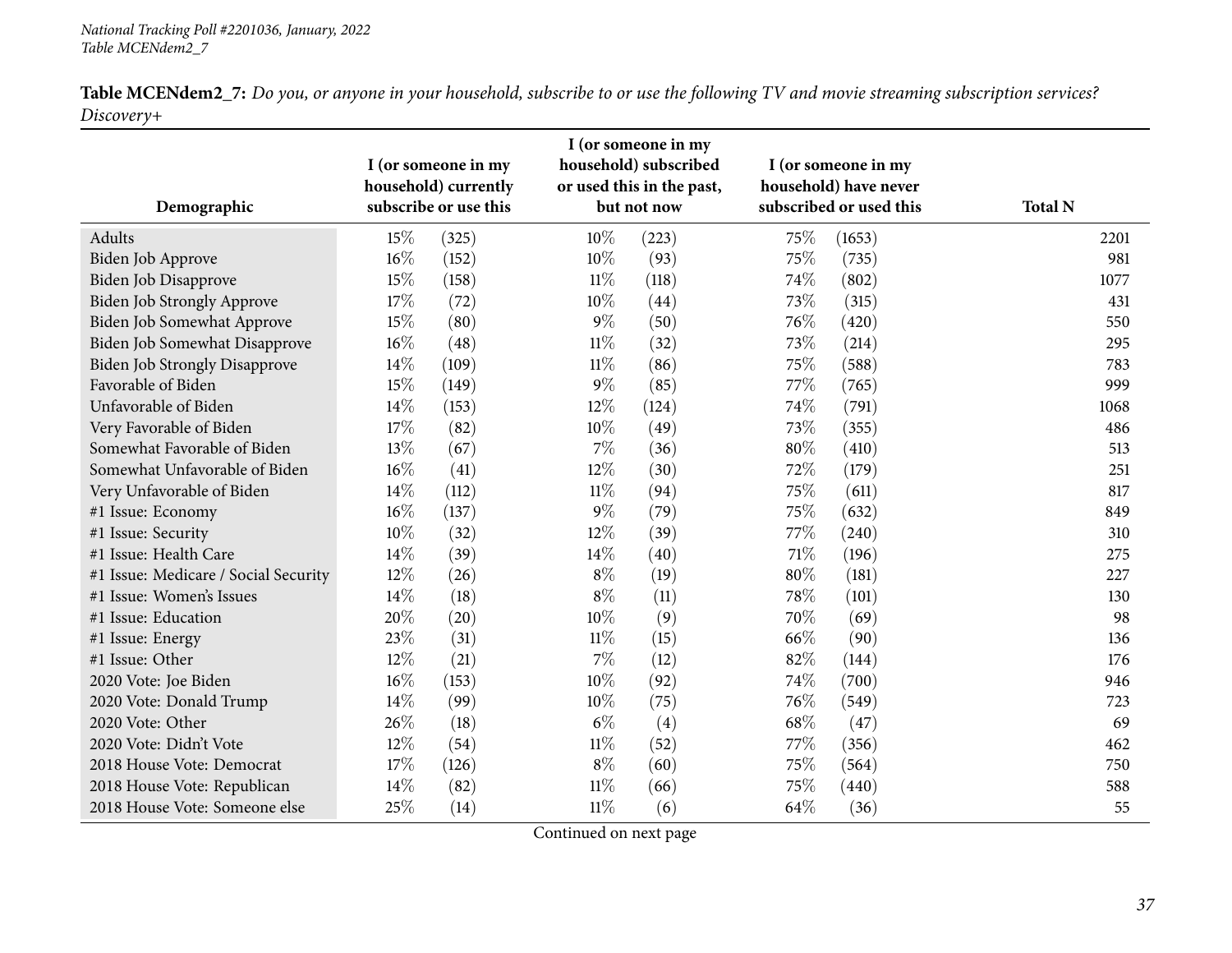| Demographic                |        | I (or someone in my<br>household) currently<br>subscribe or use this |        | I (or someone in my<br>household) subscribed<br>or used this in the past,<br>but not now |      | I (or someone in my<br>household) have never<br>subscribed or used this | <b>Total N</b> |
|----------------------------|--------|----------------------------------------------------------------------|--------|------------------------------------------------------------------------------------------|------|-------------------------------------------------------------------------|----------------|
| Adults                     | 15\%   | (325)                                                                | $10\%$ | (223)                                                                                    | 75\% | (1653)                                                                  | 2201           |
| 2016 Vote: Hillary Clinton | 17\%   | (115)                                                                | $9\%$  | (63)                                                                                     | 74\% | (507)                                                                   | 685            |
| 2016 Vote: Donald Trump    | 15\%   | (96)                                                                 | $9\%$  | (59)                                                                                     | 75\% | (476)                                                                   | 631            |
| 2016 Vote: Other           | 12\%   | (15)                                                                 | 10%    | (12)                                                                                     | 78\% | (91)                                                                    | 117            |
| 2016 Vote: Didn't Vote     | $13\%$ | (98)                                                                 | $12\%$ | (90)                                                                                     | 75\% | (576)                                                                   | 764            |
| Voted in 2014: Yes         | $16\%$ | (195)                                                                | $9\%$  | (105)                                                                                    | 75\% | (914)                                                                   | 1214           |
| Voted in 2014: No          | 13\%   | (130)                                                                | $12\%$ | (118)                                                                                    | 75\% | (739)                                                                   | 987            |
| 4-Region: Northeast        | $14\%$ | (54)                                                                 | $9\%$  | (36)                                                                                     | 77%  | (304)                                                                   | 394            |
| 4-Region: Midwest          | $16\%$ | (72)                                                                 | $8\%$  | (36)                                                                                     | 77%  | (354)                                                                   | 462            |
| 4-Region: South            | 15\%   | (121)                                                                | $12\%$ | (100)                                                                                    | 73\% | (604)                                                                   | 825            |
| 4-Region: West             | 15%    | (78)                                                                 | $10\%$ | (51)                                                                                     | 75\% | (391)                                                                   | 520            |
| Gamers                     | $16\%$ | (249)                                                                | $12\%$ | (189)                                                                                    | 72%  | (1153)                                                                  | 1591           |
| Avid Gamers                | 20%    | (116)                                                                | $13\%$ | (74)                                                                                     | 68\% | (399)                                                                   | 588            |
| <b>Casual Gamers</b>       | 13\%   | (134)                                                                | $12\%$ | (116)                                                                                    | 75\% | (754)                                                                   | 1003           |
| Netflix Users              | 19%    | (260)                                                                | $11\%$ | (157)                                                                                    | 70\% | (978)                                                                   | 1394           |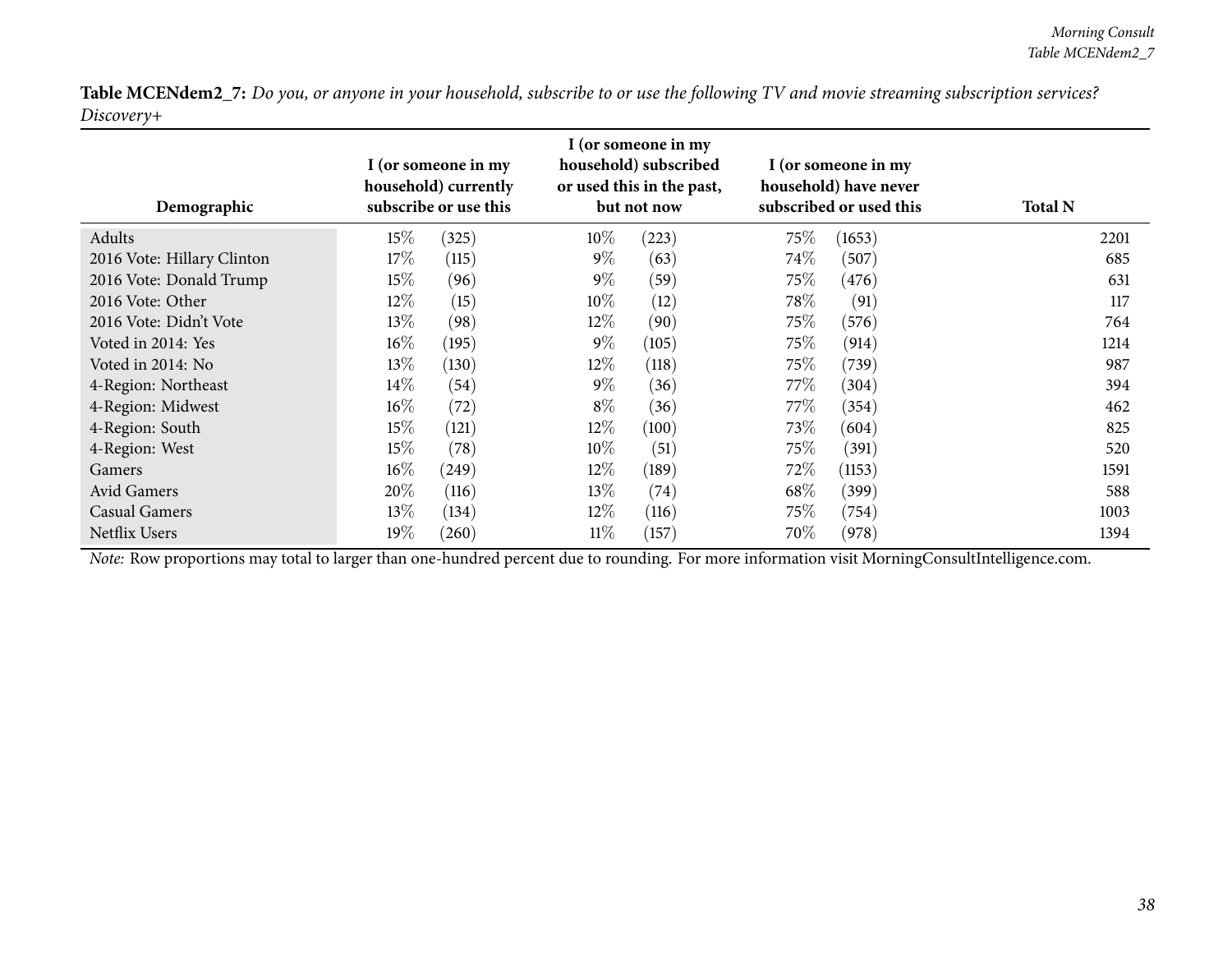|         |  | <b>Table MCENdem2_8:</b> Do you, or anyone in your household, subscribe to or use the following TV and movie streaming subscription services? |
|---------|--|-----------------------------------------------------------------------------------------------------------------------------------------------|
| HBO Max |  |                                                                                                                                               |

<span id="page-38-0"></span>

|                          |        | I (or someone in my<br>household) currently |        | I (or someone in my<br>household) subscribed<br>or used this in the past, |        | I (or someone in my<br>household) have never |                |
|--------------------------|--------|---------------------------------------------|--------|---------------------------------------------------------------------------|--------|----------------------------------------------|----------------|
| Demographic              |        | subscribe or use this                       |        | but not now                                                               |        | subscribed or used this                      | <b>Total N</b> |
| Adults                   | 28%    | (621)                                       | 15%    | (338)                                                                     | 56%    | (1243)                                       | 2201           |
| Gender: Male             | 29%    | (307)                                       | 17%    | (179)                                                                     | 54%    | (576)                                        | 1062           |
| Gender: Female           | 28%    | (313)                                       | 14\%   | (158)                                                                     | 59%    | (667)                                        | 1139           |
| Age: 18-34               | 36%    | (237)                                       | $21\%$ | (135)                                                                     | 43%    | (283)                                        | 655            |
| Age: 35-44               | 30%    | (106)                                       | 16%    | (57)                                                                      | 55%    | (196)                                        | 358            |
| Age: 45-64               | 25%    | (190)                                       | 13%    | (96)                                                                      | 62%    | (465)                                        | 751            |
| Age: 65+                 | 20%    | (87)                                        | $11\%$ | (50)                                                                      | 69%    | (299)                                        | 436            |
| GenZers: 1997-2012       | 36%    | (98)                                        | 19%    | (51)                                                                      | 45%    | (122)                                        | 271            |
| Millennials: 1981-1996   | 35%    | (222)                                       | $21\%$ | (132)                                                                     | 45%    | (286)                                        | 640            |
| GenXers: 1965-1980       | 29%    | (161)                                       | 12%    | (65)                                                                      | 59%    | (327)                                        | 554            |
| Baby Boomers: 1946-1964  | 19%    | (131)                                       | 12%    | (84)                                                                      | 69%    | (467)                                        | 681            |
| PID: Dem (no lean)       | 34%    | (286)                                       | 18%    | (148)                                                                     | 48%    | (396)                                        | 830            |
| PID: Ind (no lean)       | 27%    | (197)                                       | 15%    | (108)                                                                     | 58%    | (424)                                        | 729            |
| PID: Rep (no lean)       | $21\%$ | (137)                                       | 13%    | (82)                                                                      | 66%    | (423)                                        | 643            |
| PID/Gender: Dem Men      | 33%    | (135)                                       | $21\%$ | (84)                                                                      | 46%    | (185)                                        | 404            |
| PID/Gender: Dem Women    | 35%    | (151)                                       | $15\%$ | (64)                                                                      | 50%    | (211)                                        | 425            |
| PID/Gender: Ind Men      | 29%    | (101)                                       | $16\%$ | (58)                                                                      | 55%    | (195)                                        | 354            |
| PID/Gender: Ind Women    | 26%    | (96)                                        | 13%    | (50)                                                                      | $61\%$ | (228)                                        | 374            |
| PID/Gender: Rep Men      | 23%    | (71)                                        | 12%    | (37)                                                                      | 64\%   | (195)                                        | 304            |
| PID/Gender: Rep Women    | 20%    | (67)                                        | 13%    | (45)                                                                      | 67\%   | (228)                                        | 339            |
| Ideo: Liberal (1-3)      | 37%    | (243)                                       | 19%    | (121)                                                                     | 44\%   | (290)                                        | 654            |
| Ideo: Moderate (4)       | 28%    | (161)                                       | 14%    | (79)                                                                      | 58%    | (325)                                        | 565            |
| Ideo: Conservative (5-7) | $21\%$ | (142)                                       | $11\%$ | (76)                                                                      | 68\%   | (469)                                        | 687            |
| Educ: < College          | 26%    | (398)                                       | 15%    | (230)                                                                     | 58%    | (885)                                        | 1513           |
| Educ: Bachelors degree   | $31\%$ | (136)                                       | 16%    | (70)                                                                      | 54%    | (238)                                        | 444            |
| Educ: Post-grad          | 36%    | (87)                                        | 15%    | (37)                                                                      | 49%    | (120)                                        | 244            |
| Income: Under 50k        | 23%    | (276)                                       | 17%    | (205)                                                                     | 59%    | (693)                                        | 1174           |
| Income: 50k-100k         | $31\%$ | (205)                                       | 13%    | (86)                                                                      | 56%    | (369)                                        | 661            |
| Income: 100k+            | 38%    | (140)                                       | 12%    | (46)                                                                      | 49%    | (181)                                        | 366            |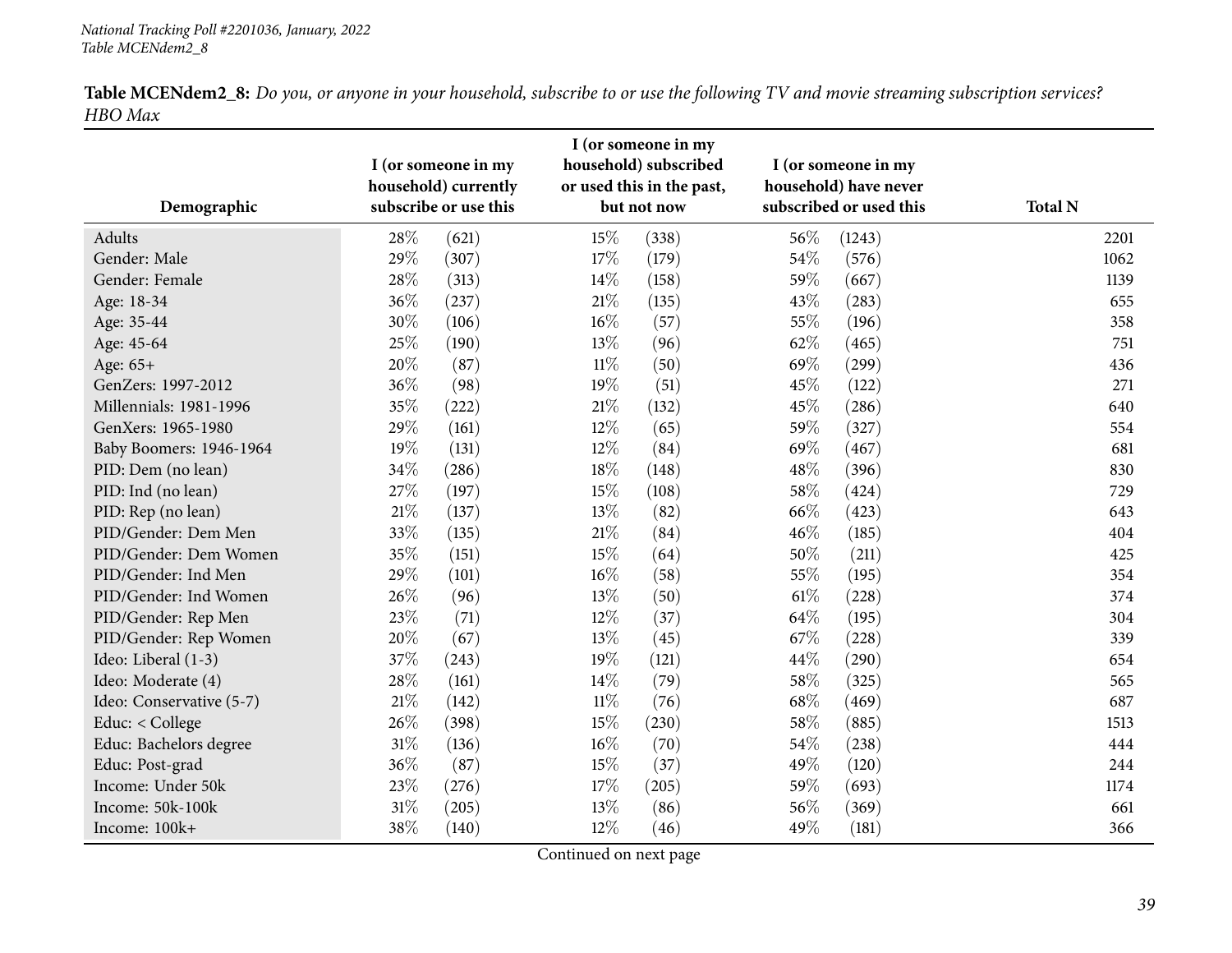| Demographic                       |        | I (or someone in my<br>household) currently<br>subscribe or use this |        | I (or someone in my<br>household) subscribed<br>or used this in the past,<br>but not now |        | I (or someone in my<br>household) have never<br>subscribed or used this | <b>Total N</b> |
|-----------------------------------|--------|----------------------------------------------------------------------|--------|------------------------------------------------------------------------------------------|--------|-------------------------------------------------------------------------|----------------|
| Adults                            | 28\%   | (621)                                                                | 15%    | (338)                                                                                    | 56\%   | (1243)                                                                  | 2201           |
| Ethnicity: White                  | 25%    | (435)                                                                | 15%    | (263)                                                                                    | 60%    | (1025)                                                                  | 1722           |
| Ethnicity: Hispanic               | 30%    | (105)                                                                | 18%    | (62)                                                                                     | 52%    | (182)                                                                   | 350            |
| Ethnicity: Black                  | 41\%   | (111)                                                                | 18%    | (50)                                                                                     | 41\%   | (113)                                                                   | 274            |
| Ethnicity: Other                  | 36%    | (74)                                                                 | 12%    | (25)                                                                                     | $51\%$ | (105)                                                                   | 204            |
| All Christian                     | 25%    | (232)                                                                | 13%    | (123)                                                                                    | 62%    | (585)                                                                   | 939            |
| All Non-Christian                 | 35%    | (50)                                                                 | 23\%   | (33)                                                                                     | 42%    | (61)                                                                    | 145            |
| Atheist                           | 44%    | (50)                                                                 | 12%    | (14)                                                                                     | 43%    | (48)                                                                    | 112            |
| Agnostic/Nothing in particular    | 32%    | (197)                                                                | $16\%$ | (102)                                                                                    | 52%    | (322)                                                                   | 621            |
| Something Else                    | 24\%   | (92)                                                                 | 17%    | (65)                                                                                     | 59%    | (226)                                                                   | 384            |
| Religious Non-Protestant/Catholic | 33%    | (52)                                                                 | 24\%   | (39)                                                                                     | 42%    | (67)                                                                    | 158            |
| Evangelical                       | $21\%$ | (111)                                                                | 15%    | (81)                                                                                     | 64\%   | (335)                                                                   | 526            |
| Non-Evangelical                   | 27%    | (209)                                                                | 13%    | (101)                                                                                    | 60%    | (462)                                                                   | 772            |
| Community: Urban                  | 31%    | (171)                                                                | 18%    | (96)                                                                                     | 51\%   | (278)                                                                   | 545            |
| Community: Suburban               | $31\%$ | (325)                                                                | 14\%   | (148)                                                                                    | 55%    | (575)                                                                   | 1047           |
| Community: Rural                  | $21\%$ | (125)                                                                | 15%    | (93)                                                                                     | 64\%   | (390)                                                                   | 608            |
| Employ: Private Sector            | $31\%$ | (212)                                                                | $12\%$ | (85)                                                                                     | 57%    | (394)                                                                   | 691            |
| Employ: Government                | 39%    | (51)                                                                 | $10\%$ | (13)                                                                                     | 51\%   | (68)                                                                    | 132            |
| Employ: Self-Employed             | 36%    | (78)                                                                 | 23%    | (49)                                                                                     | 41\%   | (87)                                                                    | 214            |
| Employ: Homemaker                 | 24%    | (36)                                                                 | 20%    | (30)                                                                                     | 57%    | (87)                                                                    | 153            |
| Employ: Student                   | 34%    | (38)                                                                 | 24\%   | (27)                                                                                     | 43\%   | (48)                                                                    | 113            |
| Employ: Retired                   | 20%    | (98)                                                                 | $11\%$ | (53)                                                                                     | 69%    | (331)                                                                   | 482            |
| Employ: Unemployed                | 24%    | (63)                                                                 | $16\%$ | (41)                                                                                     | 60%    | (156)                                                                   | 260            |
| Employ: Other                     | 29%    | (45)                                                                 | 25%    | (39)                                                                                     | 46%    | (72)                                                                    | 157            |
| Military HH: Yes                  | 22%    | (75)                                                                 | 19%    | (65)                                                                                     | 59%    | (199)                                                                   | 339            |
| Military HH: No                   | 29%    | (546)                                                                | 15%    | (272)                                                                                    | 56%    | (1044)                                                                  | 1862           |
| RD/WT: Right Direction            | 34%    | (273)                                                                | 15%    | (119)                                                                                    | 52%    | (417)                                                                   | 809            |
| RD/WT: Wrong Track                | 25%    | (348)                                                                | 16%    | (219)                                                                                    | 59%    | (826)                                                                   | 1392           |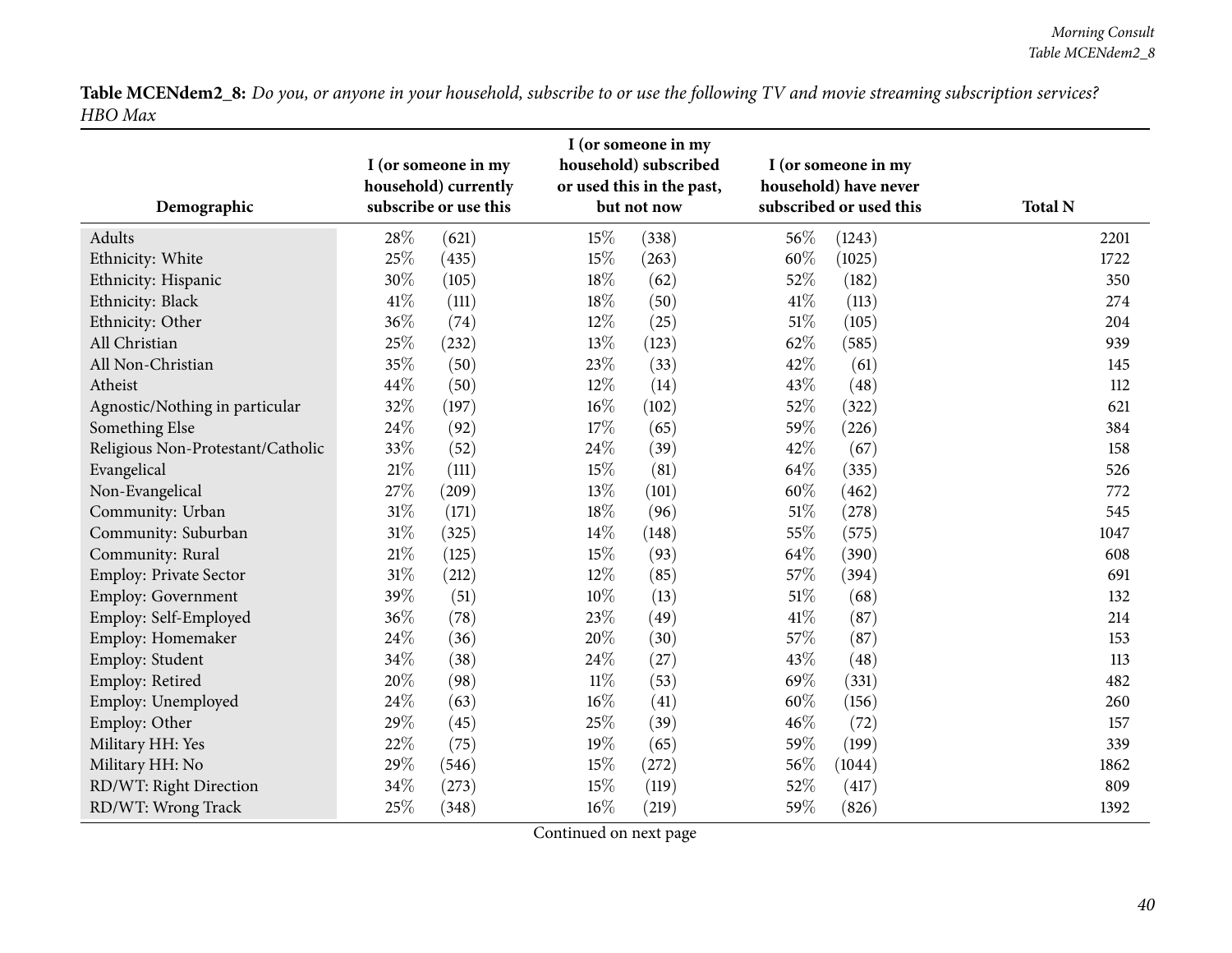| Demographic                          |        | I (or someone in my<br>household) currently<br>subscribe or use this |        | I (or someone in my<br>household) subscribed<br>or used this in the past,<br>but not now |        | I (or someone in my<br>household) have never<br>subscribed or used this | <b>Total N</b> |
|--------------------------------------|--------|----------------------------------------------------------------------|--------|------------------------------------------------------------------------------------------|--------|-------------------------------------------------------------------------|----------------|
| Adults                               | 28\%   | (621)                                                                | 15%    | (338)                                                                                    | 56%    | (1243)                                                                  | 2201           |
| Biden Job Approve                    | 33%    | (326)                                                                | $16\%$ | (156)                                                                                    | 51%    | (499)                                                                   | 981            |
| Biden Job Disapprove                 | 23%    | (249)                                                                | 14%    | (154)                                                                                    | 63%    | (674)                                                                   | 1077           |
| Biden Job Strongly Approve           | 32%    | (137)                                                                | 15%    | (66)                                                                                     | 53%    | (227)                                                                   | 431            |
| Biden Job Somewhat Approve           | 34%    | (188)                                                                | 16%    | (89)                                                                                     | 50%    | (272)                                                                   | 550            |
| <b>Biden Job Somewhat Disapprove</b> | 30%    | (90)                                                                 | 14\%   | (42)                                                                                     | 55%    | (163)                                                                   | 295            |
| <b>Biden Job Strongly Disapprove</b> | 20%    | (159)                                                                | 14\%   | (113)                                                                                    | 65%    | (511)                                                                   | 783            |
| Favorable of Biden                   | 33%    | (334)                                                                | 15%    | (154)                                                                                    | 51%    | (511)                                                                   | 999            |
| Unfavorable of Biden                 | 23%    | (247)                                                                | 15%    | (155)                                                                                    | 62%    | (666)                                                                   | 1068           |
| Very Favorable of Biden              | 32%    | (155)                                                                | 17%    | (82)                                                                                     | $51\%$ | (248)                                                                   | 486            |
| Somewhat Favorable of Biden          | 35%    | (179)                                                                | 14%    | (71)                                                                                     | $51\%$ | (263)                                                                   | 513            |
| Somewhat Unfavorable of Biden        | 30%    | (75)                                                                 | 14%    | (35)                                                                                     | 56%    | (140)                                                                   | 251            |
| Very Unfavorable of Biden            | 21%    | (171)                                                                | 15%    | (120)                                                                                    | 64%    | (526)                                                                   | 817            |
| #1 Issue: Economy                    | 30%    | (257)                                                                | 15%    | (131)                                                                                    | 54%    | (460)                                                                   | 849            |
| #1 Issue: Security                   | 18%    | (56)                                                                 | $16\%$ | (49)                                                                                     | 66%    | (205)                                                                   | 310            |
| #1 Issue: Health Care                | 29%    | (81)                                                                 | 18%    | (49)                                                                                     | 53%    | (145)                                                                   | 275            |
| #1 Issue: Medicare / Social Security | $21\%$ | (47)                                                                 | $16\%$ | (36)                                                                                     | 63%    | (144)                                                                   | 227            |
| #1 Issue: Women's Issues             | 33%    | (42)                                                                 | 14%    | (19)                                                                                     | 53%    | (69)                                                                    | 130            |
| #1 Issue: Education                  | 37%    | (36)                                                                 | 10%    | (10)                                                                                     | 53%    | (52)                                                                    | 98             |
| #1 Issue: Energy                     | 39%    | (53)                                                                 | 15%    | (20)                                                                                     | 46%    | (63)                                                                    | 136            |
| #1 Issue: Other                      | 27%    | (48)                                                                 | 13%    | (24)                                                                                     | 59%    | (104)                                                                   | 176            |
| 2020 Vote: Joe Biden                 | 35%    | (331)                                                                | 16%    | (151)                                                                                    | 49%    | (464)                                                                   | 946            |
| 2020 Vote: Donald Trump              | 20%    | (145)                                                                | 15%    | (107)                                                                                    | 65%    | (470)                                                                   | 723            |
| 2020 Vote: Other                     | 33%    | (23)                                                                 | $8\%$  | (6)                                                                                      | 59%    | (41)                                                                    | 69             |
| 2020 Vote: Didn't Vote               | 26%    | (121)                                                                | $16\%$ | (74)                                                                                     | 58%    | (267)                                                                   | 462            |
| 2018 House Vote: Democrat            | 35%    | (263)                                                                | 15%    | (116)                                                                                    | 50%    | (371)                                                                   | 750            |
| 2018 House Vote: Republican          | 20%    | (118)                                                                | 14\%   | (83)                                                                                     | 66%    | (387)                                                                   | 588            |
| 2018 House Vote: Someone else        | 36%    | (20)                                                                 | 13%    | (7)                                                                                      | 51\%   | (28)                                                                    | 55             |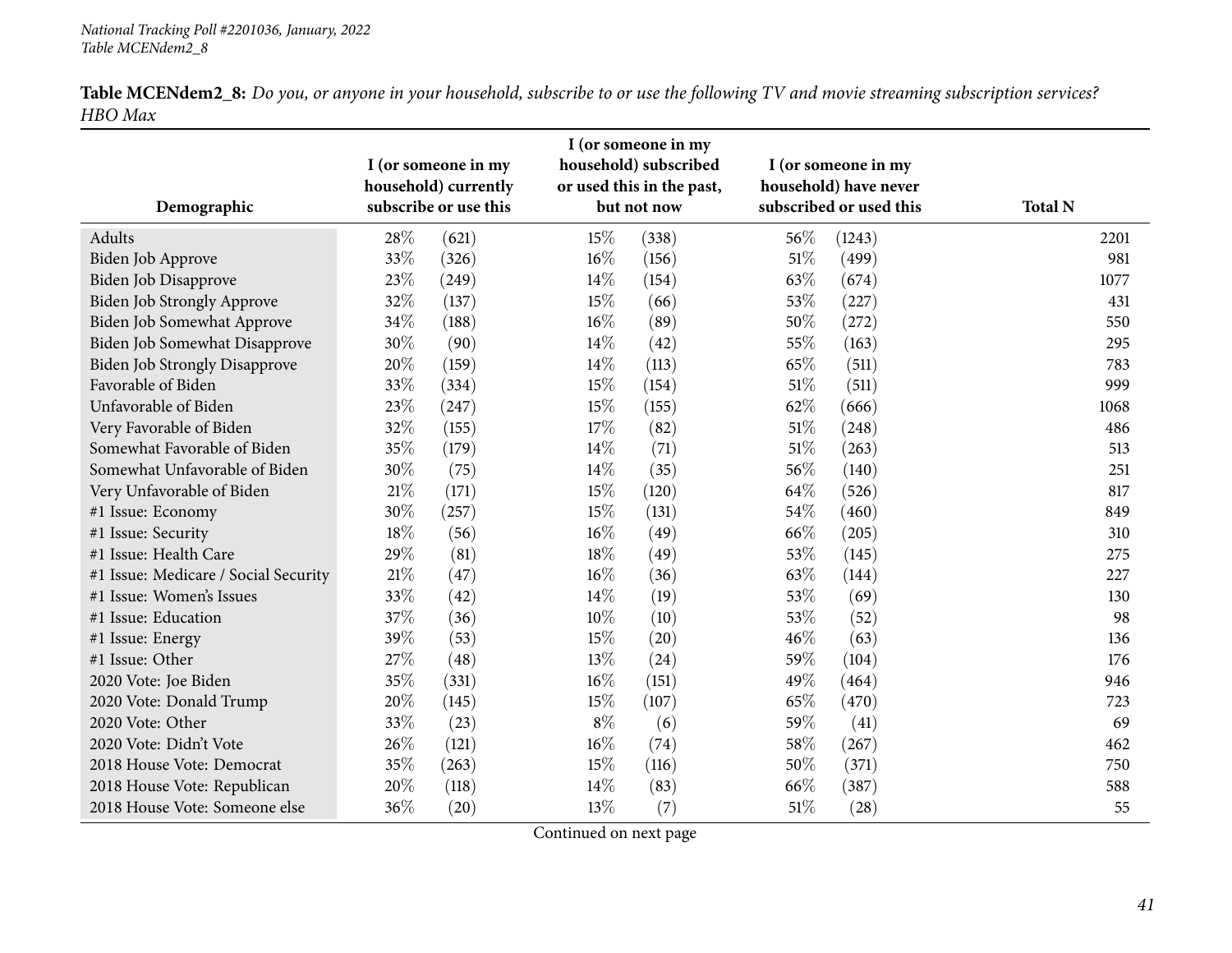| Demographic                | I (or someone in my<br>household) currently<br>subscribe or use this |            | I (or someone in my<br>household) subscribed<br>or used this in the past,<br>but not now |       | I (or someone in my<br>household) have never<br>subscribed or used this |        | <b>Total N</b> |
|----------------------------|----------------------------------------------------------------------|------------|------------------------------------------------------------------------------------------|-------|-------------------------------------------------------------------------|--------|----------------|
| Adults                     | 28\%                                                                 | (621)      | $15\%$                                                                                   | (338) | $56\%$                                                                  | (1243) | 2201           |
| 2016 Vote: Hillary Clinton | 35%                                                                  | (240)      | $13\%$                                                                                   | (86)  | 52\%                                                                    | (359)  | 685            |
| 2016 Vote: Donald Trump    | 22\%                                                                 | (136)      | $14\%$                                                                                   | (88)  | 64\%                                                                    | (407)  | 631            |
| 2016 Vote: Other           | $26\%$                                                               | (31)       | $12\%$                                                                                   | (14)  | $61\%$                                                                  | (72)   | 117            |
| 2016 Vote: Didn't Vote     | 28\%                                                                 | (211)      | $19\%$                                                                                   | (148) | 53\%                                                                    | (405)  | 764            |
| Voted in 2014: Yes         | 30\%                                                                 | (358)      | $13\%$                                                                                   | (157) | 58\%                                                                    | (699)  | 1214           |
| Voted in 2014: No          | 27\%                                                                 | (262)      | $18\%$                                                                                   | (180) | 55\%                                                                    | (544)  | 987            |
| 4-Region: Northeast        | 29\%                                                                 | (114)      | $14\%$                                                                                   | (54)  | 57\%                                                                    | (226)  | 394            |
| 4-Region: Midwest          | 25\%                                                                 | (115)      | $12\%$                                                                                   | (55)  | 63\%                                                                    | (293)  | 462            |
| 4-Region: South            | 28\%                                                                 | (227)      | $16\%$                                                                                   | (133) | $56\%$                                                                  | (464)  | 825            |
| 4-Region: West             | $32\%$                                                               | (164)      | $18\%$                                                                                   | (96)  | $50\%$                                                                  | (260)  | 520            |
| Gamers                     | 31%                                                                  | (494)      | $18\%$                                                                                   | (281) | 51%                                                                     | (817)  | 1591           |
| Avid Gamers                | $35\%$                                                               | $^{'}209)$ | $19\%$                                                                                   | (112) | $45\%$                                                                  | (267)  | 588            |
| Casual Gamers              | 28\%                                                                 | (285)      | 17%                                                                                      | (169) | 55\%                                                                    | (549)  | 1003           |
| <b>Netflix Users</b>       | 38\%                                                                 | (534)      | $15\%$                                                                                   | (211) | 47\%                                                                    | (649)  | 1394           |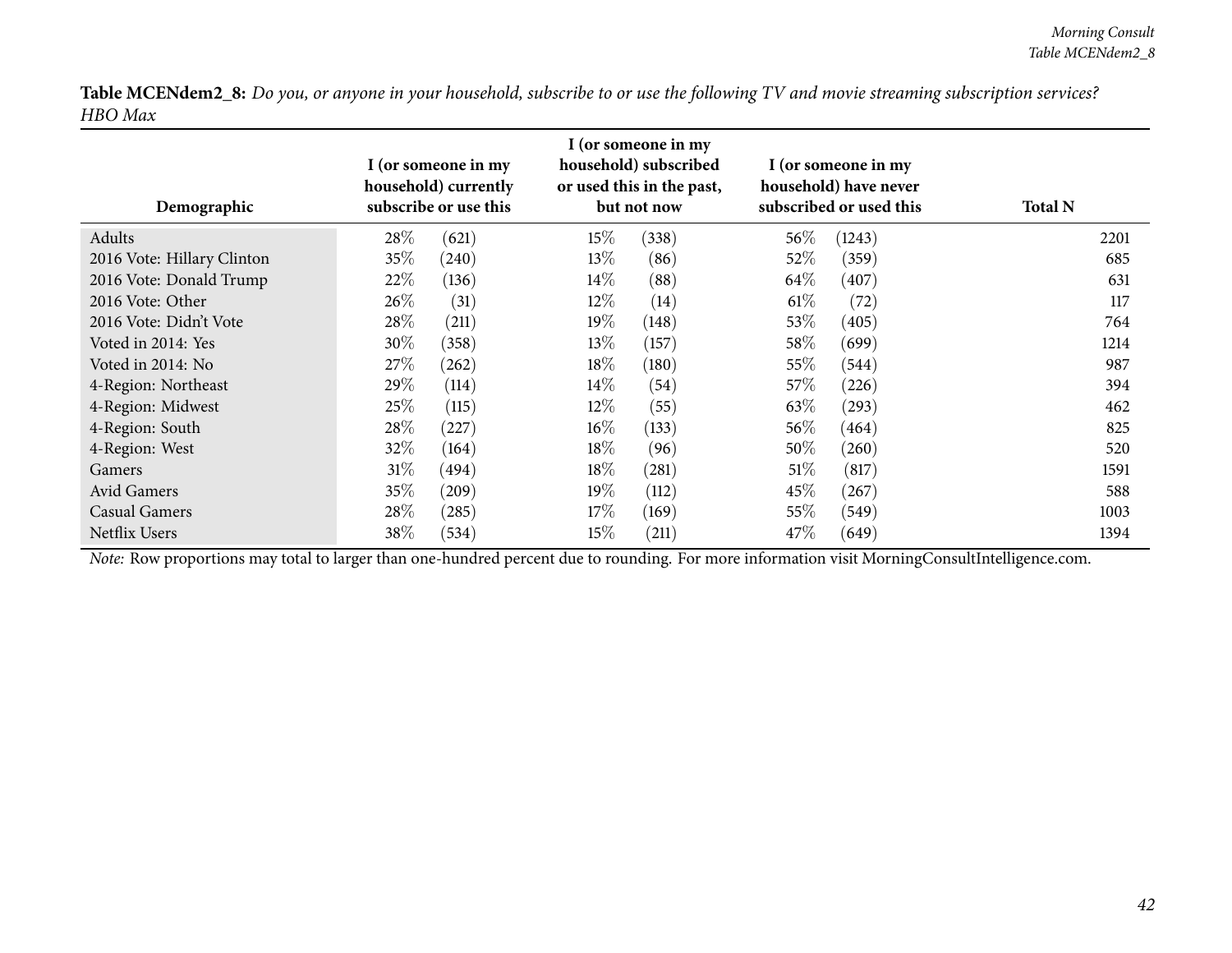<span id="page-42-0"></span>

| Demographic              |        | I (or someone in my<br>household) currently<br>subscribe or use this |        | I (or someone in my<br>household) subscribed<br>or used this in the past,<br>but not now |        | I (or someone in my<br>household) have never<br>subscribed or used this | <b>Total N</b> |
|--------------------------|--------|----------------------------------------------------------------------|--------|------------------------------------------------------------------------------------------|--------|-------------------------------------------------------------------------|----------------|
| Adults                   | 15\%   | (330)                                                                | $11\%$ | (251)                                                                                    | 74\%   | (1620)                                                                  | 2201           |
| Gender: Male             | 17%    | (177)                                                                | 13%    | (137)                                                                                    | 70%    | (748)                                                                   | 1062           |
| Gender: Female           | 13%    | (153)                                                                | $10\%$ | (114)                                                                                    | 77\%   | (872)                                                                   | 1139           |
| Age: 18-34               | 20%    | (133)                                                                | 18%    | (120)                                                                                    | $61\%$ | (402)                                                                   | 655            |
| Age: 35-44               | 19%    | (68)                                                                 | $11\%$ | (41)                                                                                     | 70%    | (249)                                                                   | 358            |
| Age: 45-64               | $13\%$ | (100)                                                                | $9\%$  | (67)                                                                                     | 78%    | (584)                                                                   | 751            |
| Age: 65+                 | $7\%$  | (29)                                                                 | $5\%$  | (22)                                                                                     | $88\%$ | (385)                                                                   | 436            |
| GenZers: 1997-2012       | 20%    | (53)                                                                 | 13%    | (34)                                                                                     | 68\%   | (183)                                                                   | 271            |
| Millennials: 1981-1996   | 20%    | (131)                                                                | 19%    | (121)                                                                                    | 61\%   | (389)                                                                   | 640            |
| GenXers: 1965-1980       | 14\%   | (78)                                                                 | $9\%$  | (50)                                                                                     | 77%    | (425)                                                                   | 554            |
| Baby Boomers: 1946-1964  | $9\%$  | (64)                                                                 | $6\%$  | (41)                                                                                     | 85%    | (576)                                                                   | 681            |
| PID: Dem (no lean)       | $16\%$ | (134)                                                                | 15%    | (121)                                                                                    | 69%    | (575)                                                                   | 830            |
| PID: Ind (no lean)       | 15%    | (111)                                                                | $10\%$ | (73)                                                                                     | 75%    | (545)                                                                   | 729            |
| PID: Rep (no lean)       | $13\%$ | (86)                                                                 | $9\%$  | (57)                                                                                     | 78%    | (500)                                                                   | 643            |
| PID/Gender: Dem Men      | 19%    | (78)                                                                 | $17\%$ | (68)                                                                                     | 64\%   | (258)                                                                   | 404            |
| PID/Gender: Dem Women    | $13\%$ | (55)                                                                 | $12\%$ | (53)                                                                                     | 75%    | (317)                                                                   | 425            |
| PID/Gender: Ind Men      | $16\%$ | (58)                                                                 | 12%    | (41)                                                                                     | 72%    | (256)                                                                   | 354            |
| PID/Gender: Ind Women    | 14\%   | (53)                                                                 | $8\%$  | (32)                                                                                     | 77%    | (289)                                                                   | 374            |
| PID/Gender: Rep Men      | 14\%   | (41)                                                                 | $9\%$  | (28)                                                                                     | 77\%   | (234)                                                                   | 304            |
| PID/Gender: Rep Women    | $13\%$ | (44)                                                                 | $9\%$  | (30)                                                                                     | 78%    | (265)                                                                   | 339            |
| Ideo: Liberal (1-3)      | $16\%$ | (107)                                                                | $16\%$ | (102)                                                                                    | 68\%   | (445)                                                                   | 654            |
| Ideo: Moderate (4)       | $16\%$ | (89)                                                                 | $11\%$ | (62)                                                                                     | 73%    | (414)                                                                   | 565            |
| Ideo: Conservative (5-7) | $13\%$ | (87)                                                                 | $8\%$  | (52)                                                                                     | $80\%$ | (548)                                                                   | 687            |
| Educ: < College          | 13%    | (202)                                                                | $10\%$ | (153)                                                                                    | 77%    | (1158)                                                                  | 1513           |
| Educ: Bachelors degree   | 17%    | (75)                                                                 | $16\%$ | (71)                                                                                     | 67%    | (298)                                                                   | 444            |
| Educ: Post-grad          | 21\%   | (52)                                                                 | $11\%$ | (27)                                                                                     | 67%    | (164)                                                                   | 244            |
| Income: Under 50k        | 12%    | (138)                                                                | $12\%$ | (137)                                                                                    | 77%    | (899)                                                                   | 1174           |
| Income: 50k-100k         | 18%    | (118)                                                                | 10%    | (66)                                                                                     | 72%    | (477)                                                                   | 661            |
| Income: 100k+            | 20%    | (74)                                                                 | 13%    | (48)                                                                                     | 67%    | (244)                                                                   | 366            |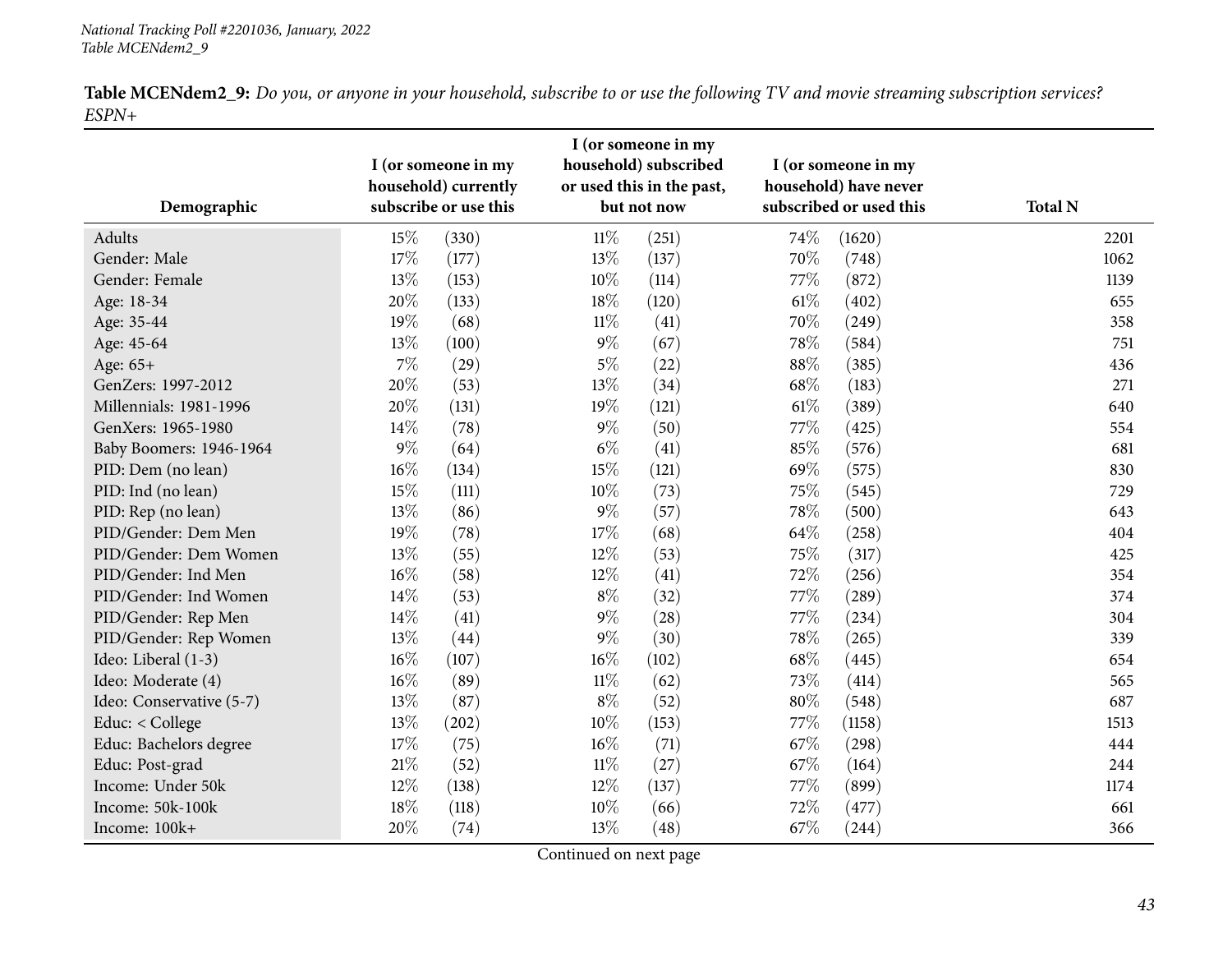| Demographic                       |        | I (or someone in my<br>household) currently<br>subscribe or use this |        | I (or someone in my<br>household) subscribed<br>or used this in the past,<br>but not now |      | I (or someone in my<br>household) have never<br>subscribed or used this | <b>Total N</b> |
|-----------------------------------|--------|----------------------------------------------------------------------|--------|------------------------------------------------------------------------------------------|------|-------------------------------------------------------------------------|----------------|
| Adults                            | 15%    | (330)                                                                | $11\%$ | (251)                                                                                    | 74%  | (1620)                                                                  | 2201           |
| Ethnicity: White                  | 14%    | (248)                                                                | 10%    | (175)                                                                                    | 75%  | (1300)                                                                  | 1722           |
| Ethnicity: Hispanic               | 14%    | (48)                                                                 | 17%    | (60)                                                                                     | 69%  | (241)                                                                   | 350            |
| Ethnicity: Black                  | 21\%   | (58)                                                                 | 16%    | (45)                                                                                     | 63%  | (172)                                                                   | 274            |
| Ethnicity: Other                  | 12%    | (24)                                                                 | 15%    | (31)                                                                                     | 73%  | (149)                                                                   | 204            |
| All Christian                     | 15%    | (139)                                                                | $12\%$ | (109)                                                                                    | 74%  | (692)                                                                   | 939            |
| All Non-Christian                 | 18%    | (25)                                                                 | 17%    | (24)                                                                                     | 66%  | (95)                                                                    | 145            |
| Atheist                           | 12%    | (13)                                                                 | $11\%$ | (13)                                                                                     | 77%  | (86)                                                                    | 112            |
| Agnostic/Nothing in particular    | $16\%$ | (102)                                                                | $8\%$  | (50)                                                                                     | 76\% | (469)                                                                   | 621            |
| Something Else                    | 13%    | (50)                                                                 | 14%    | (56)                                                                                     | 72%  | (278)                                                                   | 384            |
| Religious Non-Protestant/Catholic | 17%    | (28)                                                                 | 18%    | (28)                                                                                     | 65%  | (103)                                                                   | 158            |
| Evangelical                       | 14%    | (75)                                                                 | 13%    | (67)                                                                                     | 73%  | (384)                                                                   | 526            |
| Non-Evangelical                   | 14%    | (111)                                                                | 12%    | (89)                                                                                     | 74%  | (572)                                                                   | 772            |
| Community: Urban                  | $16\%$ | (87)                                                                 | 14\%   | (78)                                                                                     | 70%  | (381)                                                                   | 545            |
| Community: Suburban               | 15%    | (157)                                                                | $11\%$ | (114)                                                                                    | 74%  | (776)                                                                   | 1047           |
| Community: Rural                  | 14%    | (86)                                                                 | $10\%$ | (59)                                                                                     | 76%  | (463)                                                                   | 608            |
| Employ: Private Sector            | 18%    | (123)                                                                | $12\%$ | (86)                                                                                     | 70%  | (482)                                                                   | 691            |
| Employ: Government                | 17%    | (23)                                                                 | $10\%$ | (13)                                                                                     | 73%  | (96)                                                                    | 132            |
| Employ: Self-Employed             | 19%    | (41)                                                                 | 17%    | (36)                                                                                     | 64\% | (137)                                                                   | 214            |
| Employ: Homemaker                 | 14%    | (21)                                                                 | 12%    | (18)                                                                                     | 74%  | (113)                                                                   | 153            |
| Employ: Student                   | 20%    | (23)                                                                 | 17%    | (20)                                                                                     | 62%  | (70)                                                                    | 113            |
| Employ: Retired                   | $8\%$  | (40)                                                                 | $6\%$  | (28)                                                                                     | 86%  | (413)                                                                   | 482            |
| Employ: Unemployed                | 14%    | (36)                                                                 | $9\%$  | (23)                                                                                     | 77%  | (201)                                                                   | 260            |
| Employ: Other                     | 15%    | (23)                                                                 | 17%    | (26)                                                                                     | 68%  | (107)                                                                   | 157            |
| Military HH: Yes                  | $16\%$ | (53)                                                                 | 10%    | (34)                                                                                     | 74%  | (251)                                                                   | 339            |
| Military HH: No                   | 15%    | (277)                                                                | 12%    | (217)                                                                                    | 73%  | (1369)                                                                  | 1862           |
| RD/WT: Right Direction            | 17%    | (136)                                                                | 13%    | (107)                                                                                    | 70%  | (566)                                                                   | 809            |
| RD/WT: Wrong Track                | 14%    | (194)                                                                | $10\%$ | (144)                                                                                    | 76%  | (1054)                                                                  | 1392           |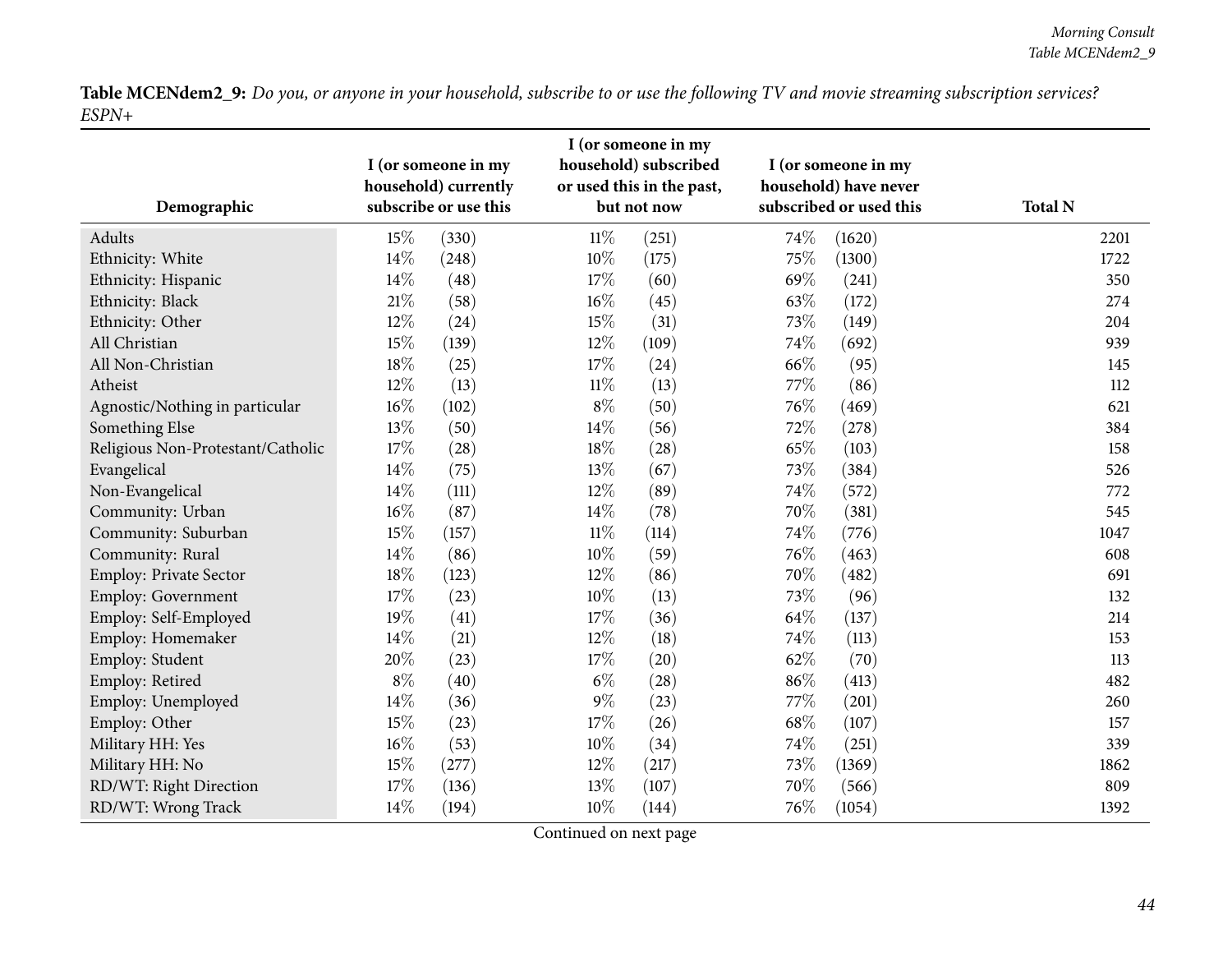| Demographic                          |        | I (or someone in my<br>household) subscribed<br>I (or someone in my<br>household) currently<br>or used this in the past,<br>subscribe or use this<br>but not now |        |       |        | I (or someone in my<br>household) have never<br>subscribed or used this | <b>Total N</b> |
|--------------------------------------|--------|------------------------------------------------------------------------------------------------------------------------------------------------------------------|--------|-------|--------|-------------------------------------------------------------------------|----------------|
| Adults                               | 15%    | (330)                                                                                                                                                            | $11\%$ | (251) | 74%    | (1620)                                                                  | 2201           |
| Biden Job Approve                    | 17%    | (163)                                                                                                                                                            | 13%    | (131) | 70%    | (686)                                                                   | 981            |
| Biden Job Disapprove                 | $14\%$ | (147)                                                                                                                                                            | $9\%$  | (100) | 77%    | (830)                                                                   | 1077           |
| Biden Job Strongly Approve           | 17%    | (73)                                                                                                                                                             | 13%    | (57)  | 70%    | (301)                                                                   | 431            |
| Biden Job Somewhat Approve           | 16%    | (90)                                                                                                                                                             | 14%    | (75)  | 70%    | (385)                                                                   | 550            |
| <b>Biden Job Somewhat Disapprove</b> | 18%    | (53)                                                                                                                                                             | 13%    | (40)  | 69%    | (202)                                                                   | 295            |
| <b>Biden Job Strongly Disapprove</b> | 12%    | (94)                                                                                                                                                             | $8\%$  | (60)  | $80\%$ | (628)                                                                   | 783            |
| Favorable of Biden                   | 16%    | (157)                                                                                                                                                            | 12%    | (123) | 72%    | (719)                                                                   | 999            |
| Unfavorable of Biden                 | 14%    | (151)                                                                                                                                                            | 10%    | (110) | 76%    | (806)                                                                   | 1068           |
| Very Favorable of Biden              | $17\%$ | (80)                                                                                                                                                             | 14%    | (69)  | 69%    | (336)                                                                   | 486            |
| Somewhat Favorable of Biden          | 15%    | (76)                                                                                                                                                             | $11\%$ | (54)  | 75%    | (383)                                                                   | 513            |
| Somewhat Unfavorable of Biden        | $18\%$ | (44)                                                                                                                                                             | 15%    | (38)  | 67\%   | (168)                                                                   | 251            |
| Very Unfavorable of Biden            | 13%    | (107)                                                                                                                                                            | $9\%$  | (72)  | 78%    | (638)                                                                   | 817            |
| #1 Issue: Economy                    | 16%    | (132)                                                                                                                                                            | $11\%$ | (90)  | 74%    | (626)                                                                   | 849            |
| #1 Issue: Security                   | 13%    | (40)                                                                                                                                                             | 12%    | (39)  | 75%    | (232)                                                                   | 310            |
| #1 Issue: Health Care                | 15%    | (42)                                                                                                                                                             | 14%    | (38)  | $71\%$ | (195)                                                                   | 275            |
| #1 Issue: Medicare / Social Security | 12%    | (27)                                                                                                                                                             | $7\%$  | (17)  | 81%    | (183)                                                                   | 227            |
| #1 Issue: Women's Issues             | $10\%$ | (13)                                                                                                                                                             | $7\%$  | (10)  | 83%    | (107)                                                                   | 130            |
| #1 Issue: Education                  | 28%    | (27)                                                                                                                                                             | 19%    | (19)  | 53%    | (52)                                                                    | 98             |
| #1 Issue: Energy                     | 16%    | (21)                                                                                                                                                             | 17%    | (23)  | 68%    | (92)                                                                    | 136            |
| #1 Issue: Other                      | 16%    | (28)                                                                                                                                                             | 10%    | (17)  | 75%    | (132)                                                                   | 176            |
| 2020 Vote: Joe Biden                 | $18\%$ | (166)                                                                                                                                                            | 12%    | (117) | 70%    | (662)                                                                   | 946            |
| 2020 Vote: Donald Trump              | 14%    | (98)                                                                                                                                                             | $9\%$  | (66)  | 77%    | (559)                                                                   | 723            |
| 2020 Vote: Other                     | 22%    | (15)                                                                                                                                                             | $10\%$ | (7)   | 69%    | (48)                                                                    | 69             |
| 2020 Vote: Didn't Vote               | $11\%$ | (51)                                                                                                                                                             | 13%    | (61)  | 76%    | (350)                                                                   | 462            |
| 2018 House Vote: Democrat            | $17\%$ | (129)                                                                                                                                                            | 12%    | (92)  | $71\%$ | (529)                                                                   | 750            |
| 2018 House Vote: Republican          | 14\%   | (82)                                                                                                                                                             | $10\%$ | (60)  | 76%    | (446)                                                                   | 588            |
| 2018 House Vote: Someone else        | 19%    | (10)                                                                                                                                                             | $7\%$  | (4)   | 74%    | (41)                                                                    | 55             |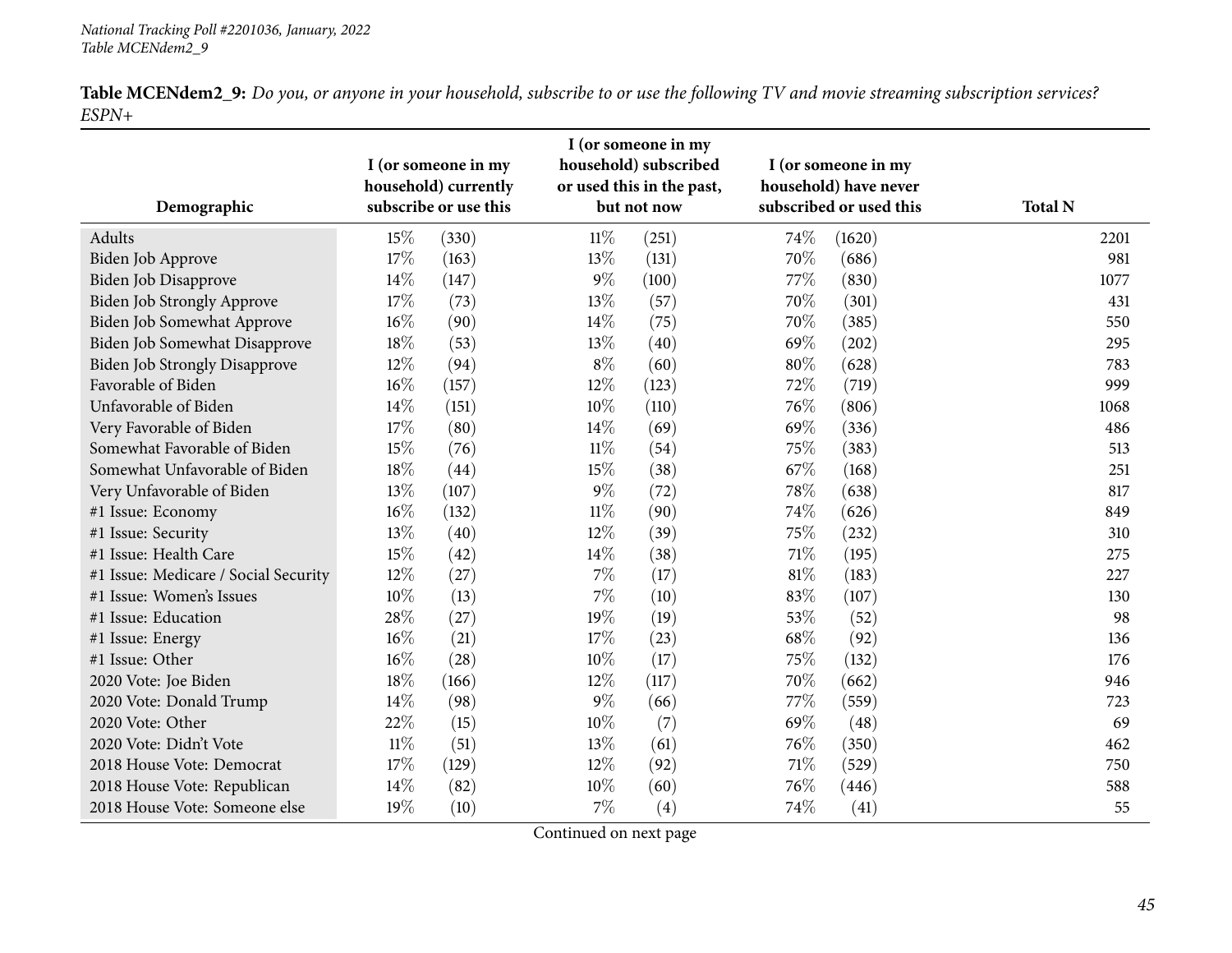| Demographic                | I (or someone in my<br>household) currently<br>subscribe or use this |       | I (or someone in my<br>household) subscribed<br>or used this in the past,<br>but not now |       | I (or someone in my<br>household) have never<br>subscribed or used this |        | <b>Total N</b> |
|----------------------------|----------------------------------------------------------------------|-------|------------------------------------------------------------------------------------------|-------|-------------------------------------------------------------------------|--------|----------------|
| Adults                     | 15%                                                                  | (330) | $11\%$                                                                                   | (251) | $74\%$                                                                  | (1620) | 2201           |
| 2016 Vote: Hillary Clinton | 15%                                                                  | (102) | $10\%$                                                                                   | (70)  | 75\%                                                                    | (514)  | 685            |
| 2016 Vote: Donald Trump    | $16\%$                                                               | (100) | $10\%$                                                                                   | (63)  | $74\%$                                                                  | (468)  | 631            |
| 2016 Vote: Other           | 17%                                                                  | (20)  | $10\%$                                                                                   | (12)  | 72\%                                                                    | (85)   | 117            |
| 2016 Vote: Didn't Vote     | $14\%$                                                               | (107) | $14\%$                                                                                   | (103) | 72\%                                                                    | (553)  | 764            |
| Voted in 2014: Yes         | 15%                                                                  | (188) | $10\%$                                                                                   | (125) | $74\%$                                                                  | (901)  | 1214           |
| Voted in 2014: No          | $14\%$                                                               | (142) | $13\%$                                                                                   | (126) | 73\%                                                                    | (719)  | 987            |
| 4-Region: Northeast        | 17%                                                                  | (68)  | $11\%$                                                                                   | (42)  | 72\%                                                                    | (284)  | 394            |
| 4-Region: Midwest          | $14\%$                                                               | (66)  | $10\%$                                                                                   | (45)  | $76\%$                                                                  | (352)  | 462            |
| 4-Region: South            | $16\%$                                                               | (129) | $11\%$                                                                                   | (90)  | 73\%                                                                    | (606)  | 825            |
| 4-Region: West             | 13\%                                                                 | (67)  | $14\%$                                                                                   | (75)  | 73\%                                                                    | (379)  | 520            |
| <b>Gamers</b>              | 17%                                                                  | (271) | $13\%$                                                                                   | (209) | $70\%$                                                                  | (1111) | 1591           |
| Avid Gamers                | 22%                                                                  | (132) | $12\%$                                                                                   | (71)  | 66\%                                                                    | (386)  | 588            |
| Casual Gamers              | $14\%$                                                               | (139) | $14\%$                                                                                   | (138) | 72%                                                                     | (725)  | 1003           |
| Netflix Users              | 18%                                                                  | (256) | $12\%$                                                                                   | (164) | 70\%                                                                    | (973)  | 1394           |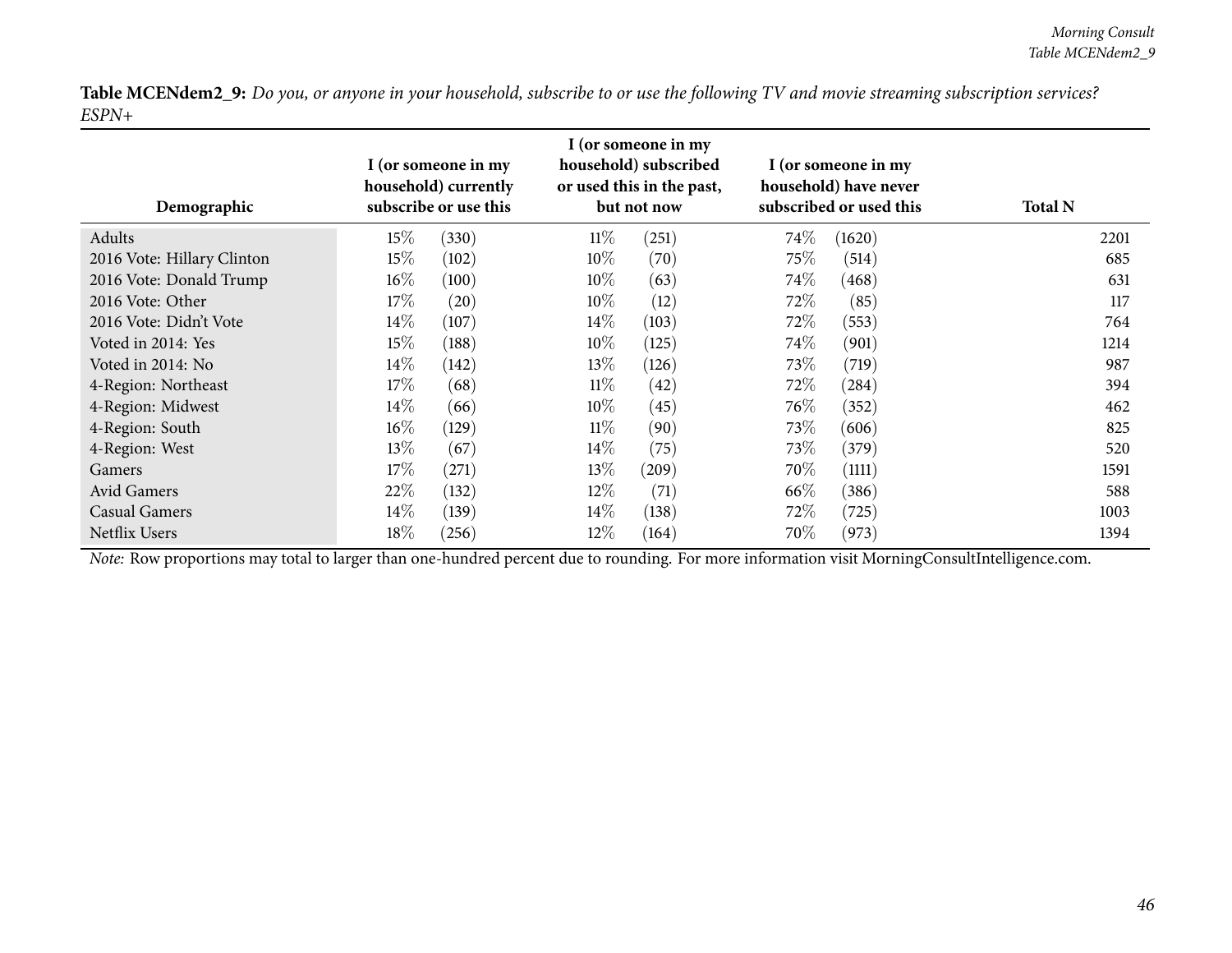<span id="page-46-0"></span>

| Demographic              |        | I (or someone in my<br>household) currently<br>subscribe or use this |        | I (or someone in my<br>household) subscribed<br>or used this in the past,<br>but not now |      | I (or someone in my<br>household) have never<br>subscribed or used this | <b>Total N</b> |
|--------------------------|--------|----------------------------------------------------------------------|--------|------------------------------------------------------------------------------------------|------|-------------------------------------------------------------------------|----------------|
| <b>Adults</b>            | 29%    | (643)                                                                | $11\%$ | (236)                                                                                    | 60%  | (1322)                                                                  | 2201           |
| Gender: Male             | 29%    | (309)                                                                | $11\%$ | (122)                                                                                    | 59%  | (631)                                                                   | 1062           |
| Gender: Female           | 29%    | (334)                                                                | $10\%$ | (114)                                                                                    | 61%  | (691)                                                                   | 1139           |
| Age: 18-34               | 32%    | (213)                                                                | 15%    | (101)                                                                                    | 52%  | (342)                                                                   | 655            |
| Age: 35-44               | 32%    | (113)                                                                | $14\%$ | (50)                                                                                     | 54%  | (195)                                                                   | 358            |
| Age: 45-64               | 28\%   | (210)                                                                | $9\%$  | (64)                                                                                     | 64\% | (477)                                                                   | 751            |
| Age: 65+                 | 24\%   | (107)                                                                | $5\%$  | (22)                                                                                     | 71\% | (308)                                                                   | 436            |
| GenZers: 1997-2012       | 29%    | (78)                                                                 | 13%    | (36)                                                                                     | 58\% | (157)                                                                   | 271            |
| Millennials: 1981-1996   | 33%    | (211)                                                                | 17%    | (107)                                                                                    | 50%  | (323)                                                                   | 640            |
| GenXers: 1965-1980       | 31%    | (173)                                                                | $9\%$  | (52)                                                                                     | 59%  | (329)                                                                   | 554            |
| Baby Boomers: 1946-1964  | 25%    | (173)                                                                | $6\%$  | (41)                                                                                     | 69%  | (467)                                                                   | 681            |
| PID: Dem (no lean)       | 32%    | (262)                                                                | $11\%$ | (95)                                                                                     | 57%  | (472)                                                                   | 830            |
| PID: Ind (no lean)       | 28\%   | (203)                                                                | $11\%$ | (81)                                                                                     | 61%  | (444)                                                                   | 729            |
| PID: Rep (no lean)       | 28\%   | (178)                                                                | $9\%$  | (60)                                                                                     | 63%  | (405)                                                                   | 643            |
| PID/Gender: Dem Men      | $31\%$ | (126)                                                                | $13\%$ | (53)                                                                                     | 56%  | (225)                                                                   | 404            |
| PID/Gender: Dem Women    | 32%    | (136)                                                                | $10\%$ | (42)                                                                                     | 58%  | (247)                                                                   | 425            |
| PID/Gender: Ind Men      | 28%    | (101)                                                                | 12%    | (41)                                                                                     | 60%  | (212)                                                                   | 354            |
| PID/Gender: Ind Women    | 27%    | (102)                                                                | $11\%$ | (40)                                                                                     | 62%  | (232)                                                                   | 374            |
| PID/Gender: Rep Men      | 27%    | (83)                                                                 | 9%     | (27)                                                                                     | 64\% | (194)                                                                   | 304            |
| PID/Gender: Rep Women    | 28%    | (95)                                                                 | 10%    | (32)                                                                                     | 62%  | (212)                                                                   | 339            |
| Ideo: Liberal (1-3)      | 32%    | (206)                                                                | 12%    | (81)                                                                                     | 56%  | (366)                                                                   | 654            |
| Ideo: Moderate (4)       | $34\%$ | (194)                                                                | 9%     | (53)                                                                                     | 56%  | (318)                                                                   | 565            |
| Ideo: Conservative (5-7) | 24\%   | (166)                                                                | $9\%$  | (59)                                                                                     | 67%  | (463)                                                                   | 687            |
| Educ: < College          | 29%    | (440)                                                                | 10%    | (152)                                                                                    | 61%  | (921)                                                                   | 1513           |
| Educ: Bachelors degree   | 30%    | (133)                                                                | $12\%$ | (51)                                                                                     | 58\% | (260)                                                                   | 444            |
| Educ: Post-grad          | 28%    | (69)                                                                 | 14%    | (33)                                                                                     | 58%  | (142)                                                                   | 244            |
| Income: Under 50k        | 27%    | (313)                                                                | $11\%$ | (132)                                                                                    | 62%  | (729)                                                                   | 1174           |
| Income: 50k-100k         | 32%    | (211)                                                                | 10%    | (68)                                                                                     | 58%  | (382)                                                                   | 661            |
| Income: 100k+            | 33%    | (119)                                                                | 10%    | (37)                                                                                     | 57%  | (210)                                                                   | 366            |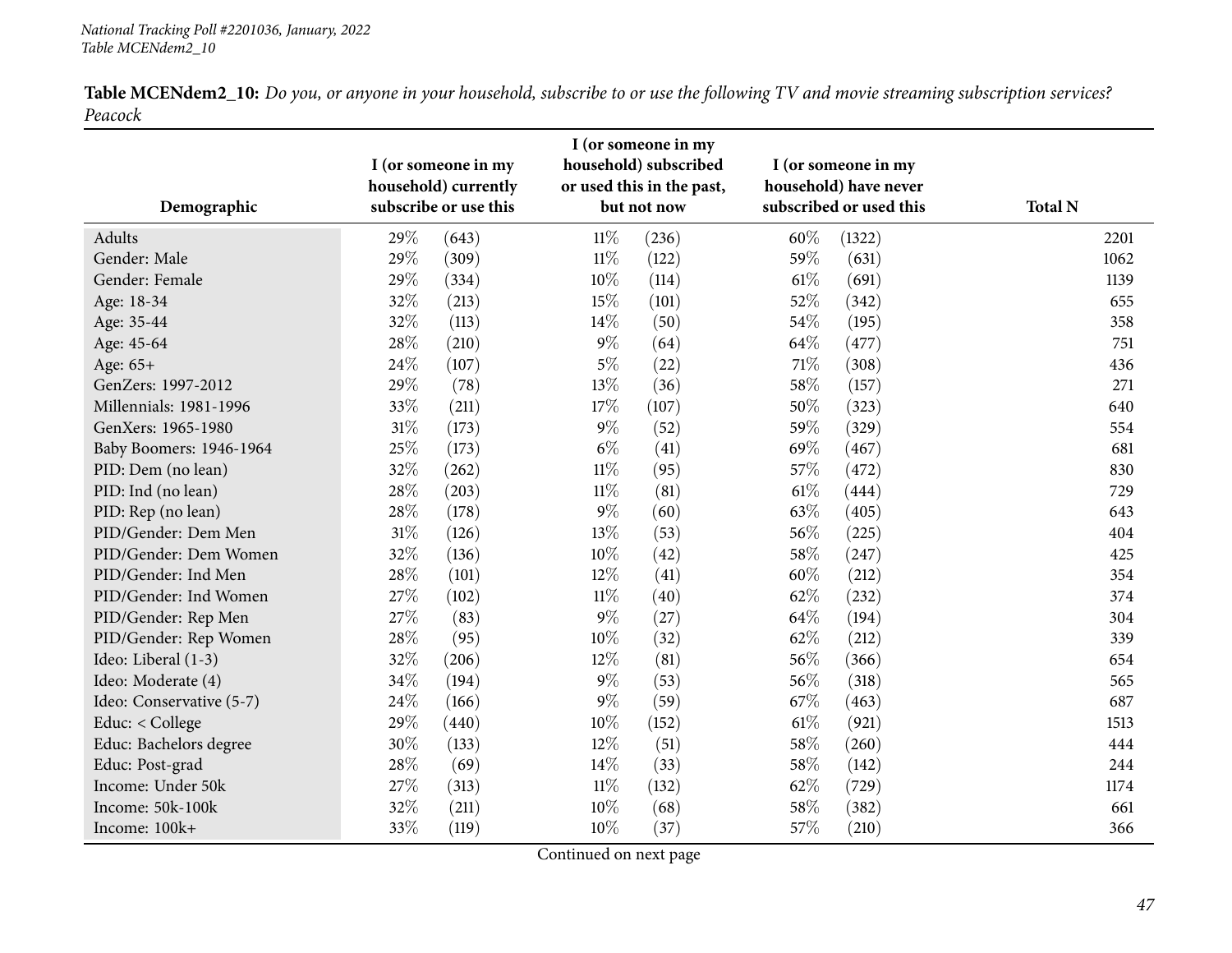| Demographic                       |        | I (or someone in my<br>household) currently<br>subscribe or use this | I (or someone in my<br>household) subscribed<br>or used this in the past,<br>but not now |       | I (or someone in my<br>household) have never<br>subscribed or used this |        | <b>Total N</b> |
|-----------------------------------|--------|----------------------------------------------------------------------|------------------------------------------------------------------------------------------|-------|-------------------------------------------------------------------------|--------|----------------|
| Adults                            | 29%    | (643)                                                                | $11\%$                                                                                   | (236) | 60%                                                                     | (1322) | 2201           |
| Ethnicity: White                  | 30%    | (518)                                                                | $9\%$                                                                                    | (163) | 60%                                                                     | (1041) | 1722           |
| Ethnicity: Hispanic               | $31\%$ | (110)                                                                | $10\%$                                                                                   | (36)  | 58%                                                                     | (204)  | 350            |
| Ethnicity: Black                  | 30%    | (84)                                                                 | $16\%$                                                                                   | (45)  | 53%                                                                     | (146)  | 274            |
| Ethnicity: Other                  | 20%    | (42)                                                                 | 14\%                                                                                     | (28)  | 66%                                                                     | (134)  | 204            |
| All Christian                     | 30%    | (278)                                                                | $9\%$                                                                                    | (88)  | $61\%$                                                                  | (573)  | 939            |
| All Non-Christian                 | 26%    | (38)                                                                 | $16\%$                                                                                   | (23)  | 58\%                                                                    | (83)   | 145            |
| Atheist                           | 25%    | (28)                                                                 | $8\%$                                                                                    | (9)   | 68%                                                                     | (76)   | 112            |
| Agnostic/Nothing in particular    | 30%    | (189)                                                                | $11\%$                                                                                   | (68)  | 59%                                                                     | (364)  | 621            |
| Something Else                    | 29%    | (110)                                                                | 13%                                                                                      | (48)  | 59%                                                                     | (225)  | 384            |
| Religious Non-Protestant/Catholic | 26%    | (42)                                                                 | $18\%$                                                                                   | (29)  | 55%                                                                     | (88)   | 158            |
| Evangelical                       | 29%    | (153)                                                                | 14\%                                                                                     | (73)  | 57%                                                                     | (299)  | 526            |
| Non-Evangelical                   | 30%    | (228)                                                                | $7\%$                                                                                    | (56)  | 63%                                                                     | (487)  | 772            |
| Community: Urban                  | 26%    | (144)                                                                | 14%                                                                                      | (79)  | 59%                                                                     | (323)  | 545            |
| Community: Suburban               | 30%    | (318)                                                                | $8\%$                                                                                    | (86)  | $61\%$                                                                  | (643)  | 1047           |
| Community: Rural                  | 30%    | (181)                                                                | 12%                                                                                      | (71)  | 58\%                                                                    | (356)  | 608            |
| <b>Employ: Private Sector</b>     | $31\%$ | (217)                                                                | $11\%$                                                                                   | (74)  | 58\%                                                                    | (399)  | 691            |
| Employ: Government                | 33%    | (43)                                                                 | 10%                                                                                      | (13)  | 57%                                                                     | (75)   | 132            |
| Employ: Self-Employed             | 30%    | (63)                                                                 | 15%                                                                                      | (31)  | 56%                                                                     | (119)  | 214            |
| Employ: Homemaker                 | 36%    | (55)                                                                 | 13%                                                                                      | (19)  | 52%                                                                     | (79)   | 153            |
| Employ: Student                   | 28%    | (31)                                                                 | 16%                                                                                      | (18)  | 56%                                                                     | (63)   | 113            |
| Employ: Retired                   | 25%    | (120)                                                                | $6\%$                                                                                    | (27)  | 69%                                                                     | (335)  | 482            |
| Employ: Unemployed                | 24%    | (62)                                                                 | $11\%$                                                                                   | (29)  | 65%                                                                     | (169)  | 260            |
| Employ: Other                     | 33%    | (52)                                                                 | 15%                                                                                      | (23)  | 52%                                                                     | (82)   | 157            |
| Military HH: Yes                  | 24\%   | (82)                                                                 | $10\%$                                                                                   | (35)  | 66%                                                                     | (222)  | 339            |
| Military HH: No                   | 30%    | (561)                                                                | $11\%$                                                                                   | (202) | 59%                                                                     | (1100) | 1862           |
| RD/WT: Right Direction            | 33%    | (266)                                                                | $11\%$                                                                                   | (87)  | 56%                                                                     | (456)  | 809            |
| RD/WT: Wrong Track                | 27%    | (377)                                                                | $11\%$                                                                                   | (149) | 62%                                                                     | (866)  | 1392           |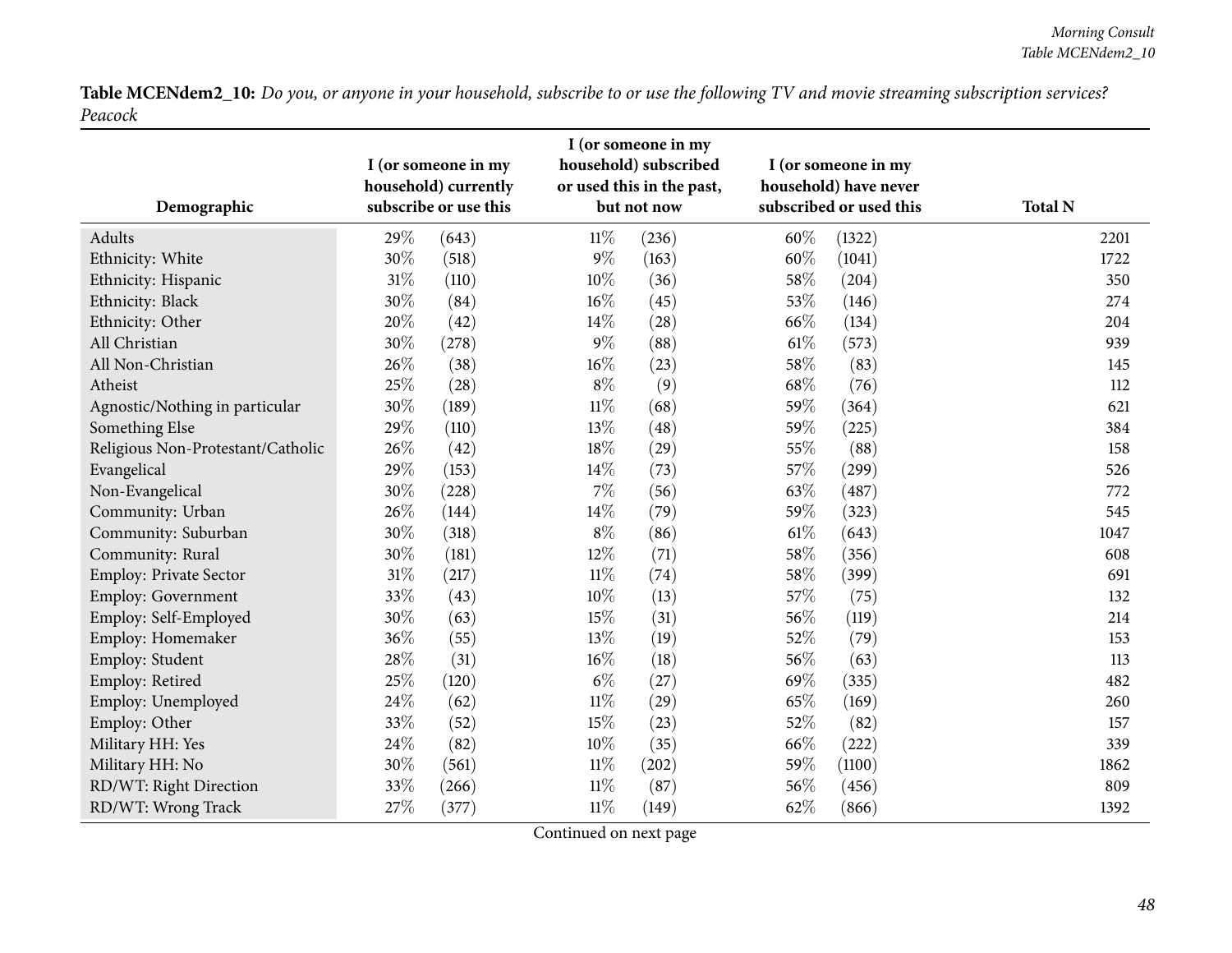| ${\bf Table~MCENdem2\_10:}$ Do you, or anyone in your household, subscribe to or use the following TV and movie streaming subscription services? |  |  |  |
|--------------------------------------------------------------------------------------------------------------------------------------------------|--|--|--|
| Peacock                                                                                                                                          |  |  |  |

| Demographic                          | I (or someone in my<br>household) currently<br>subscribe or use this |       |        | I (or someone in my<br>household) subscribed<br>or used this in the past,<br>but not now |      | I (or someone in my<br>household) have never<br>subscribed or used this | <b>Total N</b> |
|--------------------------------------|----------------------------------------------------------------------|-------|--------|------------------------------------------------------------------------------------------|------|-------------------------------------------------------------------------|----------------|
| Adults                               | 29%                                                                  | (643) | $11\%$ | (236)                                                                                    | 60%  | (1322)                                                                  | 2201           |
| Biden Job Approve                    | 32%                                                                  | (313) | 10%    | (100)                                                                                    | 58%  | (567)                                                                   | 981            |
| Biden Job Disapprove                 | 27%                                                                  | (289) | $11\%$ | (116)                                                                                    | 62%  | (672)                                                                   | 1077           |
| Biden Job Strongly Approve           | 35%                                                                  | (150) | $10\%$ | (43)                                                                                     | 55%  | (237)                                                                   | 431            |
| Biden Job Somewhat Approve           | $30\%$                                                               | (163) | $10\%$ | (57)                                                                                     | 60%  | (330)                                                                   | 550            |
| Biden Job Somewhat Disapprove        | 29%                                                                  | (86)  | 11%    | (33)                                                                                     | 60%  | (176)                                                                   | 295            |
| Biden Job Strongly Disapprove        | 26%                                                                  | (203) | $11\%$ | (83)                                                                                     | 63%  | (496)                                                                   | 783            |
| Favorable of Biden                   | 32%                                                                  | (323) | 10%    | (98)                                                                                     | 58%  | (578)                                                                   | 999            |
| Unfavorable of Biden                 | 26%                                                                  | (281) | $11\%$ | (116)                                                                                    | 63%  | (670)                                                                   | 1068           |
| Very Favorable of Biden              | 32%                                                                  | (157) | $11\%$ | (55)                                                                                     | 56%  | (274)                                                                   | 486            |
| Somewhat Favorable of Biden          | 32%                                                                  | (166) | $8\%$  | (43)                                                                                     | 59%  | (304)                                                                   | 513            |
| Somewhat Unfavorable of Biden        | 26%                                                                  | (64)  | 14%    | (35)                                                                                     | 60%  | (151)                                                                   | 251            |
| Very Unfavorable of Biden            | 27%                                                                  | (217) | 10%    | (81)                                                                                     | 63%  | (519)                                                                   | 817            |
| #1 Issue: Economy                    | 30%                                                                  | (254) | 10%    | (83)                                                                                     | 60%  | (512)                                                                   | 849            |
| #1 Issue: Security                   | 24%                                                                  | (76)  | $11\%$ | (33)                                                                                     | 65%  | (202)                                                                   | 310            |
| #1 Issue: Health Care                | 33%                                                                  | (90)  | 14%    | (38)                                                                                     | 53%  | (147)                                                                   | 275            |
| #1 Issue: Medicare / Social Security | 27%                                                                  | (60)  | $6\%$  | (13)                                                                                     | 68%  | (153)                                                                   | 227            |
| #1 Issue: Women's Issues             | 37%                                                                  | (48)  | 10%    | (12)                                                                                     | 53%  | (69)                                                                    | 130            |
| #1 Issue: Education                  | 25%                                                                  | (24)  | 23%    | (23)                                                                                     | 52%  | (51)                                                                    | 98             |
| #1 Issue: Energy                     | 28\%                                                                 | (37)  | 10%    | (14)                                                                                     | 62%  | (85)                                                                    | 136            |
| #1 Issue: Other                      | 30%                                                                  | (52)  | 12%    | (20)                                                                                     | 59%  | (104)                                                                   | 176            |
| 2020 Vote: Joe Biden                 | 32%                                                                  | (304) | $11\%$ | (103)                                                                                    | 57%  | (539)                                                                   | 946            |
| 2020 Vote: Donald Trump              | 27%                                                                  | (198) | $10\%$ | (73)                                                                                     | 63%  | (452)                                                                   | 723            |
| 2020 Vote: Other                     | $21\%$                                                               | (15)  | $11\%$ | (8)                                                                                      | 68\% | (47)                                                                    | 69             |
| 2020 Vote: Didn't Vote               | 27%                                                                  | (126) | 11%    | (53)                                                                                     | 61%  | (283)                                                                   | 462            |
| 2018 House Vote: Democrat            | 33%                                                                  | (248) | $10\%$ | (74)                                                                                     | 57%  | (428)                                                                   | 750            |
| 2018 House Vote: Republican          | 27%                                                                  | (160) | 11%    | (64)                                                                                     | 62%  | (363)                                                                   | 588            |
| 2018 House Vote: Someone else        | 22%                                                                  | (12)  | $5\%$  | (3)                                                                                      | 74%  | (41)                                                                    | 55             |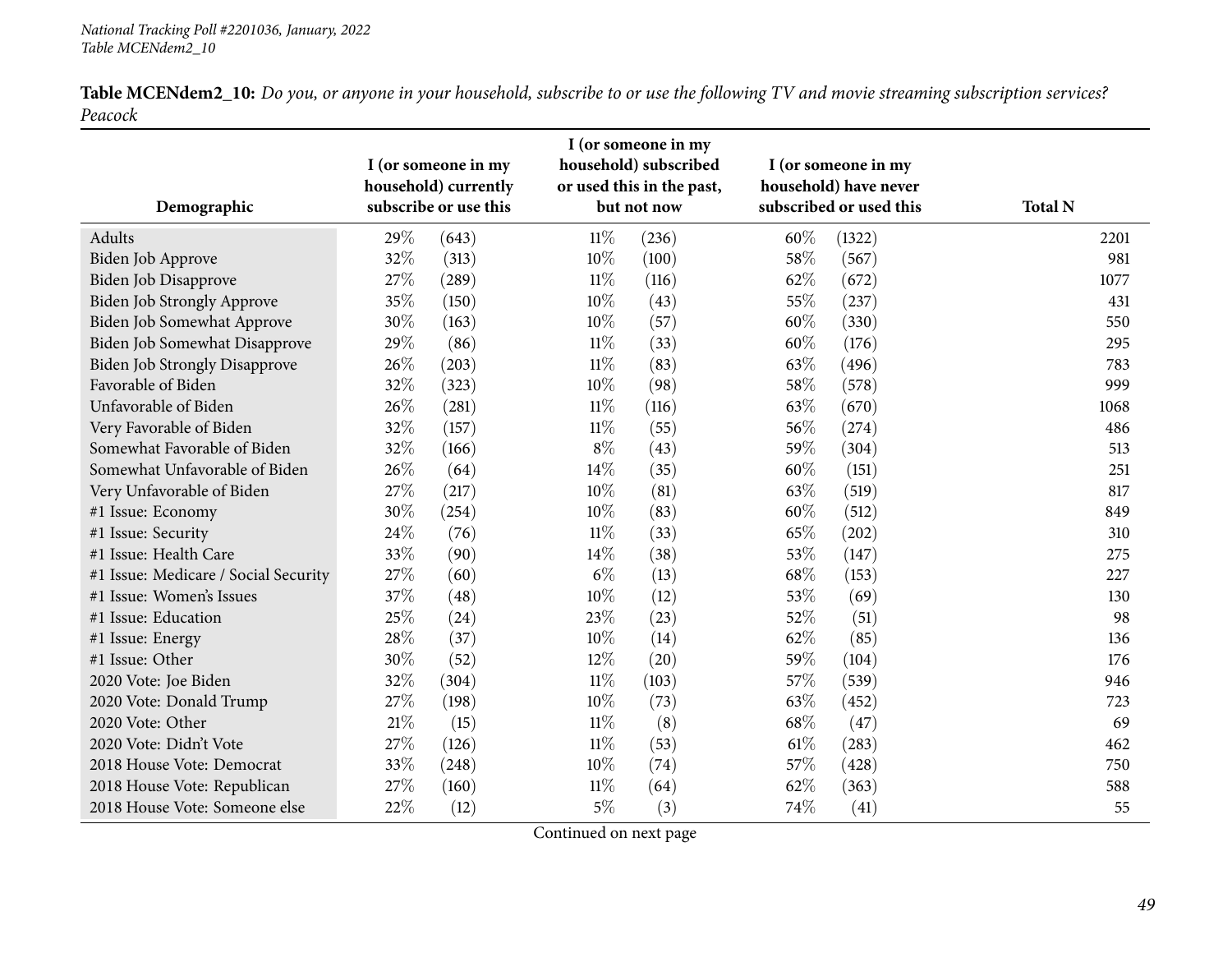| Demographic                |        | I (or someone in my<br>household) currently<br>subscribe or use this |        | I (or someone in my<br>household) subscribed<br>or used this in the past,<br>but not now |        | I (or someone in my<br>household) have never<br>subscribed or used this | <b>Total N</b> |
|----------------------------|--------|----------------------------------------------------------------------|--------|------------------------------------------------------------------------------------------|--------|-------------------------------------------------------------------------|----------------|
| Adults                     | 29\%   | (643)                                                                | $11\%$ | (236)                                                                                    | 60%    | (1322)                                                                  | 2201           |
| 2016 Vote: Hillary Clinton | 33\%   | (223)                                                                | $10\%$ | (66)                                                                                     | 58\%   | (396)                                                                   | 685            |
| 2016 Vote: Donald Trump    | 28\%   | (177)                                                                | $9\%$  | (59)                                                                                     | 63\%   | (394)                                                                   | 631            |
| 2016 Vote: Other           | 25%    | (29)                                                                 | $10\%$ | (12)                                                                                     | 65\%   | (76)                                                                    | 117            |
| 2016 Vote: Didn't Vote     | 28\%   | (213)                                                                | 13\%   | (96)                                                                                     | $60\%$ | (455)                                                                   | 764            |
| Voted in 2014: Yes         | $30\%$ | (364)                                                                | $10\%$ | (118)                                                                                    | $60\%$ | (732)                                                                   | 1214           |
| Voted in 2014: No          | 28\%   | (278)                                                                | $12\%$ | (118)                                                                                    | $60\%$ | (590)                                                                   | 987            |
| 4-Region: Northeast        | 31%    | (124)                                                                | $8\%$  | (30)                                                                                     | $61\%$ | (240)                                                                   | 394            |
| 4-Region: Midwest          | 29\%   | (134)                                                                | $9\%$  | (42)                                                                                     | 62\%   | (286)                                                                   | 462            |
| 4-Region: South            | 28\%   | (229)                                                                | $12\%$ | (97)                                                                                     | 60%    | (498)                                                                   | 825            |
| 4-Region: West             | 30\%   | (156)                                                                | $13\%$ | (67)                                                                                     | 57\%   | (297)                                                                   | 520            |
| <b>Gamers</b>              | 31%    | (495)                                                                | $13\%$ | (208)                                                                                    | $56\%$ | (889)                                                                   | 1591           |
| Avid Gamers                | 32\%   | (186)                                                                | 15%    | (90)                                                                                     | 53\%   | (312)                                                                   | 588            |
| Casual Gamers              | $31\%$ | (309)                                                                | $12\%$ | (118)                                                                                    | 57\%   | (577)                                                                   | 1003           |
| <b>Netflix Users</b>       | $36\%$ | (498)                                                                | 11%    | (150)                                                                                    | 54%    | (746)                                                                   | 1394           |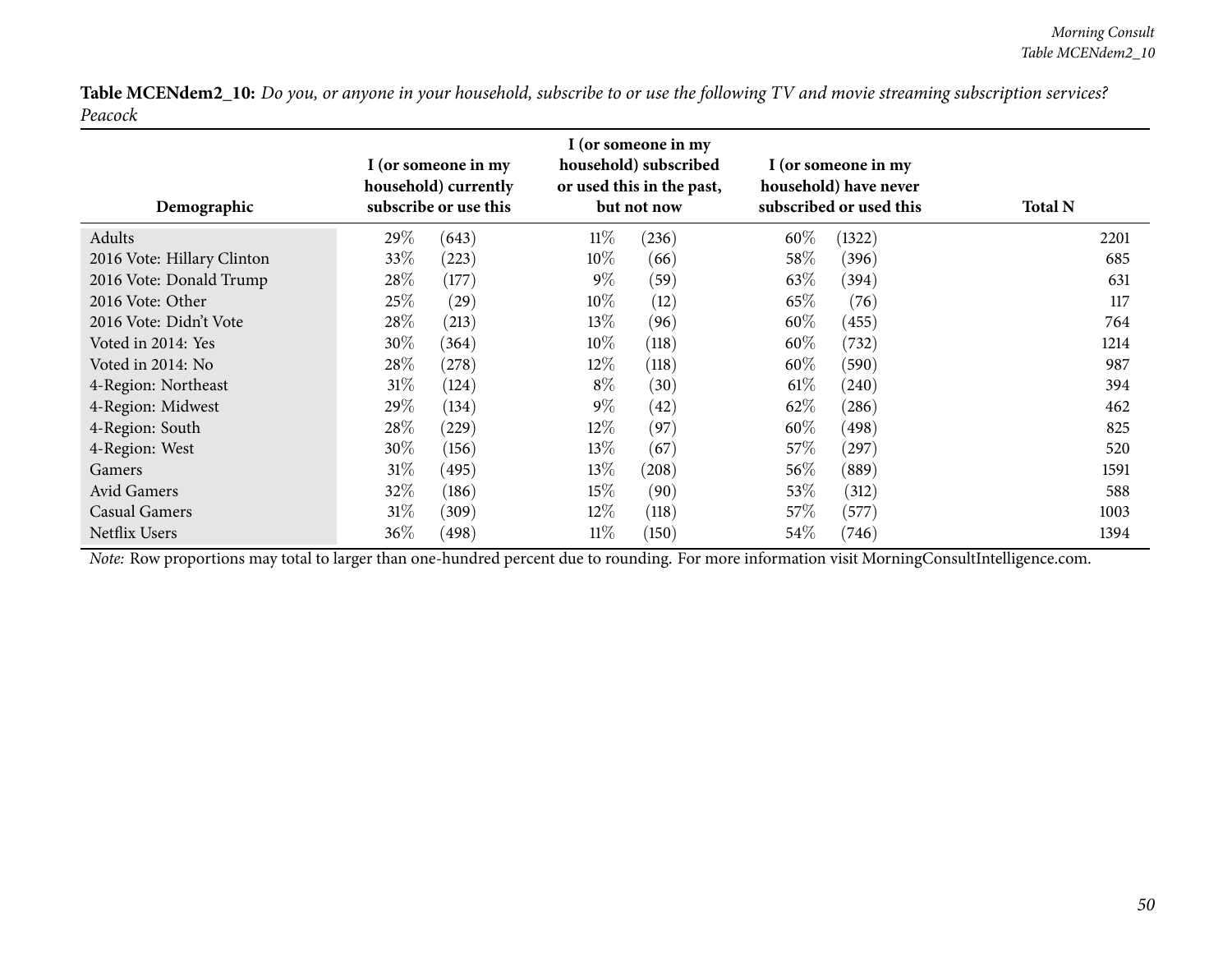<span id="page-50-0"></span>

| Demographic              |        | I (or someone in my<br>household) currently<br>subscribe or use this |        | I (or someone in my<br>household) subscribed<br>or used this in the past,<br>but not now |      | I (or someone in my<br>household) have never<br>subscribed or used this | <b>Total N</b> |
|--------------------------|--------|----------------------------------------------------------------------|--------|------------------------------------------------------------------------------------------|------|-------------------------------------------------------------------------|----------------|
| Adults                   | 19%    | (426)                                                                | $12\%$ | (266)                                                                                    | 69%  | (1509)                                                                  | 2201           |
| Gender: Male             | $18\%$ | (193)                                                                | 13%    | (138)                                                                                    | 69%  | (731)                                                                   | 1062           |
| Gender: Female           | 20%    | (232)                                                                | $11\%$ | (128)                                                                                    | 68%  | (779)                                                                   | 1139           |
| Age: 18-34               | 22%    | (144)                                                                | 18%    | (119)                                                                                    | 60%  | (393)                                                                   | 655            |
| Age: 35-44               | 26%    | (93)                                                                 | 12%    | (44)                                                                                     | 62%  | (221)                                                                   | 358            |
| Age: 45-64               | 18%    | (132)                                                                | $10\%$ | (74)                                                                                     | 73%  | (545)                                                                   | 751            |
| Age: 65+                 | 13%    | (57)                                                                 | 7%     | (29)                                                                                     | 80%  | (351)                                                                   | 436            |
| GenZers: 1997-2012       | $18\%$ | (50)                                                                 | 17%    | (45)                                                                                     | 65%  | (176)                                                                   | 271            |
| Millennials: 1981-1996   | 26%    | (168)                                                                | 17%    | (107)                                                                                    | 57%  | (365)                                                                   | 640            |
| GenXers: 1965-1980       | 19%    | (106)                                                                | $10\%$ | (55)                                                                                     | 71\% | (393)                                                                   | 554            |
| Baby Boomers: 1946-1964  | 14\%   | (97)                                                                 | $8\%$  | (56)                                                                                     | 78%  | (529)                                                                   | 681            |
| PID: Dem (no lean)       | 22%    | (185)                                                                | 14\%   | (120)                                                                                    | 63%  | (525)                                                                   | 830            |
| PID: Ind (no lean)       | 17%    | (122)                                                                | 12%    | (84)                                                                                     | 72%  | (522)                                                                   | 729            |
| PID: Rep (no lean)       | 19%    | (119)                                                                | 10%    | (62)                                                                                     | 72%  | (462)                                                                   | 643            |
| PID/Gender: Dem Men      | 20%    | (81)                                                                 | 18%    | (72)                                                                                     | 62%  | (251)                                                                   | 404            |
| PID/Gender: Dem Women    | 24\%   | (103)                                                                | $11\%$ | (48)                                                                                     | 65%  | (274)                                                                   | 425            |
| PID/Gender: Ind Men      | 15%    | (52)                                                                 | $12\%$ | (41)                                                                                     | 74%  | (262)                                                                   | 354            |
| PID/Gender: Ind Women    | 19%    | (70)                                                                 | 12%    | (43)                                                                                     | 70%  | (261)                                                                   | 374            |
| PID/Gender: Rep Men      | 20%    | (60)                                                                 | $8\%$  | (25)                                                                                     | 72%  | (219)                                                                   | 304            |
| PID/Gender: Rep Women    | 17%    | (59)                                                                 | $11\%$ | (37)                                                                                     | 72%  | (244)                                                                   | 339            |
| Ideo: Liberal (1-3)      | 19%    | (123)                                                                | 16%    | (107)                                                                                    | 65%  | (423)                                                                   | 654            |
| Ideo: Moderate (4)       | 21\%   | (121)                                                                | 12%    | (67)                                                                                     | 67%  | (378)                                                                   | 565            |
| Ideo: Conservative (5-7) | $16\%$ | (112)                                                                | 10%    | (65)                                                                                     | 74%  | (510)                                                                   | 687            |
| Educ: < College          | $18\%$ | (279)                                                                | 12%    | (176)                                                                                    | 70%  | (1057)                                                                  | 1513           |
| Educ: Bachelors degree   | $24\%$ | (105)                                                                | 15%    | (66)                                                                                     | 62%  | (274)                                                                   | 444            |
| Educ: Post-grad          | 17%    | (42)                                                                 | $10\%$ | (24)                                                                                     | 73%  | (178)                                                                   | 244            |
| Income: Under 50k        | 18%    | (212)                                                                | 12%    | (144)                                                                                    | 70%  | (818)                                                                   | 1174           |
| Income: 50k-100k         | 20%    | (135)                                                                | 12%    | (80)                                                                                     | 67%  | (445)                                                                   | 661            |
| Income: 100k+            | $21\%$ | (78)                                                                 | $11\%$ | (42)                                                                                     | 67%  | (246)                                                                   | 366            |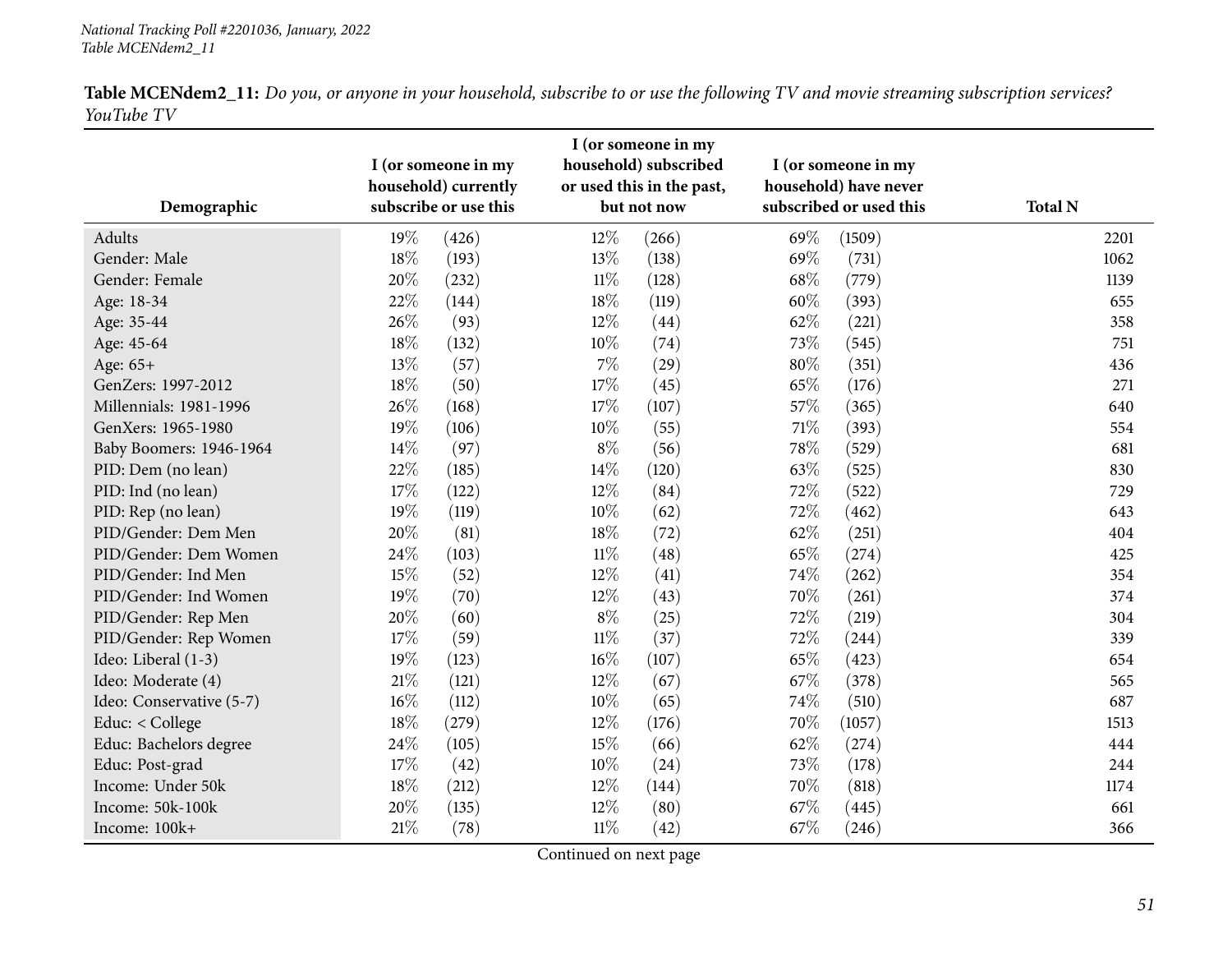| Demographic                       |        | I (or someone in my<br>household) currently<br>subscribe or use this |        | I (or someone in my<br>household) subscribed<br>or used this in the past,<br>but not now |        | I (or someone in my<br>household) have never<br>subscribed or used this | <b>Total N</b> |
|-----------------------------------|--------|----------------------------------------------------------------------|--------|------------------------------------------------------------------------------------------|--------|-------------------------------------------------------------------------|----------------|
| Adults                            | 19%    | (426)                                                                | 12%    | (266)                                                                                    | 69%    | (1509)                                                                  | 2201           |
| Ethnicity: White                  | 18%    | (312)                                                                | $11\%$ | (190)                                                                                    | $71\%$ | (1220)                                                                  | 1722           |
| Ethnicity: Hispanic               | 17%    | (60)                                                                 | 18%    | (62)                                                                                     | 65%    | (228)                                                                   | 350            |
| Ethnicity: Black                  | 28%    | (76)                                                                 | $16\%$ | (45)                                                                                     | 56%    | (153)                                                                   | 274            |
| Ethnicity: Other                  | 18%    | (38)                                                                 | 15%    | (30)                                                                                     | 67%    | (136)                                                                   | 204            |
| All Christian                     | 20%    | (185)                                                                | $10\%$ | (91)                                                                                     | $71\%$ | (663)                                                                   | 939            |
| All Non-Christian                 | 22%    | (32)                                                                 | 20%    | (29)                                                                                     | 58%    | (83)                                                                    | 145            |
| Atheist                           | $16\%$ | (18)                                                                 | 15%    | (16)                                                                                     | 70%    | (78)                                                                    | 112            |
| Agnostic/Nothing in particular    | 18%    | (109)                                                                | $11\%$ | (71)                                                                                     | $71\%$ | (440)                                                                   | 621            |
| Something Else                    | 21\%   | (82)                                                                 | 15%    | (58)                                                                                     | 64\%   | (244)                                                                   | 384            |
| Religious Non-Protestant/Catholic | 22%    | (35)                                                                 | $21\%$ | (33)                                                                                     | 57%    | (90)                                                                    | 158            |
| Evangelical                       | 22%    | (115)                                                                | 13%    | (69)                                                                                     | 65%    | (341)                                                                   | 526            |
| Non-Evangelical                   | 19%    | (146)                                                                | $9\%$  | (73)                                                                                     | 72%    | (553)                                                                   | 772            |
| Community: Urban                  | 20%    | (111)                                                                | 14%    | (75)                                                                                     | 66%    | (359)                                                                   | 545            |
| Community: Suburban               | 19%    | (201)                                                                | $11\%$ | (118)                                                                                    | 70%    | (729)                                                                   | 1047           |
| Community: Rural                  | 19%    | (114)                                                                | $12\%$ | (73)                                                                                     | 69%    | (421)                                                                   | 608            |
| Employ: Private Sector            | $21\%$ | (147)                                                                | $11\%$ | (74)                                                                                     | 68\%   | (470)                                                                   | 691            |
| Employ: Government                | $19\%$ | (25)                                                                 | 13%    | (17)                                                                                     | 68\%   | (90)                                                                    | 132            |
| Employ: Self-Employed             | 23%    | (49)                                                                 | 22%    | (48)                                                                                     | 55%    | (118)                                                                   | 214            |
| Employ: Homemaker                 | 15%    | (24)                                                                 | 12%    | (19)                                                                                     | 72%    | (111)                                                                   | 153            |
| Employ: Student                   | 20%    | (23)                                                                 | 17%    | (19)                                                                                     | 62%    | (70)                                                                    | 113            |
| Employ: Retired                   | 14%    | (69)                                                                 | $7\%$  | (32)                                                                                     | 79%    | (381)                                                                   | 482            |
| Employ: Unemployed                | 17%    | (45)                                                                 | $11\%$ | (30)                                                                                     | 71\%   | (185)                                                                   | 260            |
| Employ: Other                     | 28%    | (44)                                                                 | 18%    | (28)                                                                                     | 54%    | (85)                                                                    | 157            |
| Military HH: Yes                  | $16\%$ | (53)                                                                 | 12%    | (41)                                                                                     | 72%    | (245)                                                                   | 339            |
| Military HH: No                   | 20%    | (373)                                                                | 12%    | (225)                                                                                    | 68\%   | (1265)                                                                  | 1862           |
| RD/WT: Right Direction            | 22%    | (176)                                                                | 14%    | (111)                                                                                    | 64%    | (521)                                                                   | 809            |
| RD/WT: Wrong Track                | $18\%$ | (249)                                                                | $11\%$ | (155)                                                                                    | 71%    | (988)                                                                   | 1392           |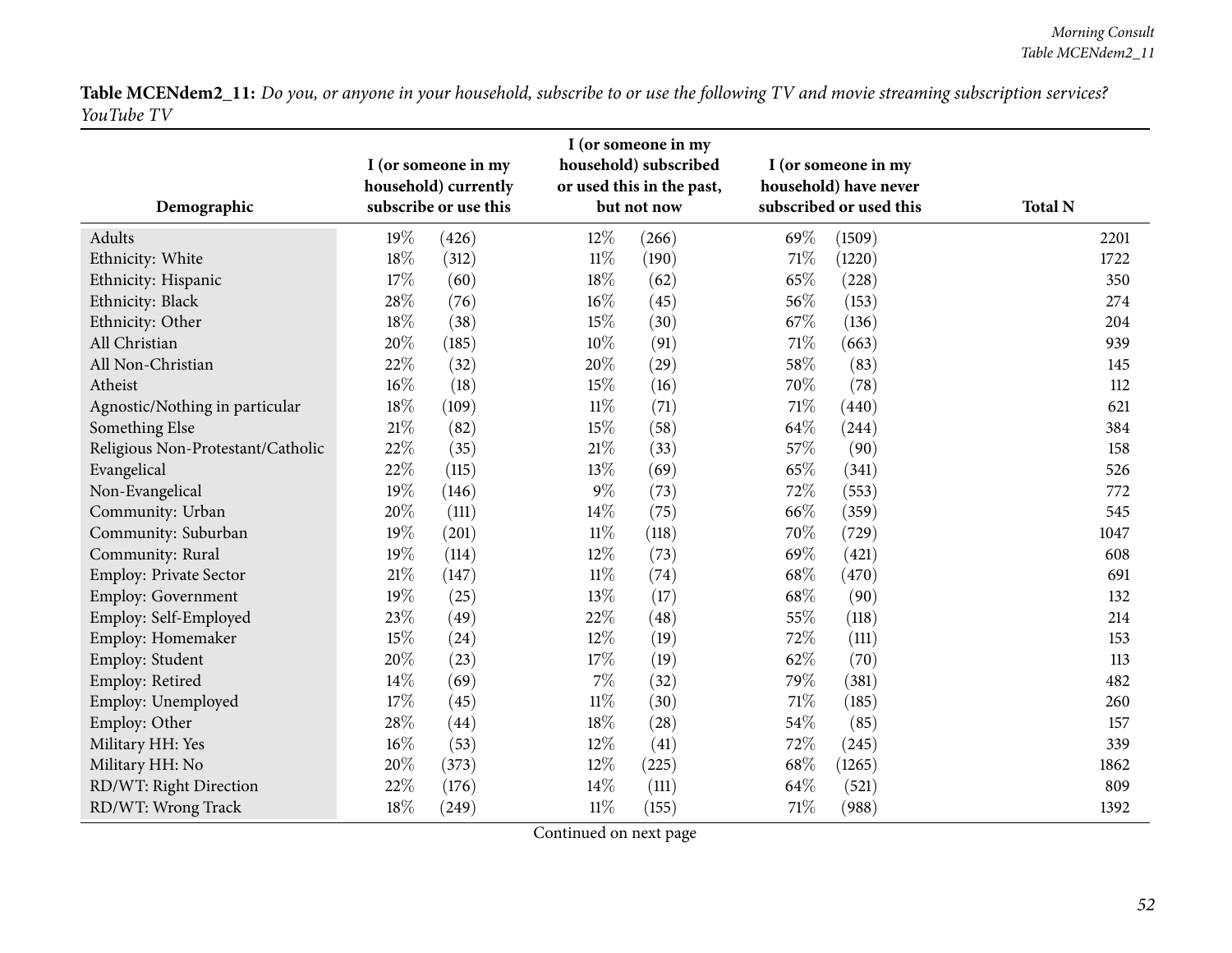| Demographic                          |        | I (or someone in my<br>household) currently<br>subscribe or use this |        | I (or someone in my<br>household) subscribed<br>or used this in the past,<br>but not now |      | I (or someone in my<br>household) have never<br>subscribed or used this | <b>Total N</b> |
|--------------------------------------|--------|----------------------------------------------------------------------|--------|------------------------------------------------------------------------------------------|------|-------------------------------------------------------------------------|----------------|
| Adults                               | 19%    | (426)                                                                | 12%    | (266)                                                                                    | 69%  | (1509)                                                                  | 2201           |
| Biden Job Approve                    | 22%    | (212)                                                                | $14\%$ | (134)                                                                                    | 65%  | (635)                                                                   | 981            |
| Biden Job Disapprove                 | $17\%$ | (188)                                                                | $11\%$ | (114)                                                                                    | 72%  | (775)                                                                   | 1077           |
| <b>Biden Job Strongly Approve</b>    | 23%    | (97)                                                                 | 12%    | (50)                                                                                     | 66%  | (283)                                                                   | 431            |
| Biden Job Somewhat Approve           | $21\%$ | (114)                                                                | 15%    | (84)                                                                                     | 64\% | (352)                                                                   | 550            |
| Biden Job Somewhat Disapprove        | 20%    | (58)                                                                 | 14%    | (41)                                                                                     | 66%  | (195)                                                                   | 295            |
| <b>Biden Job Strongly Disapprove</b> | 17%    | (130)                                                                | 9%     | (72)                                                                                     | 74%  | (580)                                                                   | 783            |
| Favorable of Biden                   | $21\%$ | (205)                                                                | 14%    | (137)                                                                                    | 66%  | (656)                                                                   | 999            |
| Unfavorable of Biden                 | 18%    | (187)                                                                | $10\%$ | (111)                                                                                    | 72%  | (770)                                                                   | 1068           |
| Very Favorable of Biden              | 22%    | (109)                                                                | 14%    | (70)                                                                                     | 63%  | (306)                                                                   | 486            |
| Somewhat Favorable of Biden          | 19%    | (96)                                                                 | 13%    | (67)                                                                                     | 68%  | (350)                                                                   | 513            |
| Somewhat Unfavorable of Biden        | 20%    | (50)                                                                 | $14\%$ | (35)                                                                                     | 66%  | (166)                                                                   | 251            |
| Very Unfavorable of Biden            | 17%    | (137)                                                                | $9\%$  | (75)                                                                                     | 74%  | (604)                                                                   | 817            |
| #1 Issue: Economy                    | 20%    | (166)                                                                | 13%    | (114)                                                                                    | 67\% | (568)                                                                   | 849            |
| #1 Issue: Security                   | $16\%$ | (49)                                                                 | 14%    | (44)                                                                                     | 70%  | (218)                                                                   | 310            |
| #1 Issue: Health Care                | $21\%$ | (58)                                                                 | $11\%$ | (29)                                                                                     | 68%  | (188)                                                                   | 275            |
| #1 Issue: Medicare / Social Security | $18\%$ | (40)                                                                 | $8\%$  | (19)                                                                                     | 74%  | (168)                                                                   | 227            |
| #1 Issue: Women's Issues             | $21\%$ | (27)                                                                 | 12%    | (16)                                                                                     | 67%  | (87)                                                                    | 130            |
| #1 Issue: Education                  | 34%    | (33)                                                                 | $16\%$ | (16)                                                                                     | 50%  | (49)                                                                    | 98             |
| #1 Issue: Energy                     | $21\%$ | (29)                                                                 | 15%    | (20)                                                                                     | 64%  | (88)                                                                    | 136            |
| #1 Issue: Other                      | 13%    | (23)                                                                 | $5\%$  | (9)                                                                                      | 82%  | (144)                                                                   | 176            |
| 2020 Vote: Joe Biden                 | 19%    | (183)                                                                | 14%    | (135)                                                                                    | 66%  | (628)                                                                   | 946            |
| 2020 Vote: Donald Trump              | 19%    | (135)                                                                | 10%    | (69)                                                                                     | 72%  | (518)                                                                   | 723            |
| 2020 Vote: Other                     | 13%    | (9)                                                                  | $11\%$ | (8)                                                                                      | 76%  | (53)                                                                    | 69             |
| 2020 Vote: Didn't Vote               | $21\%$ | (99)                                                                 | $12\%$ | (54)                                                                                     | 67\% | (309)                                                                   | 462            |
| 2018 House Vote: Democrat            | 19%    | (145)                                                                | 13%    | (96)                                                                                     | 68%  | (509)                                                                   | 750            |
| 2018 House Vote: Republican          | 19%    | (112)                                                                | 10%    | (61)                                                                                     | 70%  | (414)                                                                   | 588            |
| 2018 House Vote: Someone else        | $16\%$ | (9)                                                                  | 17%    | (9)                                                                                      | 68%  | (37)                                                                    | 55             |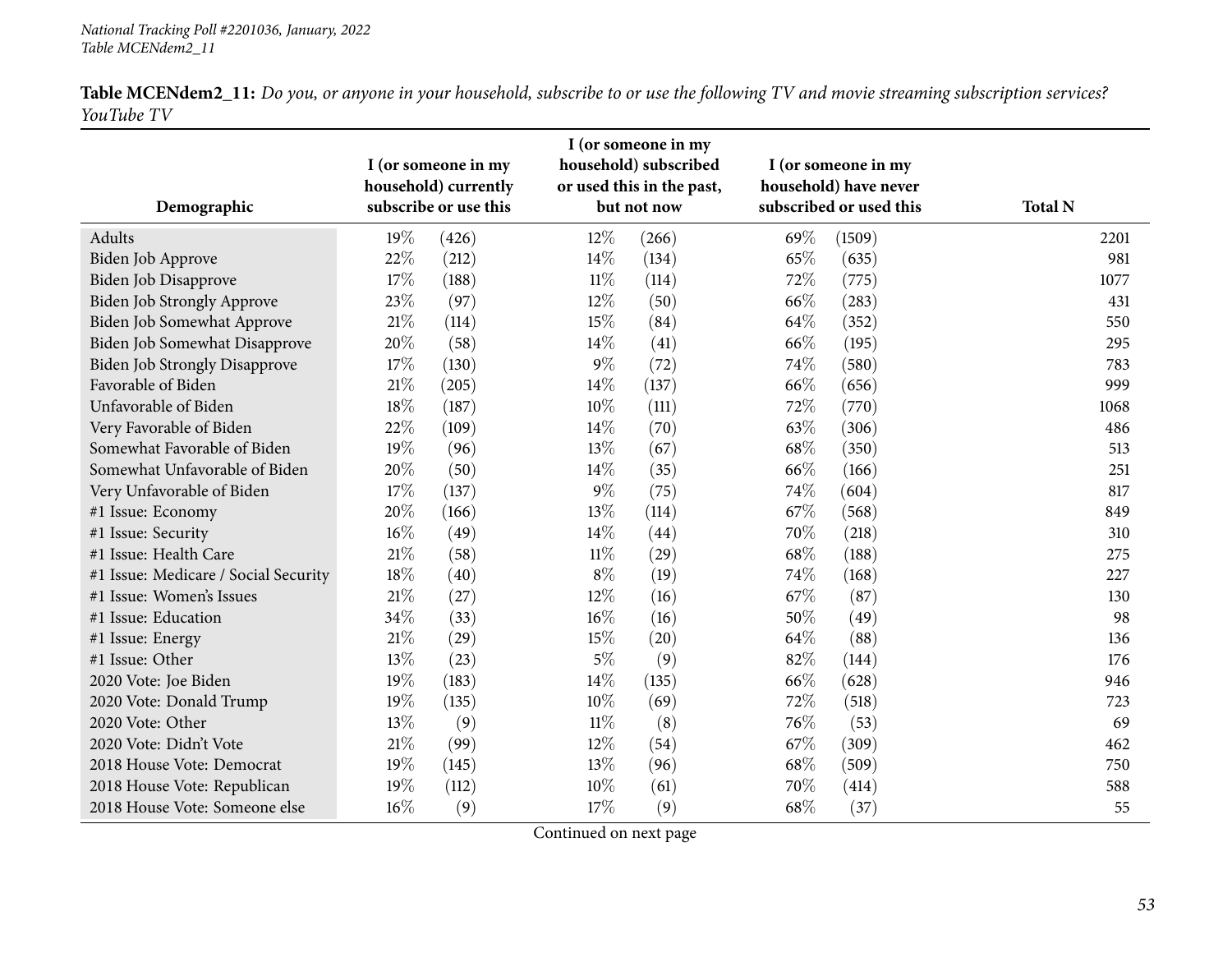| Demographic                |        | I (or someone in my<br>household) currently<br>subscribe or use this |        | I (or someone in my<br>household) subscribed<br>or used this in the past,<br>but not now |        | I (or someone in my<br>household) have never<br>subscribed or used this | <b>Total N</b> |
|----------------------------|--------|----------------------------------------------------------------------|--------|------------------------------------------------------------------------------------------|--------|-------------------------------------------------------------------------|----------------|
| Adults                     | 19%    | (426)                                                                | $12\%$ | (266)                                                                                    | 69%    | (1509)                                                                  | 2201           |
| 2016 Vote: Hillary Clinton | $19\%$ | (131)                                                                | $10\%$ | (72)                                                                                     | 70\%   | (483)                                                                   | 685            |
| 2016 Vote: Donald Trump    | 20%    | (123)                                                                | $10\%$ | (65)                                                                                     | 70\%   | (443)                                                                   | 631            |
| 2016 Vote: Other           | $16\%$ | (19)                                                                 | $10\%$ | (12)                                                                                     | 74\%   | (86)                                                                    | 117            |
| 2016 Vote: Didn't Vote     | 20%    | (150)                                                                | $15\%$ | (116)                                                                                    | 65\%   | (497)                                                                   | 764            |
| Voted in 2014: Yes         | $19\%$ | (228)                                                                | $10\%$ | (125)                                                                                    | 71%    | (862)                                                                   | 1214           |
| Voted in 2014: No          | 20%    | (198)                                                                | $14\%$ | (141)                                                                                    | 66\%   | (648)                                                                   | 987            |
| 4-Region: Northeast        | 19%    | (74)                                                                 | $10\%$ | (38)                                                                                     | $71\%$ | (281)                                                                   | 394            |
| 4-Region: Midwest          | 17\%   | (79)                                                                 | $11\%$ | (49)                                                                                     | 72\%   | (334)                                                                   | 462            |
| 4-Region: South            | 22%    | (181)                                                                | $14\%$ | (113)                                                                                    | 64\%   | (531)                                                                   | 825            |
| 4-Region: West             | $18\%$ | (91)                                                                 | $13\%$ | (66)                                                                                     | 70\%   | (363)                                                                   | 520            |
| Gamers                     | 20%    | (324)                                                                | $15\%$ | (240)                                                                                    | 65\%   | (1028)                                                                  | 1591           |
| Avid Gamers                | 24%    | (140)                                                                | $16\%$ | (94)                                                                                     | $60\%$ | (355)                                                                   | 588            |
| <b>Casual Gamers</b>       | $18\%$ | (184)                                                                | 15%    | (146)                                                                                    | 67\%   | (673)                                                                   | 1003           |
| Netflix Users              | 24%    | (329)                                                                | $12\%$ | (163)                                                                                    | 65\%   | (902)                                                                   | 1394           |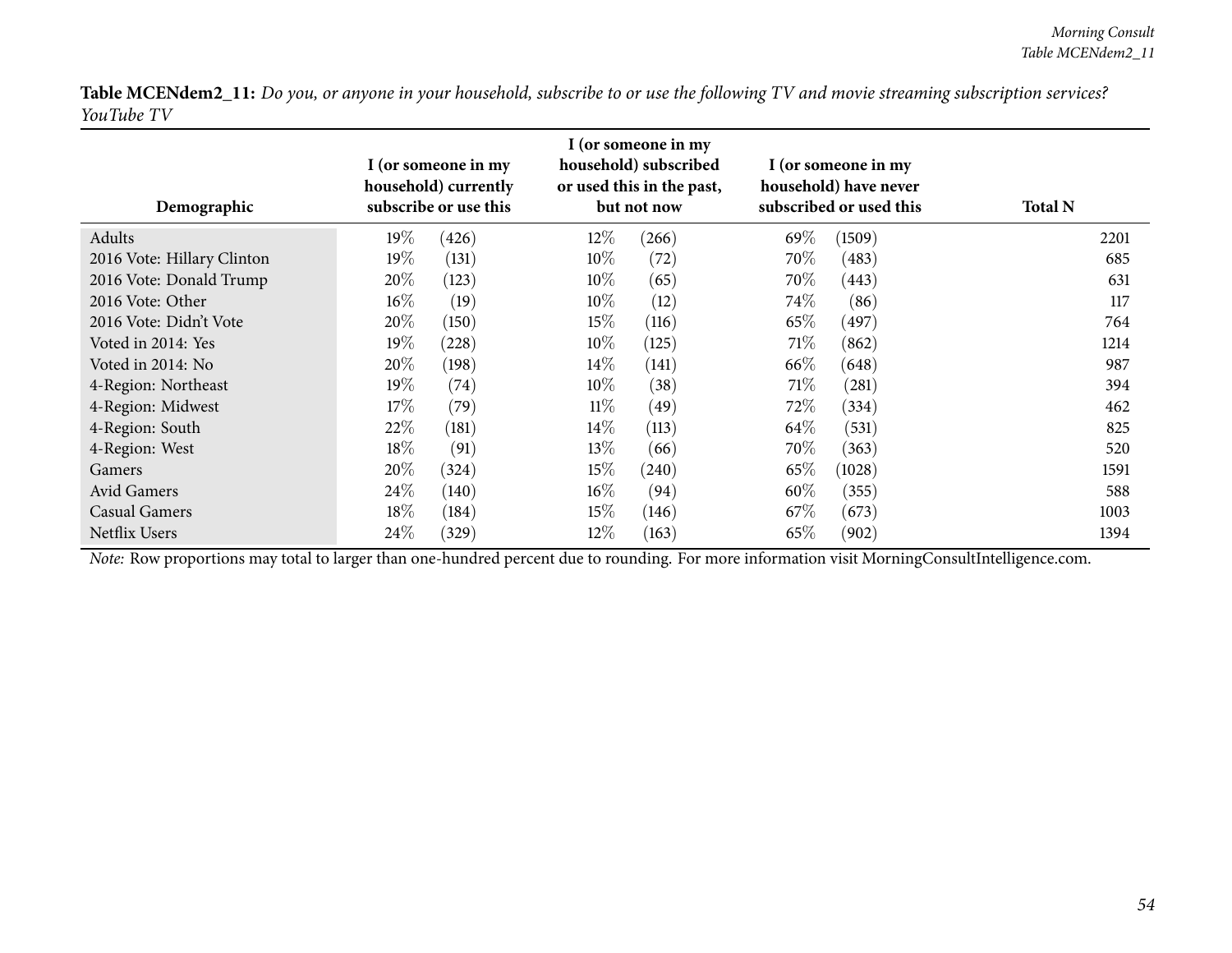# **Respondent Demographics Summary**

| Demographic      | Group                                                                                                                                                            | Frequency                                      | Percentage                                |
|------------------|------------------------------------------------------------------------------------------------------------------------------------------------------------------|------------------------------------------------|-------------------------------------------|
| xdemAll          | Adults                                                                                                                                                           | 2201                                           | 100%                                      |
| xdemGender       | Gender: Male<br>Gender: Female<br>$\boldsymbol{N}$                                                                                                               | 1062<br>1139<br>2201                           | 48\%<br>52%                               |
| age              | Age: 18-34<br>Age: 35-44<br>Age: 45-64<br>Age: 65+<br>$\boldsymbol{N}$                                                                                           | 655<br>358<br>751<br>436<br>2201               | 30%<br>$16\%$<br>34%<br>20%               |
| demAgeGeneration | GenZers: 1997-2012<br>Millennials: 1981-1996<br>GenXers: 1965-1980<br>Baby Boomers: 1946-1964<br>$\boldsymbol{N}$                                                | 271<br>640<br>554<br>681<br>2146               | $12\%$<br>29%<br>25%<br>31%               |
| xpid3            | PID: Dem (no lean)<br>PID: Ind (no lean)<br>PID: Rep (no lean)<br>$\boldsymbol{N}$                                                                               | 830<br>729<br>643<br>2201                      | 38%<br>33%<br>29%                         |
| xpidGender       | PID/Gender: Dem Men<br>PID/Gender: Dem Women<br>PID/Gender: Ind Men<br>PID/Gender: Ind Women<br>PID/Gender: Rep Men<br>PID/Gender: Rep Women<br>$\boldsymbol{N}$ | 404<br>425<br>354<br>374<br>304<br>339<br>2201 | 18%<br>19%<br>$16\%$<br>17%<br>14%<br>15% |
| xdemIdeo3        | Ideo: Liberal (1-3)<br>Ideo: Moderate (4)<br>Ideo: Conservative (5-7)<br>$\boldsymbol{N}$                                                                        | 654<br>565<br>687<br>1906                      | 30%<br>26%<br>31%                         |
| xeduc3           | Educ: < College<br>Educ: Bachelors degree<br>Educ: Post-grad<br>$\boldsymbol{N}$                                                                                 | 1513<br>444<br>244<br>2201                     | 69%<br>20%<br>11%                         |

#### <span id="page-54-0"></span>**Summary Statistics of Survey Respondent Demographics**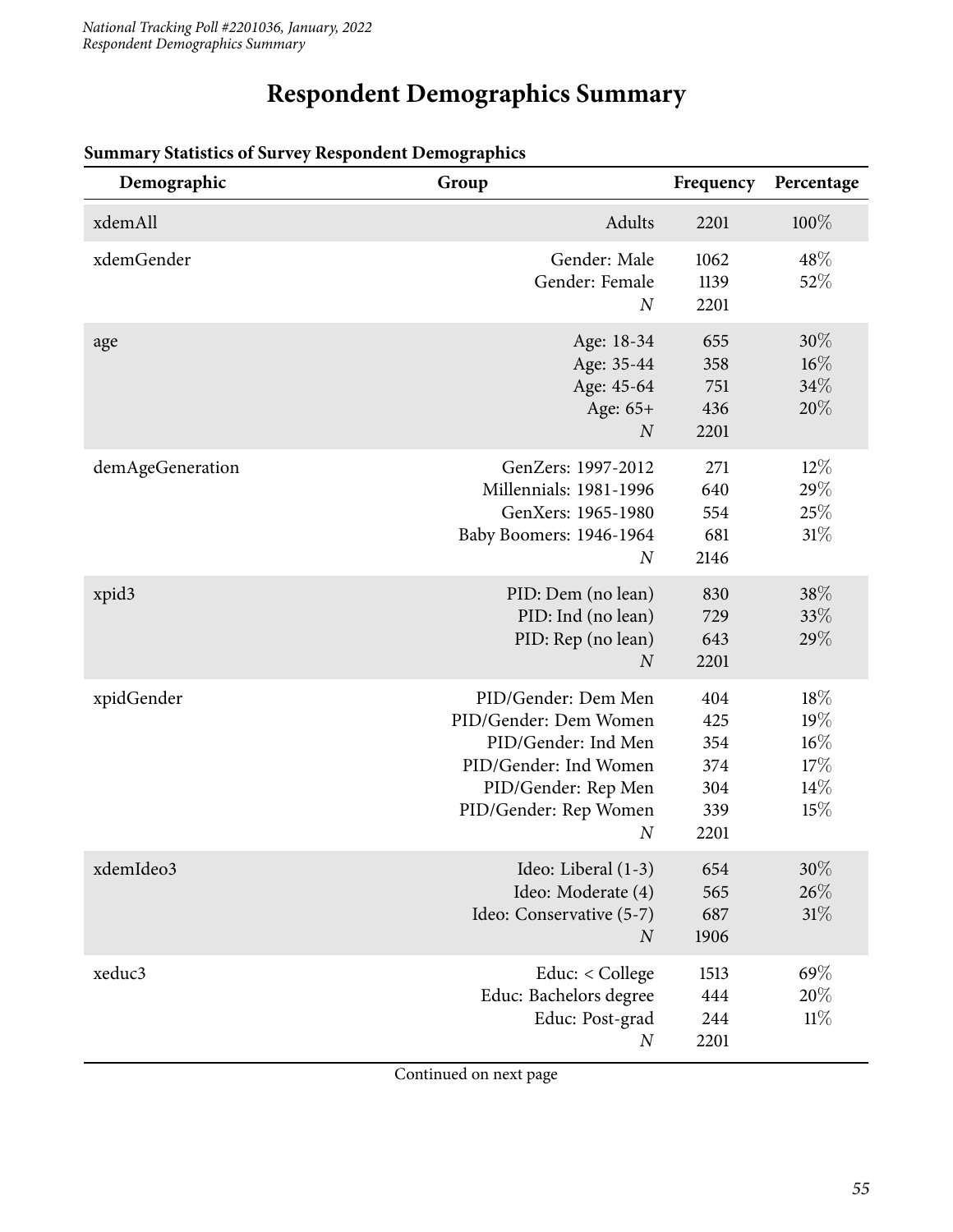| Demographic    | Group                                                                                                                                                                                                     | Frequency                                                    | Percentage                                                         |
|----------------|-----------------------------------------------------------------------------------------------------------------------------------------------------------------------------------------------------------|--------------------------------------------------------------|--------------------------------------------------------------------|
| xdemInc3       | Income: Under 50k<br>Income: 50k-100k<br>Income: 100k+<br>$\boldsymbol{N}$                                                                                                                                | 1174<br>661<br>366<br>2201                                   | 53%<br>30%<br>17%                                                  |
| xdemWhite      | Ethnicity: White                                                                                                                                                                                          | 1722                                                         | 78%                                                                |
| xdemHispBin    | Ethnicity: Hispanic                                                                                                                                                                                       | 350                                                          | $16\%$                                                             |
| demBlackBin    | Ethnicity: Black                                                                                                                                                                                          | 274                                                          | 12%                                                                |
| demRaceOther   | Ethnicity: Other                                                                                                                                                                                          | 204                                                          | $9\%$                                                              |
| xdemReligion   | All Christian<br>All Non-Christian<br>Atheist<br>Agnostic/Nothing in particular<br>Something Else<br>$\boldsymbol{N}$                                                                                     | 939<br>145<br>112<br>621<br>384<br>2201                      | 43%<br>7%<br>$5\%$<br>28%<br>17%                                   |
| xdemReligOther | Religious Non-Protestant/Catholic                                                                                                                                                                         | 158                                                          | $7\%$                                                              |
| xdemEvang      | Evangelical<br>Non-Evangelical<br>$\boldsymbol{N}$                                                                                                                                                        | 526<br>772<br>1298                                           | 24\%<br>35%                                                        |
| xdemUsr        | Community: Urban<br>Community: Suburban<br>Community: Rural<br>$\boldsymbol{N}$                                                                                                                           | 545<br>1047<br>608<br>2201                                   | 25%<br>48%<br>28%                                                  |
| xdemEmploy     | <b>Employ: Private Sector</b><br><b>Employ: Government</b><br>Employ: Self-Employed<br>Employ: Homemaker<br>Employ: Student<br>Employ: Retired<br>Employ: Unemployed<br>Employ: Other<br>$\boldsymbol{N}$ | 691<br>132<br>214<br>153<br>113<br>482<br>260<br>157<br>2201 | 31%<br>$6\%$<br>$10\%$<br>7%<br>$5\%$<br>$22\%$<br>$12\%$<br>$7\%$ |
| xdemMilHH1     | Military HH: Yes<br>Military HH: No<br>$\cal N$                                                                                                                                                           | 339<br>1862<br>2201                                          | 15%<br>85%                                                         |

#### **Summary Statistics of Survey Respondent Demographics**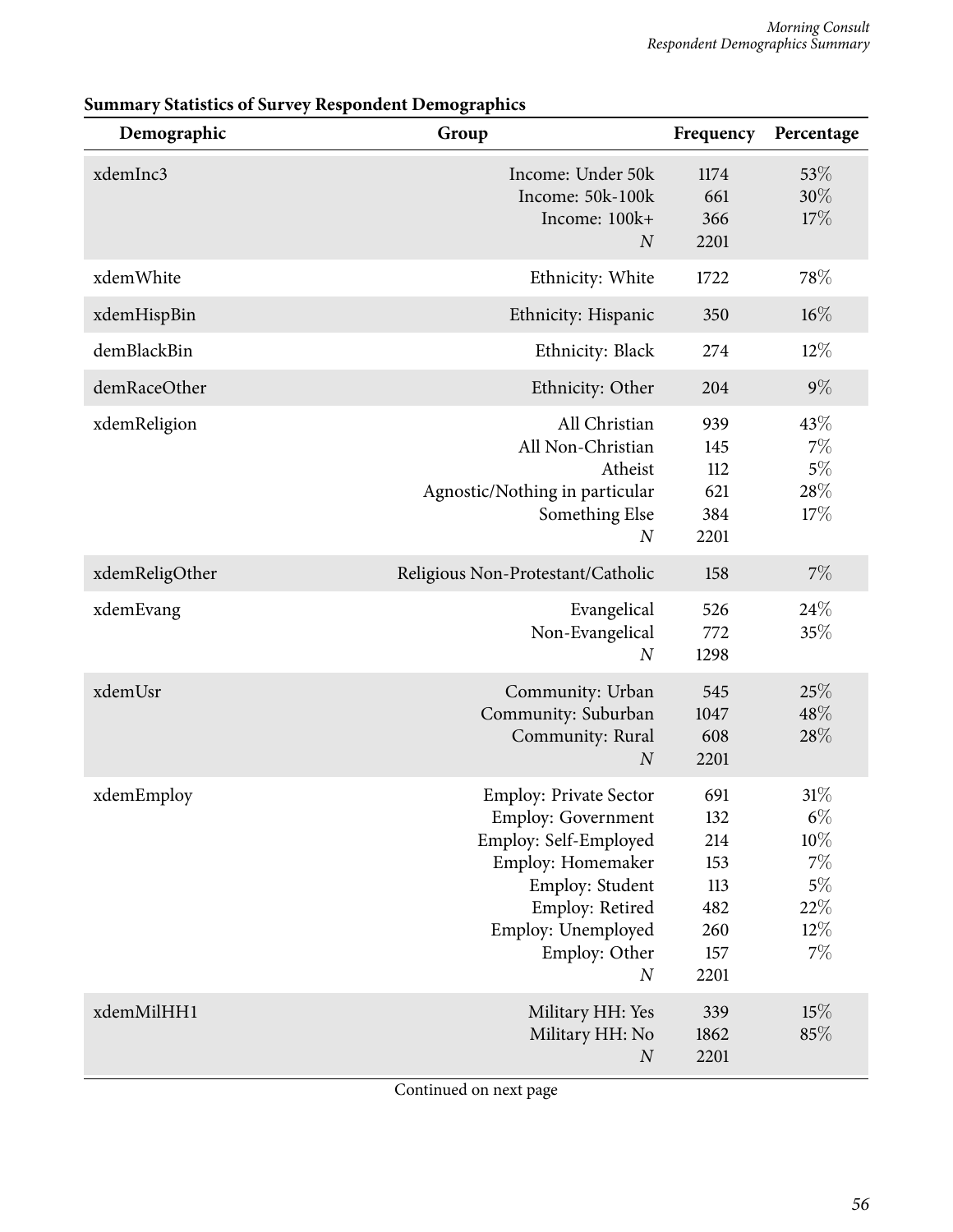| Demographic       | Group                                                                                                                                                                                                                  | Frequency                                                   | Percentage                                                   |
|-------------------|------------------------------------------------------------------------------------------------------------------------------------------------------------------------------------------------------------------------|-------------------------------------------------------------|--------------------------------------------------------------|
| xnrl              | RD/WT: Right Direction<br>RD/WT: Wrong Track<br>$\boldsymbol{N}$                                                                                                                                                       | 809<br>1392<br>2201                                         | 37\%<br>63%                                                  |
| xdemBidenApprove  | Biden Job Approve<br>Biden Job Disapprove<br>$\boldsymbol{N}$                                                                                                                                                          | 981<br>1077<br>2058                                         | 45%<br>49%                                                   |
| xdemBidenApprove2 | <b>Biden Job Strongly Approve</b><br>Biden Job Somewhat Approve<br>Biden Job Somewhat Disapprove<br><b>Biden Job Strongly Disapprove</b><br>$\boldsymbol{N}$                                                           | 431<br>550<br>295<br>783<br>2058                            | 20%<br>25%<br>13%<br>36%                                     |
| xdemBidenFav      | Favorable of Biden<br>Unfavorable of Biden<br>$\boldsymbol{N}$                                                                                                                                                         | 999<br>1068<br>2066                                         | 45%<br>49%                                                   |
| xdemBidenFavFull  | Very Favorable of Biden<br>Somewhat Favorable of Biden<br>Somewhat Unfavorable of Biden<br>Very Unfavorable of Biden<br>$\boldsymbol{N}$                                                                               | 486<br>513<br>251<br>817<br>2066                            | 22%<br>23%<br>$11\%$<br>37%                                  |
| xnr3              | #1 Issue: Economy<br>#1 Issue: Security<br>#1 Issue: Health Care<br>#1 Issue: Medicare / Social Security<br>#1 Issue: Women's Issues<br>#1 Issue: Education<br>#1 Issue: Energy<br>#1 Issue: Other<br>$\boldsymbol{N}$ | 849<br>310<br>275<br>227<br>130<br>98<br>136<br>176<br>2201 | 39%<br>14%<br>13%<br>10%<br>$6\%$<br>$4\%$<br>$6\%$<br>$8\%$ |
| xsubVote20O       | 2020 Vote: Joe Biden<br>2020 Vote: Donald Trump<br>2020 Vote: Other<br>2020 Vote: Didn't Vote<br>$\boldsymbol{N}$                                                                                                      | 946<br>723<br>69<br>462<br>2201                             | 43%<br>33%<br>$3\%$<br>21%                                   |
| xsubVote18O       | 2018 House Vote: Democrat<br>2018 House Vote: Republican<br>2018 House Vote: Someone else<br>$\boldsymbol{N}$                                                                                                          | 750<br>588<br>55<br>1393                                    | 34%<br>27%<br>$3\%$                                          |

#### **Summary Statistics of Survey Respondent Demographics**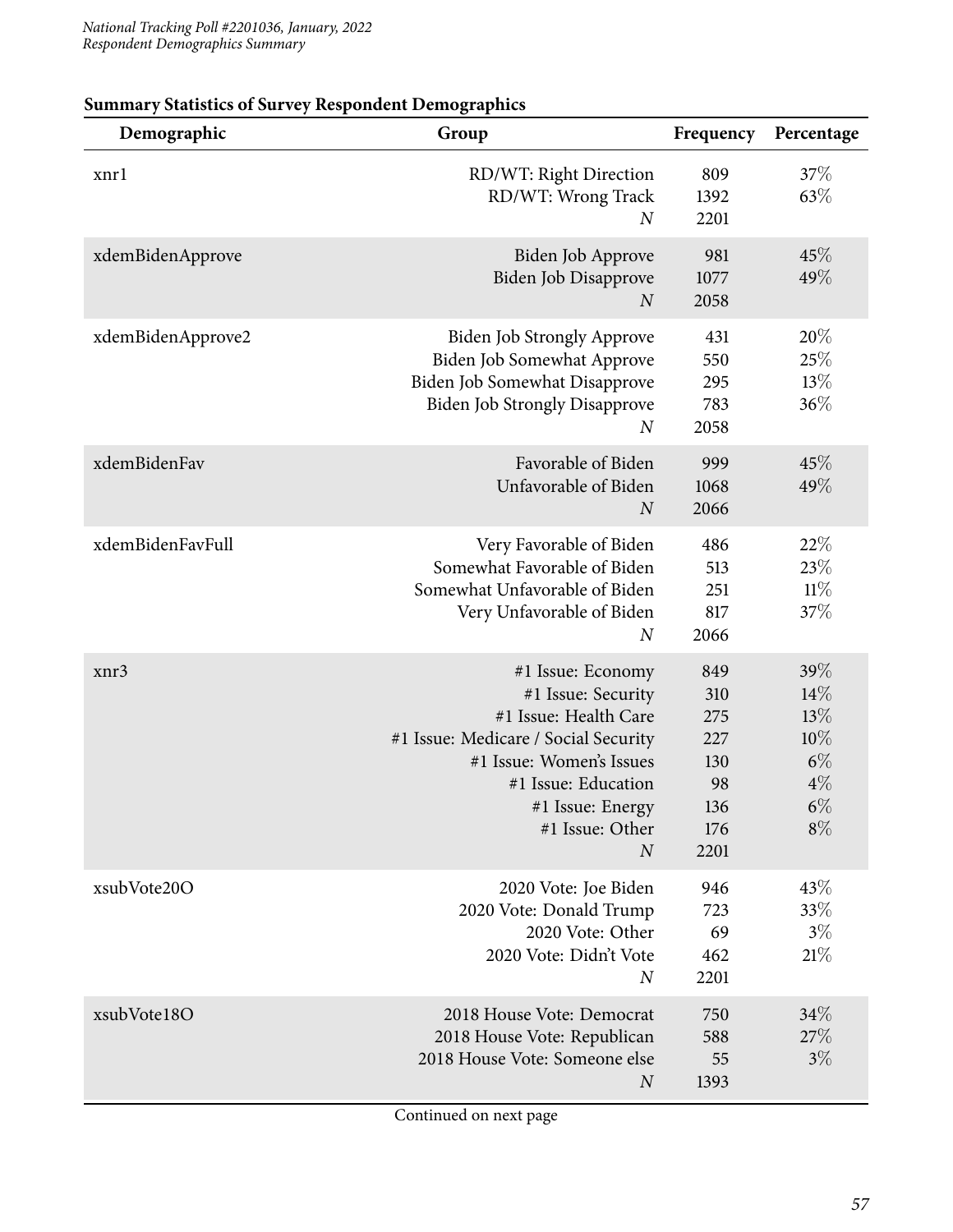| Demographic | Group                                                                                                                 | Frequency                        | Percentage                       |
|-------------|-----------------------------------------------------------------------------------------------------------------------|----------------------------------|----------------------------------|
| xsubVote16O | 2016 Vote: Hillary Clinton<br>2016 Vote: Donald Trump<br>2016 Vote: Other<br>2016 Vote: Didn't Vote<br>$\overline{N}$ | 685<br>631<br>117<br>764<br>2197 | $31\%$<br>29%<br>$5\%$<br>$35\%$ |
| xsubVote14O | Voted in 2014: Yes<br>Voted in 2014: No<br>$\overline{N}$                                                             | 1214<br>987<br>2201              | $55\%$<br>45\%                   |
| xreg4       | 4-Region: Northeast<br>4-Region: Midwest<br>4-Region: South<br>4-Region: West<br>$\overline{N}$                       | 394<br>462<br>825<br>520<br>2201 | 18%<br>21%<br>37\%<br>24\%       |
| MCENxdem1   | Gamers                                                                                                                | 1591                             | $72\%$                           |
| MCENxdem2   | <b>Avid Gamers</b><br><b>Casual Gamers</b><br>$\overline{N}$                                                          | 588<br>1003<br>1591              | 27\%<br>46%                      |
| MCENxdem3   | <b>Netflix Users</b>                                                                                                  | 1394                             | $63\%$                           |

#### **Summary Statistics of Survey Respondent Demographics**

*Note:* Group proportions may total to larger than one-hundred percent due to rounding. All statistics are calculated with demographic post-stratification weights applied.